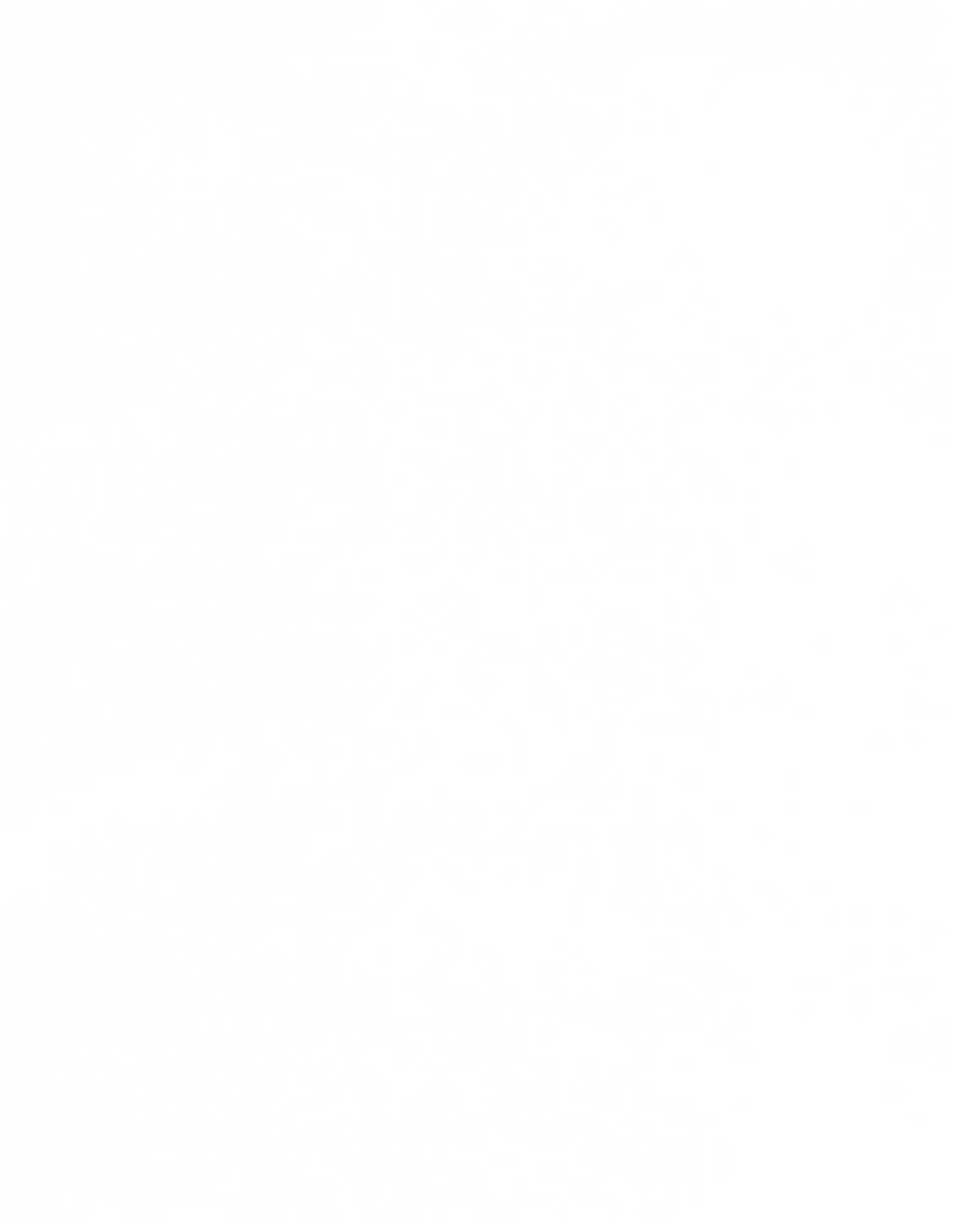

# FISHER COUNTY

## State of Financial Condition

### DECEMBER 9, 2021

COUNTY JUDGE

KEN HOLT

#### COMMISSIONERS

| PRECINCT#1        | GORDON PIPPIN  |
|-------------------|----------------|
| PRECINCT#2        | DEXTER ELROD   |
| <i>PRECINCT#3</i> | PRESTON MARTIN |
| PRECINCT#4        | KEVIN STUART   |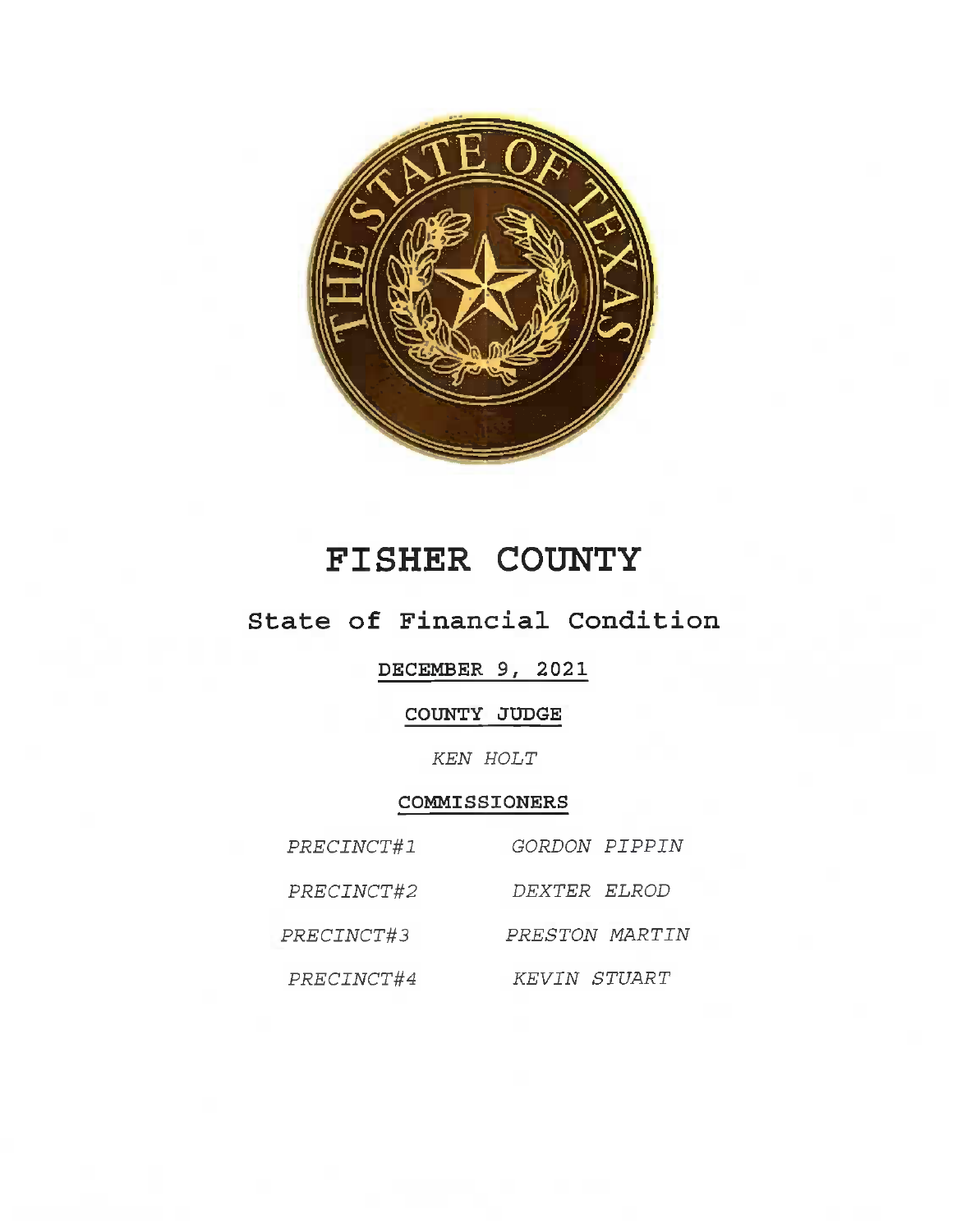$\label{eq:2.1} \frac{1}{\sqrt{2}}\int_{0}^{\infty}\frac{1}{\sqrt{2\pi}}\left(\frac{1}{\sqrt{2\pi}}\right)^{2}d\mu\int_{0}^{\infty}\frac{1}{\sqrt{2\pi}}\left(\frac{1}{\sqrt{2\pi}}\right)^{2}d\mu\int_{0}^{\infty}\frac{1}{\sqrt{2\pi}}\left(\frac{1}{\sqrt{2\pi}}\right)^{2}d\mu\int_{0}^{\infty}\frac{1}{\sqrt{2\pi}}\frac{1}{\sqrt{2\pi}}\int_{0}^{\infty}\frac{1}{\sqrt{2\pi}}\frac{1}{\sqrt{2\pi}}\frac{$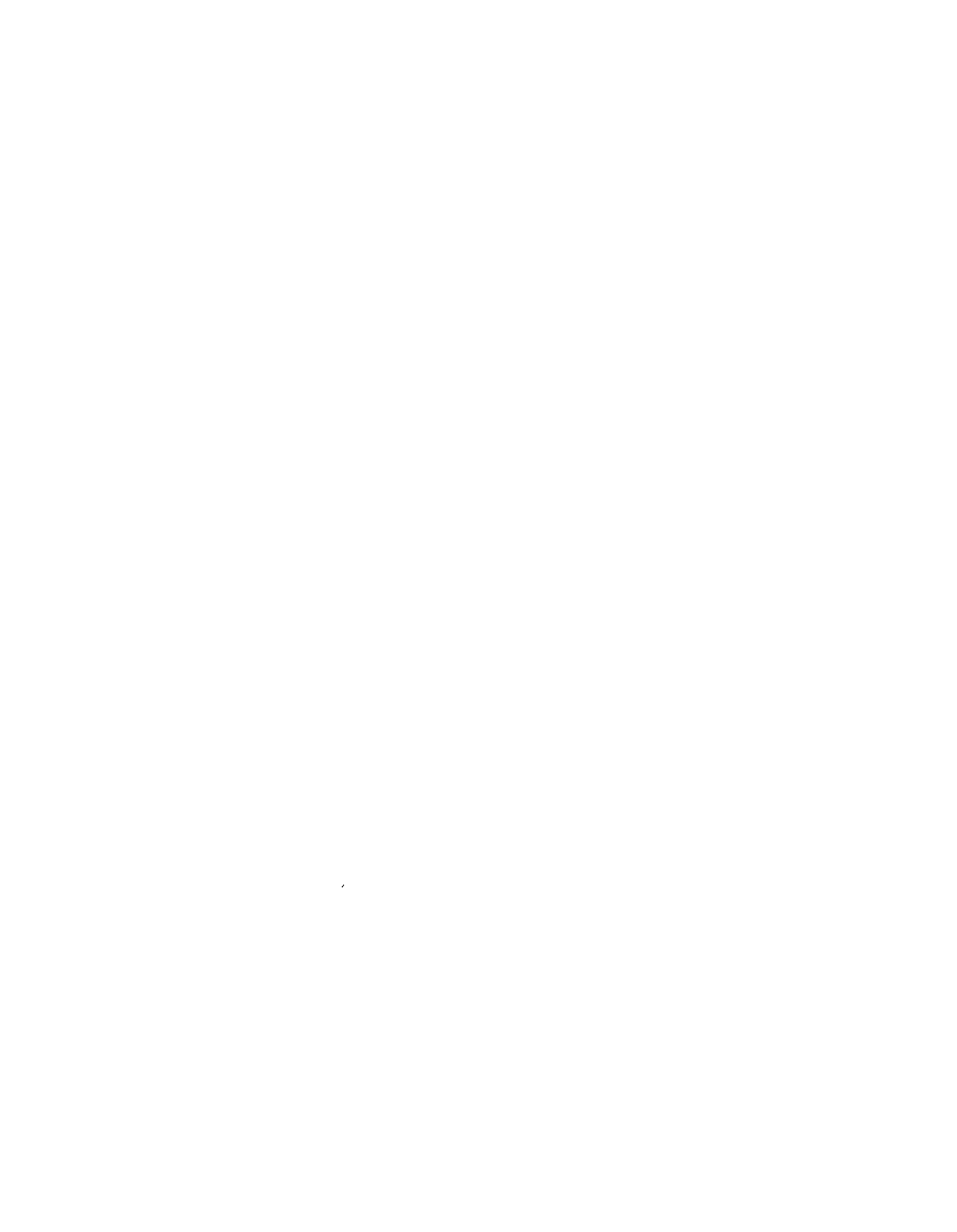|                     | ACCOUNT NO ACCOUNT-TITLE                                                                  | ORIGINAL                              | AMENDED<br>BUDGET-AMOUNT BUDGET-AMOUNT YEAR-TO-DATE | ENCUMBERED | ACTIVITY<br>YEAR-TO-DATE MONTH-TO-DATE | ACTIVITY                     | CURRENT USED<br>BALANCE PCT |                                  |
|---------------------|-------------------------------------------------------------------------------------------|---------------------------------------|-----------------------------------------------------|------------|----------------------------------------|------------------------------|-----------------------------|----------------------------------|
|                     | REPORTING FUND: 0010 GENERAL FUND                                                         |                                       |                                                     |            |                                        |                              | EFFECTIVE MONTH - 12        |                                  |
| 0100 CASH ACCOUNTS  |                                                                                           |                                       |                                                     |            |                                        |                              |                             |                                  |
|                     | 10-100-100 CFC: GENERAL FUND                                                              |                                       |                                                     |            | 55,868.56                              | 55,106.93                    | 2,524,533.90                |                                  |
|                     | 10-100-130 MONEY MARKET CHECKING                                                          |                                       |                                                     |            | 58.33                                  | 0.00                         | 232,725.21                  |                                  |
|                     | 10-100-185 DUE FROM I&S FUND                                                              |                                       |                                                     |            | 0.00                                   | 0.00                         | 133,602.02                  |                                  |
|                     | 10-100-201 CERTIFICATE OF DEPOSIT - 1                                                     |                                       |                                                     |            | 28.75                                  | 0.00                         | 156,614.47                  |                                  |
|                     | 10-100-202 CERTIFICATE OF DEPOSIT - 2<br>10-100-203 CERTIFICATE OF DEPOSIT - 3            |                                       |                                                     |            | 28.75<br>28.75                         | 0.00<br>0.00                 | 156,614.47<br>156,614.47    |                                  |
|                     | 10-100-204 CERTIFICATE OF DEPOSIT - 4                                                     |                                       |                                                     |            | 28.75                                  | 0.00                         | 156,614.47                  |                                  |
|                     | 10-100-205 CERTIFICATE OF DEPOSIT - 5                                                     |                                       |                                                     |            | 28.75                                  | 0.00                         | 156,614.47                  |                                  |
|                     | 10-100-206 CERTIFICATE OF DEPOSIT - 6                                                     |                                       |                                                     |            | 51.80                                  | 0.00                         | 258,325.57                  |                                  |
|                     | 10-100-211 REIMBURSEMENT CLEARING                                                         |                                       |                                                     |            | 0.00                                   | 0.00                         | 0.00                        |                                  |
|                     | 10-100-230 DISTRICT CLERK EFILE<br>10-100-231 COUNTY CLERK EFILE                          |                                       |                                                     |            | $680.41 -$<br>$237.16-$                | 91.00<br>65.00               | 196.27<br>1,523.86          |                                  |
|                     | 10-100-232 JP CREDIT CARD                                                                 |                                       |                                                     |            | $6.31 -$                               | 489.15                       | 2,393.68                    |                                  |
|                     | 10-100-280 DELINQUENT TAXES RECEIVABLE                                                    |                                       |                                                     |            | 0.00                                   |                              | 0.00 111,890.40             |                                  |
|                     | 10-100-285 ALLOWANCE-UNCOLLETABLE TAXES                                                   |                                       |                                                     |            | 0.00                                   | 0.00                         | 24,417.30-                  |                                  |
|                     | 10-100-290 DUE FROM APPRAISAL DISTRICT                                                    |                                       |                                                     |            | 0.00                                   | 0.00                         | 0.00                        |                                  |
|                     | CASH ACCOUNTS                                                                             |                                       |                                                     |            | 55,198.56                              |                              | 55,752.08 4,023,845.96      |                                  |
|                     | 0300 GENERAL REVENUE ACCOUNTS                                                             |                                       |                                                     |            |                                        |                              |                             |                                  |
|                     |                                                                                           |                                       |                                                     |            |                                        |                              |                             |                                  |
|                     | 10-300-100 ADVALOREM TAXES<br>10-300-104 TDEM GRANT                                       | 2, 453, 327.00 2, 453, 327.00<br>0.00 | 0.00                                                |            | 0.00                                   | 404,041.97 58,930.12<br>0.00 | 2,049,285.03<br>0.00        | 16                               |
|                     | 10-300-105 DELINQUENT ADVALOREM TAXES                                                     | 0.00                                  | 0.00                                                |            | 0.00                                   | 0.00                         | 0.00                        |                                  |
|                     | 10-300-106 DC EFILE CLEARING ACCOUNT                                                      | 0.00                                  | 0.00                                                |            | 0.00                                   | 0.00                         | 0.00                        |                                  |
|                     | 10-300-107 CC EFILE CLEARING ACCOUNT                                                      | 0.00                                  | 0.00                                                |            | 0.00                                   | 0.00                         | 0.00                        |                                  |
|                     | 10-300-108 JP C-CARD CLEARING ACCOUNT                                                     | 0.00                                  | 0.00                                                |            | 0.00                                   | 0.00                         | 0.00                        |                                  |
|                     | 10-300-109 CREDIT CARD INTEREST EARNED                                                    | 15.00                                 | 15.00                                               |            | 2.49                                   | 0.00                         | 12.51                       | 17                               |
|                     | 10-300-149 APPRAISAL DIST EXCESS REFUND                                                   | 0.00                                  | 0.00                                                |            | 0.00                                   | 0.00                         | 0.00                        |                                  |
|                     | 10-300-150 OTHER INCOME                                                                   | 20.00                                 | 20.00                                               |            | 0.00<br>0.00                           | 0.00<br>0.00                 | 20.00                       | 0 <sub>0</sub><br>0 <sub>0</sub> |
|                     | 10-300-151 TAX COLLECTOR ANNUAL SALES TAX COMM 7,600.00<br>10-300-152 MISC REIMBURSEMENTS | 100.00                                | 7,600.00<br>100.00                                  |            | 0.00                                   | 0.00                         | 7,600.00<br>100.00          | 0 <sub>0</sub>                   |
|                     | 10-300-153 DPS REIMBURSEMENTS/PHONE& INTERNET                                             | 2,536.00                              | 2,536.00                                            |            | 0.00                                   | 0.00                         | 2,536.00                    | 0 <sub>0</sub>                   |
|                     | 10-300-155 DRUG FOR REIMBURSING GF JAIL ASSIST                                            | 0.00                                  | 0.00                                                |            | 0.00                                   | 0.00                         | 0.00                        |                                  |
|                     | 10-300-156 DRUG FOR REIMBURSING FICA                                                      | 0.00                                  | 0.00                                                |            | 0.00                                   | 0.00                         | 0.00                        |                                  |
|                     | 10-300-157 DRUG FOR REIMBURSING RETIREMENT                                                | 0.00                                  | 0.00                                                |            | 0.00                                   | 0.00                         | 0.00                        |                                  |
|                     | 10-300-180 INTEREST EARNED                                                                | 5,000.00                              | 5,000.00                                            |            | 846.63                                 | 1.32                         | 4, 153. 37                  | 17                               |
|                     | 10-300-185 INSURANCE PROCEEDS<br>10-300-190 INTEREST EARNED CD'S                          | 0.00<br>1,750.00                      | 0.00<br>1,750.00                                    |            | 0.00<br>195.55                         | 0.00<br>0.00                 | 0.00<br>1,554.45            | 11                               |
|                     | 10-300-195 INSURANCE REMIBURSEMENTS                                                       | 1,000.00                              | 1,000.00                                            |            | 0.00                                   | 0.00                         | 1,000.00                    | 0 <sub>0</sub>                   |
|                     | 10-300-200 COUNTY RESTITUTION INCOME                                                      | 0.00                                  | 0.00                                                |            | 0.00                                   | 0.00                         | 0.00                        |                                  |
|                     | 10-300-202 DRUG PROG CCP - 10% COUNTY                                                     | 2.00                                  | 2.00                                                |            | 0.00                                   | 0.00                         | 2.00                        | 0 <sub>0</sub>                   |
|                     | 10-300-204 OIL & GAS INCOME                                                               | 3,300.00                              | 3,300.00                                            |            | 2,653.27                               | 0.00                         | 646.73                      | 80                               |
|                     | 10-300-205 GAS PIPELINE INCOME                                                            | 0.00                                  | 0.00                                                |            | 0.00                                   | 0.00                         | 0.00                        |                                  |
|                     | 10-300-206 NSF INCOME                                                                     | 0.00                                  | 0.00                                                |            | 0.00                                   | 0.00                         | 0.00                        |                                  |
|                     | 10-300-212 HEALTHY COUNTY INCOME<br>10-300-214 COURT APPT ATTY - C & D CLERK              | 0.00<br>400.00                        | 0.00<br>400.00                                      |            | 0.00<br>0.00                           | 0.00<br>0.00                 | 0.00<br>400.00              | 0 <sub>0</sub>                   |
|                     | 10-300-216 JUROR REIMBURSEMENT                                                            | 750.00                                | 750.00                                              |            | 0.00                                   | 0.00                         | 750.00                      | 0 <sub>0</sub>                   |
|                     | 10-300-218 TX-TF-IND DEFENSE GRANT 2019                                                   | 5,100.00                              | 5,100.00                                            |            | 0.00                                   | 0.00                         | 5,100.00                    | 00                               |
|                     | 10-300-222 AD LITEM TAX SUIT T REES                                                       | 0.00                                  | 0.00                                                |            | 0.00                                   | 0.00                         | 0.00                        |                                  |
|                     | 10-300-224 OUT OF COUNTY SHERIFF CITATIONS                                                | 0.00                                  | 0.00                                                |            | 0.00                                   | 0.00                         | 0.00                        |                                  |
|                     | 10-300-225 OUT OF COUNTY SHERIFF SERVICE                                                  | 675.00                                | 675.00                                              |            | 100.00                                 | 0.00                         | 575.00                      | -15                              |
|                     | 10-300-226 INSURANCE BUILDING REPAIRS<br>10-300-228 UNCLAIMED PROPERTY REFUND             | 0.00<br>0.00                          | 0.00<br>0.00                                        |            | 0.00<br>0.00                           | 0.00<br>0.00                 | 0.00<br>0.00                |                                  |
|                     | 10-300-229 VOL FIRE DEPT DONATIONS                                                        | 0.00                                  | 0.00                                                |            | 0.00                                   | 0.00                         | 0.00                        |                                  |
|                     | 10-300-230 TOBACCO SETTLEMENT INCOME                                                      | 43.00                                 | 43.00                                               |            | 0.00                                   | 0.00                         | 43.00                       | 0 <sub>0</sub>                   |
|                     | 10-300-231 FISHER COUNTY SHERIFF'S POSSE                                                  | 2.00                                  | 2.00                                                |            | 0.00                                   | 0.00                         | 2.00                        | 0 <sub>0</sub>                   |
|                     | 10-300-232 WIND FARM TAX ABATEMENTS                                                       | 704,627.00                            | 704,627.00                                          |            | 0.00                                   | 0.00                         | 704,627.00                  | 0 <sub>0</sub>                   |
|                     | 10-300-234 SHERIFF - DRUG FORF REIMBURSEMENT                                              | 0.00                                  | 0.00                                                |            | 0.00                                   | 0.00                         | 0.00                        |                                  |
|                     | 10-300-236 SHERIFF - MISC INCOME                                                          | 300.00                                | 300.00                                              |            | 10.00                                  | 0.00                         | 290.00                      | 03                               |
|                     | 10-300-237 SHERIFF BODY ARMOR GRANT<br>10-300-239 SB1849 PRISONER SAFETY FUND GRANT       | 0.00<br>0.00                          | 0.00<br>0.00                                        |            | 0.00<br>0.00                           | 0.00<br>0.00                 | 0.00<br>0.00                |                                  |
|                     | 10-300-241 SHERIFF SALE INCOME                                                            | 150.00                                | 150.00                                              |            | 0.00                                   | 0.00                         | 150.00                      | 0 <sub>0</sub>                   |
|                     | 10-300-242 NEW AG BARN 2020                                                               | 0.00                                  | 0.00                                                |            | 0.00                                   | 0.00                         | 0.00                        |                                  |
|                     | 10-300-245 HAVA CARES ACT - 2020                                                          | 0.00                                  | 0.00                                                |            | 0.00                                   | 0.00                         | 0.00                        |                                  |
|                     | 10-300-250 HAVA SECURITY GRANT                                                            | 0.00                                  | 0.00                                                |            | 0.00                                   | 0.00                         | 0.00                        |                                  |
|                     | 10-300-713 BUILDING RENT - APPRAISAL DIST                                                 | 10.00                                 | 10.00                                               |            | 0.00                                   | 0.00                         | 10.00                       | 00                               |
|                     | GENERAL REVENUE ACCOUNTS                                                                  |                                       | 3,186,707.00 3,186,707.00                           |            | 0.00 407,849.91                        |                              | 58,931.44 2,778,857.09 13   |                                  |
| 0310 FEES OF OFFICE |                                                                                           |                                       |                                                     |            |                                        |                              |                             |                                  |
|                     | 10-310-400 FEES - COUNTY JUDGE                                                            | 100.00                                | 100.00                                              |            | 30.00                                  | 0.00                         | 70.00                       | 30                               |
|                     | $10-310-410$ FEES - COUNTY CLERK                                                          | 85,000.00                             | 85,000.00                                           |            | 21,114.19                              | 1,571.00                     | 63,885.81                   | 25                               |
|                     | 10-310-420 FEES - COUNTY & DISTRICT COURT                                                 | 500.00                                | 500.00                                              |            | 95.00                                  | 50.00                        | 405.00                      | 19                               |

12-09-2021\*\*BUDGET ANALYSIS USAGE REPORT \*\* ASSET, INCOME, & EXPENSE ACCOUNTS PAGE 1 TIME:12:24 PM - EFFECTIVE MONTH:12

-------------------------------------------------------------------------------------------------------------------------------------------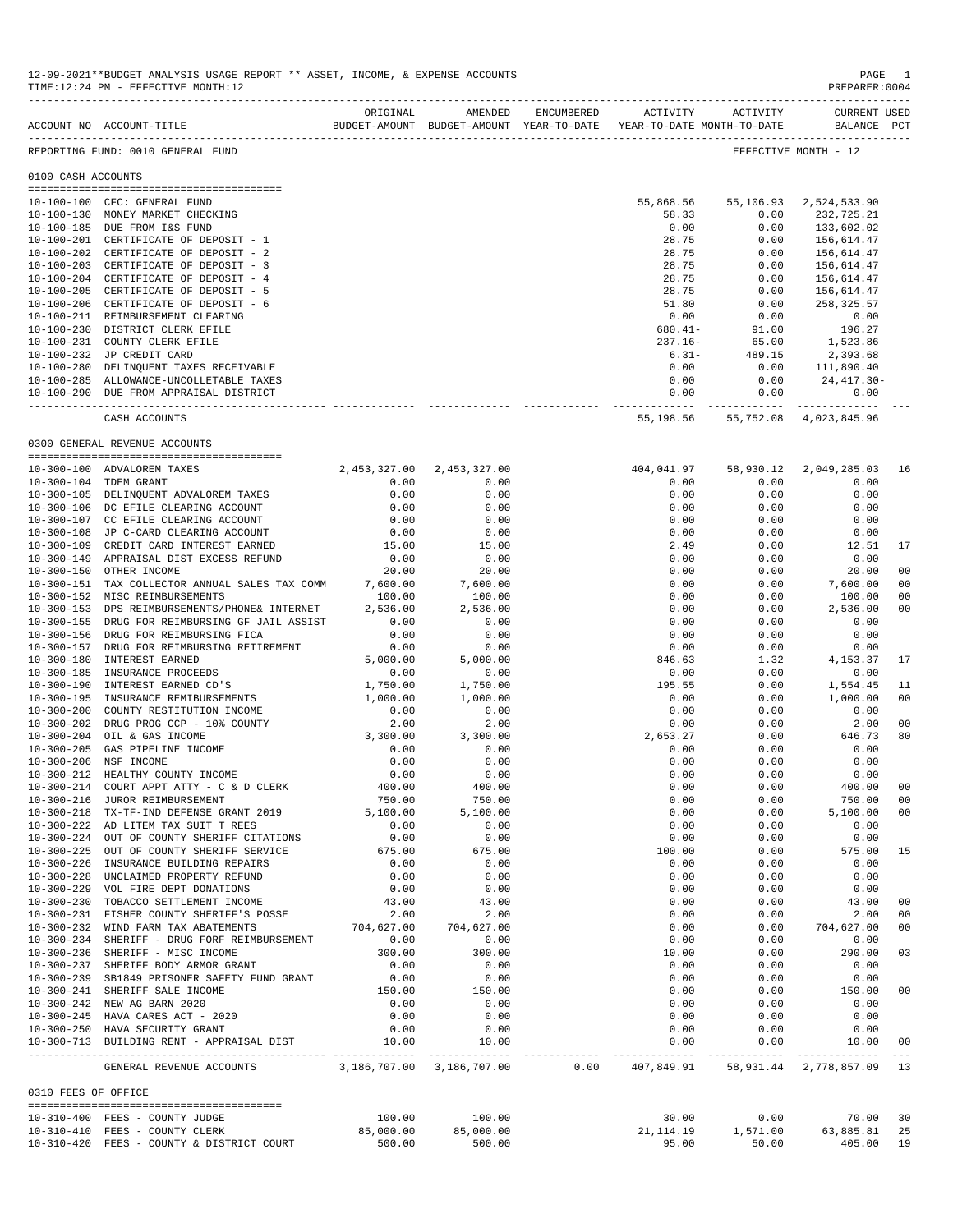|                                         | 12-09-2021**BUDGET ANALYSIS USAGE REPORT ** ASSET, INCOME, & EXPENSE ACCOUNTS<br>TIME:12:24 PM - EFFECTIVE MONTH:12                                                                                           |                            |                                                                                |                                                        |                            |                                                                                                                                                                | PREPARER: 0004                                                                    | PAGE 2                                                                                                                                                                                                                                                                                                                                                                                       |
|-----------------------------------------|---------------------------------------------------------------------------------------------------------------------------------------------------------------------------------------------------------------|----------------------------|--------------------------------------------------------------------------------|--------------------------------------------------------|----------------------------|----------------------------------------------------------------------------------------------------------------------------------------------------------------|-----------------------------------------------------------------------------------|----------------------------------------------------------------------------------------------------------------------------------------------------------------------------------------------------------------------------------------------------------------------------------------------------------------------------------------------------------------------------------------------|
|                                         | ACCOUNT NO ACCOUNT-TITLE<br>-----------------------------                                                                                                                                                     | ORIGINAL                   | AMENDED<br>BUDGET-AMOUNT BUDGET-AMOUNT YEAR-TO-DATE YEAR-TO-DATE MONTH-TO-DATE | ENCUMBERED                                             | ACTIVITY                   | ACTIVITY                                                                                                                                                       | CURRENT USED<br>BALANCE PCT                                                       |                                                                                                                                                                                                                                                                                                                                                                                              |
|                                         | REPORTING FUND: 0010 GENERAL FUND                                                                                                                                                                             |                            |                                                                                |                                                        |                            |                                                                                                                                                                | EFFECTIVE MONTH - 12                                                              |                                                                                                                                                                                                                                                                                                                                                                                              |
|                                         | 10-310-425 FEES - DISTRICT CLERK<br>10-310-426 FEES - DIST CLERK TAX RESEARCH<br>10-310-427 REPAYMENT OF REWARD FINE                                                                                          | 6,100.00<br>850.00<br>0.00 | 6,100.00<br>850.00<br>0.00                                                     |                                                        | 1,100.44<br>3.80<br>0.00   | 120.00<br>0.00<br>0.00                                                                                                                                         | 4,999.56<br>846.20<br>0.00                                                        | 18<br>00                                                                                                                                                                                                                                                                                                                                                                                     |
|                                         | 10-310-430 FEES - JP #1<br>10-310-432 FEES - JP ATTY DELINQUENT COL $1,700.00$<br>10-310-433 FEES - JP WRIT OF POSSESS                                                                                        | 40,000.00<br>0.00          | 40,000.00<br>1,700.00<br>0.00                                                  |                                                        | 3,593.78<br>737.92<br>0.00 | 491.07<br>9.89<br>0.00                                                                                                                                         | 36,406.22<br>962.08<br>0.00                                                       | 09<br>43                                                                                                                                                                                                                                                                                                                                                                                     |
|                                         | 10-310-440 FEES - COUNTY ATTORNEY 201.00<br>10-310-445 FEES - TAX COLLECTOR 201.00<br>10-310-447 FEES - TITLE 3,200.00<br>10-310-448 FEES - LIQUOR LICENSE 320.00<br>10-310-450 FEES - FAMILY PROTECTION 0.00 |                            | 201.00                                                                         |                                                        | 39.85                      | 0.00                                                                                                                                                           | 161.15                                                                            | 20                                                                                                                                                                                                                                                                                                                                                                                           |
|                                         |                                                                                                                                                                                                               |                            | 9,800.00                                                                       |                                                        | 1,646.50                   | 90.55                                                                                                                                                          | 8,153.50                                                                          | 17                                                                                                                                                                                                                                                                                                                                                                                           |
|                                         |                                                                                                                                                                                                               |                            | 3,200.00<br>320.00                                                             |                                                        | 530.00<br>0.00             | 90.00<br>0.00                                                                                                                                                  | 2,670.00<br>320.00                                                                | 17<br>00                                                                                                                                                                                                                                                                                                                                                                                     |
|                                         |                                                                                                                                                                                                               |                            | 0.00                                                                           |                                                        | 0.00                       | 0.00                                                                                                                                                           | 0.00                                                                              |                                                                                                                                                                                                                                                                                                                                                                                              |
|                                         | 10-310-451 FEES - CHILD CARE                                                                                                                                                                                  | 0.00                       | 0.00                                                                           |                                                        | 0.00                       | 0.00                                                                                                                                                           | 0.00                                                                              |                                                                                                                                                                                                                                                                                                                                                                                              |
|                                         | 10-310-455 FEES - SHERIFF<br>10-310-465 FEES - COUNTY COURT AT LAW JUDGE                                                                                                                                      | 8,500.00<br>0.00           | 8,500.00<br>0.00                                                               |                                                        | 1,273.68<br>0.00           | 0.00                                                                                                                                                           | 30.00 7,226.32<br>0.00                                                            | 15                                                                                                                                                                                                                                                                                                                                                                                           |
|                                         | FEES OF OFFICE                                                                                                                                                                                                | 156,271.00                 | . _ _ _ _ _ _ _ _ _ _ _<br>156,271.00                                          | 0.00                                                   |                            |                                                                                                                                                                | --------- ------------ -------------<br>30, 165. 16  2, 452. 51  126, 105. 84  19 |                                                                                                                                                                                                                                                                                                                                                                                              |
|                                         | 0320 STATE SUPPLEMENTS                                                                                                                                                                                        |                            |                                                                                |                                                        |                            |                                                                                                                                                                |                                                                                   |                                                                                                                                                                                                                                                                                                                                                                                              |
|                                         | 10-320-405 SUPPLEMENT - COUNTY JUDGE                                                                                                                                                                          | 25,200.00                  | 25,200.00                                                                      |                                                        | 5,000.00                   | 0.00                                                                                                                                                           | 20,200.00 20                                                                      |                                                                                                                                                                                                                                                                                                                                                                                              |
|                                         | 10-320-420 SUPPLEMENT - COUNTY ATTORNEY                                                                                                                                                                       | 23,333.00<br>.             |                                                                                | 23,333.00                                              | 0.00                       | 0.00                                                                                                                                                           | 23,333.00 00<br>---------- --------------                                         | $\frac{1}{2} \frac{1}{2} \frac{1}{2} \frac{1}{2} \frac{1}{2} \frac{1}{2} \frac{1}{2} \frac{1}{2} \frac{1}{2} \frac{1}{2} \frac{1}{2} \frac{1}{2} \frac{1}{2} \frac{1}{2} \frac{1}{2} \frac{1}{2} \frac{1}{2} \frac{1}{2} \frac{1}{2} \frac{1}{2} \frac{1}{2} \frac{1}{2} \frac{1}{2} \frac{1}{2} \frac{1}{2} \frac{1}{2} \frac{1}{2} \frac{1}{2} \frac{1}{2} \frac{1}{2} \frac{1}{2} \frac{$ |
|                                         | STATE SUPPLEMENTS                                                                                                                                                                                             | 48,533.00                  |                                                                                | 48,533.00 0.00                                         |                            | 5,000.00 0.00                                                                                                                                                  | 43,533.00                                                                         | 10                                                                                                                                                                                                                                                                                                                                                                                           |
| 0400 COUNTY JUDGE                       |                                                                                                                                                                                                               |                            |                                                                                |                                                        |                            |                                                                                                                                                                |                                                                                   |                                                                                                                                                                                                                                                                                                                                                                                              |
|                                         | 10-400-100 SALARY - COUNTY JUDGE                                                                                                                                                                              | 43,080.00                  | 43,080.00                                                                      | 0.00                                                   | 6,627.68                   | 0.00                                                                                                                                                           | 36,452.32                                                                         | 15                                                                                                                                                                                                                                                                                                                                                                                           |
|                                         | 10-400-105 COUNTY JUDGE - STATE SUPPLEMENT                                                                                                                                                                    | 25,200.00                  | 25,200.00                                                                      | 0.00                                                   | 3,876.92                   | 0.00                                                                                                                                                           | 21,323.08                                                                         | 15                                                                                                                                                                                                                                                                                                                                                                                           |
|                                         | 10-400-110 SALARY - ADMINISTRATIVE ASSISTANT                                                                                                                                                                  | 29,058.00                  | 29,058.00                                                                      | 0.00                                                   | 4,470.43                   | 0.00                                                                                                                                                           | 24,587.57                                                                         | 15                                                                                                                                                                                                                                                                                                                                                                                           |
|                                         | 10-400-115 LONGEVITY PAY<br>10-400-200 FICA EXPENSE                                                                                                                                                           | 1,650.00<br>7,620.00       | 1,650.00<br>7,620.00                                                           | 0.00<br>0.00                                           | 0.00<br>1,140.62           | 0.00<br>0.00                                                                                                                                                   | 1,650.00<br>6,479.38                                                              | 00<br>15                                                                                                                                                                                                                                                                                                                                                                                     |
|                                         | 10-400-202 TCDRS GROUP TERM LIFE                                                                                                                                                                              | 750.00                     | 750.00                                                                         | 0.00                                                   | 112.32                     | 0.00                                                                                                                                                           | 637.68                                                                            | 15                                                                                                                                                                                                                                                                                                                                                                                           |
| 10-400-205 RETIREMENT                   |                                                                                                                                                                                                               | 8,200.00                   | 8,200.00                                                                       | 0.00                                                   | 1,232.44                   | 0.00                                                                                                                                                           | 6,967.56                                                                          | 15                                                                                                                                                                                                                                                                                                                                                                                           |
|                                         | 10-400-210 MEDICAL INSURANCE                                                                                                                                                                                  | 20,940.00                  | 20,940.00                                                                      | 0.00                                                   | 2,597.64                   | 0.00                                                                                                                                                           | 18,342.36                                                                         | 12                                                                                                                                                                                                                                                                                                                                                                                           |
| 10-400-305 SUPPLIES                     | 10-400-300 TRAVEL & SCHOOL                                                                                                                                                                                    | 2,500.00<br>2,000.00       | 2,500.00<br>2,000.00                                                           | 1,489.75<br>0.00                                       | $380.44-$<br>13.50         | $580.44-$<br>4.50                                                                                                                                              | 1,390.69<br>1,986.50                                                              | 44<br>01                                                                                                                                                                                                                                                                                                                                                                                     |
|                                         | 10-400-310 COMMUNICATIONS                                                                                                                                                                                     | 700.00                     | 700.00                                                                         | 45.84                                                  | 91.70                      | 0.00                                                                                                                                                           | 562.46                                                                            | 20                                                                                                                                                                                                                                                                                                                                                                                           |
|                                         |                                                                                                                                                                                                               |                            | 1,420.00                                                                       | 0.00                                                   | 0.00                       | 0.00                                                                                                                                                           | 1,420.00                                                                          | 00                                                                                                                                                                                                                                                                                                                                                                                           |
|                                         | $10-400-315$ BONDS & NOTARY 1,420.00<br>$10-400-325$ SCHOOL & DUES 475.00<br>10-400-336 LAST YEARS BILLS 2021                                                                                                 | 0.00                       | 475.00<br>0.00                                                                 | 0.00<br>927.99                                         | 0.00<br>0.00               | 0.00<br>0.00                                                                                                                                                   | 475.00<br>927.99-                                                                 | 00                                                                                                                                                                                                                                                                                                                                                                                           |
|                                         | COUNTY JUDGE                                                                                                                                                                                                  | -------------              | 143,593.00 143,593.00                                                          |                                                        | 2,463.58 19,782.81         |                                                                                                                                                                | 575.94- 121,346.61 15                                                             |                                                                                                                                                                                                                                                                                                                                                                                              |
| 0410 COUNTY CLERK                       |                                                                                                                                                                                                               |                            |                                                                                |                                                        |                            |                                                                                                                                                                |                                                                                   |                                                                                                                                                                                                                                                                                                                                                                                              |
|                                         | 10-410-100 SALARY - COUNTY CLERK                                                                                                                                                                              |                            | 41,080.00 41,080.00                                                            |                                                        |                            |                                                                                                                                                                | $0.00$ 34,760.00 15                                                               |                                                                                                                                                                                                                                                                                                                                                                                              |
|                                         | 10-410-105 LONGEVITY PAY                                                                                                                                                                                      |                            | 3,300.00 3,300.00                                                              | $0.00$ 6,320.00<br>0.00                                | 0.00                       |                                                                                                                                                                | $0.00$ $3,300.00$ 00                                                              |                                                                                                                                                                                                                                                                                                                                                                                              |
|                                         | 10-410-110 SALARY - ADMINISTRATIVE ASSISTANT                                                                                                                                                                  | 29,058.00                  | 29,058.00                                                                      | 0.00                                                   | 4,470.41                   | 0.00                                                                                                                                                           | 24,587.59 15                                                                      |                                                                                                                                                                                                                                                                                                                                                                                              |
|                                         | 10-410-115 PHONE ALLOWANCE                                                                                                                                                                                    | 360.00                     | 360.00                                                                         | 0.00                                                   |                            | $\begin{array}{cccc} 4,4\sqrt{10},-4\sqrt{10},-1\ 5,3\sqrt{10},\ 5,4\sqrt{10},\ 829\cdot72 & 0\cdot0.00\ 81.36 & 0\cdot0.00\ 892.60 & 0\cdot0.00\ \end{array}$ | $304.64$ 15<br>4,820.28 15                                                        |                                                                                                                                                                                                                                                                                                                                                                                              |
|                                         | 10-410-200 FICA EXPENSE<br>10-410-202 TCDRS GROUP TERM LIFE                                                                                                                                                   | 5,650.00<br>560.00         | 5,650.00<br>560.00                                                             | 0.00<br>0.00                                           |                            |                                                                                                                                                                | 478.64 15                                                                         |                                                                                                                                                                                                                                                                                                                                                                                              |
| 10-410-205 RETIREMENT                   |                                                                                                                                                                                                               | 6,080.00                   | 6,080.00                                                                       | 0.00                                                   | 892.60                     |                                                                                                                                                                | 5,187.40 15                                                                       |                                                                                                                                                                                                                                                                                                                                                                                              |
|                                         | 10-410-210 MEDICAL INSURANCE                                                                                                                                                                                  | 20,940.00                  | 20,940.00                                                                      | 0.00                                                   | 2,559.12                   | 0.00                                                                                                                                                           | 18,380.88 12                                                                      |                                                                                                                                                                                                                                                                                                                                                                                              |
|                                         | 10-410-300 TRAVEL & SCHOOL                                                                                                                                                                                    | 2,500.00                   | 2,500.00<br>2,000.00                                                           |                                                        |                            |                                                                                                                                                                | 2,630.00 05                                                                       |                                                                                                                                                                                                                                                                                                                                                                                              |
| 10-410-305 SUPPLIES<br>10-410-315 BONDS |                                                                                                                                                                                                               | 2,000.00<br>100.00         |                                                                                | 0.00<br>388.96 1,282.84 15.48<br>388.96 1,282.84 15.48 |                            |                                                                                                                                                                | 328.20<br>100.00 00                                                               | 84                                                                                                                                                                                                                                                                                                                                                                                           |
|                                         | 10-410-325 ELECTION SCHOOL                                                                                                                                                                                    | 1,500.00                   | 1,500.00                                                                       |                                                        | 36.96                      | 0.00                                                                                                                                                           | $1,463.04$ 02                                                                     |                                                                                                                                                                                                                                                                                                                                                                                              |
|                                         | 10-410-330 SOFTWARE MAINTENANCE                                                                                                                                                                               |                            | 10,140.00   10,140.00                                                          | $2,000$<br>100.00 $$<br>500.00 0.00<br>385.00 985.00   | 1,970.00                   | 0.00                                                                                                                                                           | 7,185.00 29                                                                       |                                                                                                                                                                                                                                                                                                                                                                                              |
|                                         | COUNTY CLERK                                                                                                                                                                                                  | 123,268.00                 | 123,268.00                                                                     | 1,573.96                                               | 18,168.37                  | 15.48                                                                                                                                                          | 103,525.67 16                                                                     |                                                                                                                                                                                                                                                                                                                                                                                              |
| 0420 DISTRICT CLERK                     |                                                                                                                                                                                                               |                            |                                                                                |                                                        |                            |                                                                                                                                                                |                                                                                   |                                                                                                                                                                                                                                                                                                                                                                                              |
| 10-420-115 LONGEVITY                    | 10-420-100 SALARY - DISTRICT CLERK                                                                                                                                                                            | 750.00                     | 41,080.00 41,080.00<br>750.00                                                  | 0.00<br>0.00                                           | 6,320.00<br>0.00           | 0.00<br>0.00                                                                                                                                                   | 34,760.00 15<br>750.00 00                                                         |                                                                                                                                                                                                                                                                                                                                                                                              |
|                                         | 10-420-120 SALARY - ADMINISTRATIVE ASSISTANT                                                                                                                                                                  | 10,400.00                  | 10,400.00                                                                      | 0.00                                                   | 1,682.50                   | 0.00                                                                                                                                                           | 00 00.00<br>16.717,50 0                                                           |                                                                                                                                                                                                                                                                                                                                                                                              |
|                                         | 10-420-200 FICA EXPENSE                                                                                                                                                                                       | 3,990.00                   | 3,990.00                                                                       | 0.00                                                   | 598.40                     | 0.00                                                                                                                                                           | 3,391.60 15                                                                       |                                                                                                                                                                                                                                                                                                                                                                                              |
|                                         | 10-420-202 TCDRS GROUP TERM LIFE                                                                                                                                                                              | 400.00                     | 400.00                                                                         | 0.00                                                   | 60.02                      | 0.00                                                                                                                                                           | 339.98 15                                                                         |                                                                                                                                                                                                                                                                                                                                                                                              |
| 10-420-205 RETIREMENT                   |                                                                                                                                                                                                               | 4,290.00                   | 4,290.00                                                                       | 0.00                                                   | 658.60<br>1,298.82         | 0.00                                                                                                                                                           | 3,631.40 15                                                                       |                                                                                                                                                                                                                                                                                                                                                                                              |
|                                         | 10-420-210 MEDICAL INSURANCE<br>10-420-300 TRAVEL/SCHOOL/TUITION/DUES                                                                                                                                         | 10,470.00<br>2,500.00      | 10,470.00<br>2,500.00                                                          | 0.00<br>0.00                                           | 296.25                     | 0.00<br>0.00                                                                                                                                                   | 9,171.18 12<br>2,203.75 12                                                        |                                                                                                                                                                                                                                                                                                                                                                                              |
| 10-420-305 SUPPLIES                     |                                                                                                                                                                                                               | 2,000.00                   | 2,000.00                                                                       | 481.21                                                 | 684.93                     | 8.49                                                                                                                                                           | 833.86 58                                                                         |                                                                                                                                                                                                                                                                                                                                                                                              |
| 10-420-315 BONDS                        |                                                                                                                                                                                                               | 250.00                     | 250.00                                                                         | 0.00                                                   | 0.00                       | 0.00                                                                                                                                                           | 250.00 00                                                                         |                                                                                                                                                                                                                                                                                                                                                                                              |
|                                         | 10-420-320 SOFTWARE MAINTENANCE                                                                                                                                                                               | 3,960.00                   | 3,960.00                                                                       | 330.00                                                 | 660.00                     |                                                                                                                                                                | $0.00$ $2,970.00$ $25$                                                            |                                                                                                                                                                                                                                                                                                                                                                                              |
|                                         | 10-420-336 LAST YEARS BILLS 2021                                                                                                                                                                              | 0.00<br>---------          | 0.00<br>-------------                                                          | 68.77                                                  | 0.00                       | 0.00                                                                                                                                                           | $68.77-$<br>------------- -------------- ---                                      |                                                                                                                                                                                                                                                                                                                                                                                              |
|                                         | DISTRICT CLERK                                                                                                                                                                                                | 80,090.00                  | 80,090.00                                                                      | 879.98                                                 | 12,259.52                  | 8.49                                                                                                                                                           | 66,950.50 16                                                                      |                                                                                                                                                                                                                                                                                                                                                                                              |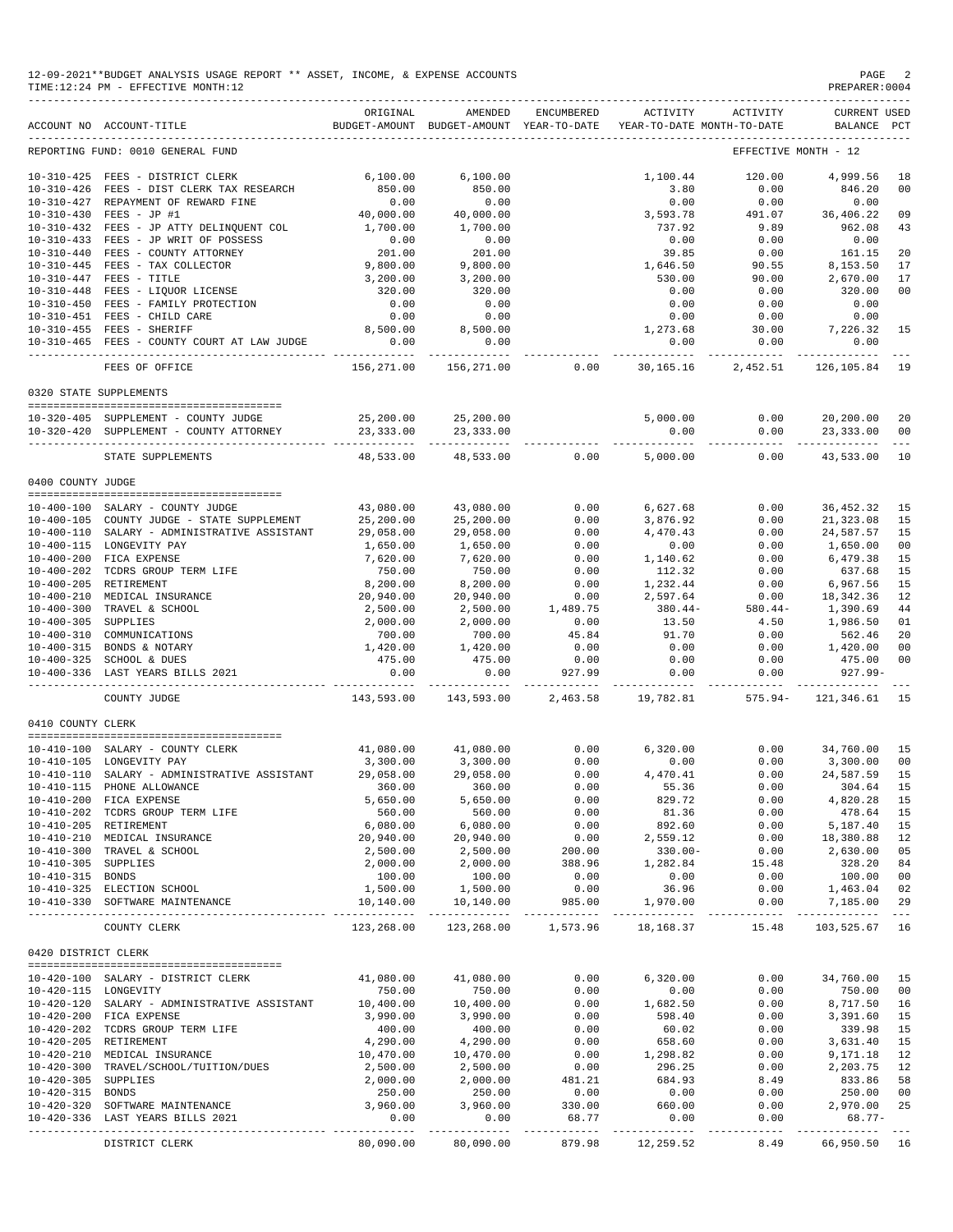|                                         | TIME:12:24 PM - EFFECTIVE MONTH:12                                                         |                                     |                                        |                     |                                                                                        |                       | PREPARER:0004                      |                                  |
|-----------------------------------------|--------------------------------------------------------------------------------------------|-------------------------------------|----------------------------------------|---------------------|----------------------------------------------------------------------------------------|-----------------------|------------------------------------|----------------------------------|
|                                         | ACCOUNT NO ACCOUNT-TITLE                                                                   | ORIGINAL                            | AMENDED                                | ENCUMBERED          | <b>ACTIVITY</b><br>BUDGET-AMOUNT BUDGET-AMOUNT YEAR-TO-DATE YEAR-TO-DATE MONTH-TO-DATE | ACTIVITY              | <b>CURRENT USED</b><br>BALANCE PCT |                                  |
|                                         | REPORTING FUND: 0010 GENERAL FUND                                                          |                                     |                                        |                     |                                                                                        | EFFECTIVE MONTH - 12  |                                    |                                  |
|                                         | 0430 JUSTICE OF THE PEACE #1                                                               |                                     |                                        |                     |                                                                                        |                       |                                    |                                  |
|                                         |                                                                                            |                                     |                                        |                     |                                                                                        |                       |                                    |                                  |
|                                         | 10-430-100 SALARY - JUSTICE OF THE PEACE #1                                                | 41,080.00                           | 41,080.00                              | 0.00                | 6,320.00                                                                               | 0.00                  | 34,760.00                          | 15                               |
|                                         | 10-430-105 LONGEVITY PAY                                                                   | 750.00<br>3,000.00                  | 750.00                                 | 0.00<br>0.00        | 0.00                                                                                   | 0.00                  | 750.00                             | 00<br>15                         |
|                                         | 10-430-109 SALARY TRAVEL EXPENSE<br>10-430-110 SALARY - ADMINISTRATIVE ASSISTANT 29,058.00 |                                     | 3,000.00<br>29,058.00                  | 0.00                | 461.52<br>4,470.40                                                                     | 0.00<br>0.00          | 2,538.48<br>24,587.60              | 15                               |
|                                         | 10-430-200 FICA EXPENSE                                                                    | 5,660.00                            | 5,660.00                               | 0.00                | 854.70                                                                                 | 0.00                  | 4,805.30                           | 15                               |
|                                         | 10-430-202 TCDRS GROUP TERM LIFE                                                           | 560.00                              | 560.00                                 | 0.00                | 84.40                                                                                  | 0.00                  | 475.60                             | 15                               |
|                                         | 10-430-205 RETIREMENT                                                                      | 6,090.00                            | 6,090.00                               | 0.00                | 926.04                                                                                 | 0.00                  | 5,163.96                           | 15                               |
|                                         | 10-430-210 MEDICAL INSURANCE                                                               | 20,940.00                           | 20,940.00                              | 0.00                | 2,597.64                                                                               | 0.00                  | 18,342.36                          | 12                               |
| $10 - 430 - 300$                        | TRAVEL/SCHOOL/TUITION/DUES                                                                 | 2,500.00                            | 2,500.00                               | 0.00                | 0.00                                                                                   | 0.00                  | 2,500.00                           | 00                               |
| 10-430-305 SUPPLIES                     |                                                                                            | 2,000.00                            | 2,000.00                               | 0.00                | 226.14                                                                                 | 0.00                  | 1,773.86                           | 11                               |
|                                         | 10-430-310 COMMUNICATIONS                                                                  | 700.00                              | 700.00                                 | 45.84               | 91.70                                                                                  | 0.00                  | 562.46                             | 20                               |
| 10-430-315 BONDS                        | 10-430-320 VIDEO MAGISTRATE OR LAW BOOKS                                                   | 200.00<br>4,000.00                  | 200.00<br>4,000.00                     | 0.00<br>37.00       | 0.00                                                                                   | 0.00<br>0.00          | 200.00<br>3,889.00                 | 0 <sub>0</sub><br>03             |
|                                         | 10-430-330 SOFTWARE MAINTENANCE                                                            | 5,100.00                            | 5,100.00                               | 250.00              | 74.00<br>500.00                                                                        | 0.00                  | 4,350.00                           | 15                               |
|                                         | 10-430-336 LAST YEARS BILLS 2021                                                           | 0.00                                | 0.00                                   | 0.00                | 2,054.92                                                                               | 0.00                  | 2,054.92-                          |                                  |
|                                         | 10-430-350 OUT OF COUNTY SHERIFF CITATIONS                                                 | 200.00<br>. _ _ _ _ _ _ _ _ _ _ _ _ | 200.00                                 | 0.00                | 0.00<br>. _ _ _ _ _ _ _ _ _ _ _                                                        | 0.00<br>------------- | 200.00                             | 0 <sub>0</sub>                   |
|                                         | JUSTICE OF THE PEACE #1                                                                    | 121,838.00                          | 121,838.00                             | 332.84              | 18,661.46                                                                              | 0.00                  | 102,843.70                         | 16                               |
|                                         | 0450 DISTRICT ATTORNEY                                                                     |                                     |                                        |                     |                                                                                        |                       |                                    |                                  |
|                                         | 10-450-105 D.A. - STATE SUPPLEMENT                                                         | 2,628.00                            | 2,628.00                               |                     | $0.00$ 404.16                                                                          | 0.00                  | 2,223.84                           | 15                               |
|                                         | 10-450-110 SALARY - ASSISTANT D.A.                                                         | 20,163.00                           | 20,163.00                              | 0.00                | 1,169.40                                                                               | 0.00                  | 18,993.60                          | 06                               |
|                                         | 10-450-130 SALARY - D.A. SECRETARY                                                         | 6,066.00                            | 6,066.00                               | 0.00                | 933.12                                                                                 | 0.00                  | 5,132.88                           | 15                               |
|                                         | 10-450-132 SALARY - ASST D.A. SECRETARY                                                    | 6,066.00                            | 6,066.00                               | 0.00                | 933.12                                                                                 | 0.00                  | 5,132.88                           | 15                               |
|                                         | 10-450-134 SALARY - D.A. INVESTIGATOR                                                      | 7,264.00                            | 7,264.00                               | 0.00                | 1,117.52                                                                               | 0.00                  | 6,146.48                           | 15                               |
|                                         | 10-450-200 FICA EXPENSE                                                                    | 2,938.00                            | 2,938.00                               | 0.00                | 348.60                                                                                 | 0.00                  | 2,589.40                           | 12                               |
|                                         | $10-450-202$ TCDRS GROUP TERM LIFE                                                         | 284.00                              | 284.00                                 | 0.00                | 34.20                                                                                  | 0.00                  | 249.80                             | 12                               |
|                                         | 10-450-205 RETIREMENT                                                                      | 3,159.00                            | 3,159.00                               | 0.00                | 375.08                                                                                 | 0.00                  | 2,783.92                           | 12                               |
| 10-450-300 TRAVEL                       | 10-450-210 MEDICAL INSURANCE                                                               | 9,000.00                            | 9,000.00                               | 0.00<br>0.00        | 0.00<br>0.00                                                                           | 0.00<br>0.00          | 9,000.00<br>1,200.00               | 0 <sub>0</sub><br>0 <sub>0</sub> |
| 10-450-305 SUPPLIES                     |                                                                                            | 1,200.00<br>1,128.00                | 1,200.00<br>1,128.00                   | 0.00                | 0.00                                                                                   | 0.00                  | 1,128.00                           | 0 <sub>0</sub>                   |
|                                         | 10-450-365 CRIME VICTIMS EXPENSE                                                           | 1,400.00                            | 1,400.00                               | 0.00                | 0.00                                                                                   | 0.00                  | 1,400.00                           | 0 <sub>0</sub>                   |
|                                         | 10-450-538 LEGAL STATEMENTS OF FACT                                                        | 7,500.00                            | 7,500.00                               | 0.00                | 0.00<br>------------                                                                   | 0.00<br>------------  | 7,500.00                           | 0 <sub>0</sub><br>$---$          |
|                                         | DISTRICT ATTORNEY                                                                          | 68,796.00                           | ----------- -------------<br>68,796.00 | -----------<br>0.00 | 5,315.20                                                                               | 0.00                  | -------------<br>63,480.80         | 08                               |
| 0460 COUNTY ATTORNEY                    |                                                                                            |                                     |                                        |                     |                                                                                        |                       |                                    |                                  |
|                                         | 10-460-100 SALARY - COUNTY ATTORNEY                                                        | 41,080.00                           | 41,080.00                              | 0.00                | 6,320.00                                                                               | 0.00                  | 34,760.00                          | 15                               |
|                                         | 10-460-105 COUNTY ATTY - STATE SUPPLEMENT                                                  | 23,333.00                           | 23,333.00                              | 0.00                | 3,589.68                                                                               | 0.00                  | 19,743.32                          | 15                               |
|                                         | 10-460-110 SALARY - ADMINISTRATIVE ASSISTANT                                               | 10,000.00                           | 10,000.00                              | 0.00                | 1,560.00                                                                               | 0.00                  | 8,440.00                           | 16                               |
|                                         | 10-460-115 LONGEVITY PAY                                                                   | 600.00                              | 600.00                                 | 0.00                | 0.00                                                                                   | 0.00                  | 600.00                             | 0 <sub>0</sub>                   |
|                                         | 10-460-200 FICA EXPENSE                                                                    | 5,740.00                            | 5,740.00                               | 0.00                | 869.75                                                                                 | 0.00                  | 4,870.25                           | 15                               |
|                                         | 10-460-202 TCDRS GROUP TERM LIFE                                                           | 565.00                              | 565.00                                 | 0.00                | 86.02                                                                                  | 0.00                  | 478.98                             | 15                               |
|                                         | 10-460-205 RETIREMENT                                                                      | 6,180.00                            | 6,180.00                               | 0.00                | 943.95                                                                                 | 0.00                  | 5,236.05                           | 15                               |
|                                         | 10-460-210 MEDICAL INSURANCE                                                               | 10,470.00                           | 10,470.00                              | 0.00                | 1,298.82                                                                               | 0.00                  | 9,171.18                           | 12                               |
| $10 - 460 - 300$<br>10-460-305 SUPPLIES | TRAVEL/SCHOOL/TUITION                                                                      | 2,500.00                            | 2,500.00                               | 0.00                | 350.00<br>13.50                                                                        | 0.00<br>4.50          | 2,150.00                           | 14<br>01                         |
|                                         | 10-460-310 COMMUNICATIONS                                                                  | 2,000.00<br>700.00                  | 2,000.00<br>700.00                     | 0.00<br>45.84       | 91.70                                                                                  | 0.00                  | 1,986.50<br>562.46                 | 20                               |
| 10-460-315 BONDS                        |                                                                                            | 250.00                              | 250.00                                 | 0.00                | 0.00                                                                                   | 0.00                  | 250.00                             | 0 <sub>0</sub>                   |
|                                         | 10-460-336 LAST YEARS BILLS 2021                                                           | 0.00                                | 0.00                                   | 86.65               | 0.00                                                                                   | 0.00                  | $86.65 -$                          |                                  |
|                                         | 10-460-370 ELECTRONIC FORMS/ LEGAL RESEARCH                                                | 2,000.00<br>. _ _ _ _ _ _ _ _       | 2,000.00                               | 173.25              | 346.50                                                                                 | 0.00                  | 1,480.25                           | -26                              |
|                                         | COUNTY ATTORNEY                                                                            | 105,418.00                          | 105,418.00                             | 305.74              | 15,469.92                                                                              | 4.50                  | 89,642.34 15                       |                                  |
|                                         | 0470 MAINTENANCE - BUILDING & GROUNDS                                                      |                                     |                                        |                     |                                                                                        |                       |                                    |                                  |
| 10-470-305 SUPPLIES                     |                                                                                            | 6.000.00                            | 6,000.00                               | 432.40              | 376.69                                                                                 | 0.00                  | 5,190.91                           | 13                               |
|                                         | 10-470-336 LAST YEARS BILL 2021                                                            | 0.00                                | 0.00                                   | 0.00                | 411.28                                                                                 | 0.00                  | $411.28 -$                         |                                  |
|                                         | 10-470-375 COURTHOUSE MAINTENANCE                                                          | 20,000.00                           | 20,000.00                              | 517.50              | 1,500.00                                                                               | 500.00                | 17,982.50                          | 10                               |
|                                         | 10-470-376 EXTERMINATOR SERVICES                                                           | 5,000.00                            | 5,000.00                               | 350.00              | 350.00                                                                                 | 0.00                  | 4,300.00                           | 14                               |
| 10-470-380 UTILITIES                    |                                                                                            | 35,000.00                           | 35,000.00                              | 0.00                | 6,124.32                                                                               | 1,644.61              | 28,875.68                          | 17                               |
|                                         | 10-470-385 REPAIRS - BUILDINGS                                                             | 10,000.00                           | 10,000.00                              | 0.00                | 0.00                                                                                   | 0.00                  | 10,000.00                          | 0 <sub>0</sub>                   |
|                                         | 10-470-387 REPAIRS - AC AND HEATING                                                        | 15,000.00                           | 15,000.00                              | 0.00                | 0.00                                                                                   | 0.00                  | 15,000.00                          | 0 <sub>0</sub>                   |
|                                         | 10-470-390 REPAIRS - FC LAW ENFORCEMENT CENTER                                             | 2,000.00                            | 2,000.00                               | 0.00                | 0.00                                                                                   | 0.00                  | 2,000.00                           | 0 <sub>0</sub>                   |
|                                         | 10-470-392 REPAIRS - EXTENSION SERVICES<br>10-470-395 REPAIRS - YARD SERVICES              | 1,000.00<br>8,400.00                | 1,000.00<br>8,400.00                   | 0.00<br>0.00        | 0.00<br>1,900.00                                                                       | 0.00<br>500.00        | 1,000.00<br>6,500.00               | 0 <sub>0</sub><br>23             |
|                                         | 10-470-397 REPAIRS - HISTORICAL SOCIETY                                                    | 2,000.00                            | 4,000.00                               | 0.00                | 1,000.00                                                                               | 0.00                  | 3,000.00                           | 25                               |

----------------------------------------------- ------------- ------------- ------------ ------------- ------------ ------------- ---

MAINTENANCE - BUILDING & GROUNDS 104,400.00 106,400.00 1,299.90 11,662.29 2,644.61 93,437.81 12

12-09-2021\*\*BUDGET ANALYSIS USAGE REPORT \*\* ASSET, INCOME, & EXPENSE ACCOUNTS PAGE 3

0480 COUNTY AUDITOR

========================================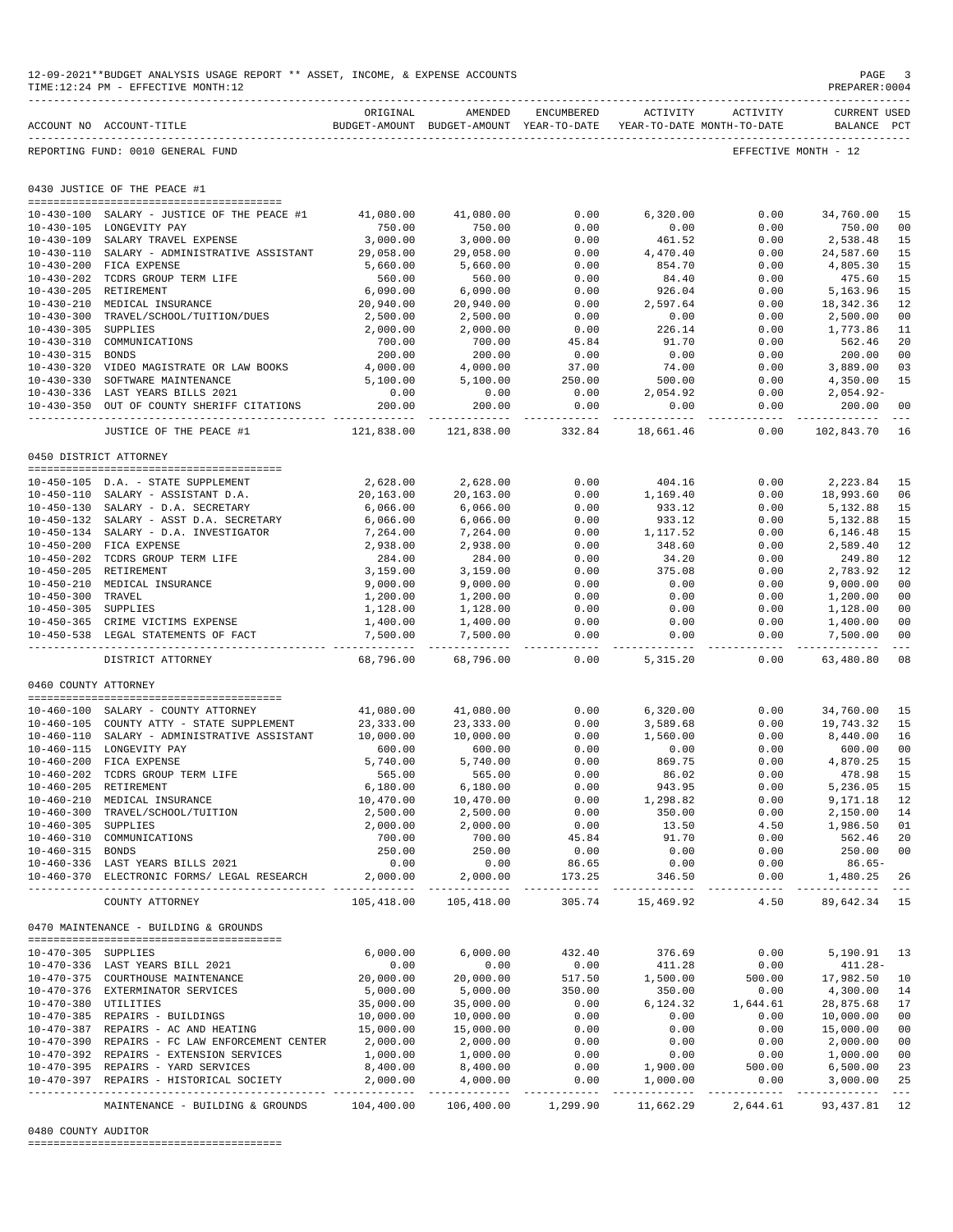|                                          | 12-09-2021**BUDGET ANALYSIS USAGE REPORT ** ASSET, INCOME, & EXPENSE ACCOUNTS<br>TIME:12:24 PM - EFFECTIVE MONTH:12 |                       |                                                     |                        | ------------------------------------ |                                        | PAGE<br>PREPARER: 0004         |                      |
|------------------------------------------|---------------------------------------------------------------------------------------------------------------------|-----------------------|-----------------------------------------------------|------------------------|--------------------------------------|----------------------------------------|--------------------------------|----------------------|
|                                          | ACCOUNT NO ACCOUNT-TITLE                                                                                            | ORIGINAL              | AMENDED<br>BUDGET-AMOUNT BUDGET-AMOUNT YEAR-TO-DATE | ENCUMBERED             | <b>ACTIVITY</b>                      | ACTIVITY<br>YEAR-TO-DATE MONTH-TO-DATE | <b>CURRENT USED</b><br>BALANCE | $_{\rm PCT}$         |
|                                          | REPORTING FUND: 0010 GENERAL FUND                                                                                   |                       |                                                     |                        |                                      |                                        | EFFECTIVE MONTH - 12           |                      |
|                                          | 10-480-100 SALARY - COUNTY AUDITOR                                                                                  | 45,864.00             | 45,864.00                                           | 0.00                   | 7,056.00                             | 0.00                                   | 38,808.00                      | 15                   |
|                                          | 10-480-105 PHONE ALLOWANCE                                                                                          | 360.00                | 360.00                                              | 0.00                   | 55.36                                | 0.00                                   | 304.64                         | 15                   |
|                                          | 10-480-110 SALARY - ASSISTANT AUDITOR                                                                               | 29,647.00             | 29,647.00                                           | 0.00                   | 4,505.68                             | 0.00                                   | 25, 141.32                     | 15                   |
|                                          | 10-480-115 LONGEVITY PAY                                                                                            | 1,350.00              | 1,350.00                                            | 0.00                   | 0.00                                 | 0.00                                   | 1,350.00                       | 00                   |
|                                          | 10-480-120 SALARY - ADMINSTRATIVE ASSISTANT<br>10-480-200 FICA EXPENSE                                              | 29,058.00<br>8,103.00 | 29,058.00<br>8,103.00                               | 0.00<br>0.00           | 0.00<br>881.04                       | 0.00<br>0.00                           | 29,058.00<br>7,221.96          | 00<br>11             |
|                                          | 10-480-202 TCDRS GROUP TERM LIFE                                                                                    | 795.00                | 795.00                                              | 0.00                   | 87.12                                | 0.00                                   | 707.88                         | 11                   |
|                                          | 10-480-205 RETIREMENT                                                                                               | 8,718.00              | 8,718.00                                            | 0.00                   | 956.08                               | 0.00                                   | 7,761.92                       | 11                   |
|                                          | 10-480-210 MEDICAL INSURANCE                                                                                        | 31,380.00             | 31,380.00                                           | 0.00                   | 2,597.64                             | 0.00                                   | 28,782.36                      | 08                   |
|                                          | 10-480-300 TRAVEL/TUITION/DUES                                                                                      | 3,000.00              | 3,000.00                                            | 0.00                   | 1,049.50                             | 0.00                                   | 1,950.50                       | 35                   |
| 10-480-305 SUPPLIES                      |                                                                                                                     | 2,000.00              | 2,000.00                                            | 901.98                 | 117.98                               | 8.49                                   | 980.04                         | 51                   |
|                                          | 10-480-310 COMMUNICATIONS - IPAD EXPENSE                                                                            | 1,000.00              | 1,000.00                                            | 45.84                  | 167.68                               | 0.00                                   | 786.48                         | 21                   |
|                                          | 10-480-315 BONDS & NOTARY<br>10-480-400 NEW EQUIPMENT                                                               | 150.00<br>640.00      | 150.00<br>640.00                                    | 0.00<br>0.00           | 0.00<br>0.00                         | 0.00<br>0.00                           | 150.00<br>640.00               | 0 <sup>0</sup><br>00 |
|                                          | COUNTY AUDITOR                                                                                                      |                       |                                                     |                        | ------------ -<br>947.82 17,474.08   | 8.49                                   | ----------- -------------      | $- - - \, -$<br>11   |
|                                          |                                                                                                                     |                       | 162,065.00 162,065.00                               |                        |                                      |                                        | 143,643.10                     |                      |
| 0490 COUNTY TREASURER                    |                                                                                                                     |                       |                                                     |                        |                                      |                                        |                                |                      |
|                                          | 10-490-100 SALARY - COUNTY TREASURER                                                                                | 41,080.00             | 41,080.00                                           | 0.00                   | 6,320.00                             | 0.00                                   | 34,760.00                      | 15                   |
|                                          | 10-490-105 LONGEVITY PAY<br>10-490-110 SALARY - ADMINISTRATIVE ASSISTANT                                            | 0.00<br>29,058.00     | 0.00<br>29,058.00                                   | 0.00<br>0.00           | 0.00<br>4,470.41                     | 0.00<br>0.00                           | 0.00<br>24,587.59              | 15                   |
|                                          | 10-490-200 FICA EXPENSE                                                                                             | 5,740.00              | 5,740.00                                            | 0.00                   | 825.48                               | 0.00                                   | 4,914.52                       | 14                   |
|                                          | 10-490-202 TCDRS GROUP TERM LIFE                                                                                    | 570.00                | 570.00                                              | 0.00                   | 80.92                                | 0.00                                   | 489.08                         | 14                   |
|                                          | 10-490-205 RETIREMENT                                                                                               | 6,170.00              | 6,170.00                                            | 0.00                   | 888.04                               | 0.00                                   | 5,281.96                       | 14                   |
|                                          | 10-490-210 MEDICAL INSURANCE                                                                                        | 20,940.00             | 20,940.00                                           | 0.00                   | 1,298.82                             | 0.00                                   | 19,641.18                      | 06                   |
|                                          | 10-490-300 TRAVEL/SCHOOL/TUITIONS/DUES                                                                              | 2,500.00              | 2,500.00                                            | 0.00                   | 0.00                                 | 0.00                                   | 2,500.00                       | 00                   |
| 10-490-305 SUPPLIES                      |                                                                                                                     | 2,000.00              | 2,000.00                                            | 0.00                   | 0.00                                 | 0.00                                   | 2,000.00                       | 00                   |
| 10-490-315 BONDS                         |                                                                                                                     | 200.00                | 200.00                                              | 0.00                   | 0.00                                 | 0.00                                   | 200.00                         | 00                   |
|                                          | 10-490-334 LAST YEARS BILLS 2020                                                                                    | 0.00                  | 0.00                                                | 0.00                   | 0.00                                 | 0.00                                   | 0.00                           |                      |
|                                          | 10-490-400 NEW EQUIPMENT                                                                                            | 1,000.00              | 1,000.00                                            | 0.00                   | 0.00<br>--------------               | 0.00<br>_____________                  | 1,000.00<br>_____________      | 00<br>$\frac{1}{2}$  |
|                                          | COUNTY TREASURER                                                                                                    | 109,258.00            | 109,258.00                                          | 0.00                   | 13,883.67                            | 0.00                                   | 95, 374.33                     | 13                   |
|                                          | 0500 TAX ASSESSOR/COLLECTOR                                                                                         |                       |                                                     |                        |                                      |                                        |                                |                      |
|                                          |                                                                                                                     |                       |                                                     |                        |                                      |                                        |                                |                      |
|                                          | 10-500-100 SALARY - TAX COLLECTOR<br>10-500-105 LONGEVITY PAY                                                       | 41,080.00<br>4,800.00 | 41,080.00<br>4,800.00                               | 0.00<br>0.00           | 6,320.00<br>0.00                     | 0.00<br>0.00                           | 34,760.00<br>4,800.00          | 15<br>00             |
|                                          | 10-500-110 SALARY - ADMINISTRATIVE ASSISTANT                                                                        | 29,058.00             | 29,058.00                                           | 0.00                   | 4,470.41                             | 0.00                                   | 24,587.59                      | 15                   |
|                                          | 10-500-115 VOTER REGISTRAR                                                                                          | 350.00                | 350.00                                              | 0.00                   | 0.00                                 | 0.00                                   | 350.00                         | 00                   |
|                                          | 10-500-200 FICA EXPENSE                                                                                             | 5,740.00              | 5,740.00                                            | 0.00                   | 825.48                               | 0.00                                   | 4,914.52                       | 14                   |
|                                          | 10-500-202 TCDRS GROUP TERM LIFE                                                                                    | 570.00                | 570.00                                              | 0.00                   | 80.92                                | 0.00                                   | 489.08                         | 14                   |
|                                          | 10-500-205 RETIREMENT                                                                                               | 6,170.00              | 6,170.00                                            | 0.00                   | 888.04                               | 0.00                                   | 5,281.96                       | 14                   |
|                                          | 10-500-210 MEDICAL INSURANCE                                                                                        | 20,940.00             | 20,940.00                                           | 0.00                   | 2,597.64                             | 0.00                                   | 18, 342, 36                    | 12                   |
| 10-500-300 TRAVEL<br>10-500-305 SUPPLIES |                                                                                                                     | 2,500.00<br>1,500.00  | 2,500.00                                            | 0.00<br>85.96          | 0.00<br>0.00                         | 0.00<br>0.00                           | 2,500.00<br>1,414.04           | 00<br>06             |
| 10-500-315 BONDS                         |                                                                                                                     | 450.00                | 1,500.00<br>450.00                                  | 0.00                   | 0.00                                 | 0.00                                   | 450.00                         | 0 <sup>0</sup>       |
|                                          | 10-500-335 SUBCONTRACTOR                                                                                            | 1,000.00              | 1,000.00                                            | 0.00                   | 0.00                                 | 0.00                                   | 1,000.00                       | 00                   |
|                                          | 10-500-336 LAST YEARS BILLS 2021                                                                                    | 0.00                  | 0.00                                                | 343.83                 | 0.00                                 | 0.00                                   | $343.83-$                      |                      |
|                                          | TAX ASSESSOR/COLLECTOR                                                                                              | 114,158.00            | 114,158.00                                          | ____________<br>429.79 | ----------<br>15,182.49              | $- - - - -$<br>0.00                    | _________<br>98,545.72 14      | $- - -$              |
| 0530 NON DEPARTMENTAL                    |                                                                                                                     |                       |                                                     |                        |                                      |                                        |                                |                      |
|                                          |                                                                                                                     |                       |                                                     |                        |                                      |                                        |                                |                      |
|                                          | 10-530-200 FICA EXPENSE<br>10-530-202 TCDRS GROUP TERM LIFE                                                         | 500.00<br>30.00       | 500.00<br>30.00                                     | 0.00<br>0.00           | 0.00<br>0.00                         | 0.00<br>0.00                           | 500.00<br>30.00                | 00<br>00             |
|                                          | 10-530-205 RETIREMENT                                                                                               | 300.00                | 300.00                                              | 0.00                   | 0.00                                 | 0.00                                   | 300.00                         | 00                   |
|                                          | 10-530-210 MEDICAL INSURANCE                                                                                        | 64.00                 | 64.00                                               | 0.00                   | 0.00                                 | 0.00                                   | 64.00                          | 00                   |
| $10 - 530 - 305$                         | SUPPLIES                                                                                                            | 2,500.00              | 2,500.00                                            | 0.00                   | 101.59                               | 22.47                                  | 2,398.41                       | 04                   |
|                                          | 10-530-310 COMMUNICATIONS                                                                                           | 35,000.00             | 35,000.00                                           | 0.00                   | 4,128.13                             | 1,211.51                               | 30,871.87                      | 12                   |
|                                          | 10-530-311 SOFTWARE FOR AUDITOR & TREASURER                                                                         | 40,000.00             | 40,000.00                                           | 0.00                   | 0.00                                 | 0.00                                   | 40,000.00                      | 00                   |
|                                          | 10-530-335 FISHER COMMUNITY THINK TANK                                                                              | 0.00                  | 0.00                                                | 0.00                   | 120.51                               | 0.00                                   | $120.51-$                      |                      |
|                                          | 10-530-336 LAST YEARS BILL 2021                                                                                     | 0.00                  | 0.00                                                | 0.00                   | 2,786.78                             | 0.00                                   | $2,786.78-$                    |                      |
|                                          | 10-530-415 MISCELLANEOUS REIMBURSEMENTS<br>10-530-418 MISCELLANEOUS EXPENSE                                         | 300.00<br>25,506.00   | 300.00<br>25,506.00                                 | 0.00<br>0.00           | 0.00<br>16.78                        | 0.00<br>0.00                           | 300.00<br>25, 489.22           | 00<br>00             |
| $10 - 530 - 426$                         | COUNTY RESTITUTION EXPENSE                                                                                          | 89.00                 | 89.00                                               | 0.00                   | 0.00                                 | 0.00                                   | 89.00                          | 00                   |
| $10 - 530 - 427$                         | TAX COLLECTOR REG FEE REFUND                                                                                        | 56.00                 | 56.00                                               | 0.00                   | 0.00                                 | 0.00                                   | 56.00                          | 00                   |
| $10 - 530 - 430$                         | <b>BANK CHARGES</b>                                                                                                 | 100.00                | 100.00                                              | 0.00                   | 187.70                               | 0.00                                   | $87.70 - 188$                  |                      |
| $10 - 530 - 436$                         | REDISTRICTING CENUS                                                                                                 | 10,000.00             | 10,000.00                                           | 0.00                   | 0.00                                 | 0.00                                   | 10,000.00                      | 00                   |
| $10 - 530 - 445$                         | PAPER & POSTAGE                                                                                                     | 10,000.00             | 10,000.00                                           | 186.81                 | 647.74                               | 0.00                                   | 9,165.45                       | 08                   |
|                                          | 10-530-450 ANIMAL CONTROL                                                                                           | 250.00                | 250.00                                              | 0.00                   | 0.00                                 | 0.00                                   | 250.00                         | 00                   |
| $10 - 530 - 455$                         | LEGAL FEES                                                                                                          | 4,500.00              | 4,500.00                                            | 0.00                   | 0.00                                 | 0.00                                   | 4,500.00                       | 00                   |
| $10 - 530 - 458$<br>$10 - 530 - 460$     | GAME WARDEN TRAINING<br>EMERGENCY MANAGEMENT COORDINATOR                                                            | 500.00<br>6,000.00    | 500.00<br>6,000.00                                  | 0.00<br>0.00           | 0.00<br>0.00                         | 0.00<br>0.00                           | 500.00<br>6,000.00             | 00<br>00             |
| $10 - 530 - 462$                         | NSF EXPENSE                                                                                                         | 150.00                | 150.00                                              | 0.00                   | 0.00                                 | 0.00                                   | 150.00                         | 00                   |
| $10 - 530 - 467$                         | SUPPLEMENTAL DEATH BENEFITS                                                                                         | 10,000.00             | 10,000.00                                           | 0.00                   | 0.00                                 | 0.00                                   | 10,000.00                      | 00                   |
| $10 - 530 - 470$                         | WORKERS COMP INSURANCE                                                                                              | 25,000.00             | 25,000.00                                           | 0.00                   | 5,773.00                             | 0.00                                   | 19,227.00                      | 23                   |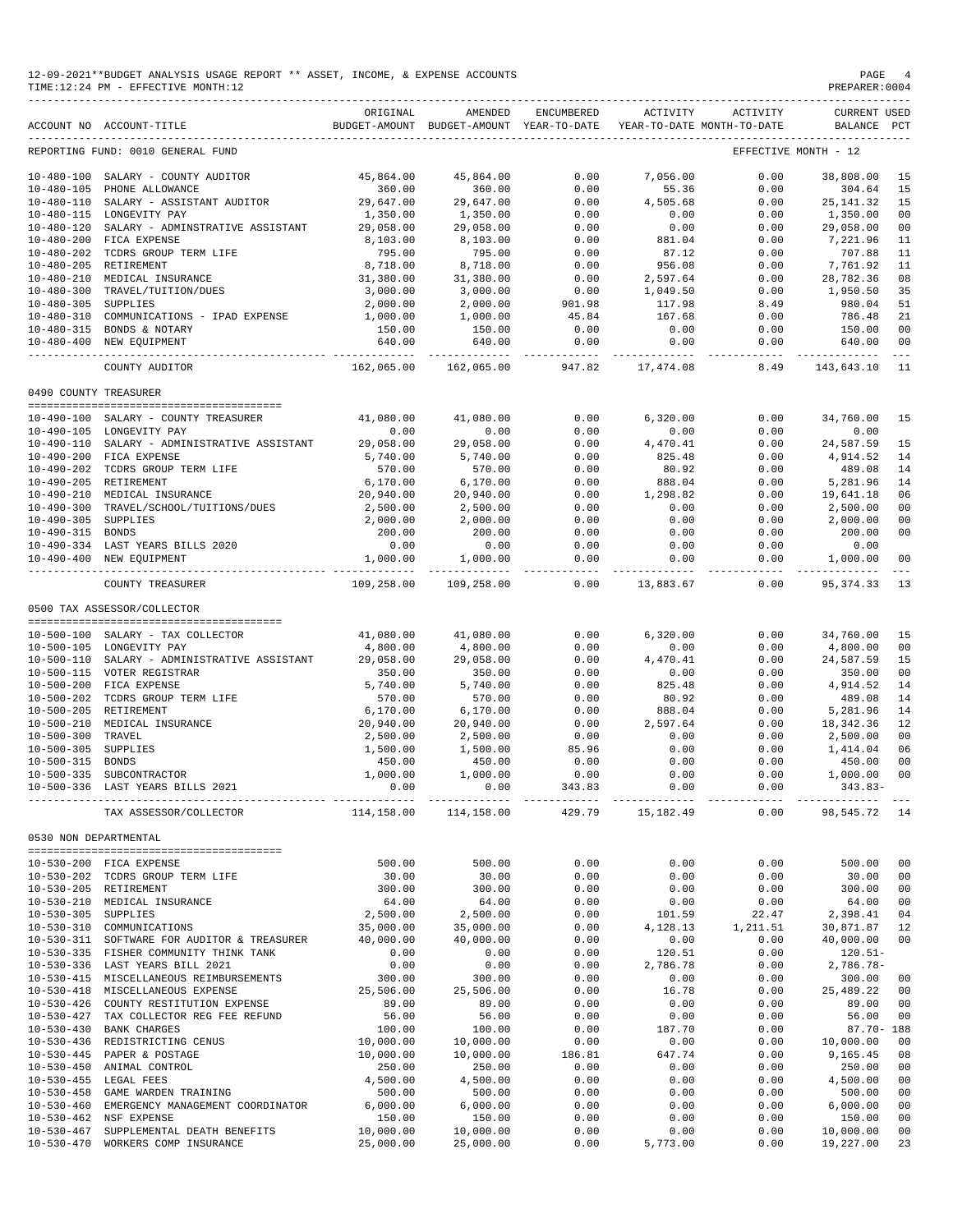|                       | 12-09-2021**BUDGET ANALYSIS USAGE REPORT ** ASSET, INCOME, & EXPENSE ACCOUNTS<br>TIME:12:24 PM - EFFECTIVE MONTH:12 |                      |                                                                                |                  |                 |                       | PAGE<br>PREPARER: 0004             | - 5                                                                                                                                                                                                                                                                                                                                                                                                |
|-----------------------|---------------------------------------------------------------------------------------------------------------------|----------------------|--------------------------------------------------------------------------------|------------------|-----------------|-----------------------|------------------------------------|----------------------------------------------------------------------------------------------------------------------------------------------------------------------------------------------------------------------------------------------------------------------------------------------------------------------------------------------------------------------------------------------------|
|                       | ACCOUNT NO ACCOUNT-TITLE                                                                                            | ORIGINAL             | AMENDED<br>BUDGET-AMOUNT BUDGET-AMOUNT YEAR-TO-DATE YEAR-TO-DATE MONTH-TO-DATE | ENCUMBERED       | ACTIVITY        | ACTIVITY              | <b>CURRENT USED</b><br>BALANCE PCT |                                                                                                                                                                                                                                                                                                                                                                                                    |
|                       | REPORTING FUND: 0010 GENERAL FUND                                                                                   |                      |                                                                                |                  |                 |                       | EFFECTIVE MONTH - 12               |                                                                                                                                                                                                                                                                                                                                                                                                    |
|                       | 10-530-472 UNEMPLOYMENT INSURANCE                                                                                   | 15,000.00            | 15,000.00                                                                      | 0.00             | 2,521.45        | 0.00                  | 12,478.55                          | 17                                                                                                                                                                                                                                                                                                                                                                                                 |
|                       | 10-530-477 OUTSIDE AUDITOR                                                                                          | 28,000.00            | 28,000.00                                                                      | 0.00             | 0.00            | 0.00                  | 28,000.00                          | 00                                                                                                                                                                                                                                                                                                                                                                                                 |
|                       | 10-530-480 DUES & FEES - COG MATCH                                                                                  | 3,000.00             | 3,000.00                                                                       | 0.00             | 0.00            | 0.00                  | 3,000.00                           | 00                                                                                                                                                                                                                                                                                                                                                                                                 |
|                       | 10-530-482 LIABILITY INSURANCE                                                                                      | 60,000.00            | 60,000.00                                                                      | 31,223.00        | 0.00            | 0.00                  | 28,777.00                          | 52                                                                                                                                                                                                                                                                                                                                                                                                 |
| 10-530-485 LEGAL ADS  |                                                                                                                     | 2,700.00             | 2,700.00                                                                       | 90.45            | 0.00            | 0.00                  | 2,609.55                           | 03                                                                                                                                                                                                                                                                                                                                                                                                 |
|                       | 10-530-486 RURAL FIRE DEPT FUEL EXPENSE                                                                             | 10,500.00            | 10,500.00                                                                      | 302.49           | 415.40          | 0.00                  | 9,782.11                           | 07                                                                                                                                                                                                                                                                                                                                                                                                 |
|                       | 10-530-487 RURAL FIRE EQUIPMENT                                                                                     | 13,000.00            | 13,000.00                                                                      | 696.25           | 360.50          | 0.00                  | 11,943.25                          | 08                                                                                                                                                                                                                                                                                                                                                                                                 |
|                       | 10-530-488 RURAL FIRE SCHOOL                                                                                        | 2,500.00             | 2,500.00                                                                       | 0.00             | 0.00            | 0.00                  | 2,500.00                           | 00                                                                                                                                                                                                                                                                                                                                                                                                 |
|                       | 10-530-489 RURAL FIRE INSURANCE TRUCKS                                                                              | 5,000.00             | 5,000.00                                                                       | 3,719.00         | 0.00            | 0.00                  | 1,281.00                           | 74                                                                                                                                                                                                                                                                                                                                                                                                 |
|                       | 10-530-490 COUNTY LIBRARIES                                                                                         | 5,000.00             | 5,000.00                                                                       | 0.00             | 0.00            | 0.00                  | 5,000.00                           | 00                                                                                                                                                                                                                                                                                                                                                                                                 |
|                       | 10-530-492 INTERLOCAL AGREEMENTS-LUBBOCK                                                                            | 1,000.00             | 1,000.00                                                                       | 0.00             | 1,000.00        | 0.00                  | 0.00                               | 100                                                                                                                                                                                                                                                                                                                                                                                                |
|                       | 10-530-495 D.A. LEGAL STATEMENT OF FACTS                                                                            | 5,000.00             | 5,000.00                                                                       | 0.00             | 0.00            | 0.00                  | 5,000.00                           | 00                                                                                                                                                                                                                                                                                                                                                                                                 |
|                       | 10-530-497 CASH MATCH SENIOR CITIZENS                                                                               | 10,000.00            | 10,000.00                                                                      | 0.00             | 0.00            | 0.00                  | 10,000.00                          | 00                                                                                                                                                                                                                                                                                                                                                                                                 |
|                       | 10-530-500 DRUG & ALCOHOL TESTING                                                                                   | 2,000.00             | 2,000.00                                                                       | 0.00             | 0.00            | 0.00                  | 2,000.00                           | 00<br>$\frac{1}{2} \frac{1}{2} \frac{1}{2} \frac{1}{2} \frac{1}{2} \frac{1}{2} \frac{1}{2} \frac{1}{2} \frac{1}{2} \frac{1}{2} \frac{1}{2} \frac{1}{2} \frac{1}{2} \frac{1}{2} \frac{1}{2} \frac{1}{2} \frac{1}{2} \frac{1}{2} \frac{1}{2} \frac{1}{2} \frac{1}{2} \frac{1}{2} \frac{1}{2} \frac{1}{2} \frac{1}{2} \frac{1}{2} \frac{1}{2} \frac{1}{2} \frac{1}{2} \frac{1}{2} \frac{1}{2} \frac{$ |
|                       | NON DEPARTMENTAL                                                                                                    | 333,545.00           | 333,545.00                                                                     | 36,218.00        | 18,059.58       | 1,233.98              | 279, 267.42                        | 16                                                                                                                                                                                                                                                                                                                                                                                                 |
|                       | 0540 COUNTY & DISTRICT COURT                                                                                        |                      |                                                                                |                  |                 |                       |                                    |                                                                                                                                                                                                                                                                                                                                                                                                    |
|                       | 10-540-502 AD LITEM TAX SUITS - T REES                                                                              |                      | 1,000.00                                                                       |                  | 0.00            |                       | 1,000.00                           |                                                                                                                                                                                                                                                                                                                                                                                                    |
|                       |                                                                                                                     | 1,000.00             |                                                                                | 0.00             |                 | 0.00                  |                                    | 00                                                                                                                                                                                                                                                                                                                                                                                                 |
|                       | 10-540-504 ADULT PROBATION SUPPLIES                                                                                 | 200.00<br>19,460.00  | 200.00                                                                         | 0.00             | 0.00            | 0.00                  | 200.00                             | 00                                                                                                                                                                                                                                                                                                                                                                                                 |
|                       | 10-540-506 JUVENILE OFFICER EXPENSES                                                                                |                      | 19,460.00                                                                      | 0.00             | 0.00            | 0.00                  | 19,460.00                          | 00                                                                                                                                                                                                                                                                                                                                                                                                 |
|                       | 10-540-508 GRAND JURY                                                                                               | 3,200.00             | 3,200.00                                                                       | 0.00             | 840.00          | 0.00                  | 2,360.00                           | 26                                                                                                                                                                                                                                                                                                                                                                                                 |
|                       | 10-540-510 PETIT JURY                                                                                               | 3,000.00             | 3,000.00                                                                       | 0.00             | 0.00            | 0.00                  | 3,000.00                           | 00                                                                                                                                                                                                                                                                                                                                                                                                 |
|                       |                                                                                                                     | 100.00               | 100.00                                                                         | 0.00             | 0.00            | 0.00                  | 100.00                             | 00                                                                                                                                                                                                                                                                                                                                                                                                 |
|                       |                                                                                                                     | 2,300.00             | 2,300.00                                                                       | 408.99           | 1,157.20        | 0.00                  | 733.81                             | 68                                                                                                                                                                                                                                                                                                                                                                                                 |
|                       |                                                                                                                     | 600.00               | 600.00                                                                         | 0.00             | 0.00            | 0.00                  | 600.00                             | 00                                                                                                                                                                                                                                                                                                                                                                                                 |
|                       | 10-540-516 JURY COMMISSION                                                                                          | 200.00               | 200.00                                                                         | 0.00             | 0.00            | 0.00                  | 200.00                             | 00                                                                                                                                                                                                                                                                                                                                                                                                 |
|                       | 10-540-517 COUNTY COURT VISTING COURT REPORTER                                                                      | 1,000.00             | 1,000.00                                                                       | 0.00             | 0.00            | 0.00<br>0.00          | 1,000.00                           | 00                                                                                                                                                                                                                                                                                                                                                                                                 |
|                       | 10-540-518 COURT APPOINTED ATTORNEY                                                                                 | 26,000.00            | 26,000.00                                                                      | 6,437.50         | 492.50          |                       | 19,070.00                          | 27                                                                                                                                                                                                                                                                                                                                                                                                 |
|                       | 10-540-520 INTERPRETOR                                                                                              | 2,000.00             | 2,000.00                                                                       | 566.75<br>481.00 | 0.00<br>481.00  | 0.00                  | 1,433.25                           | 28<br>27                                                                                                                                                                                                                                                                                                                                                                                           |
|                       | 10-540-522 PSYCHIATRIC EVALUATION                                                                                   | 3,500.00             | 3,500.00                                                                       | 0.00             |                 | 0.00<br>0.00          | 2,538.00                           |                                                                                                                                                                                                                                                                                                                                                                                                    |
|                       | 10-540-524 JUVENILE DETENTION                                                                                       | 5,000.00             | 5,000.00                                                                       | 0.00             | 0.00<br>0.00    | 0.00                  | 5,000.00<br>180.00                 | 00<br>00                                                                                                                                                                                                                                                                                                                                                                                           |
|                       | 10-540-525 OUT OF COUNTY CITATIONS<br>10-540-526 DA & CA DRUG TESTING                                               | 180.00<br>5,000.00   | 180.00<br>5,000.00                                                             | 0.00             | 0.00            | 0.00                  | 5,000.00                           | 00                                                                                                                                                                                                                                                                                                                                                                                                 |
|                       | COUNTY & DISTRICT COURT                                                                                             | 72,740.00            | 72,740.00                                                                      | 7,894.24         | 2,970.70        | -------------<br>0.00 | --------------<br>61,875.06        | $\sim$ $\sim$ $\sim$<br>15                                                                                                                                                                                                                                                                                                                                                                         |
| 0550 32ND JUDICIAL    |                                                                                                                     |                      |                                                                                |                  |                 |                       |                                    |                                                                                                                                                                                                                                                                                                                                                                                                    |
|                       |                                                                                                                     |                      |                                                                                |                  |                 |                       |                                    |                                                                                                                                                                                                                                                                                                                                                                                                    |
|                       | 10-550-100 SALARY - DIST COURT ADMINISTRATOR                                                                        | 8,553.00             | 8,553.00                                                                       | 0.00             | 1,315.72        | 0.00                  | 7,237.28                           | 15                                                                                                                                                                                                                                                                                                                                                                                                 |
|                       | 10-550-105 DIST JUDGE - STATE SUPPLEMENT                                                                            | 2,628.00             | 2,628.00                                                                       | 0.00             | 404.16          | 0.00                  | 2,223.84                           | 15                                                                                                                                                                                                                                                                                                                                                                                                 |
|                       | 10-550-117 SALARY - COURT REPORTER                                                                                  | 13,761.00            | 13,761.00                                                                      | 0.00             | 2,117.04        | 0.00                  | 11,643.96                          | 15                                                                                                                                                                                                                                                                                                                                                                                                 |
|                       | 10-550-200 FICA EXPENSE                                                                                             | 1,909.00             | 1,909.00                                                                       | 0.00             | 293.48          | 0.00                  | 1,615.52                           | 15                                                                                                                                                                                                                                                                                                                                                                                                 |
|                       | 10-550-202 TCDRS GROUP TERM LIFE<br>10-550-205 RETIREMENT<br>10-550-210 MEDICAL IMAURINGE                           | 188.00               | 188.00                                                                         | 0.00<br>0.00     | 28.80<br>315.80 | 0.00                  | 159.20                             | 15<br>15                                                                                                                                                                                                                                                                                                                                                                                           |
|                       |                                                                                                                     | 2,053.00             | 2,053.00                                                                       | 0.00             | 0.00            | 0.00<br>0.00          | 1,737.20<br>2,100.00 00            |                                                                                                                                                                                                                                                                                                                                                                                                    |
| 10-550-300 TRAVEL     | 10-550-210 MEDICAL INSURANCE                                                                                        | 2,100.00<br>1,000.00 | 2,100.00<br>1,000.00                                                           |                  |                 |                       |                                    |                                                                                                                                                                                                                                                                                                                                                                                                    |
|                       |                                                                                                                     | 1,127.00             |                                                                                | 0.00             | 0.00            | 0.00                  | 1,000.00 00<br>1,127.00 00         |                                                                                                                                                                                                                                                                                                                                                                                                    |
| 10-550-305 SUPPLIES   |                                                                                                                     | 378.00               | 1,127.00                                                                       | 0.00             | 0.00            | 0.00                  |                                    |                                                                                                                                                                                                                                                                                                                                                                                                    |
|                       | 10-550-530 7TH ADM REGION ASSESSMENT<br>10-550-532 COURT REPORTER INSURANCE                                         |                      | 378.00                                                                         | 0.00             | 377.09          | 0.00                  | $0.91$ 100                         |                                                                                                                                                                                                                                                                                                                                                                                                    |
|                       | 10-550-534 LUNACY COMMITMENT                                                                                        | 1,300.00<br>3,500.00 | 1,300.00<br>3,500.00                                                           | 0.00             | 0.00            | 0.00                  | $1,300.00$ ov<br>3,500.00 00       |                                                                                                                                                                                                                                                                                                                                                                                                    |
|                       |                                                                                                                     | 2,000.00             | 2,000.00                                                                       | 0.00             | 0.00            | 0.00                  | 2,000.00                           |                                                                                                                                                                                                                                                                                                                                                                                                    |
|                       | 10-550-536 VISITING JUDGE/COURT REPORTER                                                                            |                      | 7,900.00                                                                       | 0.00             | 0.00            | 0.00                  | 7,900.00                           | 00                                                                                                                                                                                                                                                                                                                                                                                                 |
|                       | 10-550-538 D.J. LEGAL STATEMENT OF FACTS<br>10-550-539 INVESTIGATOR                                                 | 7,900.00<br>2,000.00 | 2,000.00                                                                       | 0.00<br>0.00     | 0.00<br>0.00    | 0.00<br>0.00          | 2,000.00                           | 00<br>00                                                                                                                                                                                                                                                                                                                                                                                           |
|                       | 32ND JUDICIAL                                                                                                       | 50,397.00            | 50,397.00                                                                      | 0.00             | 4,852.09        | ------------<br>0.00  | --------------<br>45,544.91        | $\qquad \qquad - -$<br>10                                                                                                                                                                                                                                                                                                                                                                          |
| 0560 INDIGENT WELFARE |                                                                                                                     |                      |                                                                                |                  |                 |                       |                                    |                                                                                                                                                                                                                                                                                                                                                                                                    |
|                       |                                                                                                                     |                      |                                                                                |                  |                 |                       |                                    |                                                                                                                                                                                                                                                                                                                                                                                                    |
|                       | 10-560-560 CHILD CARE                                                                                               | 500.00               | 500.00                                                                         | 0.00             | 0.00            | 0.00                  | 500.00                             | 00                                                                                                                                                                                                                                                                                                                                                                                                 |
|                       | 10-560-562 DOCTOR'S SERVICES                                                                                        | 5,000.00             | 5,000.00                                                                       | 2,047.26         | 0.00            | 0.00                  | 2,952.74                           | 41                                                                                                                                                                                                                                                                                                                                                                                                 |
|                       | 10-560-563 OUT OF COUNTY COURT COST                                                                                 | 400.00               | 400.00                                                                         | 0.00             | 0.00            | 0.00                  | 400.00                             | 00                                                                                                                                                                                                                                                                                                                                                                                                 |
| 10-560-564 BURIALS    |                                                                                                                     | 5,000.00             | 5,000.00                                                                       | 1,000.00         | 0.00            | 0.00                  | 4,000.00                           | 20                                                                                                                                                                                                                                                                                                                                                                                                 |
|                       | 10-560-566 EMERGENCY AID                                                                                            | 100.00               | 100.00                                                                         | 0.00             | 0.00            | 0.00                  | 100.00                             | 00                                                                                                                                                                                                                                                                                                                                                                                                 |
| 10-560-568 CLOTHING   |                                                                                                                     | 100.00               | 100.00                                                                         | 0.00             | 0.00            | 0.00                  | 100.00                             | 00                                                                                                                                                                                                                                                                                                                                                                                                 |
|                       | 10-560-570 MEALS, ROOM, CARE                                                                                        | 100.00               | 100.00                                                                         | 0.00             | 0.00            | 0.00                  | 100.00                             | 00                                                                                                                                                                                                                                                                                                                                                                                                 |
| 10-560-572 HOSPITAL   |                                                                                                                     | 100.00               | 100.00                                                                         | 0.00             | 0.00            | 0.00                  | 100.00                             | 00                                                                                                                                                                                                                                                                                                                                                                                                 |
|                       | 10-560-574 MEDICAL BILLS                                                                                            | 100.00               | 100.00                                                                         | 0.00             | 0.00            | 0.00                  | 100.00                             | 00                                                                                                                                                                                                                                                                                                                                                                                                 |
|                       | 10-560-576 MEDICAL SUPPLIES                                                                                         | 100.00               | 100.00                                                                         | 0.00             | 0.00            | 0.00                  | 100.00                             | 00                                                                                                                                                                                                                                                                                                                                                                                                 |
|                       | 10-560-579 AUTOPSY EXPENSE                                                                                          | 7,500.00             | 7,500.00                                                                       | 0.00             | 3,000.00        | 0.00                  | 4,500.00<br>-------------          | 40                                                                                                                                                                                                                                                                                                                                                                                                 |
|                       | INDIGENT WELFARE                                                                                                    | 19,000.00            | 19,000.00                                                                      | 3,047.26         | 3,000.00        | 0.00                  | 12,952.74                          | 32                                                                                                                                                                                                                                                                                                                                                                                                 |
| 0580 COUNTY SHERIFF   |                                                                                                                     |                      |                                                                                |                  |                 |                       |                                    |                                                                                                                                                                                                                                                                                                                                                                                                    |
|                       | 10-580-100 SALARY - SHERIFF                                                                                         | 48,486.00            | 48,486.00                                                                      | 0.00             | 7,459.24        | 0.00                  | 41,026.76 15                       |                                                                                                                                                                                                                                                                                                                                                                                                    |
|                       |                                                                                                                     |                      |                                                                                |                  |                 |                       |                                    |                                                                                                                                                                                                                                                                                                                                                                                                    |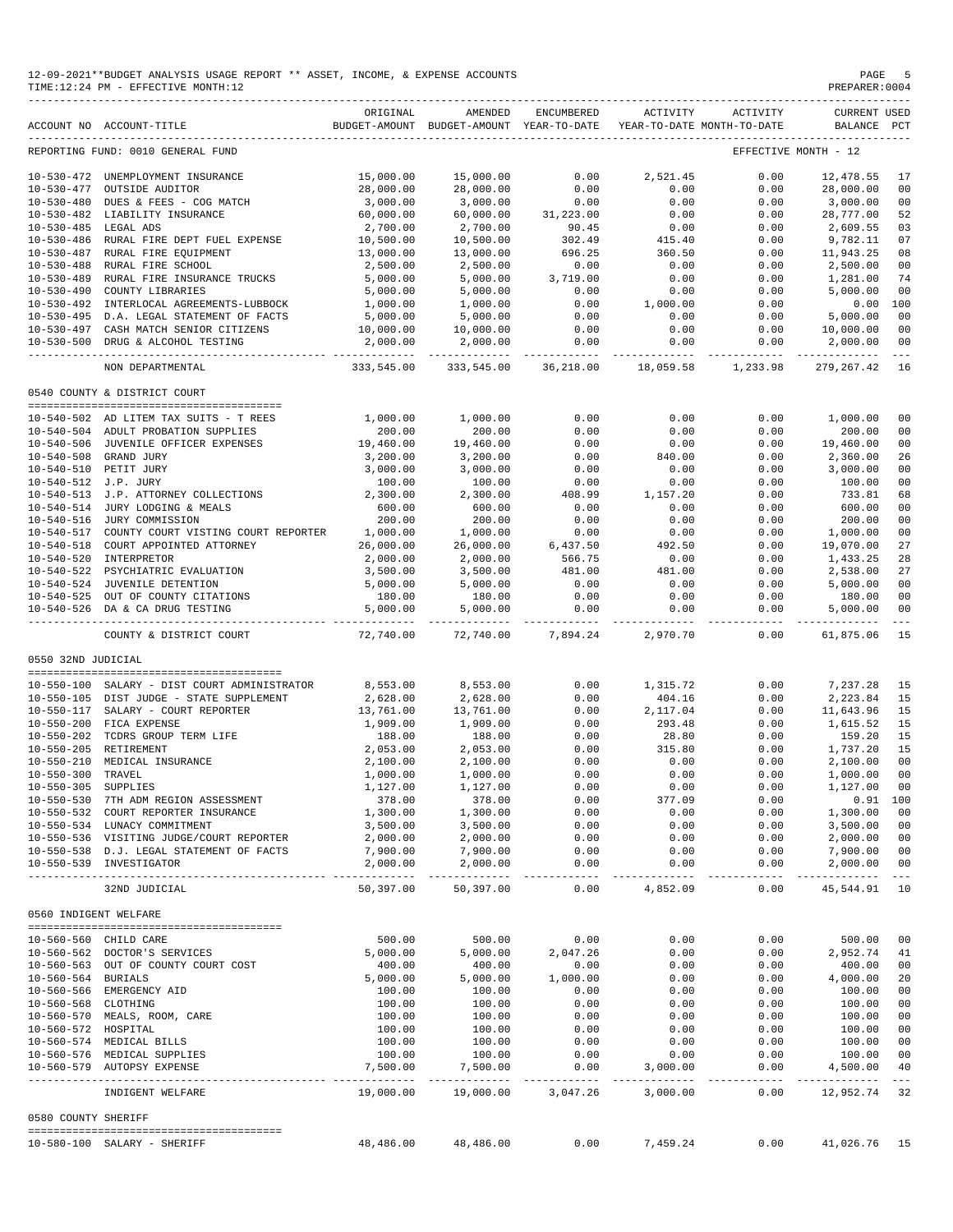#### 12-09-2021\*\*BUDGET ANALYSIS USAGE REPORT \*\* ASSET, INCOME, & EXPENSE ACCOUNTS <br>TIME:12:24 PM - EFFECTIVE MONTH:12 TIME:12:24 PM - EFFECTIVE MONTH:12

|                                      | ACCOUNT NO ACCOUNT-TITLE                                             | ORIGINAL              | AMENDED<br>BUDGET-AMOUNT BUDGET-AMOUNT YEAR-TO-DATE YEAR-TO-DATE MONTH-TO-DATE | ENCUMBERED     | ACTIVITY           | ACTIVITY                                    | <b>CURRENT USED</b><br>BALANCE PCT |               |
|--------------------------------------|----------------------------------------------------------------------|-----------------------|--------------------------------------------------------------------------------|----------------|--------------------|---------------------------------------------|------------------------------------|---------------|
|                                      | REPORTING FUND: 0010 GENERAL FUND                                    |                       |                                                                                |                |                    |                                             | EFFECTIVE MONTH - 12               |               |
|                                      | 10-580-105 LONGEVITY PAY                                             | 0.00                  | 0.00                                                                           | 0.00           | 0.00               | 0.00                                        | 0.00                               |               |
| $10 - 580 - 108$                     | SALARY - CHIEF DEPUTY                                                | 45,950.00             | 45,950.00                                                                      | 0.00           | 7.048.65           | 0.00                                        | 38,901.35                          | 15            |
| $10 - 580 - 109$                     | SALARY - PATROL SERGEANT                                             | 44,460.00             | 44,460.00                                                                      | 0.00           | 0.00               | 0.00                                        | 44,460.00                          | 00            |
| $10 - 580 - 110$                     | SALARY - FULL TIME DEPUTIES                                          | 128,260.00            | 128,260.00                                                                     | 0.00           | 19,684.04          | 0.00                                        | 108,575.96                         | 15            |
|                                      | 10-580-115 PHONE ALLOWANCE                                           | 1,670.00              | 1,670.00                                                                       | 0.00           | 221.44             | 0.00                                        | 1,448.56                           | 13            |
| $10 - 580 - 120$                     | SALARY - PART TIME DEPUTIES                                          | 5,000.00              | 5,000.00                                                                       | 0.00           | 516.24             | 0.00                                        | 4,483.76                           | 10            |
| $10 - 580 - 145$                     | SALARY - OVERTIME CHIEF DEPUTY<br>SALARY - OVERTIME DEPUTIES FT      | 3,210.00              | 3,210.00                                                                       | 0.00           | 693.68             | 0.00                                        | 2,516.32                           | 22            |
| $10 - 580 - 146$<br>10-580-147       | SALARY - OVERTIME PATROL SERGEANT                                    | 8,950.00<br>3,110.00  | 8,950.00<br>3,110.00                                                           | 0.00<br>0.00   | 2,358.93<br>0.00   | 0.00<br>0.00                                | 6,591.07<br>3,110.00               | 26<br>00      |
| $10 - 580 - 160$                     | SALARY - HOLIDAYS CHIEF DEPUTY                                       | 2,590.00              | 2,590.00                                                                       | 0.00           | 739.80             | 0.00                                        | 1,850.20                           | 29            |
| $10 - 580 - 161$                     | SALARY - HOLIDAYS DEPUTIES FT                                        | 9,640.00              | 9,640.00                                                                       | 0.00           | 2,523.84           | 0.00                                        | 7,116.16                           | 26            |
| 10-580-162                           | SALARY - HOLIDAYS PATROL SERGEANT                                    | 3,340.00              | 3,340.00                                                                       | 0.00           | 0.00               | 0.00                                        | 3,340.00                           | 00            |
| $10 - 580 - 200$                     | FICA EXPENSE                                                         | 22,930.00             | 22,930.00                                                                      | 0.00           | 3,102.34           | 0.00                                        | 19,827.66                          | 14            |
| $10 - 580 - 202$                     | TCDRS GROUP TERM LIFE                                                | 2,250.00              | 2,250.00                                                                       | 0.00           | 309.37             | 0.00                                        | 1,940.63                           | 14            |
| $10 - 580 - 205$                     | RETIREMENT                                                           | 24,670.00             | 24,670.00                                                                      | 0.00           | 3,394.50           | 0.00                                        | 21, 275.50                         | 14            |
| $10 - 580 - 210$                     | MEDICAL INSURANCE                                                    | 62,810.00             | 62,810.00                                                                      | 0.00           | 6,061.16           | 0.00                                        | 56,748.84                          | 10            |
| $10 - 580 - 300$                     | TRAVEL                                                               | 2,500.00              | 2,500.00                                                                       | 0.00           | 743.24             | 0.00                                        | 1,756.76                           | 30            |
| $10 - 580 - 305$                     | SUPPLIES & EQUIPMENT                                                 | 2,000.00              | 17,000.00                                                                      | 6,154.78       | 59.89              | 0.00                                        | 10,785.33                          | 37            |
| $10 - 580 - 310$<br>$10 - 580 - 315$ | COMMUNICATIONS<br>BONDS & NOTARY                                     | 1,200.00<br>200.00    | 1,200.00<br>200.00                                                             | 45.84<br>0.00  | 91.70<br>0.00      | 0.00<br>0.00                                | 1,062.46<br>200.00                 | 11<br>00      |
|                                      | 10-580-336 LAST YEARS BILLS 2021                                     | 0.00                  | 0.00                                                                           | 734.86         | 712.75             | 0.00                                        | $1,447.61-$                        |               |
| $10 - 580 - 608$                     | VEHICLE EXPENSE                                                      | 10,000.00             | 10,000.00                                                                      | 107.00         | 579.74             | 0.00                                        | 9,313.26                           | 07            |
|                                      | 10-580-609 NEW VEHICLES                                              | 54,881.00             | 54,881.00                                                                      | 28,917.71      | 34,750.57          | 0.00                                        | 8,787.28- 116                      |               |
|                                      | 10-580-616 VEHICLE GAS                                               | 30,000.00             | 30,000.00                                                                      | 1,739.55       | 5,867.28           | 98.00                                       | 22,393.17                          | 25            |
|                                      | 10-580-618 VEHICLE TIRES                                             | 0.00                  | 0.00                                                                           | 0.00           | 0.00               | 0.00                                        | 0.00                               |               |
|                                      | COUNTY SHERIFF                                                       | 518,107.00            | ______________<br>533,107.00                                                   | 37,699.74      | 96,918.40          | 98.00                                       | ------------<br>398,488.86         | $- - -$<br>25 |
|                                      | 0585 FC LAW ENFORCEMENT CENTER                                       |                       |                                                                                |                |                    |                                             |                                    |               |
|                                      |                                                                      |                       |                                                                                |                |                    |                                             |                                    |               |
|                                      | 10-585-105 LONGEVITY PAY                                             | 600.00                | 600.00                                                                         | 0.00           | 0.00               | 0.00                                        | 600.00                             | 00            |
|                                      | 10-585-110 SALARY - JAIL ADMINISTRATOR                               | 32,080.00             | 32,080.00                                                                      | 0.00           | 4,641.42           | 0.00                                        | 27,438.58                          | 14            |
|                                      | 10-585-112 SALARY- JAIL SERGEANT FT                                  | 31,140.00             | 31,140.00                                                                      | 0.00           | 3,862.26           | 0.00                                        | 27, 277.74                         | 12            |
| 10-585-113                           | SALARY- DISPATCH SERGEANT FT                                         | 31,140.00             | 31,140.00                                                                      | 0.00           | 3,967.05           | 0.00                                        | 27, 172.95                         | 13            |
|                                      | 10-585-115 PHONE ALLOWANCE<br>10-585-142 SALARY - FULL TIME JAILERS  | 340.00<br>270,700.00  | 340.00<br>270,700.00                                                           | 0.00<br>0.00   | 55.36<br>31,971.06 | 0.00<br>0.00                                | 284.64<br>238,728.94               | 16<br>12      |
|                                      | 10-585-144 SALARY - PART TIME JAILERS                                | 15,551.00             | 15,551.00                                                                      | 0.00           | 2,588.34           | 0.00                                        | 12,962.66                          | 17            |
| $10 - 585 - 145$                     | SALARY - OVERTIME JAIL ADMIN                                         | 4,820.00              | 4,820.00                                                                       | 0.00           | 508.86             | 0.00                                        | 4,311.14                           | 11            |
|                                      | 10-585-146 SALARY - OVER TIME JAILER/DISPATCH                        | 40,610.00             | 40,610.00                                                                      | 0.00           | 6,859.47           | 0.00                                        | 33,750.53                          | 17            |
| $10 - 585 - 148$                     | SALARY - OVERTIME JAIL SERGEANT                                      | 4,680.00              | 4,680.00                                                                       | 0.00           | 617.52             | 0.00                                        | 4,062.48                           | 13            |
| $10 - 585 - 149$                     | SALARY - OVERTIME DISPATCH SERGEANT                                  | 4,680.00              | 4,680.00                                                                       | 0.00           | 1,078.00           | 0.00                                        | 3,602.00                           | 23            |
| $10 - 585 - 160$                     | SALARY - HOLIDAY PAY JAIL ADMIN                                      | 1,950.00              | 1,950.00                                                                       | 0.00           | 555.12             | 0.00                                        | 1,394.88                           | 28            |
| $10 - 585 - 161$                     | SALARY - HOLIDAY PAY FT JAILERS                                      | 21,870.00             | 21,870.00                                                                      | 0.00           | 5,032.08           | 0.00                                        | 16,837.92                          | 23            |
| $10 - 585 - 162$                     | SALARY - HOLIDAY PAY JAIL SERGEANT                                   | 2,520.00              | 2,520.00                                                                       | 0.00           | 718.56             | 0.00                                        | 1,801.44                           | 29            |
| $10 - 585 - 163$                     | SALARY - HOLIDAY PAY DISPATCH SERG                                   | 2,520.00              | 2,520.00                                                                       | 0.00           | 718.56             | 0.00                                        | 1,801.44                           | 29            |
| $10 - 585 - 200$<br>$10 - 585 - 202$ | FICA EXPENSE<br>TCDRS GROUP TERM LIFE                                | 34,400.00<br>3,380.00 | 34,400.00<br>3,380.00                                                          | 0.00<br>0.00   | 4,670.96<br>473.83 | 0.00<br>0.00                                | 29,729.04<br>2,906.17              | 14<br>14      |
| $10 - 585 - 205$                     | RETIREMENT                                                           | 37,010.00             | 37,010.00                                                                      | 0.00           | 5,199.25           | 0.00                                        | 31,810.75                          | 14            |
| $10 - 585 - 210$                     | MEDICAL INSURANCE                                                    | 125,610.00            | 125,610.00                                                                     | 0.00           | 11,727.90          | 0.00                                        | 113,882.10                         | 09            |
| 10-585-300 TRAVEL                    |                                                                      | 3,000.00              | 3,000.00                                                                       | 0.00           | 0.00               | 0.00                                        | 3,000.00                           | 00            |
| 10-585-305 SUPPLIES                  |                                                                      | 5,500.00              | 5,500.00                                                                       | 1,226.00       | 977.70             | 8.49                                        | 3,296.30                           | 40            |
|                                      | 10-585-310 COMMUNICATIONS                                            | 16,000.00             | 16,000.00                                                                      | 0.00           | 1,136.43           | 0.00                                        | 14,863.57                          | 07            |
|                                      | 10-585-313 INSPECTIONS & MAINTENCE                                   | 1,500.00              | 1,500.00                                                                       | 275.00         | 0.00               | 0.00                                        | 1,225.00                           | 18            |
|                                      | 10-585-315 BONDS FOR EMPLOYEES                                       | 500.00                | 500.00                                                                         | 0.00           | 0.00               | 0.00                                        | 500.00                             | 00            |
|                                      | 10-585-320 COMPUTER SOFTWARE & MAINTENCE                             | 2,000.00              | 2,000.00                                                                       | 7,500.00       | 0.00               | 0.00                                        | $5,500.00 - 375$                   |               |
|                                      | 10-585-325 CERT TRAINING FOR JAIL STAFF                              | 2,000.00              | 2,000.00                                                                       | 340.00         | 19.80              | 0.00                                        | 1,640.20                           | 18            |
|                                      | 10-585-336 LAST YEARS BILLS 2021                                     | 0.00                  | 0.00                                                                           | 126.09         | 17,310.67          | 0.00                                        | 17,436.76-                         |               |
|                                      | 10-585-380 UTILITIES FOR LAW CENTER<br>10-585-385 LAW CENTER REPAIRS | 27,000.00<br>5,000.00 | 27,000.00<br>5,000.00                                                          | 0.00<br>913.84 | 8,775.89<br>995.76 | 2,185.77<br>0.00                            | 18,224.11<br>3,090.40              | 33<br>38      |
|                                      | 10-585-475 COPY EXPENSE FOR LAW CENTER                               | 3,600.00              | 3,600.00                                                                       | 0.00           | 0.00               | 0.00                                        | 3,600.00                           | 00            |
|                                      | 10-585-604 NEW HIRE PSYCHIATRIC TESTING                              | 4,200.00              | 4,200.00                                                                       | 225.00         | 0.00               | 0.00                                        | 3,975.00                           | 05            |
|                                      | 10-585-605 OUT OF COUNTY HOUSING                                     | 10,000.00             | 10,000.00                                                                      | 0.00           | 1,240.00           | 0.00                                        | 8,760.00 12                        |               |
|                                      | 10-585-612 INMATE EXPENSE                                            | 25,000.00             | 25,000.00                                                                      | 3,505.59       | 1,342.36           | 0.00                                        | 20, 152.05 19                      |               |
|                                      | 10-585-614 INMATE MEDICAL                                            | 15,000.00             | 15,000.00                                                                      | 486.03         | 367.45             | 0.00                                        | 14, 146.52 06                      |               |
|                                      | 10-585-625 LAW CENTER BUILDING INSURANCE                             | 20,000.00             | 20,000.00                                                                      | 0.00           | 0.00               | 0.00                                        | 20,000.00 00                       |               |
|                                      | FC LAW ENFORCEMENT CENTER                                            | 805,901.00            |                                                                                |                |                    | 805,901.00  14,597.55  117,411.66  2,194.26 | 673,891.79 16                      |               |
| 0590 EXTENSION AGENT                 |                                                                      |                       |                                                                                |                |                    |                                             |                                    |               |
|                                      | 10-590-100 SALARY - CEA-AG                                           | 16,224.00             | 16,224.00                                                                      | 0.00           | 2,496.00           | 0.00                                        | 13,728.00 15                       |               |
|                                      | 10-590-109 SALARY TRAVEL - PAYROLL                                   | 6,000.00              | 6,000.00                                                                       | 0.00           | 923.08             | 0.00                                        | 5,076.92 15                        |               |
|                                      | 10-590-110 SALARY - ADMINISTRATIVE ASSISTANT                         | 10,000.00             | 10,000.00                                                                      | 0.00           | 1,160.00           | 0.00                                        | 8,840.00 12                        |               |
|                                      | 10-590-200 FICA EXPENSE                                              | 2,470.00              | 2,470.00                                                                       | 0.00           | 350.30             | 0.00                                        | 2,119.70                           | 14            |
|                                      | 10-590-202 TCDRS GROUP TERM LIFE                                     | 250.00                | 250.00                                                                         | 0.00           | 8.70               | 0.00                                        | 241.30                             | 03            |
|                                      | 10-590-205 RETIREMENT                                                | 2,660.00              | 2,660.00                                                                       | 0.00           | 95.48              | 0.00                                        | 2,564.52                           | 04            |
| 10-590-305 SUPPLIES                  |                                                                      | 2,750.00              | 2,750.00                                                                       | 0.00           | 93.52              | 0.00                                        | 2,656.48 03                        |               |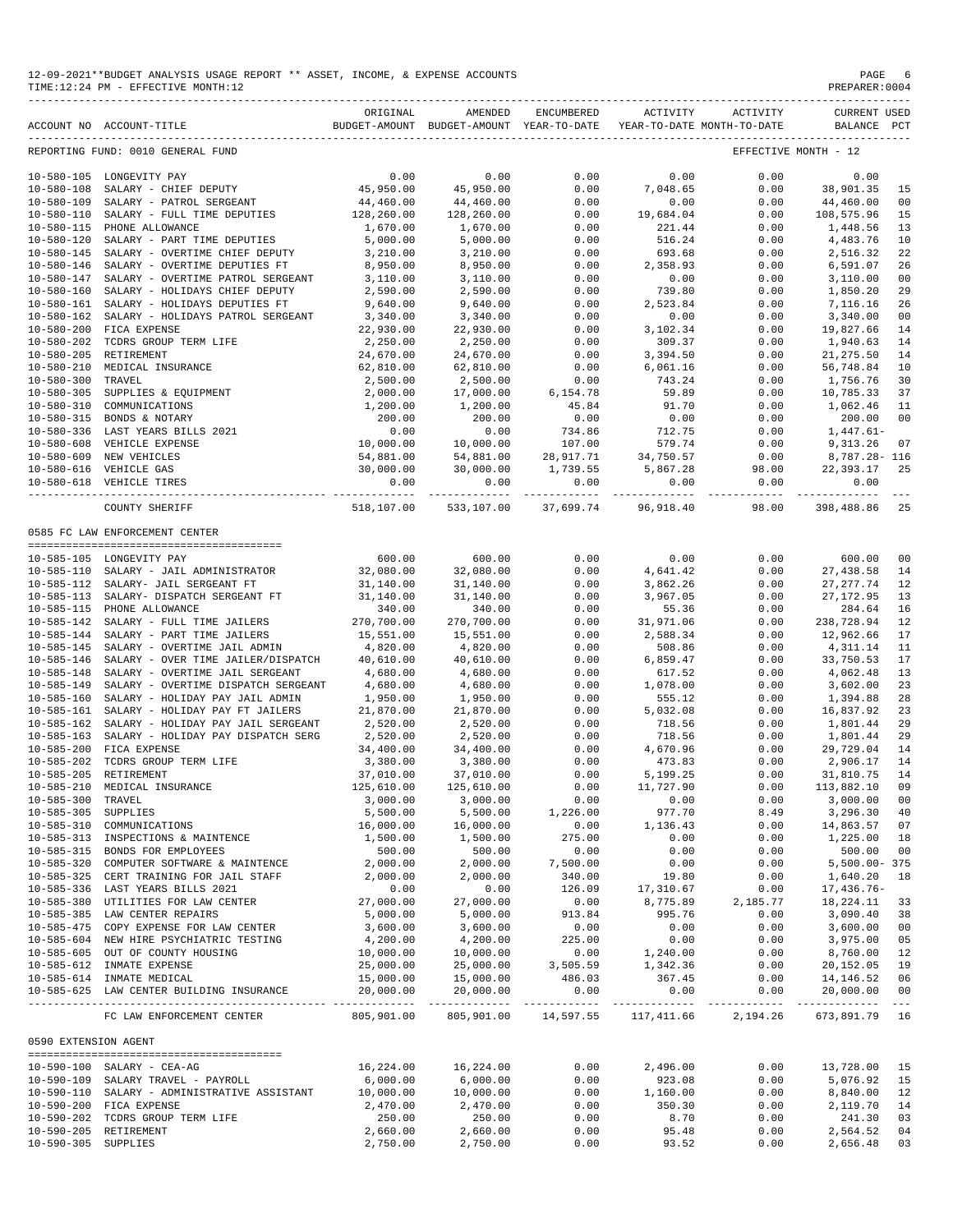| 12-09-2021**BUDGET ANALYSIS USAGE REPORT ** ASSET, INCOME, & EXPENSE ACCOUNTS<br>TIME: 12:24 PM - EFFECTIVE MONTH: 12    |          |             |                                                                 | PAGE 7<br>PREPARER:0004           |      |
|--------------------------------------------------------------------------------------------------------------------------|----------|-------------|-----------------------------------------------------------------|-----------------------------------|------|
| ACCOUNT NO ACCOUNT-TITLE CONTROL TO BUDGET-AMOUNT BUDGET-AMOUNT YEAR-TO-DATE YEAR-TO-DATE MONTH-TO-DATE BALANCE PCT      | ORIGINAL | AMENDED     | ENCUMBERED ACTIVITY ACTIVITY CURRENT USED                       |                                   |      |
| REPORTING FUND: 0010 GENERAL FUND                                                                                        |          |             |                                                                 | EFFECTIVE MONTH - 12              |      |
| 10-590-642 STOCK SHOW EXPENSE                                                                                            |          |             | $6,000.00$ $6,000.00$ $0.00$ $307.50$ $0.00$ $5,692.50$ $0.5$   |                                   |      |
| EXTENSION AGENT                                                                                                          |          |             | 46,354.00 46,354.00 0.00 5,434.58                               | $0.00$ $40.919.42$ 12             |      |
| 0600 APPRAISAL DISTRICT                                                                                                  |          |             |                                                                 |                                   |      |
| 10-600-644 APPRAISAL DISTRICT FEES 181,000.00 181,000.00 36,066.62 0.00<br>10-600-645 APPRAISAL DISTRICT TAX REFUND 0.00 |          | $0.00$ 0.00 | 0.00                                                            | 0.00 144,933.38 20<br>$0.00$ 0.00 |      |
| APPRAISAL DISTRICT $181,000.00$ $181,000.00$ $36,066.62$ 0.00                                                            |          |             |                                                                 | $0.00$ 144,933.38                 | -20  |
| 0610 COUNTY COURT AT LAW                                                                                                 |          |             |                                                                 |                                   |      |
| 10-610-654 COUNTY COURT AT LAW JUDGE EXPENSE                                                                             |          |             | $11,000.00$ $11,000.00$ $0.00$ $0.00$ $0.00$ $0.00$ $11,000.00$ |                                   | - 00 |
| COUNTY COURT AT LAW                                                                                                      |          |             | $11.000.00$ $11.000.00$ $0.00$ 0.00 0.00                        | $0.00$ 11,000.00                  | 00   |
| <b>GENERAL FUND</b><br>INCOME TOTALS                                                                                     |          |             | 3,391,511.00 3,391,511.00 443,015.07 61,383.95 2,948,495.93 13  |                                   |      |
| <b>EXPENSE TOTALS</b>                                                                                                    |          |             | 3,170,928.00 3,187,928.00 143,757.02 396,506.82 5,631.87        | 2,647,664.16 17                   |      |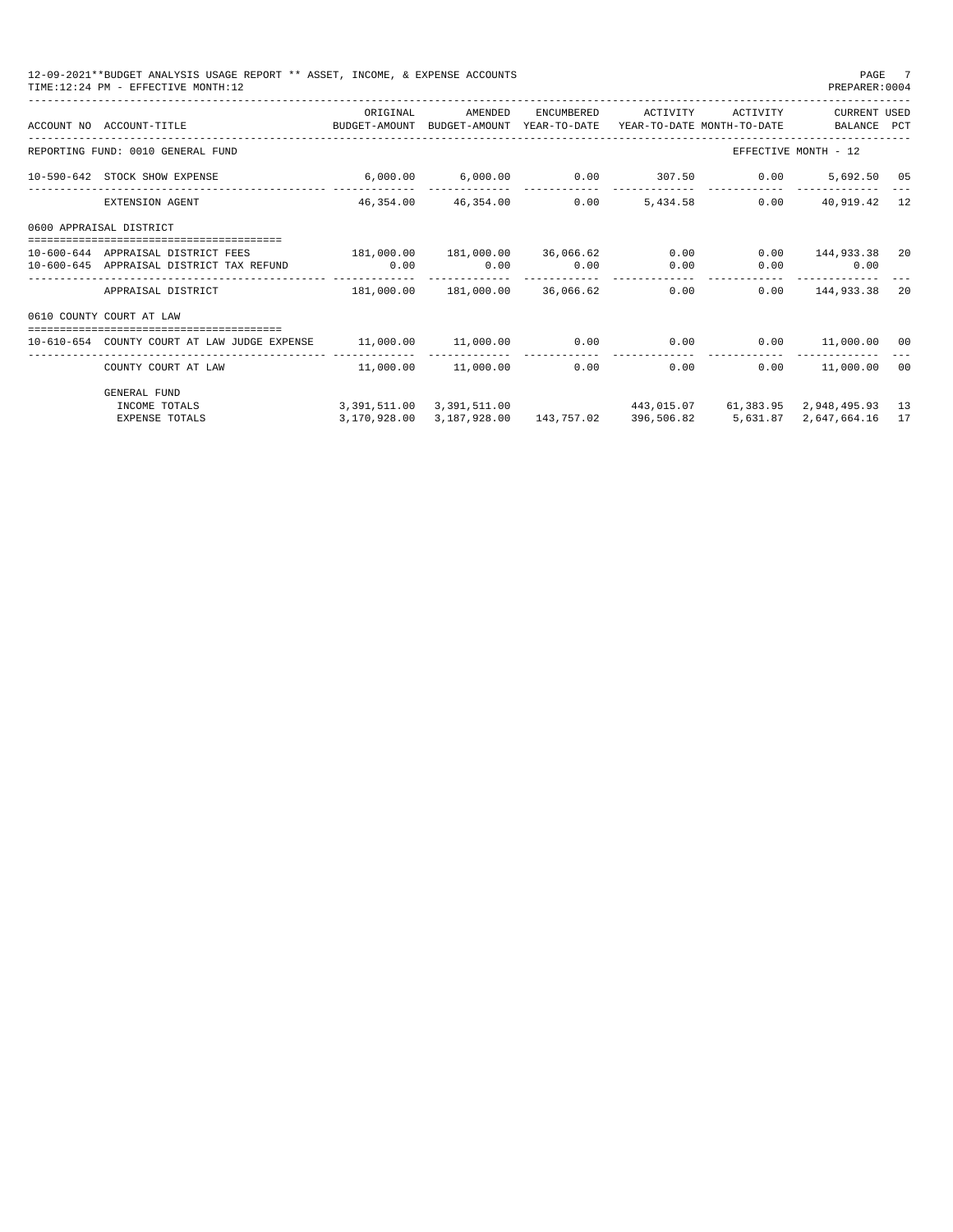|                     | 12-09-2021**BUDGET ANALYSIS USAGE REPORT ** ASSET, INCOME, & EXPENSE ACCOUNTS<br>TIME:12:24 PM - EFFECTIVE MONTH:12 |                          |                          |                           |                                                                     |                      | PAGE<br>PREPARER: 0004             | 8              |
|---------------------|---------------------------------------------------------------------------------------------------------------------|--------------------------|--------------------------|---------------------------|---------------------------------------------------------------------|----------------------|------------------------------------|----------------|
|                     | ACCOUNT NO ACCOUNT-TITLE                                                                                            | ORIGINAL                 | AMENDED                  | ENCUMBERED                | BUDGET-AMOUNT BUDGET-AMOUNT YEAR-TO-DATE YEAR-TO-DATE MONTH-TO-DATE | ACTIVITY ACTIVITY    | <b>CURRENT USED</b><br>BALANCE PCT |                |
|                     | REPORTING FUND: 0011 ROAD & BRIDGE PRECINCT 1                                                                       |                          |                          |                           |                                                                     |                      | EFFECTIVE MONTH - 12               |                |
| 0100 CASH ACCOUNTS  |                                                                                                                     |                          |                          |                           |                                                                     |                      |                                    |                |
|                     |                                                                                                                     |                          |                          |                           |                                                                     |                      |                                    |                |
|                     | 11-100-100 CFC: ROAD & BRIDGE PRECINCT 1<br>11-100-185 DUE FROM I&S FUND                                            |                          |                          |                           | $40,030.16 -$<br>0.00                                               | 691.88<br>0.00       | 94,473.09<br>0.00                  |                |
|                     | 11-100-197 DUE FROM GENERAL FUND                                                                                    |                          |                          |                           | 0.00                                                                | 0.00                 | 0.00                               |                |
|                     | 11-100-280 DELINQUENT TAXES RECEIVABLE                                                                              |                          |                          |                           | 0.00                                                                | 0.00                 | 3,115.91                           |                |
|                     | 11-100-285 ALLOWANCE-UNCOLLECTABLE TAXES                                                                            |                          |                          |                           | 0.00                                                                | 0.00                 | 679.80-                            |                |
|                     | 11-100-290 DUE FROM APPRAISAL DISTRICT                                                                              |                          |                          |                           | 0.00<br>--------------                                              | 0.00<br>------------ | 0.00<br>------------               |                |
|                     | CASH ACCOUNTS                                                                                                       |                          |                          |                           |                                                                     | 40,030.16- 691.88    | 96,909.20                          |                |
|                     | 0311 REVENUE ACCOUNTS                                                                                               |                          |                          |                           |                                                                     |                      |                                    |                |
|                     | 11-311-100 ADVALOREM TAXES                                                                                          | 170,000.00               | 170,000.00               |                           | 0.00                                                                | 0.00                 | 170,000.00                         | 0 <sub>0</sub> |
|                     | 11-311-105 ROAD & BRIDGE                                                                                            | 26,786.00                | 26,786.00                |                           | 3,089.65                                                            | 144.88               | 23,696.35                          | 12             |
|                     | 11-311-110 MOTOR VEHICLE REGISTRATION                                                                               | 48,000.00                | 48,000.00                |                           | 9,004.89                                                            | 626.05               | 38,995.11                          | 19             |
|                     | 11-311-120 GROSS WEIGHT AND AXLE FEES                                                                               | 14,000.00                | 14,000.00                |                           | 6,990.41                                                            | 0.00                 | 7,009.59                           | 50             |
|                     | 11-311-125 I&S REVENUE FOR COMM DEB                                                                                 | 19,343.00                | 19,343.00                |                           | 0.00                                                                | 0.00                 | 19,343.00                          | 0 <sub>0</sub> |
|                     | 11-311-130 LONG TERM FINANCING INCOME                                                                               | 0.00                     | 0.00                     |                           | 0.00                                                                | 0.00                 | 0.00                               |                |
|                     | 11-311-140 BRIDGE REPAIR INSURANCE                                                                                  | 0.00                     | 0.00                     |                           | 0.00                                                                | 0.00                 | 0.00                               |                |
|                     | 11-311-145 RESERVE FEMA FUNDS                                                                                       | 0.00                     | 0.00                     |                           | 0.00                                                                | 0.00                 | 0.00                               |                |
|                     | 11-311-150 OTHER INCOME                                                                                             | 0.00<br>26,382.00        | 0.00<br>26,382.00        |                           | 0.00                                                                | 0.00<br>0.00         | 0.00                               | 0 <sub>0</sub> |
|                     | 11-311-155 RESERVE FUNDS<br>11-311-160 SALE OF FIXED ASSETS                                                         | 0.00                     | 0.00                     |                           | 0.00<br>0.00                                                        | 0.00                 | 26,382.00<br>0.00                  |                |
|                     | 11-311-165 RESERVE CERTZ FUNDS                                                                                      | 0.00                     | 0.00                     |                           | 0.00                                                                | 0.00                 | 0.00                               |                |
|                     | 11-311-170 INSURANCE PROCEEDS                                                                                       | 0.00                     | 0.00                     |                           | 0.00                                                                | 0.00                 | 0.00                               |                |
|                     | 11-311-180 INTEREST EARNED                                                                                          | 0.00                     | 0.00                     |                           | 0.00                                                                | 0.00                 | 0.00                               |                |
|                     | REVENUE ACCOUNTS                                                                                                    | .<br>304,511.00          | .<br>304,511.00          | 0.00                      | ------------<br>19,084.95                                           | ----------<br>770.93 | 285,426.05                         | 06             |
|                     | 0611 EXPENSE ACCOUNTS                                                                                               |                          |                          |                           |                                                                     |                      |                                    |                |
|                     | 11-611-100 SALARY - COMMISSIONER PCT 1                                                                              | 37,415.00                | 37,415.00                | 0.00                      | 5,758.48                                                            | 0.00                 | 31,656.52                          | 15             |
|                     | 11-611-105 LONGEVITY PAY                                                                                            | 4,050.00                 | 4,050.00                 | 0.00                      | 0.00                                                                | 0.00                 | 4,050.00                           | 00             |
|                     | 11-611-110 SALARY - ROAD FOREMAN                                                                                    | 37,220.00                | 37,220.00                | 0.00                      | 5,725.40                                                            | 0.00                 | 31,494.60                          | 15             |
|                     | 11-611-112 SALARY - ROAD HAND                                                                                       | 31,230.00                | 31,230.00                | 0.00                      | 4,803.20                                                            | 0.00                 | 26,426.80                          | 15             |
|                     | 11-611-115 PHONE ALLOWANCE                                                                                          | 720.00                   | 720.00                   | 0.00                      | 110.72                                                              | 0.00                 | 609.28                             | 15             |
|                     | 11-611-120 SALARY - OVERTIME & PART TIME                                                                            | 22,620.00                | 22,620.00                | 0.00                      | 0.00                                                                | 0.00                 | 22,620.00                          | 0 <sup>0</sup> |
|                     | 11-611-200 FICA EXPENSE                                                                                             | 10,200.00                | 10,200.00                | 0.00                      | 1,250.09                                                            | 0.00                 | 8,949.91                           | 12             |
|                     | 11-611-202 TCDRS GROUP TERM LIFE<br>11-611-205 RETIREMENT                                                           | 1,000.00<br>10,970.00    | 1,000.00                 | 0.00<br>0.00              | 123.00                                                              | 0.00<br>0.00         | 877.00<br>9,620.48                 | 12<br>12       |
|                     | 11-611-210 MEDICAL INSURANCE                                                                                        | 31,410.00                | 10,970.00<br>31,410.00   | 0.00                      | 1,349.52<br>3,896.46                                                | 0.00                 | 27,513.54                          | 12             |
|                     | 11-611-300 TRAVEL & SCHOOL                                                                                          | 2,500.00                 | 2,500.00                 | 0.00                      | 0.00                                                                | 0.00                 | 2,500.00                           | 0 <sup>0</sup> |
| 11-611-305 SUPPLIES |                                                                                                                     | 8,600.00                 | 8,600.00                 | 0.00                      | 32.46                                                               | 0.00                 | 8,567.54                           | 0 <sub>0</sub> |
|                     | 11-611-310 COMMUNICATIONS                                                                                           | 500.00                   | 500.00                   | 0.00                      | 75.98                                                               | 0.00                 | 424.02                             | 15             |
| 11-611-315 BONDS    |                                                                                                                     | 200.00                   | 200.00                   | 0.00                      | 0.00                                                                | 0.00                 | 200.00                             | 0 <sub>0</sub> |
| $11 - 611 - 320$    | REPAIRS & MAINTENANCE                                                                                               | 30,000.00                | 30,000.00                | 2,446.37                  | 4,670.85                                                            | 0.00                 | 22,882.78                          | 24             |
|                     | 11-611-336 LAST YEARS BILLS 2021                                                                                    | 0.00                     | 0.00                     | 0.00                      | 6,511.99                                                            | 0.00                 | $6,511.99-$                        |                |
|                     | 11-611-380 UTILITIES                                                                                                | 2,100.00                 | 2,100.00                 | 0.00                      | 284.74                                                              | 79.05                | 1,815.26                           | -14            |
|                     | 11-611-620 CAPITAL OUTLAY UNIT COST                                                                                 | 0.00                     | 0.00                     | 0.00                      | 0.00                                                                | 0.00                 | 0.00                               |                |
|                     | 11-611-622 DEBT SERVICE - EQUIPMENT PRINCIPAL                                                                       | 16,590.00                | 16,590.00                | 0.00                      | 18,386.35                                                           | 0.00                 | 1,796.35- 111                      |                |
|                     | 11-611-624 DEBT SERVICE - EQUIPMENT INTEREST<br>11-611-625 NEW EQUIPMENT                                            | 2,753.00<br>0.00         | 2,753.00<br>0.00         | 0.00<br>0.00              | 957.35<br>0.00                                                      | 0.00<br>0.00         | 1,795.65<br>0.00                   | 35             |
|                     | 11-611-700 DIESEL, OIL, AND GASOLINE                                                                                | 25,000.00                | 25,000.00                | 2,481.75                  | 3,292.03                                                            | 0.00                 | 19,226.22                          | 23             |
|                     | 11-611-705 ROAD MATERIAL & CONSTRUCTION                                                                             | 13,000.00                | 13,000.00                | 0.00                      | 0.00                                                                | 0.00                 | 13,000.00                          | 0 <sub>0</sub> |
|                     | 11-611-725 TIRES & TUBES                                                                                            | 8,000.00                 | 8,000.00                 | 0.00                      | 0.00                                                                | 0.00                 | 8,000.00                           | 0 <sub>0</sub> |
|                     | -----------------------------<br>EXPENSE ACCOUNTS                                                                   | ----------<br>296,078.00 | ----------<br>296,078.00 | $- - - - - -$<br>4,928.12 | ------<br>57,228.62                                                 | $- - - - -$<br>79.05 | . <b>.</b> .<br>233,921.26         | $- - -$<br>21  |
|                     | ROAD & BRIDGE PRECINCT 1                                                                                            |                          |                          |                           |                                                                     |                      |                                    |                |
|                     | INCOME TOTALS                                                                                                       | 304,511.00               | 304,511.00               |                           | 19,084.95                                                           | 770.93               | 285, 426.05                        | 06             |
|                     | EXPENSE TOTALS                                                                                                      | 296,078.00               | 296,078.00               | 4,928.12                  | 57,228.62                                                           | 79.05                | 233,921.26                         | 21             |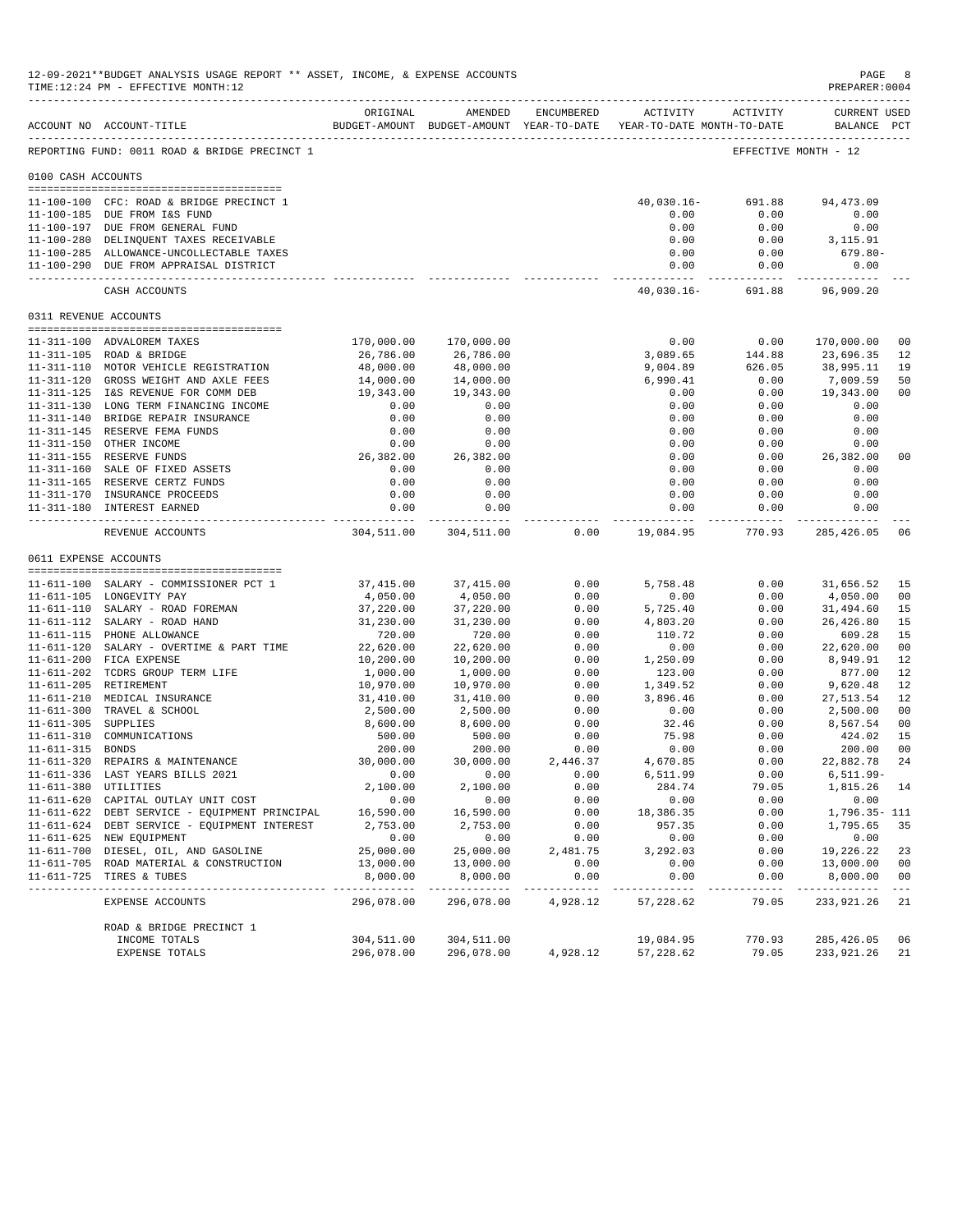|                       | 12-09-2021**BUDGET ANALYSIS USAGE REPORT ** ASSET, INCOME, & EXPENSE ACCOUNTS<br>TIME:12:24 PM - EFFECTIVE MONTH:12 |                            |                                                                     |                        |                            |                       | $\mathop{\mathtt{PAGE}}$<br>PREPARER:0004 | -9                   |
|-----------------------|---------------------------------------------------------------------------------------------------------------------|----------------------------|---------------------------------------------------------------------|------------------------|----------------------------|-----------------------|-------------------------------------------|----------------------|
|                       |                                                                                                                     | ORIGINAL                   | AMENDED                                                             | ENCUMBERED             |                            | ACTIVITY ACTIVITY     | <b>CURRENT USED</b>                       |                      |
|                       | ACCOUNT NO ACCOUNT-TITLE                                                                                            |                            | BUDGET-AMOUNT BUDGET-AMOUNT YEAR-TO-DATE YEAR-TO-DATE MONTH-TO-DATE |                        |                            |                       | BALANCE PCT                               |                      |
|                       | -------------------------------------<br>REPORTING FUND: 0012 ROAD & BRIDGE PRECINCT 2                              |                            |                                                                     |                        |                            |                       | EFFECTIVE MONTH - 12                      |                      |
| 0100 CASH ACCOUNTS    |                                                                                                                     |                            |                                                                     |                        |                            |                       |                                           |                      |
|                       |                                                                                                                     |                            |                                                                     |                        |                            |                       |                                           |                      |
|                       | 12-100-100 CFC: ROAD & BRIDGE PRECINCT 2                                                                            |                            |                                                                     |                        | 73,779.54-                 | 567.66                | 103,922.21                                |                      |
|                       | 12-100-185 DUE FROM I&S FUND                                                                                        |                            |                                                                     |                        | 0.00                       | 0.00                  | 0.00                                      |                      |
|                       | 12-100-186 DUE FROM GENERAL FUND<br>12-100-280 DELINQUENT TAXES RECEIVABLE                                          |                            |                                                                     |                        | 0.00<br>0.00               | 0.00<br>0.00          | 0.00<br>3,115.91                          |                      |
|                       | 12-100-285 ALLOWANCE-UNCOLLECTABLE TAXES                                                                            |                            |                                                                     |                        | 0.00                       | 0.00                  | 679.81-                                   |                      |
|                       | 12-100-290 DUE FROM APPRAISAL DISTRICT                                                                              |                            |                                                                     |                        | 0.00                       | 0.00                  | 0.00                                      |                      |
|                       | CASH ACCOUNTS                                                                                                       |                            |                                                                     |                        | ------------<br>73,779.54- | ------------          | ------------<br>567.66 106,358.31         |                      |
| 0312 REVENUE ACCOUNTS |                                                                                                                     |                            |                                                                     |                        |                            |                       |                                           |                      |
|                       |                                                                                                                     |                            |                                                                     |                        |                            |                       |                                           |                      |
|                       | 12-312-100 ADVALOREM TAXES                                                                                          | 170,000.00                 | 170,000.00                                                          |                        | 0.00                       | 0.00                  | 170,000.00                                | 0 <sub>0</sub>       |
|                       | 12-312-105 ROAD & BRIDGE                                                                                            | 26,786.00                  | 26,786.00                                                           |                        | 3,089.66                   | 144.89                | 23,696.34                                 | 12                   |
|                       | 12-312-110 MOTOR VEHICLE REGISTRATION                                                                               | 48,000.00                  | 48,000.00                                                           |                        | 9,004.90                   | 626.05                | 38,995.10                                 | 19                   |
|                       | 12-312-120 GROSS WEIGHT AND AXLE FEES<br>12-312-125 I&S REVENUE FOR COMM DEB                                        | 14,000.00<br>58,867.00     | 14,000.00<br>58,867.00                                              |                        | 6,990.41<br>0.00           | 0.00<br>0.00          | 7,009.59<br>58,867.00                     | 50<br>0 <sub>0</sub> |
|                       | 12-312-130 LONG TERM FINANCING INCOME                                                                               | 0.00                       | 0.00                                                                |                        | 0.00                       | 0.00                  | 0.00                                      |                      |
|                       | 12-312-140 BRIDGE REPAIR INSURANCE                                                                                  | 0.00                       | 0.00                                                                |                        | 0.00                       | 0.00                  | 0.00                                      |                      |
|                       | 12-312-145 RESERVE FEMA FUNDS                                                                                       | 24,710.66                  | 24,710.66                                                           |                        | 0.00                       | 0.00                  | 24,710.66                                 | 0 <sub>0</sub>       |
|                       | 12-312-150 OTHER INCOME                                                                                             | 0.00                       | 0.00                                                                |                        | 0.00                       | 0.00                  | 0.00                                      |                      |
|                       | 12-312-155 RESERVE FUNDS                                                                                            | 26,382.00                  | 26,382.00                                                           |                        | 0.00                       | 0.00                  | 26,382.00                                 | 0 <sub>0</sub>       |
|                       | 12-312-160 SALE OF FIXED ASSETS                                                                                     | 0.00                       | 0.00                                                                |                        | 0.00                       | 0.00                  | 0.00                                      |                      |
|                       | 12-312-165 RESERVE CERTZ FUNDS                                                                                      | 0.00                       | 0.00                                                                |                        | 0.00                       | 0.00                  | 0.00                                      |                      |
|                       | 12-312-170 INSURANCE PROCEEDS                                                                                       | 0.00                       | 0.00                                                                |                        | 0.00                       | 0.00                  | 0.00                                      |                      |
|                       | 12-312-180 INTEREST EARNED                                                                                          | 0.00<br>_____________      | 0.00<br>-------------                                               |                        | 0.00<br>-------------      | 0.00<br>------------- | 0.00<br>--------------                    |                      |
|                       | REVENUE ACCOUNTS                                                                                                    |                            | 368,745.66 368,745.66                                               |                        | $0.00$ 19,084.97           | 770.94                | 349,660.69                                | 05                   |
| 0612 EXPENSE ACCOUNTS |                                                                                                                     |                            |                                                                     |                        |                            |                       |                                           |                      |
|                       |                                                                                                                     |                            |                                                                     |                        |                            |                       |                                           |                      |
|                       | 12-612-100 SALARY - COMMISSIONER PCT 2<br>12-612-105 LONGEVITY PAY                                                  | 37,415.00<br>0.00          | 37,415.00<br>0.00                                                   | 0.00<br>0.00           | 5,758.48<br>0.00           | 0.00<br>0.00          | 31,656.52<br>0.00                         | 15                   |
|                       | 12-612-110 SALARY - ROAD FOREMAN                                                                                    | 37,220.00                  | 37,220.00                                                           | 0.00                   | 5,725.40                   | 0.00                  | 31,494.60                                 | 15                   |
|                       | 12-612-112 SALARY - ROAD HAND                                                                                       | 31,230.00                  | 31,230.00                                                           | 0.00                   | 2,401.60                   | 0.00                  | 28,828.40                                 | 08                   |
|                       | 12-612-115 PHONE ALLOWANCE                                                                                          | 720.00                     | 720.00                                                              | 0.00                   | 83.04                      | 0.00                  | 636.96                                    | 12                   |
|                       | 12-612-120 SALARY - OVERTIME & PART TIME                                                                            | 22,620.00                  | 22,620.00                                                           | 0.00                   | 2,340.00                   | 0.00                  | 20,280.00                                 | 10                   |
|                       | 12-612-200 FICA EXPENSE                                                                                             | 10,200.00                  | 10,200.00                                                           | 0.00                   | 1,247.62                   | 0.00                  | 8,952.38                                  | 12                   |
|                       | 12-612-202 TCDRS GROUP TERM LIFE                                                                                    | 1,000.00                   | 1,000.00                                                            | 0.00                   | 122.34                     | 0.00                  | 877.66                                    | 12                   |
|                       | 12-612-205 RETIREMENT                                                                                               | 10,970.00                  | 10,970.00                                                           | 0.00                   | 1,342.18                   | 0.00                  | 9,627.82                                  | 12                   |
|                       | 12-612-210 MEDICAL INSURANCE                                                                                        | 31,410.00                  | 31,410.00                                                           | 0.00                   | 3,030.58                   | 0.00                  | 28,379.42                                 | 10                   |
|                       | 12-612-212 CHILD SUPPORT                                                                                            | 0.00                       | 0.00                                                                | 0.00                   | 0.00                       | 0.00                  | 0.00                                      |                      |
|                       | 12-612-300 TRAVEL & SCHOOL                                                                                          | 2,500.00                   | 2,500.00                                                            | 0.00                   | 0.00                       | 0.00                  | 2,500.00                                  | 0 <sub>0</sub>       |
| 12-612-305 SUPPLIES   |                                                                                                                     | 8,600.00                   | 8,600.00                                                            | 858.97                 | 204.59                     | 0.00                  | 7,536.44                                  | 12                   |
|                       | 12-612-310 COMMUNICATIONS                                                                                           | 500.00                     | 500.00                                                              | 0.00                   | 75.98                      | 0.00                  | 424.02                                    | 15                   |
| 12-612-315 BONDS      |                                                                                                                     | 200.00                     | 200.00                                                              | 0.00                   | 0.00                       | 0.00                  | 200.00                                    | 0 <sub>0</sub>       |
|                       | 12-612-320 REPAIRS & MAINTENANCE                                                                                    | 30,000.00                  | 30,000.00                                                           | 4,534.86               | 1,005.81                   | 0.00                  | 24,459.33                                 | 18                   |
|                       | 12-612-336 LAST YEARS BILLS 2021                                                                                    | 0.00                       | 0.00                                                                | 201.85                 | 530.89                     | 0.00                  | $732.74-$                                 |                      |
| 12-612-380 UTILITIES  |                                                                                                                     | 2,550.00                   | 2,550.00                                                            | 0.00                   | 557.46                     | 203.28                | 1,992.54                                  | 22                   |
|                       | 12-612-620 CAPITAL OUTLAY UNIT COST                                                                                 | 0.00                       | 0.00                                                                | 0.00                   | 0.00                       | 0.00                  | 0.00                                      |                      |
|                       | 12-612-622 DEBT SERVICE - EQUIPMENT PRINICPAL                                                                       | 54,672.00                  | 54,672.00                                                           | 0.00                   | 53,740.44                  | 0.00                  | 931.56                                    | 98                   |
|                       | 12-612-624 DEBT SERVICE - EQUIPMENT INTEREST<br>12-612-625 NEW EQUIPMENT                                            | 4,195.00<br>0.00           | 4,195.00<br>0.00                                                    | 0.00<br>0.00           | 4,683.20<br>0.00           | 0.00<br>0.00          | 488.20- 112<br>0.00                       |                      |
|                       | 12-612-700 DIESEL, OIL, AND GASOLINE                                                                                | 25,000.00                  | 25,000.00                                                           | 3,737.24               | 6,261.65                   | 0.00                  | 15,001.11                                 | 40                   |
|                       | 12-612-705 ROAD MATERIAL & CONSTRUCTION                                                                             | 12,000.00                  | 12,000.00                                                           | 0.00                   | 0.00                       | 0.00                  | 12,000.00                                 | 0 <sub>0</sub>       |
|                       | 12-612-725 TIRES & TUBES                                                                                            | 8,000.00                   | 8,000.00                                                            | 1,455.49               | 2,600.00                   | 0.00                  | 3,944.51                                  | 51                   |
|                       | 12-612-740 FEMA RESERVE                                                                                             | 24,710.66                  | 24,710.66                                                           | 0.00                   | 0.00                       | 0.00                  | 24,710.66                                 | 0 <sub>0</sub>       |
|                       | --------------------------------<br>EXPENSE ACCOUNTS                                                                | ____________<br>355,712.66 | _____________<br>355,712.66                                         | ---------<br>10,788.41 | 91,711.26                  | 203.28                | --------<br>253,212.99                    | $- - -$<br>29        |
|                       | ROAD & BRIDGE PRECINCT 2                                                                                            |                            |                                                                     |                        |                            |                       |                                           |                      |
|                       | INCOME TOTALS                                                                                                       | 368,745.66                 | 368,745.66                                                          |                        | 19,084.97                  | 770.94                | 349,660.69                                | 05                   |
|                       | EXPENSE TOTALS                                                                                                      | 355,712.66                 | 355,712.66                                                          | 10,788.41              | 91,711.26                  | 203.28                | 253, 212.99                               | 29                   |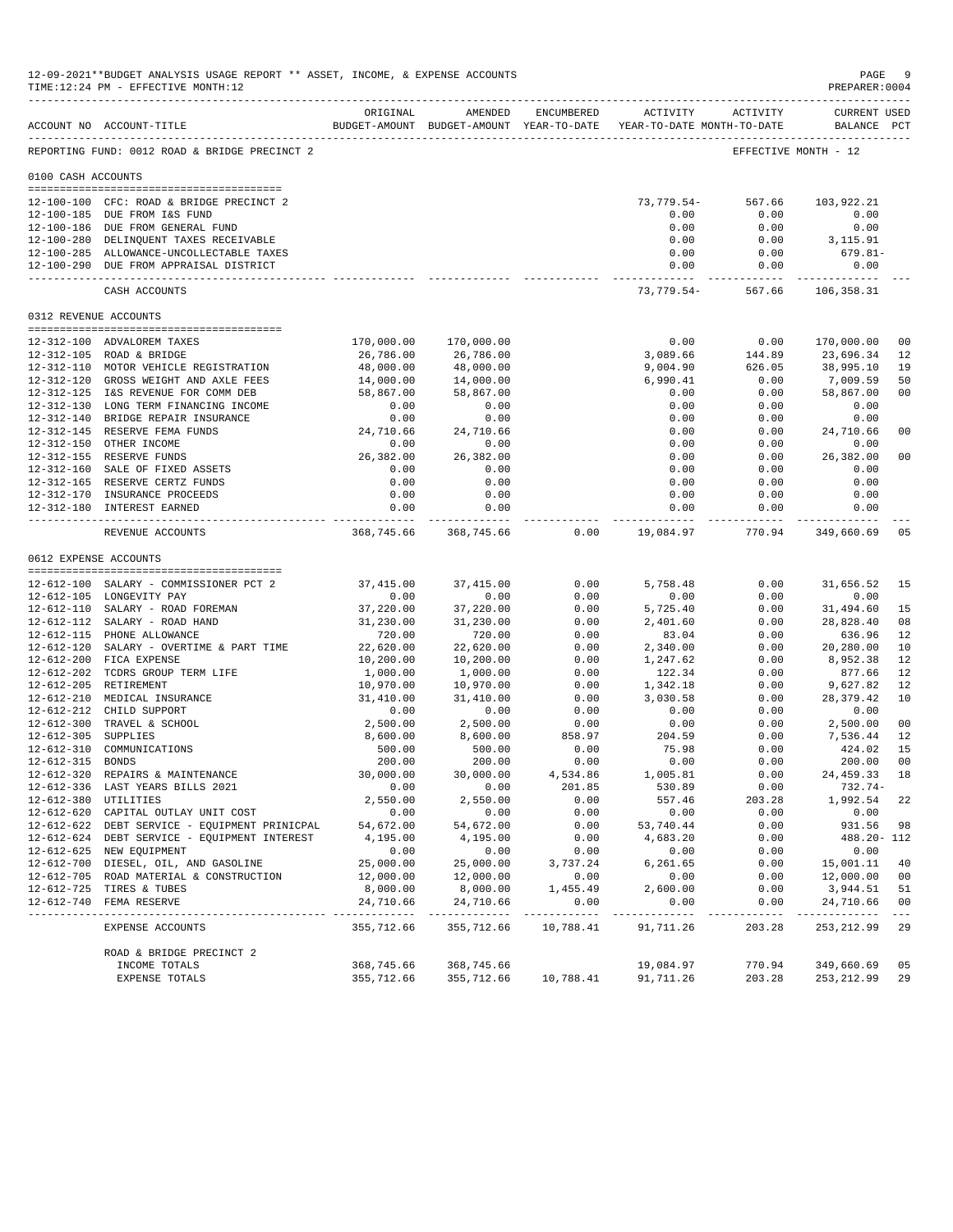|                       | 12-09-2021**BUDGET ANALYSIS USAGE REPORT ** ASSET, INCOME, & EXPENSE ACCOUNTS<br>TIME:12:24 PM - EFFECTIVE MONTH:12 |                           |                                                                     |                      |                      |                      | PAGE 10<br>PREPARER: 0004          |                      |
|-----------------------|---------------------------------------------------------------------------------------------------------------------|---------------------------|---------------------------------------------------------------------|----------------------|----------------------|----------------------|------------------------------------|----------------------|
|                       | ACCOUNT NO ACCOUNT-TITLE                                                                                            | ORIGINAL                  | BUDGET-AMOUNT BUDGET-AMOUNT YEAR-TO-DATE YEAR-TO-DATE MONTH-TO-DATE | AMENDED ENCUMBERED   |                      | ACTIVITY ACTIVITY    | <b>CURRENT USED</b><br>BALANCE PCT |                      |
|                       | REPORTING FUND: 0013 ROAD & BRIDGE PRECINCT 3                                                                       |                           |                                                                     |                      |                      |                      | EFFECTIVE MONTH - 12               |                      |
| 0100 CASH ACCOUNTS    |                                                                                                                     |                           |                                                                     |                      |                      |                      |                                    |                      |
|                       | 13-100-100 CFC: ROAD & BRIDGE PRECINCT 3                                                                            |                           |                                                                     |                      | 72,928.90-           | 704.51               | 112,982.42                         |                      |
|                       | 13-100-185 DUE FROM I&S FUND                                                                                        |                           |                                                                     |                      | 0.00                 | 0.00                 | 0.00                               |                      |
|                       | 13-100-186 DUE TO GENERAL FUND                                                                                      |                           |                                                                     |                      | 0.00                 | 0.00                 | 0.00                               |                      |
|                       | 13-100-280 DELINQUENT TAXES RECEIVABLE                                                                              |                           |                                                                     |                      | 0.00                 | 0.00                 | 3,115.91                           |                      |
|                       | 13-100-285 ALLOWANCE-UNCOLLECTABLE TAXES                                                                            |                           |                                                                     |                      | 0.00                 | 0.00                 | 679.81-                            |                      |
|                       | 13-100-290 DUE FROM APPRAISAL DISTRICT                                                                              |                           |                                                                     |                      | 0.00<br>------------ | 0.00                 | 0.00<br>-------------              |                      |
|                       | CASH ACCOUNTS                                                                                                       |                           |                                                                     |                      | 72,928.90-           |                      | 704.51 115,418.52                  |                      |
| 0313 REVENUE ACCOUNTS |                                                                                                                     |                           |                                                                     |                      |                      |                      |                                    |                      |
|                       | 13-313-100 ADVALOREM TAXES                                                                                          | 170,000.00                | 170,000.00                                                          |                      | 0.00                 | 0.00                 | 170,000.00                         | 0 <sub>0</sub>       |
|                       | 13-313-105 ROAD & BRIDGE                                                                                            | 26,786.00                 | 26,786.00                                                           |                      | 3,089.63             | 144.88               | 23,696.37                          | 12                   |
|                       | 13-313-110 MOTOR VEHICLE REGISTRATION                                                                               | 48,000.00                 | 48,000.00                                                           |                      | 9,004.91             | 626.04               | 38,995.09                          | 19                   |
|                       | 13-313-120 GROSS WEIGHT AND AXLE FEES                                                                               | 14,000.00                 | 14,000.00                                                           |                      | 6,990.41             | 0.00                 | 7,009.59                           | 50                   |
|                       | 13-313-125 I&S REVENUE FOR COMM DEB                                                                                 | 54,484.00                 | 54,484.00                                                           |                      | 0.00                 | 0.00                 | 54,484.00                          | 0 <sub>0</sub>       |
|                       | 13-313-130 LONG TERM FINANCING INCOME                                                                               | 0.00                      | 0.00                                                                |                      | 0.00                 | 0.00                 | 0.00                               |                      |
|                       | 13-313-140 BRIDGE REPAIR INSURANCE                                                                                  | 0.00                      | 0.00                                                                |                      | 0.00                 | 0.00                 | 0.00                               |                      |
|                       | 13-313-145 RESERVE FEMA FUNDS                                                                                       | 0.00                      | 0.00                                                                |                      | 0.00                 | 0.00                 | 0.00                               |                      |
|                       | 13-313-150 OTHER INCOME<br>13-313-155 RESERVE FUNDS                                                                 | 0.00<br>26,382.00         | 0.00                                                                |                      | 0.00<br>0.00         | 0.00                 | 0.00                               | 00                   |
|                       | 13-313-160 SALE OF FIXED ASSETS                                                                                     | 0.00                      | 26,382.00<br>0.00                                                   |                      | 0.00                 | 0.00<br>0.00         | 26,382.00<br>0.00                  |                      |
|                       | 13-313-165 RESERVE CERTZ FUNDS                                                                                      | 0.00                      | 0.00                                                                |                      | 0.00                 | 0.00                 | 0.00                               |                      |
|                       | 13-313-170 INSURANCE PROCEEDS                                                                                       | 0.00                      | 0.00                                                                |                      | 0.00                 | 0.00                 | 0.00                               |                      |
|                       | 13-313-180 INTEREST EARNED                                                                                          | 0.00                      | 0.00                                                                |                      | 0.00                 | 0.00                 | 0.00                               |                      |
|                       | 13-313-185 PIPELINE INCOME                                                                                          | 0.00<br>------------      | 0.00<br>-----------                                                 |                      | 0.00<br>. <u>.</u>   | 0.00<br>------------ | 0.00                               |                      |
|                       | REVENUE ACCOUNTS                                                                                                    | 339,652.00                | 339,652.00                                                          | 0.00                 | 19,084.95            |                      | 770.92 320,567.05                  | 06                   |
| 0613 EXPENSE ACCOUNTS |                                                                                                                     |                           |                                                                     |                      |                      |                      |                                    |                      |
|                       |                                                                                                                     |                           |                                                                     |                      |                      | 0.00                 |                                    |                      |
|                       | 13-613-100 SALARY - COMMISSIONER PCT 3<br>13-613-105 LONGEVITY PAY                                                  | 37,415.00<br>3,600.00     | 37,415.00<br>3,600.00                                               | 0.00<br>0.00         | 5,758.48<br>0.00     | 0.00                 | 31,656.52<br>3,600.00              | 15<br>0 <sub>0</sub> |
|                       | 13-613-110 SALARY - ROAD FOREMAN                                                                                    | 37,220.00                 | 37,220.00                                                           | 0.00                 | 5,725.40             | 0.00                 | 31,494.60                          | 15                   |
|                       | 13-613-112 SALARY - ROAD HAND                                                                                       | 31,230.00                 | 31,230.00                                                           | 0.00                 | 4,803.20             | 0.00                 | 26,426.80                          | 15                   |
|                       | 13-613-115 PHONE ALLOWANCE                                                                                          | 720.00                    | 720.00                                                              | 0.00                 | 110.72               | 0.00                 | 609.28                             | 15                   |
|                       | 13-613-120 SALARY - OVERTIME & PART TIME                                                                            | 22,620.00                 | 22,620.00                                                           | 0.00                 | 6,840.00             | 0.00                 | 15,780.00                          | 30                   |
|                       | 13-613-200 FICA EXPENSE                                                                                             | 10,200.00                 | 10,200.00                                                           | 0.00                 | 1,771.44             | 0.00                 | 8,428.56                           | 17                   |
|                       | 13-613-202 TCDRS GROUP TERM LIFE                                                                                    | 1,000.00                  | 1,000.00                                                            | 0.00                 | 174.34               | 0.00                 | 825.66                             | 17                   |
|                       | 13-613-205 RETIREMENT                                                                                               | 10,970.00                 | 10,970.00                                                           | 0.00                 | 1,912.45             | 0.00                 | 9,057.55                           | 17                   |
|                       | 13-613-210 MEDICAL INSURANCE                                                                                        | 31,410.00                 | 31,410.00                                                           | 0.00                 | 3,896.46             | 0.00                 | 27,513.54                          | 12                   |
| 13-613-305 SUPPLIES   | 13-613-300 TRAVEL & SCHOOL                                                                                          | 2,500.00<br>15,600.00     | 2,500.00<br>15,600.00                                               | 0.00<br>957.79       | 0.00<br>4,124.72     | 0.00<br>0.00         | 2,500.00<br>10,517.49              | 00<br>33             |
|                       | 13-613-310 COMMUNICATIONS                                                                                           | 500.00                    | 500.00                                                              | 0.00                 | 75.98                | 0.00                 | 424.02                             | 15                   |
| 13-613-315 BONDS      |                                                                                                                     | 200.00                    | 200.00                                                              | 0.00                 | 0.00                 | 0.00                 | 200.00                             | 0 <sup>0</sup>       |
|                       | 13-613-320 REPAIRS & MAINTENANCE                                                                                    | 30,000.00                 | 30,000.00                                                           | 956.15               | 224.21               | 0.00                 | 28,819.64 04                       |                      |
|                       | 13-613-336 LAST YEARS BILLS 2021                                                                                    | 0.00                      | 0.00                                                                | 0.00                 | 350.34               | 0.00                 | 350.34-                            |                      |
| 13-613-380 UTILITIES  |                                                                                                                     | 1,500.00                  | 1,500.00                                                            | 0.00                 | 203.05               | 66.41                | 1,296.95                           | 14                   |
|                       | 13-613-620 CAPITAL OUTLAY UNIT COST                                                                                 | 0.00                      | 0.00                                                                | 0.00                 | 0.00                 | 0.00                 | 0.00                               |                      |
|                       | 13-613-622 DEBT SERVICE - EQUIPMENT PRINICIPAL                                                                      | 48,691.00                 | 48,691.00                                                           | 0.00                 | 48, 413.38           | 0.00                 | 277.62                             | 99                   |
|                       | 13-613-624 DEBT SERVICE - EQUIPMENT INTEREST                                                                        | 5,800.00                  | 5,800.00                                                            | 0.00                 | 5,884.39             | 0.00                 | 84.39- 101                         |                      |
|                       | 13-613-625 NEW EQUIPMENT                                                                                            | 0.00                      | 0.00                                                                | 0.00                 | 0.00                 | 0.00                 | 0.00                               |                      |
|                       | 13-613-700 DIESEL, OIL, AND GASOLINE<br>13-613-705 ROAD MATERIAL & CONSTRUCTION                                     | 25,000.00<br>12,000.00    | 25,000.00<br>12,000.00                                              | 3,228.04<br>8,606.25 | 0.00<br>0.00         | 0.00<br>0.00         | 21,771.96 13<br>3,393.75           | 72                   |
|                       | 13-613-725 TIRES & TUBES                                                                                            | 8,000.00                  | 8,000.00                                                            | 7,190.26             | 0.00                 | 0.00                 | 809.74                             | 90                   |
|                       | EXPENSE ACCOUNTS                                                                                                    | -----------<br>336,176.00 | _____________<br>336,176.00                                         | 20,938.49            | 90,268.56            | -----<br>66.41       | 224,968.95                         | 33                   |
|                       |                                                                                                                     |                           |                                                                     |                      |                      |                      |                                    |                      |
|                       | ROAD & BRIDGE PRECINCT 3<br>INCOME TOTALS                                                                           | 339,652.00                | 339,652.00                                                          |                      | 19,084.95            | 770.92               | 320,567.05                         | 06                   |
|                       | EXPENSE TOTALS                                                                                                      | 336,176.00                |                                                                     | 336,176.00 20,938.49 | 90,268.56            | 66.41                | 224,968.95                         | 33                   |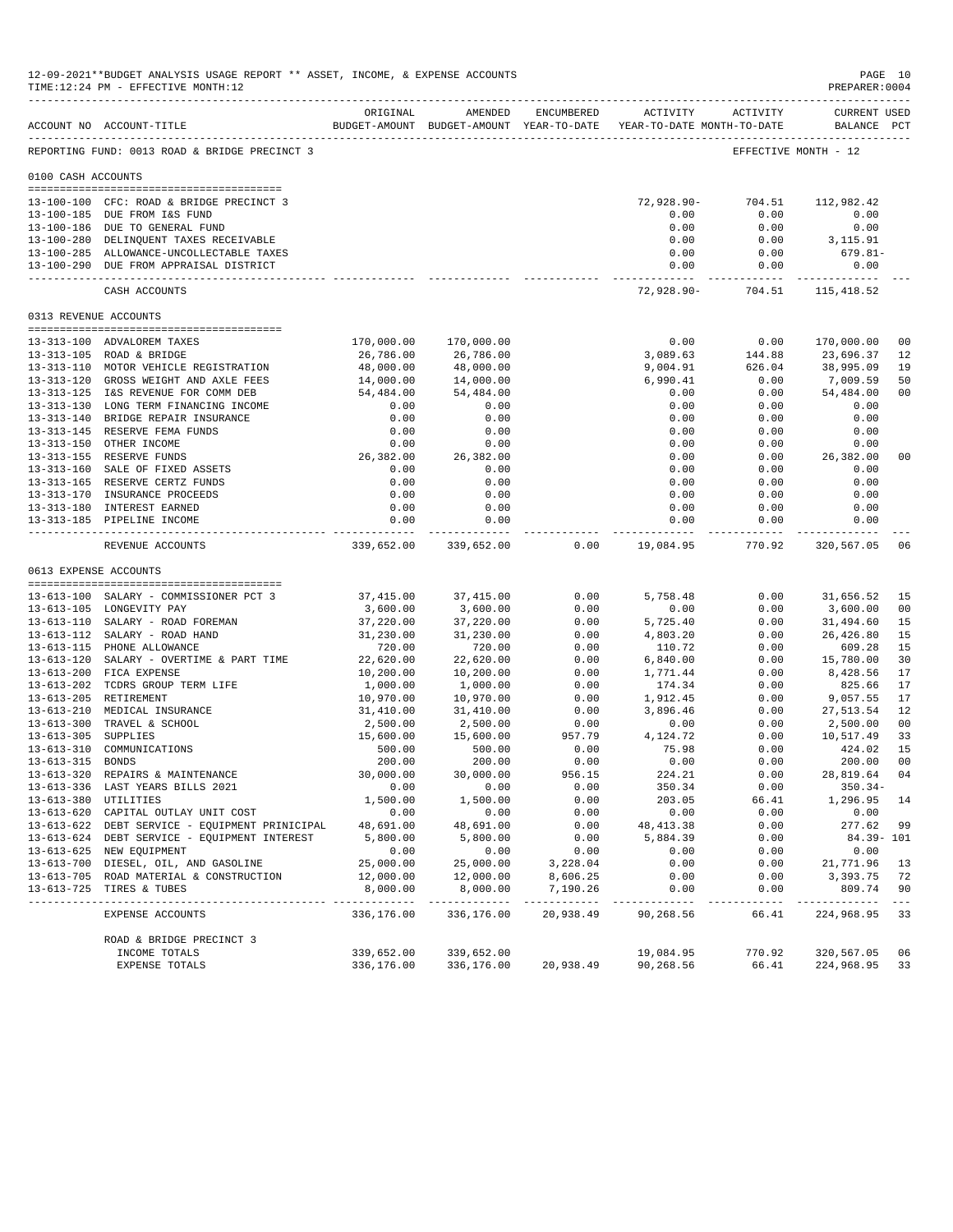|                     | 12-09-2021**BUDGET ANALYSIS USAGE REPORT ** ASSET, INCOME, & EXPENSE ACCOUNTS<br>TIME:12:24 PM - EFFECTIVE MONTH:12 |                            |                                                                     |                        |                                              |                      | PAGE 11<br>PREPARER: 0004          |                      |
|---------------------|---------------------------------------------------------------------------------------------------------------------|----------------------------|---------------------------------------------------------------------|------------------------|----------------------------------------------|----------------------|------------------------------------|----------------------|
|                     | ACCOUNT NO ACCOUNT-TITLE                                                                                            | ORIGINAL                   | BUDGET-AMOUNT BUDGET-AMOUNT YEAR-TO-DATE YEAR-TO-DATE MONTH-TO-DATE | AMENDED ENCUMBERED     |                                              | ACTIVITY ACTIVITY    | <b>CURRENT USED</b><br>BALANCE PCT |                      |
|                     | REPORTING FUND: 0014 ROAD & BRIDGE PRECINCT 4                                                                       |                            |                                                                     |                        |                                              | EFFECTIVE MONTH - 12 |                                    |                      |
| 0100 CASH ACCOUNTS  |                                                                                                                     |                            |                                                                     |                        |                                              |                      |                                    |                      |
|                     | 14-100-100 CFC: ROAD & BRIDGE PRECINCT 4                                                                            |                            |                                                                     |                        | $64, 151, 14-$                               | 339.31               | 20,951.29                          |                      |
|                     | 14-100-185 DUE FROM I&S FUND                                                                                        |                            |                                                                     |                        | 0.00                                         | 0.00                 | 0.00                               |                      |
|                     | 14-100-186 DUE FROM GENERAL FUND                                                                                    |                            |                                                                     |                        | 0.00                                         | 0.00                 | 0.00                               |                      |
|                     | 14-100-280 DELINQUENT TAXES RECEIVABLE                                                                              |                            |                                                                     |                        | 0.00                                         | 0.00                 | 3,115.91                           |                      |
|                     | 14-100-285 ALLOWANCE-UNCOLLECTABLE TAXES<br>14-100-290 DUE FROM APPRAISAL DISTRICT                                  |                            |                                                                     |                        | 0.00<br>0.00                                 | 0.00<br>0.00         | 679.81-<br>0.00                    |                      |
|                     | CASH ACCOUNTS                                                                                                       |                            |                                                                     |                        | -------------- -------------<br>64, 151, 14- | 339.31               | _____________<br>23, 387.39        |                      |
|                     | 0314 REVENUE ACCOUNTS                                                                                               |                            |                                                                     |                        |                                              |                      |                                    |                      |
|                     |                                                                                                                     |                            |                                                                     |                        |                                              |                      |                                    |                      |
|                     | 14-314-100 ADVALOREM TAXES<br>14-314-105 ROAD & BRIDGE                                                              | 170,000.00<br>26,786.00    | 170,000.00<br>26,786.00                                             |                        | 0.00<br>3,089.65                             | 0.00<br>144.88       | 170,000.00<br>23,696.35            | 0 <sub>0</sub><br>12 |
|                     | 14-314-110 MOTOR VEHICLE REGISTRATION                                                                               | 48,000.00                  | 48,000.00                                                           |                        | 9,004.90                                     | 626.04               | 38,995.10                          | 19                   |
|                     | 14-314-120 GROSS WEIGHT AND AXLE FEES                                                                               | 14,000.00                  | 14,000.00                                                           |                        | 6,990.40                                     | 0.00                 | 7,009.60                           | 50                   |
|                     | 14-314-125 I&S REVENUE FOR COMM DEB                                                                                 | 43,151.00                  | 43,151.00                                                           |                        | 0.00                                         | 0.00                 | 43,151.00                          | 0 <sub>0</sub>       |
|                     | 14-314-130 LONG TERM FINANCING INCOME                                                                               | 0.00                       | 0.00                                                                |                        | 0.00                                         | 0.00                 | 0.00                               |                      |
|                     | 14-314-140 BRIDGE REPAIR INSURANCE                                                                                  | 0.00                       | 0.00                                                                |                        | 0.00                                         | 0.00                 | 0.00                               |                      |
|                     | 14-314-145 RESERVE FEMA FUNDS                                                                                       | 33,984.49                  | 33,984.49                                                           |                        | 0.00                                         | 0.00                 | 33,984.49                          | 0 <sub>0</sub>       |
|                     | 14-314-150 OTHER INCOME<br>14-314-155 RESERVE FUNDS                                                                 | 0.00<br>26,832.00          | 0.00<br>26,832.00                                                   |                        | 0.00<br>0.00                                 | 0.00<br>0.00         | 0.00<br>26,832.00                  | 0 <sub>0</sub>       |
|                     | 14-314-160 SALE OF FIXED ASSETS                                                                                     | 0.00                       | 0.00                                                                |                        | 0.00                                         | 0.00                 | 0.00                               |                      |
|                     | 14-314-165 RESERVE CERTZ FUNDS                                                                                      | 0.00                       | 0.00                                                                |                        | 0.00                                         | 0.00                 | 0.00                               |                      |
|                     | 14-314-170 INSURANCE PROCEEDS                                                                                       | 0.00                       | 0.00                                                                |                        | 0.00                                         | 0.00                 | 0.00                               |                      |
|                     | 14-314-180 INTEREST EARNED                                                                                          | 0.00                       | 0.00                                                                |                        | 0.00                                         | 0.00                 | 0.00                               |                      |
|                     | 14-314-185 PIPELINE INCOME                                                                                          | 0.00                       | 0.00                                                                |                        | 0.00<br>. <u>.</u>                           | 0.00<br>------------ | 0.00<br>. _ _ _ _ _ _ _ _ _ _ _ _  |                      |
|                     | REVENUE ACCOUNTS                                                                                                    | 362,753.49                 | 362,753.49                                                          | 0.00                   | 19,084.95                                    | 770.92               | 343,668.54                         | 05                   |
|                     | 0614 EXPENSE ACCOUNTS<br>--------------------------------------                                                     |                            |                                                                     |                        |                                              |                      |                                    |                      |
|                     | 14-614-100 SALARY - COMMISSIONER PCT 4                                                                              | 37,415.00                  | 37, 415.00                                                          | 0.00                   | 5,758.48                                     | 0.00                 | 31,656.52                          | 15                   |
|                     | 14-614-105 LONGEVITY PAY                                                                                            | 750.00                     | 750.00                                                              | 0.00                   | 0.00                                         | 0.00                 | 750.00                             | 0 <sub>0</sub>       |
|                     | 14-614-110 SALARY - ROAD FOREMAN                                                                                    | 37,220.00                  | 37,220.00                                                           | 0.00                   | 5,483.41                                     | 0.00                 | 31,736.59                          | 15                   |
|                     | 14-614-112 SALARY - ROAD HAND                                                                                       | 31,230.00                  | 31,230.00                                                           | 0.00                   | 4,157.77                                     | 0.00                 | 27,072.23                          | 13                   |
|                     | 14-614-115 PHONE ALLOWANCE                                                                                          | 720.00                     | 720.00                                                              | 0.00                   | 110.72                                       | 0.00                 | 609.28                             | 15                   |
|                     | 14-614-120 SALARY - OVERTIME & PART TIME                                                                            | 22,620.00                  | 22,620.00                                                           | 0.00                   | 2,790.10                                     | 0.00                 | 19,829.90<br>8,799.99              | 12                   |
|                     | 14-614-200 FICA EXPENSE<br>14-614-202 TCDRS GROUP TERM LIFE                                                         | 10,200.00<br>1,000.00      | 10,200.00<br>1,000.00                                               | 0.00<br>0.00           | 1,400.01<br>137.28                           | 0.00<br>0.00         | 862.72                             | 14<br>14             |
|                     | 14-614-205 RETIREMENT                                                                                               | 10,970.00                  | 10,970.00                                                           | 0.00                   | 1,506.13                                     | 0.00                 | 9,463.87                           | 14                   |
|                     | 14-614-210 MEDICAL INSURANCE                                                                                        | 31,410.00                  | 31,410.00                                                           | 0.00                   | 2,597.64                                     | 0.00                 | 28,812.36                          | 08                   |
|                     | 14-614-212 CHILD SUPPORT                                                                                            | 0.00                       | 0.00                                                                | 0.00                   | 0.00                                         | 0.00                 | 0.00                               |                      |
|                     | 14-614-300 TRAVEL & SCHOOL                                                                                          | 2,500.00                   | 2,500.00                                                            | 0.00                   | 0.00                                         | 0.00                 | 2,500.00                           | 0 <sub>0</sub>       |
| 14-614-305 SUPPLIES |                                                                                                                     | 15,600.00                  | 15,600.00                                                           | 978.88                 | 296.10                                       | 0.00                 | 14,325.02                          | 08                   |
|                     | 14-614-310 COMMUNICATIONS                                                                                           | 500.00                     | 500.00                                                              | 0.00                   | 75.98                                        | 0.00                 | 424.02                             | 15                   |
| 14-614-315 BONDS    | 14-614-320 REPAIRS & MAINTENANCE                                                                                    | 200.00<br>30,000.00        | 200.00<br>30,000.00                                                 | 0.00<br>3,672.81       | 0.00<br>361.52                               | 0.00<br>325.00       | 200.00<br>25,965.67                | 0 <sub>0</sub><br>13 |
|                     | 14-614-336 LAST YEARS BILLS 2021                                                                                    | 0.00                       | 0.00                                                                | 95.20                  | 8,850.73                                     | 0.00                 | $8,945.93 -$                       |                      |
|                     | 14-614-380 UTILITIES                                                                                                | 1,500.00                   | 1,500.00                                                            | 0.00                   | 331.79                                       | 106.61               | 1,168.21                           | 22                   |
|                     | 14-614-620 CAPITAL OUTLAY UNIT COST                                                                                 | 0.00                       | 0.00                                                                | 0.00                   | 0.00                                         | 0.00                 | 0.00                               |                      |
|                     | 14-614-622 DEBT SERVICE - EQUIPMENT PRINICIPAL                                                                      | 41,981.00                  | 41,981.00                                                           | 0.00                   | 41,980.98                                    | 0.00                 | 0.02 100                           |                      |
|                     | 14-614-624 DEBT SERVICE - EQUIPMENT INTEREST                                                                        | 1,170.00                   | 1,170.00                                                            | 0.00                   | 1,169.17                                     | 0.00                 | $0.83$ 100                         |                      |
|                     | 14-614-625 NEW EQUIPMENT                                                                                            | 0.00                       | 0.00<br>25,000.00                                                   | 0.00                   | 0.00                                         | 0.00                 | 0.00                               |                      |
|                     | 14-614-700 DIESEL, OIL, AND GASOLINE<br>14-614-705 ROAD MATERIAL & CONSTRUCTION                                     | 25,000.00<br>12,000.00     | 12,000.00                                                           | 2,769.42<br>3,000.00   | 3,498.21<br>240.00                           | 0.00<br>0.00         | 18,732.37<br>8,760.00              | 25<br>27             |
|                     | 14-614-725 TIRES & TUBES                                                                                            | 8,000.00                   | 8,000.00                                                            | 220.00                 | 575.00                                       | 0.00                 | 7,205.00                           | 10                   |
|                     | 14-614-740 FEMA RESERVE                                                                                             | 33,984.49                  | 33,984.49                                                           | 0.00                   | 0.00                                         | 0.00                 | 33,984.49                          | 0 <sub>0</sub>       |
|                     | -------------------------------<br>EXPENSE ACCOUNTS                                                                 | ------------<br>355,970.49 | -------------<br>355,970.49                                         | ---------<br>10,736.31 | 81,321.02                                    | -------<br>431.61    | _____________<br>263,913.16        | $---$<br>26          |
|                     | ROAD & BRIDGE PRECINCT 4                                                                                            |                            |                                                                     |                        |                                              |                      |                                    |                      |
|                     | INCOME TOTALS                                                                                                       | 362,753.49                 | 362,753.49                                                          |                        | 19,084.95                                    | 770.92               | 343,668.54                         | 05                   |
|                     | EXPENSE TOTALS                                                                                                      | 355,970.49                 | 355,970.49                                                          | 10,736.31              | 81,321.02                                    | 431.61               | 263,913.16                         | 26                   |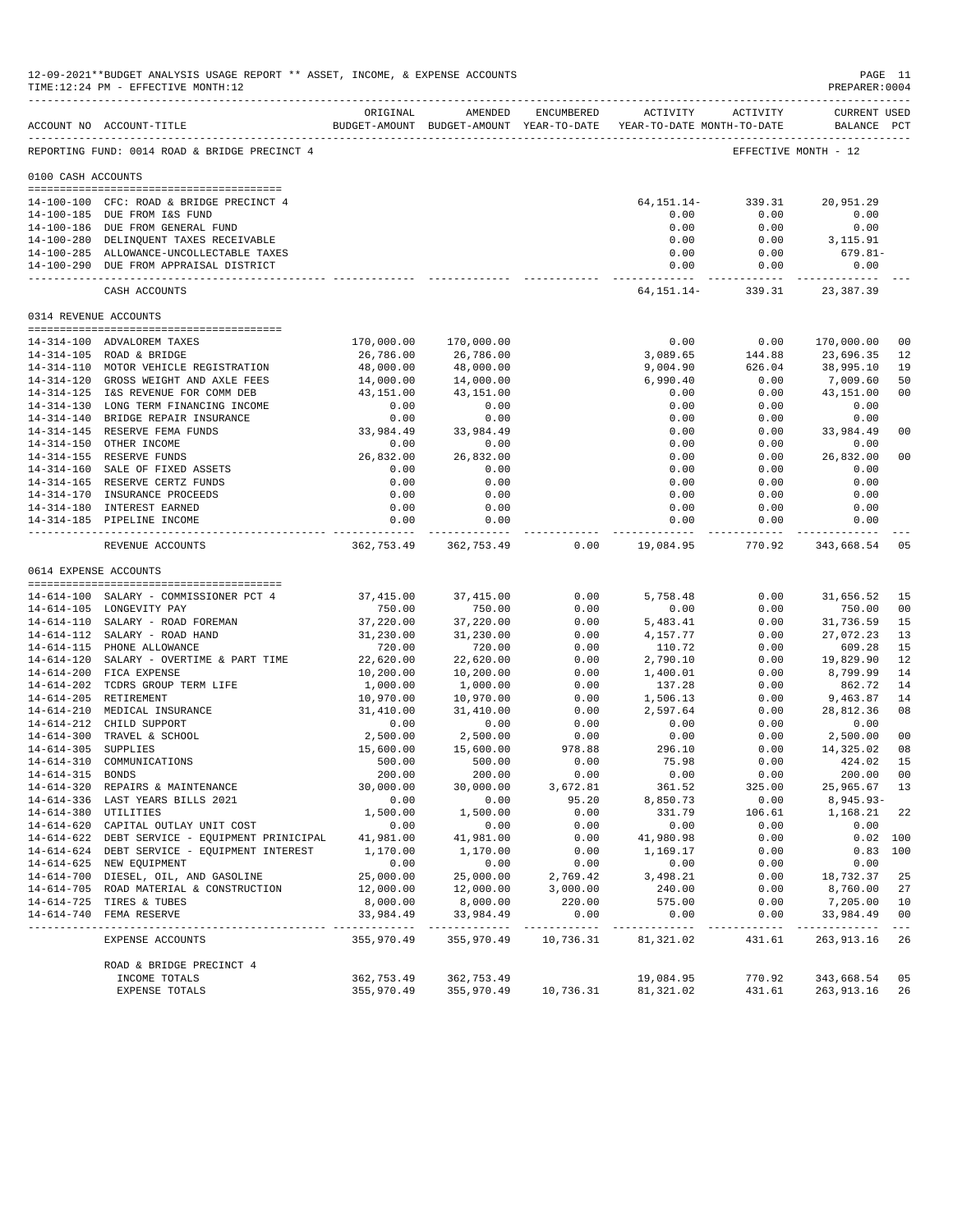|                       | 12-09-2021**BUDGET ANALYSIS USAGE REPORT ** ASSET, INCOME, & EXPENSE ACCOUNTS<br>TIME: 12:24 PM - EFFECTIVE MONTH: 12 |                                           |                                                     |                |               |                                                            | PAGE 12<br>PREPARER: 0004   |    |
|-----------------------|-----------------------------------------------------------------------------------------------------------------------|-------------------------------------------|-----------------------------------------------------|----------------|---------------|------------------------------------------------------------|-----------------------------|----|
|                       | ACCOUNT NO ACCOUNT-TITLE                                                                                              | ORIGINAL                                  | AMENDED<br>BUDGET-AMOUNT BUDGET-AMOUNT YEAR-TO-DATE | ENCUMBERED     | ACTIVITY      | ACTIVITY<br>YEAR-TO-DATE MONTH-TO-DATE                     | CURRENT USED<br>BALANCE PCT |    |
|                       | REPORTING FUND: 0020 JAIL BOND I&S                                                                                    |                                           |                                                     |                |               |                                                            | EFFECTIVE MONTH - 12        |    |
| 0100 CASH ACCOUNT     |                                                                                                                       |                                           |                                                     |                |               |                                                            |                             |    |
|                       | 20-100-190 I&S ACCOUNT JAIL BOND                                                                                      |                                           |                                                     |                |               | 82, 222, 74 11, 962, 41 416, 562, 00                       |                             |    |
|                       | 20-100-280 DELINQUENT TAXES RECEIVABLE                                                                                |                                           |                                                     |                | 0.00          | 0.00                                                       | 23,641.70                   |    |
|                       | 20-100-285 ALLOWANCE-UNCOLLETABLE TAXES                                                                               |                                           |                                                     |                | 0.00          | 0.00                                                       | $5,159.21-$                 |    |
|                       | 20-100-290 DUE FROM APPRAISAL DISTRICT                                                                                |                                           |                                                     |                | 0.00          | $0.00$ 0.00                                                |                             |    |
|                       | 20-100-295 DUE FROM GENERAL FUND                                                                                      |                                           |                                                     |                | 0.00          | 0.00                                                       | 0.00                        |    |
|                       | CASH ACCOUNT                                                                                                          |                                           |                                                     |                |               | ----------- ------------<br>82.222.74 11.962.41 435.044.49 | ------------                |    |
|                       | 0315 JAIL BOND I&S REVENUE                                                                                            |                                           |                                                     |                |               |                                                            |                             |    |
|                       | 20-315-100 BOND TAXES                                                                                                 |                                           |                                                     |                |               | 462,419.00 462,419.00 82,132.02 11,962.41 380,286.98 18    |                             |    |
|                       | 20-315-180 BOND TAXES INTEREST                                                                                        | 2,500.00                                  | 2,500.00                                            |                | 90.72         |                                                            | $0.00$ 2,409.28 04          |    |
|                       | JAIL BOND I&S REVENUE                                                                                                 | ________________<br>464,919.00 464,919.00 |                                                     |                |               | $0.00$ $82.222.74$ $11.962.41$ $382.696.26$ 18             |                             |    |
| 0615 EXPENSE ACCOUNTS |                                                                                                                       |                                           |                                                     |                |               |                                                            |                             |    |
|                       |                                                                                                                       |                                           |                                                     |                |               |                                                            |                             |    |
|                       | 20-615-622 BOND PAYMENT PRINCIPAL                                                                                     |                                           | 325,000.00 325,000.00                               | 0.00           | 0.00          | 0.00                                                       | 325,000.00                  | 00 |
|                       | 20-615-624 BOND PAYMENT INTEREST                                                                                      | 137,419.00                                | 137,419.00                                          | 0.00           | 0.00          | 0.00                                                       | 137,419.00                  | 00 |
| $20 - 615 - 625$      | BOND WIRE TRANSFER CHARGE                                                                                             | 400.00<br>. _ _ _ _ _ _ _ _ _ _ _ _ _     | 400.00                                              | 0.00<br>------ | 0.00          | 0.00                                                       | 400.00                      | 00 |
|                       | EXPENSE ACCOUNTS                                                                                                      |                                           | 462,819.00 462,819.00                               | 0.00           | 0.00          |                                                            | $0.00$ $462,819.00$         | 00 |
|                       | JAIL BOND I&S                                                                                                         |                                           |                                                     |                |               |                                                            |                             |    |
|                       | INCOME TOTALS                                                                                                         | 464,919.00 464,919.00                     |                                                     |                |               | 82, 222. 74 11, 962. 41 382, 696. 26 18                    |                             |    |
|                       | <b>EXPENSE TOTALS</b>                                                                                                 |                                           | 462,819.00 462,819.00                               |                | $0.00$ $0.00$ |                                                            | $0.00$ $462.819.00$         | 00 |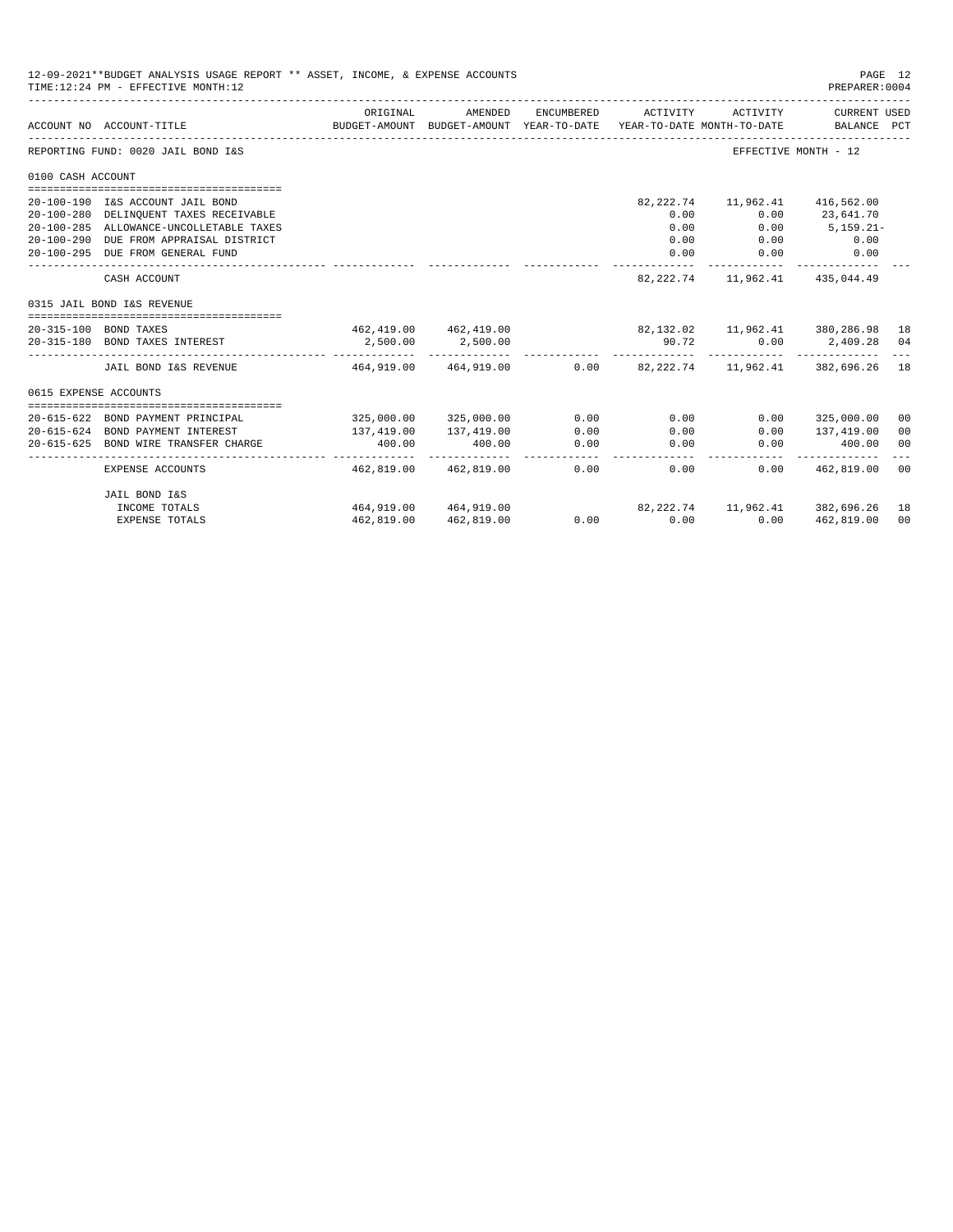|                       | 12-09-2021**BUDGET ANALYSIS USAGE REPORT ** ASSET, INCOME, & EXPENSE ACCOUNTS<br>TIME: 12:24 PM - EFFECTIVE MONTH: 12 |          |                             |      |                                                            |               | PREPARER: 0004         | PAGE 13 |
|-----------------------|-----------------------------------------------------------------------------------------------------------------------|----------|-----------------------------|------|------------------------------------------------------------|---------------|------------------------|---------|
|                       | ACCOUNT NO ACCOUNT-TITLE CONTROL BUDGET-AMOUNT BUDGET-AMOUNT YEAR-TO-DATE YEAR-TO-DATE MONTH-TO-DATE BALANCE PCT      |          |                             |      | ORIGINAL AMENDED ENCUMBERED ACTIVITY ACTIVITY CURRENT USED |               |                        |         |
|                       | REPORTING FUND: 0021 LATERAL ROAD PRECINCT 1                                                                          |          |                             |      |                                                            |               | EFFECTIVE MONTH - 12   |         |
| 0100 CASH ACCOUNTS    |                                                                                                                       |          |                             |      |                                                            |               |                        |         |
|                       | 21-100-100 CFC: LATERAL ROAD PRECINCT 1                                                                               |          |                             |      |                                                            |               | 5,107.74 0.00 6,397.21 |         |
|                       | CASH ACCOUNTS                                                                                                         |          |                             |      |                                                            | 5,107.74 0.00 | 6,397.21               |         |
| 0321 REVENUE ACCOUNTS |                                                                                                                       |          |                             |      |                                                            |               |                        |         |
|                       | 21-321-190 STATE ROAD FUND                                                                                            |          |                             |      | $5,133.00$ $5,133.00$ $5,107.74$ $0.00$ $25.26$ 100        |               |                        |         |
|                       | REVENUE ACCOUNTS                                                                                                      |          |                             |      | 5.133.00 5.133.00 0.00 5.107.74 0.00 25.26 100             |               |                        |         |
| 0621 EXPENSE ACCOUNTS |                                                                                                                       |          |                             |      |                                                            |               |                        |         |
|                       |                                                                                                                       |          |                             |      |                                                            |               |                        |         |
|                       | 21-621-333 LAST YEARS BILLS                                                                                           |          | $0.00$ $0.00$ $0.00$ $0.00$ |      | 0.00                                                       |               | $0.00$ 0.00            |         |
|                       | 21-621-700 DIESEL, OIL, AND GASOLINE 2,567.00 2,567.00                                                                |          |                             | 0.00 |                                                            | 0.00          | $0.00$ 2,567.00 00     |         |
|                       | 21-621-705 ROAD MATERIAL & CONSTRUCTION 2,566.00 2,566.00 0.00                                                        |          |                             |      | 0.00                                                       | 0.00          | 2,566.00 00            |         |
|                       | EXPENSE ACCOUNTS                                                                                                      |          | 5,133,00 5,133,00           |      | $0.00$ and $0.00$<br>0.00                                  | 0.00          | 5,133.00 00            |         |
|                       | LATERAL ROAD PRECINCT 1                                                                                               |          |                             |      |                                                            |               |                        |         |
|                       | INCOME TOTALS                                                                                                         |          |                             |      | 5,133.00 5,133.00 5,107.74                                 |               | $0.00$ 25.26 100       |         |
|                       | <b>EXPENSE TOTALS</b>                                                                                                 | 5,133.00 | 5,133.00                    |      | $0.00$ $0.00$                                              | 0.00          | 5,133.00 00            |         |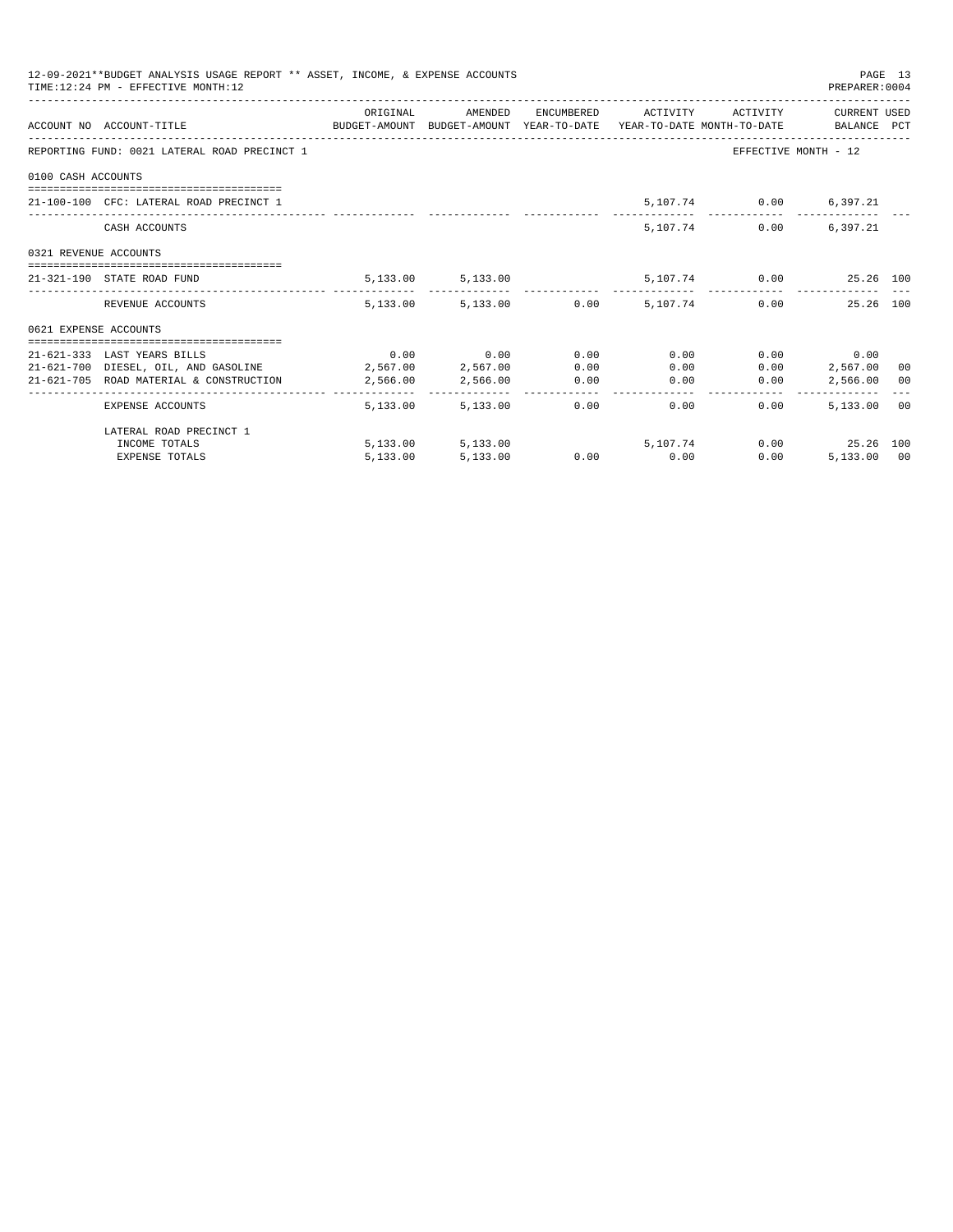|                       | 12-09-2021**BUDGET ANALYSIS USAGE REPORT ** ASSET, INCOME, & EXPENSE ACCOUNTS<br>TIME: 12:24 PM - EFFECTIVE MONTH: 12 |          |                        |                                                           |               | PREPARER: 0004         | PAGE 14 |
|-----------------------|-----------------------------------------------------------------------------------------------------------------------|----------|------------------------|-----------------------------------------------------------|---------------|------------------------|---------|
|                       | ACCOUNT NO ACCOUNT-TITLE CONTROL BUDGET-AMOUNT BUDGET-AMOUNT YEAR-TO-DATE YEAR-TO-DATE MONTH-TO-DATE BALANCE PCT      |          |                        | ORIGINAL AMENDED ENCUMBERED ACTIVITY ACTIVITY CURRENTUSED |               |                        |         |
|                       | REPORTING FUND: 0022 LATERAL ROAD PRECINCT 2                                                                          |          |                        |                                                           |               | EFFECTIVE MONTH - 12   |         |
| 0100 CASH ACCOUNTS    |                                                                                                                       |          |                        |                                                           |               |                        |         |
|                       | 22-100-100 CFC: LATERAL ROAD PRECINCT 2                                                                               |          |                        |                                                           |               | 5,107.73 0.00 6,964.55 |         |
|                       | CASH ACCOUNTS                                                                                                         |          |                        |                                                           | 5,107.73 0.00 | 6,964.55               |         |
| 0322 REVENUE ACCOUNTS |                                                                                                                       |          |                        |                                                           |               |                        |         |
|                       | 22-322-190 STATE ROAD FUND                                                                                            |          |                        | 5,133.00 5,133.00 5,107.73 0.00 25.27 100                 |               |                        |         |
|                       | REVENUE ACCOUNTS                                                                                                      |          |                        | 5.133.00 5.133.00 0.00 5.107.73 0.00 25.27 100            |               |                        |         |
| 0622 EXPENSE ACCOUNTS |                                                                                                                       |          |                        |                                                           |               |                        |         |
|                       |                                                                                                                       |          |                        |                                                           |               |                        |         |
|                       | 22-622-333 LAST YEARS BILLS                                                                                           |          |                        | $0.00$ $0.00$ $0.00$ $0.00$ $0.00$                        |               | $0.00$ 0.00            |         |
|                       | $22-622-700$ DIESEL, OIL, AND GASOLINE $2,567.00$ $2,567.00$ $2,567.00$ $0.00$                                        |          |                        |                                                           |               | 0.00<br>$0.00$ 100     |         |
|                       | 22-622-705 ROAD MATERIAL & CONSTRUCTION 2,566.00 2,566.00                                                             |          |                        | $0.00$ 0.00                                               | 0.00          | 2,566.00 00            |         |
|                       | EXPENSE ACCOUNTS                                                                                                      |          |                        | $5.133.00$ $5.133.00$ $2.567.00$ $0.00$                   | 0.00          | 2,566,00 50            |         |
|                       | LATERAL ROAD PRECINCT 2                                                                                               |          |                        |                                                           |               |                        |         |
|                       | INCOME TOTALS                                                                                                         |          |                        | 5,133.00 5,133.00 5,107.73                                |               | $0.00$ 25.27 100       |         |
|                       | <b>EXPENSE TOTALS</b>                                                                                                 | 5,133.00 | 5,133.00 2,567.00 0.00 |                                                           | 0.00          | 2,566.00 50            |         |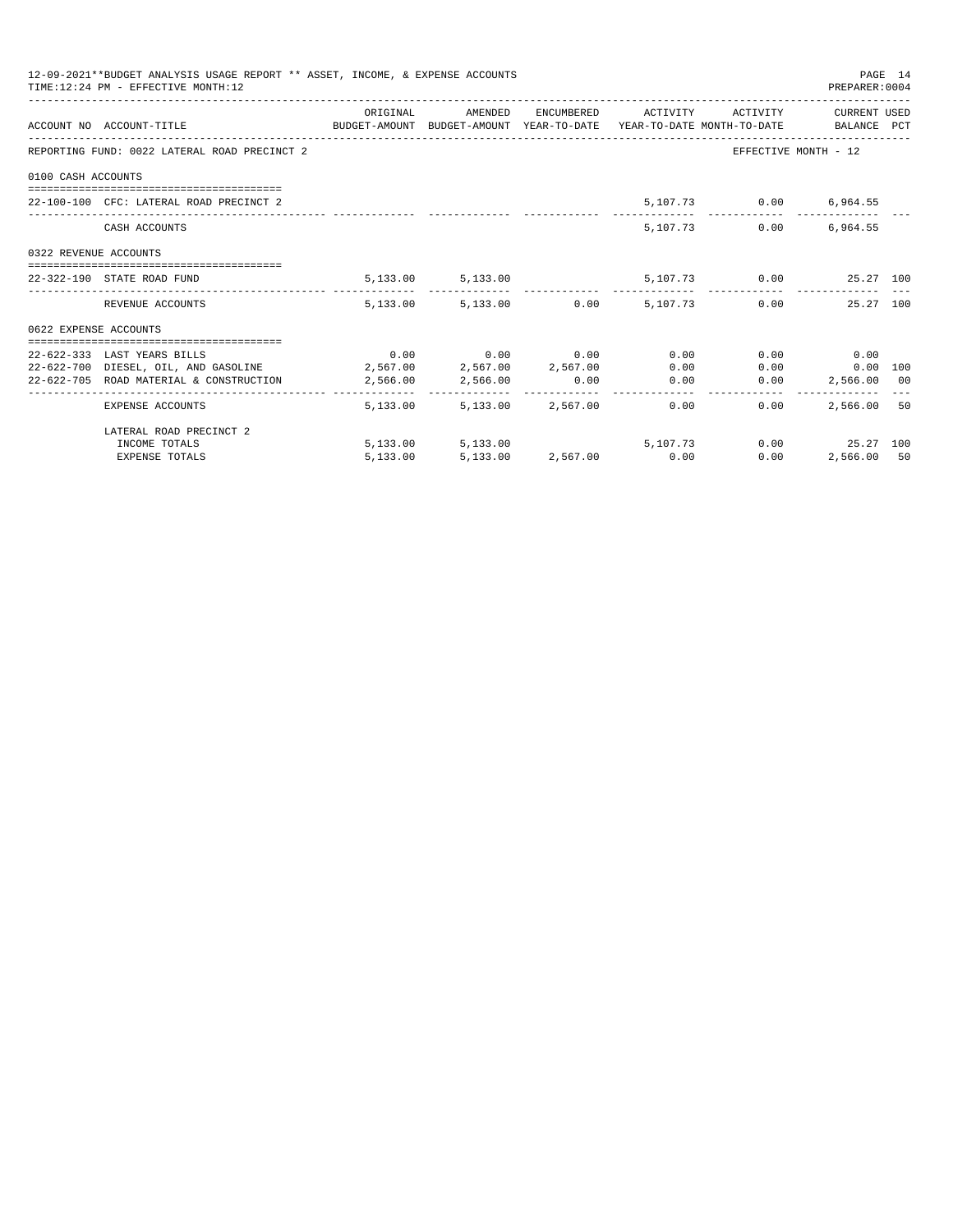|                       | 12-09-2021**BUDGET ANALYSIS USAGE REPORT ** ASSET, INCOME, & EXPENSE ACCOUNTS<br>TIME: 12:24 PM - EFFECTIVE MONTH: 12                                |          |                                 |                |                                 |                                      | PREPARER: 0004                               | PAGE 15 |
|-----------------------|------------------------------------------------------------------------------------------------------------------------------------------------------|----------|---------------------------------|----------------|---------------------------------|--------------------------------------|----------------------------------------------|---------|
|                       | ACCOUNT NO ACCOUNT-TITLE COMPUTE SUDGET-AMOUNT BUDGET-AMOUNT YEAR-TO-DATE YEAR-TO-DATE MONTH-TO-DATE BALANCE PCT                                     | ORIGINAL |                                 |                |                                 | AMENDED ENCUMBERED ACTIVITY ACTIVITY | CURRENT USED                                 |         |
|                       | REPORTING FUND: 0023 LATERAL ROAD PRECINCT 3                                                                                                         |          |                                 |                |                                 |                                      | EFFECTIVE MONTH - 12                         |         |
| 0100 CASH ACCOUNTS    |                                                                                                                                                      |          |                                 |                |                                 |                                      |                                              |         |
|                       | 23-100-100 CFC: LATERAL ROAD PRECINCT 3                                                                                                              |          |                                 |                |                                 | 2,572.86 0.00 2,529.35               |                                              |         |
|                       | CASH ACCOUNTS                                                                                                                                        |          |                                 |                |                                 | 2,572.86                             | $0.00$ 2,529.35                              |         |
| 0323 REVENUE ACCOUNTS |                                                                                                                                                      |          |                                 |                |                                 |                                      |                                              |         |
|                       | 23-323-190 STATE ROAD FUND                                                                                                                           |          | 5, 133.00 5, 133.00             |                |                                 | 5,107.74 0.00 25.26 100              |                                              |         |
|                       | REVENUE ACCOUNTS                                                                                                                                     |          | 5,133.00 5,133.00 0.00 5,107.74 |                |                                 |                                      | 25.26 100<br>0.00                            |         |
| 0623 EXPENSE ACCOUNTS |                                                                                                                                                      |          |                                 |                |                                 |                                      |                                              |         |
|                       | 23-623-700 DIESEL, OIL, AND GASOLINE $2,567.00$ $2,567.00$ $32.12$ $2,534.88$ 0.00 0.00 0.00 100<br>23-623-705 ROAD MATERIAL & CONSTRUCTION 2.566.00 |          | 2,566.00 0.00 0.00              |                |                                 |                                      | $0.00$ 2,566.00 00                           |         |
|                       | EXPENSE ACCOUNTS                                                                                                                                     |          | 5,133.00 5,133.00               |                | -------------<br>32.12 2.534.88 | 0.00                                 | -----------------------------<br>2,566.00 50 |         |
|                       | LATERAL ROAD PRECINCT 3                                                                                                                              |          |                                 |                |                                 |                                      |                                              |         |
|                       | INCOME TOTALS                                                                                                                                        |          | 5, 133.00 5, 133.00 5, 107.74   |                |                                 |                                      | 0.00 25.26 100                               |         |
|                       | <b>EXPENSE TOTALS</b>                                                                                                                                | 5,133.00 | 5,133.00                        | 32.12 2,534.88 |                                 | 0.00                                 | 2,566.00 50                                  |         |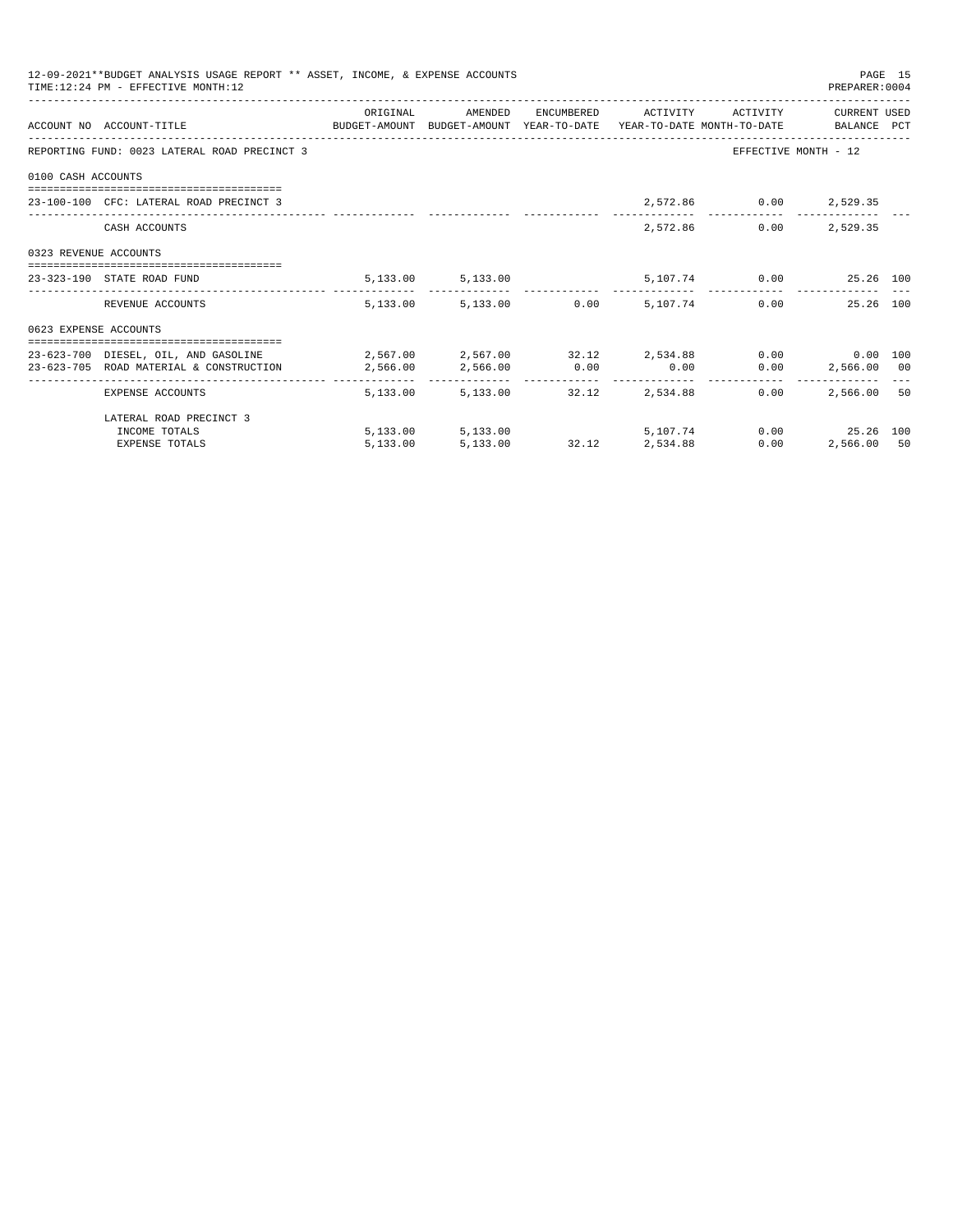|                       | 12-09-2021**BUDGET ANALYSIS USAGE REPORT ** ASSET, INCOME, & EXPENSE ACCOUNTS<br>TIME: 12:24 PM - EFFECTIVE MONTH: 12 |            |                                 |      |                   |                              | PREPARER: 0004       | PAGE 16 |
|-----------------------|-----------------------------------------------------------------------------------------------------------------------|------------|---------------------------------|------|-------------------|------------------------------|----------------------|---------|
|                       |                                                                                                                       | ORIGINAL   | AMENDED                         |      |                   | ENCUMBERED ACTIVITY ACTIVITY | CURRENT USED         |         |
|                       | ACCOUNT NO ACCOUNT-TITLE CONTROL SUDGET-AMOUNT BUDGET-AMOUNT YEAR-TO-DATE YEAR-TO-DATE MONTH-TO-DATE BALANCE PCT      |            |                                 |      |                   |                              |                      |         |
|                       | REPORTING FUND: 0024 LATERAL ROAD PRECINCT 4                                                                          |            |                                 |      |                   |                              | EFFECTIVE MONTH - 12 |         |
| 0100 CASH ACCOUNTS    |                                                                                                                       |            |                                 |      |                   |                              |                      |         |
|                       | 24-100-100 CFC: LATERAL ROAD PRECINCT 4                                                                               |            |                                 |      |                   | 507.53 0.00 3,650.36         |                      |         |
|                       | CASH ACCOUNTS                                                                                                         |            |                                 |      |                   | 507.53<br>0.00               | 3,650.36             |         |
| 0324 REVENUE ACCOUNTS |                                                                                                                       |            |                                 |      |                   |                              |                      |         |
|                       | 24-324-190 STATE ROAD FUND                                                                                            |            | 5, 133.00 5, 133.00             |      |                   | 5,107.74 0.00 25.26 100      |                      |         |
|                       | REVENUE ACCOUNTS                                                                                                      |            | 5,133.00 5,133.00 0.00 5,107.74 |      |                   |                              | 0.00<br>25.26 100    |         |
| 0624 EXPENSE ACCOUNTS |                                                                                                                       |            |                                 |      |                   |                              |                      |         |
|                       | 24-624-700 DIESEL, OIL, AND GASOLINE $2,567.00$ $2,567.00$ $0.00$ $2,034.21$ $0.00$ $532.79$ 79                       |            |                                 |      |                   |                              |                      |         |
|                       | 24-624-705 ROAD MATERIAL & CONSTRUCTION 2,566.00                                                                      |            | 2,566.00 0.00                   |      | 2,566.00          |                              | $0.00$ 0.00 100      |         |
|                       | EXPENSE ACCOUNTS                                                                                                      | -------- - | 5,133,00 5,133,00               | 0.00 | 4,600.21          |                              | 532.79 90<br>0.00    |         |
|                       | LATERAL ROAD PRECINCT 4                                                                                               |            |                                 |      |                   |                              |                      |         |
|                       | INCOME TOTALS                                                                                                         |            | 5,133.00 5,133.00               |      | 5,107,74          |                              | 0.00 25.26 100       |         |
|                       | <b>EXPENSE TOTALS</b>                                                                                                 | 5.133.00   | 5,133.00                        |      | $0.00$ $4.600.21$ |                              | 532.79 90<br>0.00    |         |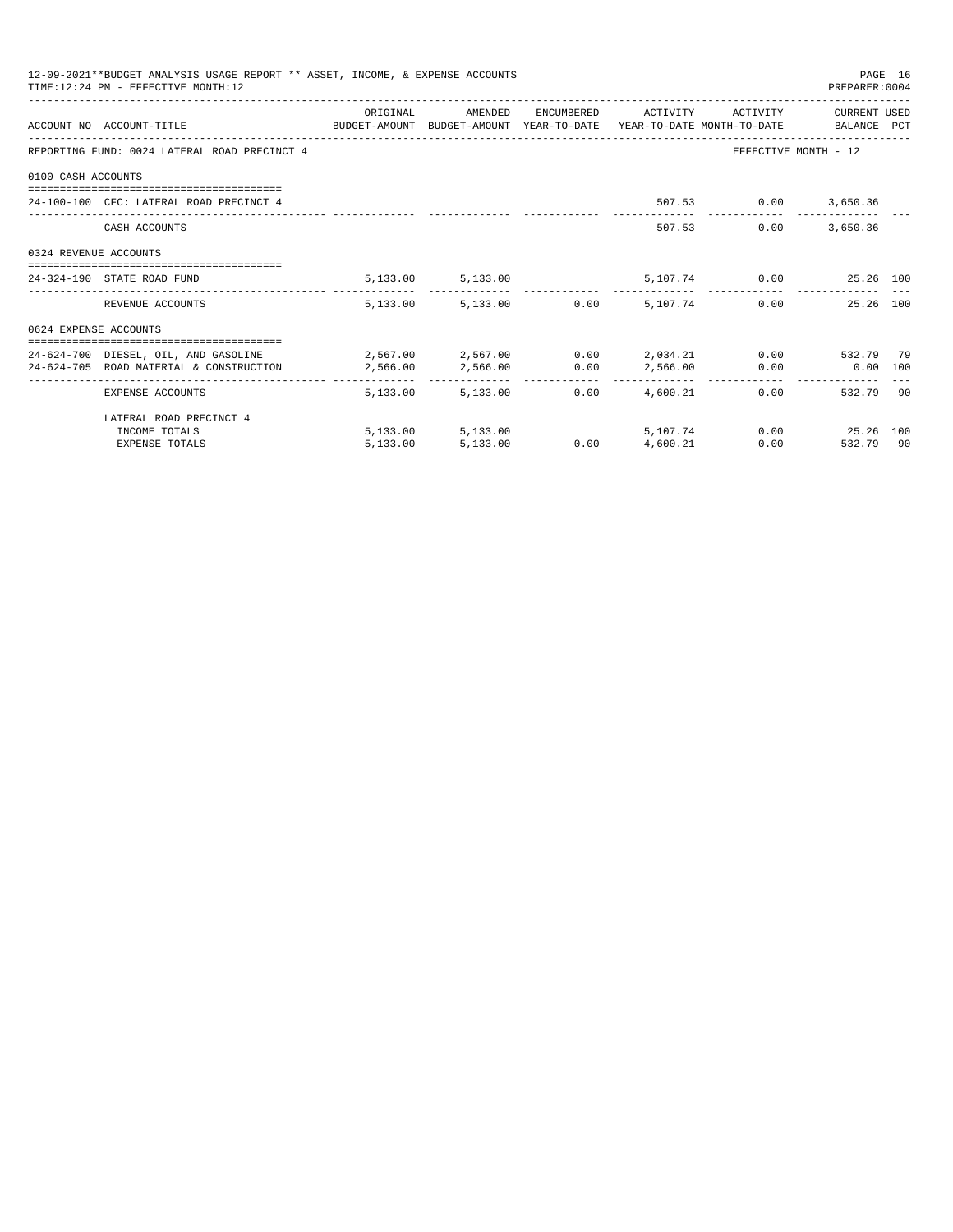|                  | 12-09-2021**BUDGET ANALYSIS USAGE REPORT ** ASSET, INCOME, & EXPENSE ACCOUNTS<br>TIME:12:24 PM - EFFECTIVE MONTH:12 |            |                                                     |            |                                        |                      | PAGE 17<br>PREPARER: 0004          |                |
|------------------|---------------------------------------------------------------------------------------------------------------------|------------|-----------------------------------------------------|------------|----------------------------------------|----------------------|------------------------------------|----------------|
|                  | ACCOUNT NO ACCOUNT-TITLE                                                                                            | ORIGINAL   | AMENDED<br>BUDGET-AMOUNT BUDGET-AMOUNT YEAR-TO-DATE | ENCUMBERED | ACTIVITY<br>YEAR-TO-DATE MONTH-TO-DATE | ACTIVITY             | <b>CURRENT USED</b><br>BALANCE PCT |                |
|                  | REPORTING FUND: 0026 IT YEARLY SERVICES                                                                             |            |                                                     |            |                                        | EFFECTIVE MONTH - 12 |                                    |                |
|                  | 0100 IT YEARLY SERVICES CASH                                                                                        |            |                                                     |            |                                        |                      |                                    |                |
|                  | 26-100-100 IT YEARLY SERVICES CASH ACCOUNT                                                                          |            |                                                     |            |                                        | $24,079.96 - 0.00$   | 243,204.26-                        |                |
|                  | IT YEARLY SERVICES CASH                                                                                             |            |                                                     |            | 24,079.96-                             | 0.00                 | 243, 204. 26-                      |                |
|                  | 0200 LIABILITY ACCOUNT                                                                                              |            |                                                     |            |                                        |                      |                                    |                |
|                  |                                                                                                                     |            |                                                     |            |                                        |                      |                                    |                |
|                  | 26-200-999 FUND BALANCE ACCOUNT                                                                                     | 0.00       | 0.00                                                | 0.00       | 0.00                                   | 0.00                 | 0.00                               |                |
|                  | LIABILITY ACCOUNT                                                                                                   | 0.00       | 0.00                                                | 0.00       | 0.00                                   | 0.00                 | 0.00                               |                |
|                  | 0330 IT YEARLY SERVICES REVENUE                                                                                     |            |                                                     |            |                                        |                      |                                    |                |
|                  | 26-330-185 IT YEARLY REVENUE                                                                                        | 0.00       | 0.00                                                |            | 0.00                                   | 0.00                 | 0.00                               |                |
|                  | IT YEARLY SERVICES REVENUE                                                                                          | 0.00       | 0.00                                                | 0.00       | 0.00                                   | 0.00                 | 0.00                               |                |
|                  | 0660 IT YEARLY SERVICES EXPENSE                                                                                     |            |                                                     |            |                                        |                      |                                    |                |
|                  | 26-660-600 COPIERS & PRINTERS                                                                                       | 25,200.00  | 25,200.00                                           | 2,293.26   | 4,001.48                               | 0.00                 | 18,905.26                          | 25             |
|                  | 26-660-601 BACKUP & DISASTER                                                                                        | 21,780.00  | 21,780.00                                           | 1,815.00   | 3,630.00                               | 0.00                 | 16,335.00                          | 25             |
|                  | 26-660-602 CORE FIREWALL                                                                                            | 4,176.00   | 4,176.00                                            | 348.00     | 696.00                                 | 0.00                 | 3,132.00                           | 25             |
|                  | 26-660-603 LEC NETWORK                                                                                              | 0.00       | 0.00                                                | 0.00       | 0.00                                   | 0.00                 | 0.00                               |                |
|                  | 26-660-604 CH NETWORK                                                                                               | 7,200.00   | 7,200.00                                            | 600.00     | 1,200.00                               | 0.00                 | 5,400.00                           | 25             |
|                  | 26-660-605 LEC SECURITY SOFTWARE                                                                                    | 14,616.00  | 14,616.00                                           | 1,081.20   | 2,162.40                               | 0.00                 | 11,372.40                          | 22             |
|                  | 26-660-606 CH SECURITY SOFTWARE                                                                                     | 0.00       | 0.00                                                | 0.00       | 0.00                                   | 0.00                 | 0.00                               |                |
|                  | 26-660-607 NEW SECURE EMAIL                                                                                         | 8,400.00   | 8,400.00                                            | 616.00     | 1,232.00                               | 0.00                 | 6,552.00                           | 22             |
|                  | 26-660-608 EXISTING HOST TAC WEBSITE                                                                                | 1,550.00   | 1,550.00                                            | 0.00       | 0.00                                   | 0.00                 | 1,550.00                           | 0 <sub>0</sub> |
| $26 - 660 - 609$ | OFFICE 365                                                                                                          | 4,500.00   | 4,500.00                                            | 375.00     | 675.00                                 | 0.00                 | 3,450.00                           | 23             |
|                  | 26-660-610 ADOBE PDF SOFTWARE                                                                                       | 2,106.00   | 2,106.00                                            | 0.00       | 0.00                                   | 0.00                 | 2,106.00                           | 0 <sub>0</sub> |
|                  | 26-660-611 LEC MONITOR GENERATOR                                                                                    | 1,680.00   | 1,680.00                                            | 0.00       | 0.00                                   | 0.00                 | 1,680.00                           | 0 <sub>0</sub> |
|                  | 26-660-612 EST BACKUP INTERNET                                                                                      | 0.00       | 0.00                                                | 0.00       | 0.00                                   | 0.00                 | 0.00                               |                |
|                  | 26-660-613 INTERNET FOR PATROL CARS                                                                                 | 0.00       | 0.00                                                | 0.00       | 0.00                                   | 0.00                 | 0.00                               |                |
|                  | 26-660-614 INTERNET FOR SENIOR CITIZENS                                                                             | 0.00       | 0.00                                                | 0.00       | 0.00                                   | 0.00                 | 0.00                               |                |
|                  | 26-660-615 INTERNET SERVICE PROVIDER                                                                                | 18,600.00  | 18,600.00                                           | 1,070.00   | 1,525.88                               | 0.00                 | 16,004.12                          | 14             |
|                  | 26-660-616 PHONE LINE COST                                                                                          | 0.00       | 0.00                                                | 0.00       | 0.00                                   | 0.00                 | 0.00                               |                |
|                  | 26-660-617 SPARE SUPPLIES KEPT ON SITE                                                                              | 3,500.00   | 3,500.00                                            | 42.99      | 2,557.20                               | 0.00                 | 899.81                             | 74             |
| 26-660-618       | SUPPORT FOR IT SYSTEMS                                                                                              | 38,400.00  | 38,400.00                                           | 3,200.00   | 6,400.00                               | 0.00                 | 28,800.00                          | 25             |
|                  | IT YEARLY SERVICES EXPENSE                                                                                          | 151,708.00 | 151,708.00                                          | 11,441.45  | 24,079.96                              | 0.00                 | 116,186.59                         | 23             |
|                  | IT YEARLY SERVICES                                                                                                  |            |                                                     |            |                                        |                      |                                    |                |
|                  | INCOME TOTALS                                                                                                       | 0.00       | 0.00                                                |            | 0.00                                   | 0.00                 | 0.00                               |                |
|                  | EXPENSE TOTALS                                                                                                      | 151,708.00 | 151,708.00                                          | 11,441.45  | 24,079.96                              | 0.00                 | 116,186.59                         | 23             |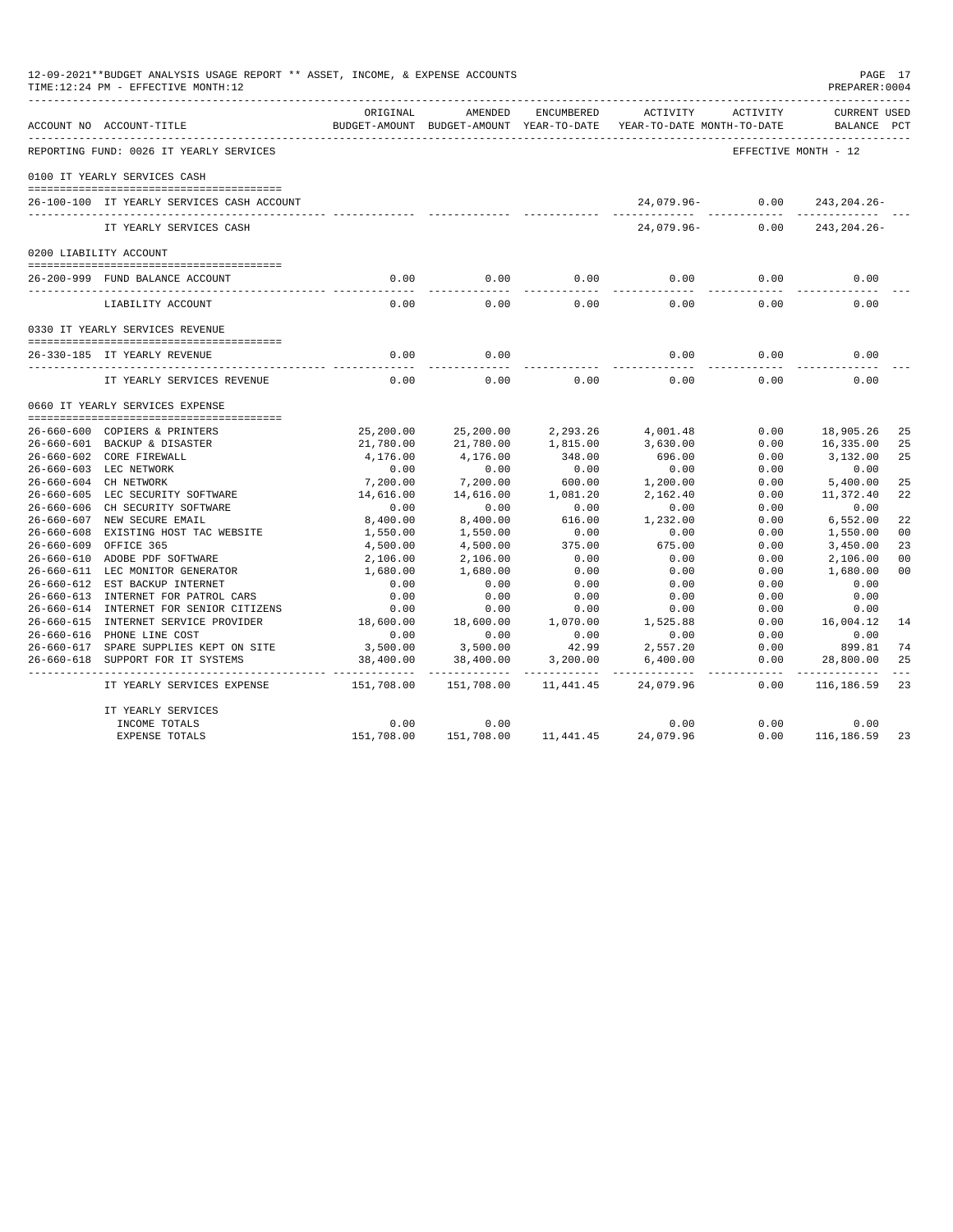|                       | 12-09-2021**BUDGET ANALYSIS USAGE REPORT ** ASSET, INCOME, & EXPENSE ACCOUNTS<br>TIME: 12:24 PM - EFFECTIVE MONTH: 12 |          |         |                 |                                      |                       | PAGE 18<br>PREPARER: 0004                                                                           |
|-----------------------|-----------------------------------------------------------------------------------------------------------------------|----------|---------|-----------------|--------------------------------------|-----------------------|-----------------------------------------------------------------------------------------------------|
|                       | ACCOUNT NO ACCOUNT-TITLE                                                                                              | ORIGINAL | AMENDED | ENCUMBERED      | ACTIVITY                             | ACTIVITY              | CURRENT USED<br>BUDGET-AMOUNT BUDGET-AMOUNT YEAR-TO-DATE YEAR-TO-DATE MONTH-TO-DATE     BALANCE PCT |
|                       | REPORTING FUND: 0028 CONTINGENCY FUND                                                                                 |          |         |                 |                                      |                       | EFFECTIVE MONTH - 12                                                                                |
| 0100 CONTINGENCY CASH |                                                                                                                       |          |         |                 |                                      |                       |                                                                                                     |
|                       |                                                                                                                       |          |         |                 |                                      |                       |                                                                                                     |
|                       | 28-100-100 CONTINGENCY FUND CHECKING                                                                                  |          |         |                 | 0.00                                 |                       | $0.00$ $8,402.13-$                                                                                  |
|                       | CONTINGENCY CASH                                                                                                      |          |         |                 | 0.00                                 | 0.00                  | $8,402.13-$                                                                                         |
|                       | 0200 LIABILITY ACCOUNTS                                                                                               |          |         |                 |                                      |                       |                                                                                                     |
|                       |                                                                                                                       |          |         |                 |                                      |                       |                                                                                                     |
|                       | 28-200-999 FUND BALANCE ACCOUNT                                                                                       | 0.00     | 0.00    | 0.00<br>------- | $0.00$ 0.00<br>. _ _ _ _ _ _ _ _ _ _ | . _ _ _ _ _ _ _ _ _ _ | 0.00                                                                                                |
|                       | LIABILITY ACCOUNTS                                                                                                    | 0.00     | 0.00    | 0.00            | 0.00                                 | 0.00                  | 0.00                                                                                                |
|                       | 0328 CONTIGENCY REVENUE                                                                                               |          |         |                 |                                      |                       |                                                                                                     |
|                       |                                                                                                                       |          |         |                 |                                      |                       |                                                                                                     |
|                       | 28-328-100 WIND TAX REVENUE                                                                                           | 0.00     | 0.00    |                 | 0.00                                 | 0.00                  | 0.00                                                                                                |
|                       | CONTIGENCY REVENUE                                                                                                    | 0.00     | 0.00    | 0.00            | 0.00                                 | 0.00                  | 0.00                                                                                                |
|                       | 0628 CONTIGENCY EXPENSE                                                                                               |          |         |                 |                                      |                       |                                                                                                     |
|                       |                                                                                                                       |          |         |                 |                                      |                       |                                                                                                     |
|                       | 28-628-628 CONTIGENCY MISC EXPENSE                                                                                    | 0.00     | 0.00    | 0.00            | 0.00                                 | 0.00                  | 0.00                                                                                                |
|                       | CONTIGENCY EXPENSE                                                                                                    | 0.00     | 0.00    |                 | 0.00<br>$0.00 -$                     | 0.00                  | 0.00                                                                                                |
|                       | CONTINGENCY FUND                                                                                                      |          |         |                 |                                      |                       |                                                                                                     |
|                       | INCOME TOTALS                                                                                                         | 0.00     | 0.00    |                 | 0.00                                 | 0.00                  | 0.00                                                                                                |
|                       | <b>EXPENSE TOTALS</b>                                                                                                 | 0.00     | 0.00    | 0.00            | 0.00                                 | 0.00                  | 0.00                                                                                                |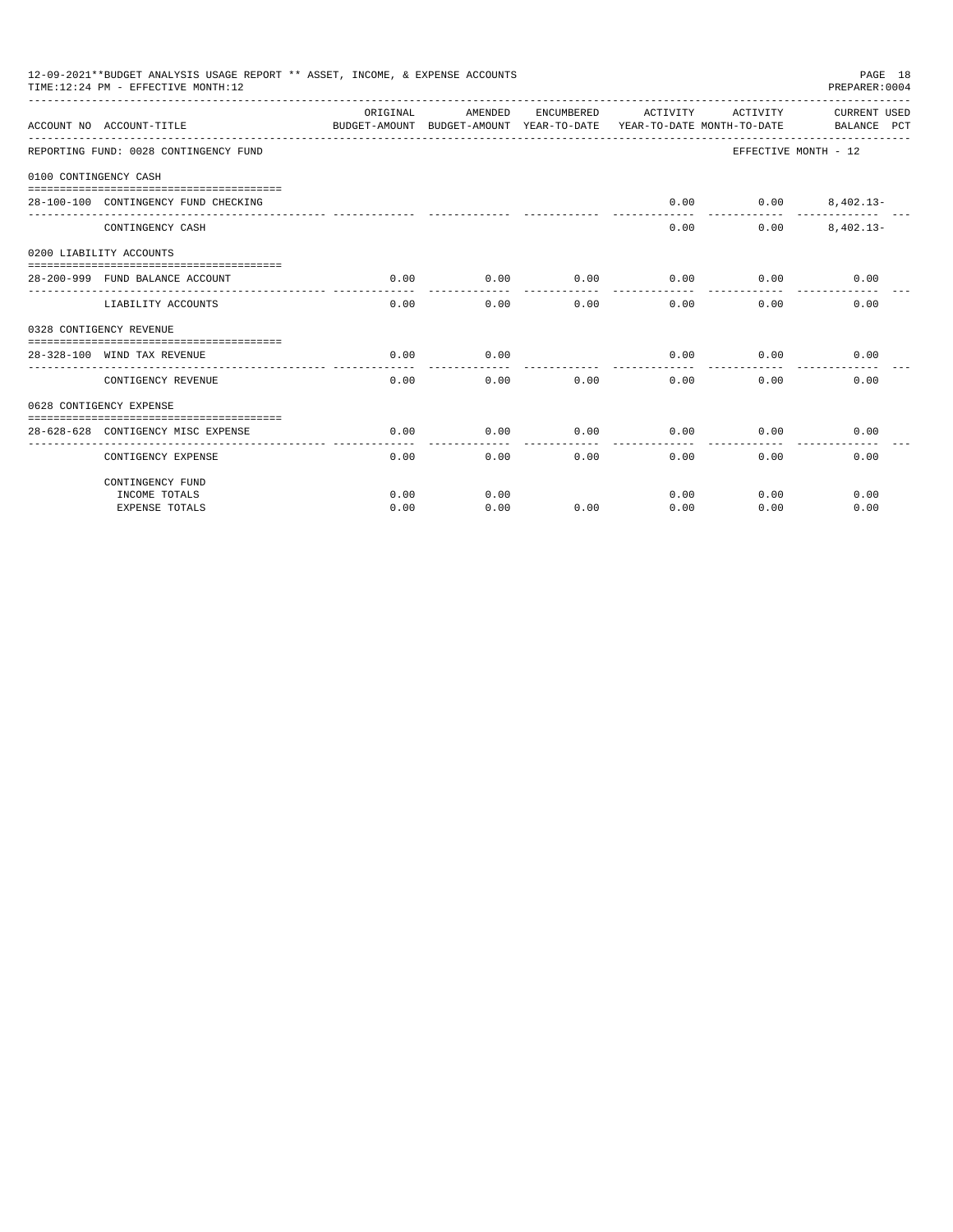|                       | 12-09-2021**BUDGET ANALYSIS USAGE REPORT ** ASSET, INCOME, & EXPENSE ACCOUNTS<br>TIME: 12:24 PM - EFFECTIVE MONTH: 12 |          |                                                                                                |                       |                                            |                                | PREPARER: 0004       | PAGE 19 |
|-----------------------|-----------------------------------------------------------------------------------------------------------------------|----------|------------------------------------------------------------------------------------------------|-----------------------|--------------------------------------------|--------------------------------|----------------------|---------|
|                       | ACCOUNT NO ACCOUNT-TITLE                                                                                              | ORIGINAL | AMENDED<br>BUDGET-AMOUNT BUDGET-AMOUNT YEAR-TO-DATE YEAR-TO-DATE MONTH-TO-DATE     BALANCE PCT |                       | ENCUMBERED ACTIVITY ACTIVITY               |                                | CURRENT USED         |         |
|                       | REPORTING FUND: 0029 COUNTY COURT REPORTER FUND                                                                       |          |                                                                                                |                       |                                            |                                | EFFECTIVE MONTH - 12 |         |
| 0100 CASH ACCOUNTS    |                                                                                                                       |          |                                                                                                |                       |                                            |                                |                      |         |
|                       |                                                                                                                       |          |                                                                                                |                       |                                            |                                |                      |         |
|                       | 29-100-100 COUNTY COURT REPORTER                                                                                      |          |                                                                                                |                       |                                            | 5.97 0.00 54.88<br>----------- |                      |         |
|                       | CASH ACCOUNTS                                                                                                         |          |                                                                                                |                       | 5.97                                       |                                | 0.00<br>54.88        |         |
|                       | 0200 LIABILITY ACCOUNTS                                                                                               |          |                                                                                                |                       |                                            |                                |                      |         |
|                       |                                                                                                                       |          |                                                                                                |                       |                                            |                                |                      |         |
|                       | 29-200-999 FUND BALANCE ACCOUNT                                                                                       | 0.00     | 0.00<br>.                                                                                      | . _ _ _ _ _ _ _ _ _ _ | $0.00$ $0.00$ $0.00$ $0.00$<br>___________ | ------------                   | 0.00                 |         |
|                       | LIABILITY ACCOUNTS                                                                                                    | 0.00     |                                                                                                | 0.00                  | 0.00                                       | $0.00$ and $0.00$              | 0.00<br>0.00         |         |
| 0390 REVENUE ACCOUNTS |                                                                                                                       |          |                                                                                                |                       |                                            |                                |                      |         |
|                       |                                                                                                                       |          |                                                                                                |                       |                                            |                                |                      |         |
|                       | 29-390-390 COUNTY CLERK REPORTER FEES                                                                                 | 25.00    | 25.00<br>---------                                                                             |                       | . <b>.</b>                                 |                                | 5.97 0.00 19.03 24   |         |
|                       | REVENUE ACCOUNTS                                                                                                      | 25.00    | 25.00                                                                                          | 0.00                  | 5.97                                       |                                | 19.03 24<br>0.00     |         |
| 0690 EXPENSE ACCOUNTS |                                                                                                                       |          |                                                                                                |                       |                                            |                                |                      |         |
|                       |                                                                                                                       |          |                                                                                                |                       |                                            |                                |                      |         |
|                       | 29-690-395 COURT REPORTER EXPENSE                                                                                     | 0.00     | 0.00                                                                                           | 0.00                  | 0.00                                       |                                | 0.00<br>0.00         |         |
|                       | <b>EXPENSE ACCOUNTS</b>                                                                                               | 0.00     |                                                                                                | 0.00                  | 0.00                                       | $0.00$ and $0.00$              | 0.00<br>0.00         |         |
|                       | COUNTY COURT REPORTER FUND                                                                                            |          |                                                                                                |                       |                                            |                                |                      |         |
|                       | INCOME TOTALS                                                                                                         | 25.00    | 25.00                                                                                          |                       |                                            | 5.97                           | $0.00$ 19.03         | -24     |
|                       | <b>EXPENSE TOTALS</b>                                                                                                 | 0.00     | 0.00                                                                                           | 0.00                  | 0.00                                       | 0.00                           | 0.00                 |         |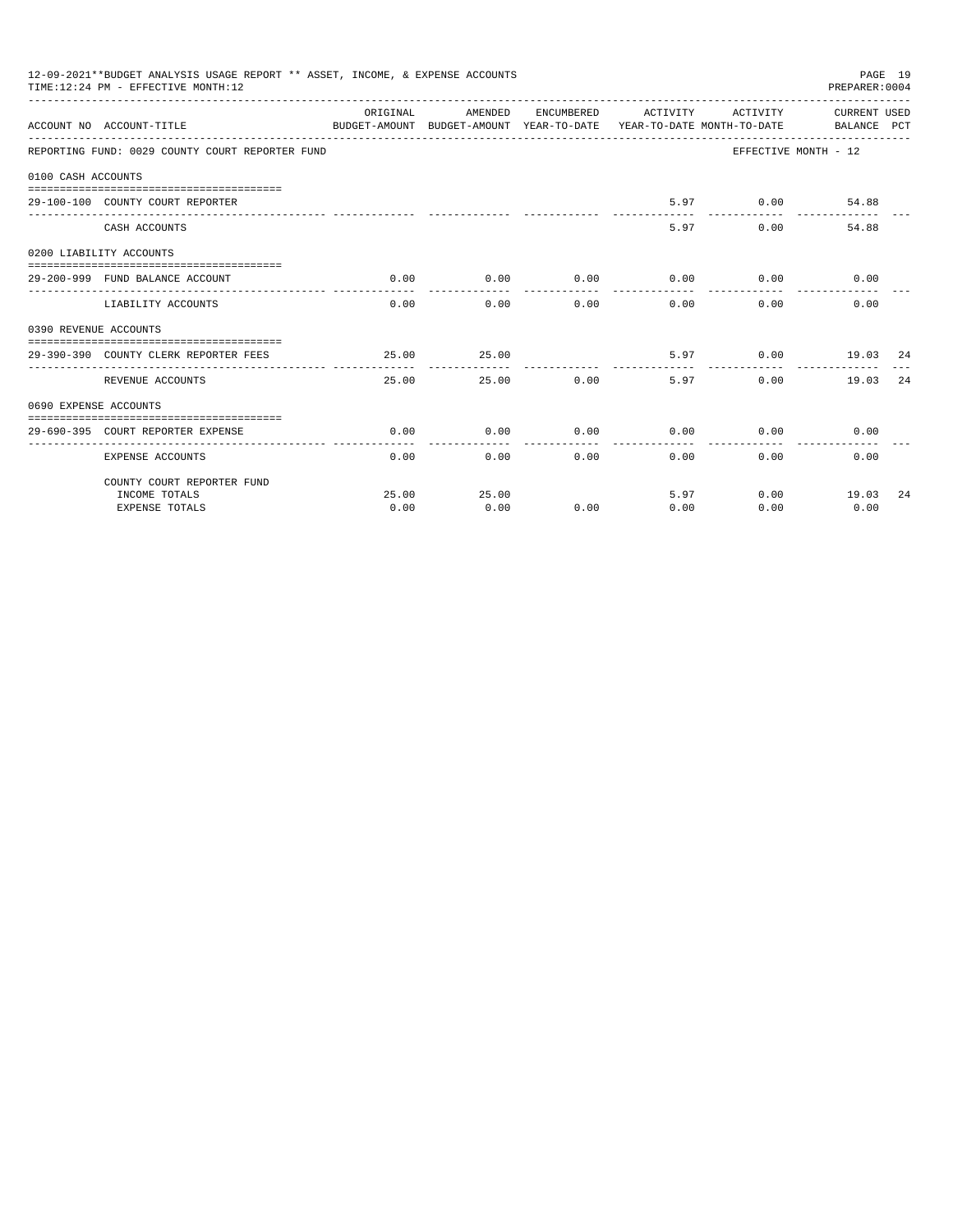|                       | 12-09-2021**BUDGET ANALYSIS USAGE REPORT ** ASSET, INCOME, & EXPENSE ACCOUNTS<br>TIME: 12:24 PM - EFFECTIVE MONTH: 12 |                |                |      |                      |                                          | PREPARER: 0004                                | PAGE 20 |
|-----------------------|-----------------------------------------------------------------------------------------------------------------------|----------------|----------------|------|----------------------|------------------------------------------|-----------------------------------------------|---------|
|                       | ACCOUNT NO ACCOUNT-TITLE<br>BUDGET-AMOUNT BUDGET-AMOUNT YEAR-TO-DATE  YEAR-TO-DATE MONTH-TO-DATE      BALANCE PCT     | ORIGINAL       | AMENDED        |      | ENCUMBERED ACTIVITY  |                                          | ACTIVITY CURRENT USED                         |         |
|                       | REPORTING FUND: 0030 COURT RECORDS PRESERVATION FUND                                                                  |                |                |      |                      |                                          | EFFECTIVE MONTH - 12                          |         |
| 0100 CASH ACCOUNTS    |                                                                                                                       |                |                |      |                      |                                          |                                               |         |
|                       | 30-100-100 CFC: COURT RECORDS PRES FUND<br>30-100-230 DISTRICT CLERK CC ACCOUNT<br>30-100-231 COUNTY CLERK CC ACCOUNT |                |                |      | 30.00                | 100.00 10.00 6,142.67<br>$30.00 - 10.00$ | 20.00<br>$0.00$ 40.00                         |         |
|                       | CASH ACCOUNTS                                                                                                         |                |                |      | ---------<br>100.00  | 20.00                                    | _________________________________<br>6.202.67 |         |
| 0330 REVENUE ACCOUNTS |                                                                                                                       |                |                |      |                      |                                          |                                               |         |
|                       | --------------------------------<br>30-330-180 INTEREST EARNED<br>30-330-730 RECORDS PRESERVATION FEES                | 0.00<br>500.00 | 0.00<br>500.00 |      | 100.00               | $0.00$ $0.00$ $0.00$ $0.00$<br>20.00     | 400.00                                        | -20     |
|                       | REVENUE ACCOUNTS                                                                                                      | 500.00         | 500.00         | 0.00 | ----------<br>100.00 |                                          | 20.00<br>400.00                               | 20      |
| 0730 EXPENSE ACCOUNTS |                                                                                                                       |                |                |      |                      |                                          |                                               |         |
|                       | 30-730-730 RECORDS PRES EXPENSES                                                                                      | 0.00           | 0.00           | 0.00 | 0.00                 | 0.00                                     | 0.00                                          |         |
|                       | <b>EXPENSE ACCOUNTS</b>                                                                                               | 0.00           | 0.00           | 0.00 | 0.00                 | 0.00                                     | 0.00                                          |         |
|                       | COURT RECORDS PRESERVATION FUND                                                                                       |                |                |      |                      |                                          |                                               |         |
|                       | INCOME TOTALS<br><b>EXPENSE TOTALS</b>                                                                                | 500.00<br>0.00 | 500.00<br>0.00 | 0.00 | 100.00<br>0.00       | 0.00                                     | 20.00 400.00<br>0.00                          | 20      |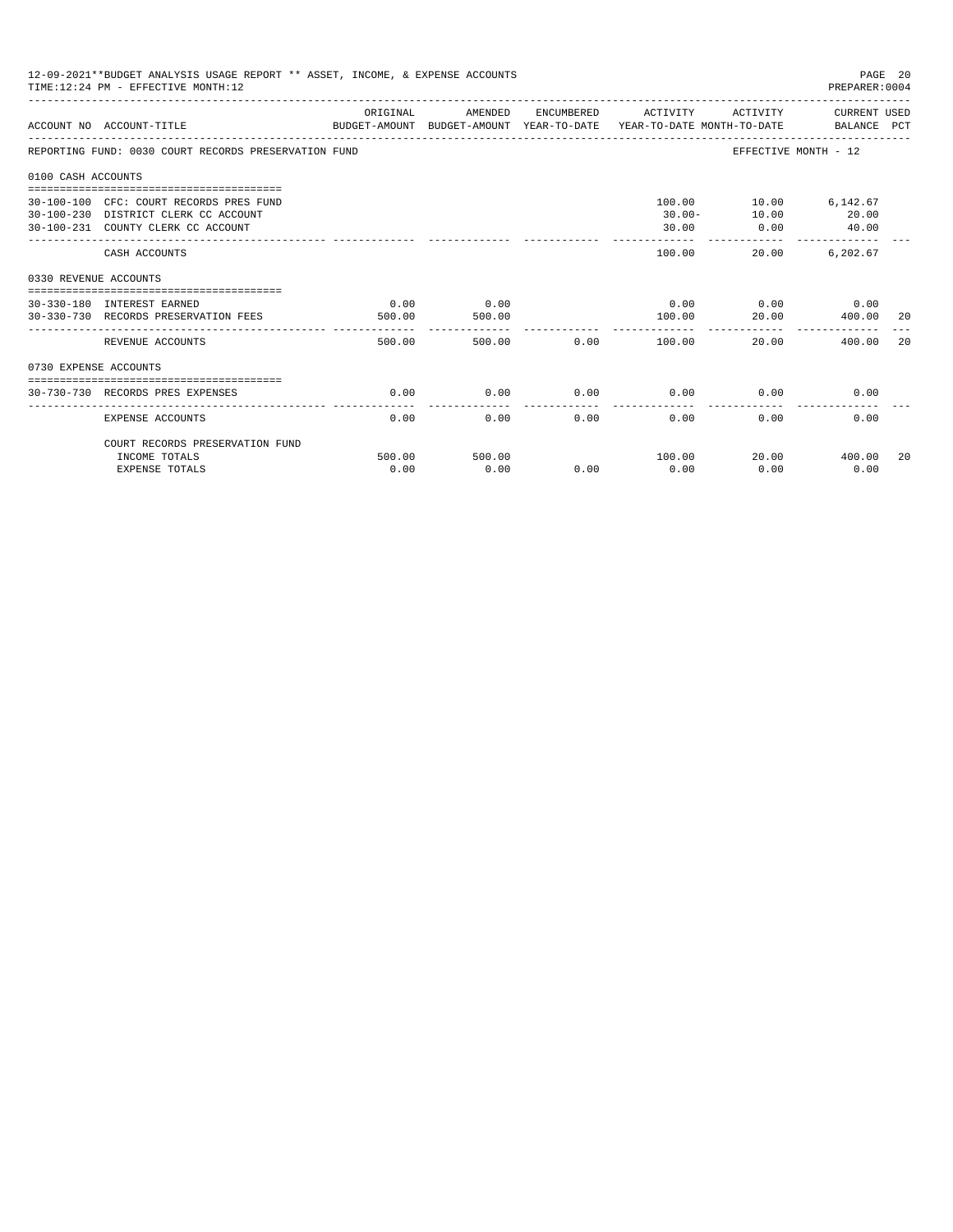|                       | 12-09-2021**BUDGET ANALYSIS USAGE REPORT ** ASSET, INCOME, & EXPENSE ACCOUNTS<br>TIME: 12:24 PM - EFFECTIVE MONTH: 12 |                                                                                                 |         |                 |                       |                           | PAGE 21<br>PREPARER: 0004 |      |
|-----------------------|-----------------------------------------------------------------------------------------------------------------------|-------------------------------------------------------------------------------------------------|---------|-----------------|-----------------------|---------------------------|---------------------------|------|
|                       | ACCOUNT NO ACCOUNT-TITLE                                                                                              | ORIGINAL<br>BUDGET-AMOUNT BUDGET-AMOUNT YEAR-TO-DATE YEAR-TO-DATE MONTH-TO-DATE     BALANCE PCT | AMENDED | ENCUMBERED      |                       | ACTIVITY ACTIVITY         | CURRENT USED              |      |
|                       | REPORTING FUND: 0031 COUNTY JURY FUND                                                                                 |                                                                                                 |         |                 |                       |                           | EFFECTIVE MONTH - 12      |      |
| 0100 CASH ACCOUNTS    |                                                                                                                       |                                                                                                 |         |                 |                       |                           |                           |      |
|                       | 31-100-100 COUNTY JURY FUND                                                                                           |                                                                                                 |         |                 | . _ _ _ _ _ _ _ _ _ _ | 3.10 0.00 23.63           |                           |      |
|                       | CASH ACCOUNTS                                                                                                         |                                                                                                 |         |                 | 3.10                  |                           | 0.00<br>23.63             |      |
|                       | 0200 LIABILITY ACCOUNTS                                                                                               |                                                                                                 |         |                 |                       |                           |                           |      |
|                       | 31-200-999 FUND BALANCE ACCOUNT                                                                                       | 0.00                                                                                            | 0.00    | 0.00            | 0.00                  | 0.00                      | 0.00                      |      |
|                       |                                                                                                                       |                                                                                                 |         |                 |                       |                           |                           |      |
|                       | LIABILITY ACCOUNTS                                                                                                    | 0.00                                                                                            | 0.00    | 0.00            | 0.00                  | 0.00                      | 0.00                      |      |
| 0380 REVENUE ACCOUNTS |                                                                                                                       |                                                                                                 |         |                 |                       |                           |                           |      |
|                       |                                                                                                                       | 10.00                                                                                           | 10.00   |                 |                       |                           | 7.99 20<br>0.00           |      |
|                       | 31-380-380 COUNTY CLERK JURY FEES<br>31-380-385 DISTRICT CLERK JURY FEES                                              | 0.00                                                                                            | 0.00    |                 | 1.09                  | 2.01<br>0.00              | $1.09+$                   |      |
|                       |                                                                                                                       |                                                                                                 |         |                 |                       |                           |                           |      |
|                       | REVENUE ACCOUNTS                                                                                                      | 10.00                                                                                           | 10.00   | 0.00            | 3.10                  | 0.00                      | 6.90                      | 31   |
| 0680 EXPENSE ACCOUNTS |                                                                                                                       |                                                                                                 |         |                 |                       |                           |                           |      |
|                       |                                                                                                                       |                                                                                                 |         |                 |                       |                           |                           |      |
|                       | 31-680-680 COUNTY PETIT JURY                                                                                          | 0.00                                                                                            | 0.00    | 0.00<br>------- | 0.00<br>.             |                           | 0.00<br>0.00              |      |
|                       | EXPENSE ACCOUNTS                                                                                                      | 0.00                                                                                            | 0.00    |                 | 0.00                  | $0.00$ and $0.00$<br>0.00 | 0.00                      |      |
|                       | COUNTY JURY FUND                                                                                                      |                                                                                                 |         |                 |                       |                           |                           |      |
|                       | INCOME TOTALS                                                                                                         | 10.00                                                                                           | 10.00   |                 | 3.10                  | 0.00                      | 6.90                      | - 31 |
|                       | <b>EXPENSE TOTALS</b>                                                                                                 | 0.00                                                                                            | 0.00    | 0.00            | 0.00                  | 0.00                      | 0.00                      |      |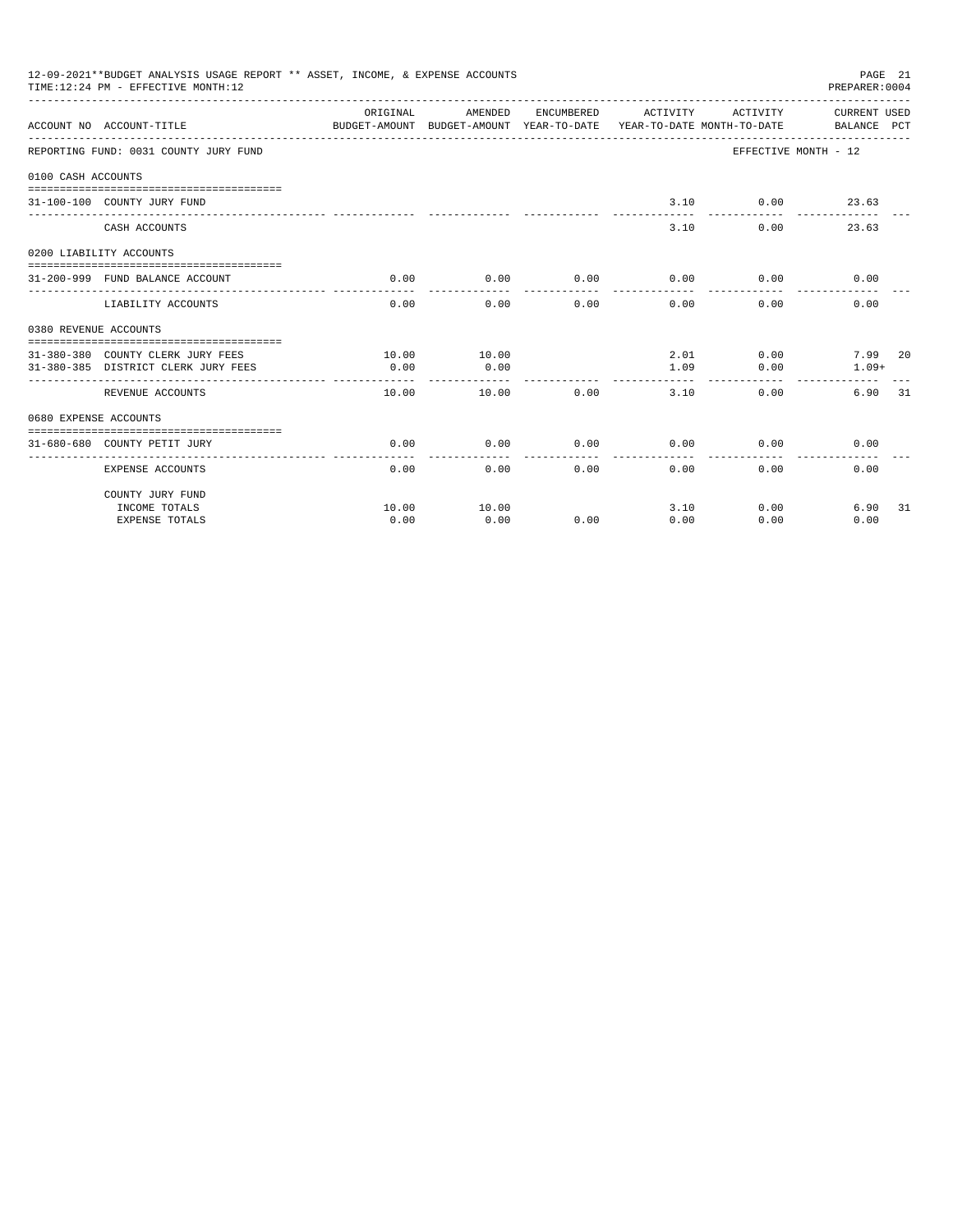|                       | 12-09-2021**BUDGET ANALYSIS USAGE REPORT ** ASSET, INCOME, & EXPENSE ACCOUNTS<br>TIME: 12:24 PM - EFFECTIVE MONTH: 12   |               |                             |             |                                |                                           | PAGE 22<br>PREPARER: 0004     |    |
|-----------------------|-------------------------------------------------------------------------------------------------------------------------|---------------|-----------------------------|-------------|--------------------------------|-------------------------------------------|-------------------------------|----|
|                       | BUDGET-AMOUNT BUDGET-AMOUNT YEAR-TO-DATE  YEAR-TO-DATE MONTH-TO-DATE     BALANCE PCT<br>ACCOUNT NO ACCOUNT-TITLE        | ORIGINAL      | AMENDED ENCUMBERED ACTIVITY |             |                                |                                           | ACTIVITY CURRENT USED         |    |
|                       | REPORTING FUND: 0033 C&D COURT TECHNOLOGY FUND                                                                          |               |                             |             |                                |                                           | EFFECTIVE MONTH - 12          |    |
| 0100 CASH ACCOUNTS    |                                                                                                                         |               |                             |             |                                |                                           |                               |    |
|                       | 33-100-100 CFC: C&D COURT TECHNOLOGY FUND<br>33-100-230 DISTRICT CLERK CC ACCOUNT<br>33-100-231 COUNTY CLERK CC ACCOUNT |               |                             |             | 0.00<br>0.00<br>______________ | 13.51 \,<br>0.00<br>0.00<br>------------- | $0.00$ 673.32<br>0.00<br>0.00 |    |
|                       | CASH ACCOUNTS                                                                                                           |               |                             |             |                                | 13.51                                     | $0.00$ 673.32                 |    |
| 0333 REVENUE ACCOUNTS |                                                                                                                         |               |                             |             |                                |                                           |                               |    |
|                       | 33-333-180 INTEREST EARNED<br>33-333-733 C&D COURT TECH FEES                                                            | 0.00<br>50.00 | 0.00<br>50.00               |             |                                | $0.00$ $0.00$ $0.00$ $0.00$<br>13.51      | 0.00<br>36.49                 | 27 |
|                       | REVENUE ACCOUNTS                                                                                                        | 50.00         |                             | 50.00 0.00  |                                | 13.51 \                                   | 0.00<br>36.49                 | 27 |
| 0733 EXPENSE ACCOUNTS |                                                                                                                         |               |                             |             |                                |                                           |                               |    |
|                       | 33-733-733 C&D COURT TECH EXPENSES                                                                                      | 50.00         | 50.00                       | $0.00$ 0.00 |                                |                                           | 0.00<br>50.00 00              |    |
|                       | EXPENSE ACCOUNTS                                                                                                        | 50.00         |                             | 50.00       | $0.00$ 0.00                    |                                           | 0.00<br>50.00 00              |    |
|                       | C&D COURT TECHNOLOGY FUND<br>INCOME TOTALS                                                                              | 50.00         | 50.00                       |             |                                | 13.51 \,                                  | 0.00<br>36.49                 | 27 |
|                       | <b>EXPENSE TOTALS</b>                                                                                                   | 50.00         | 50.00                       | 0.00        | 0.00                           |                                           | 0.00<br>50.00                 | 00 |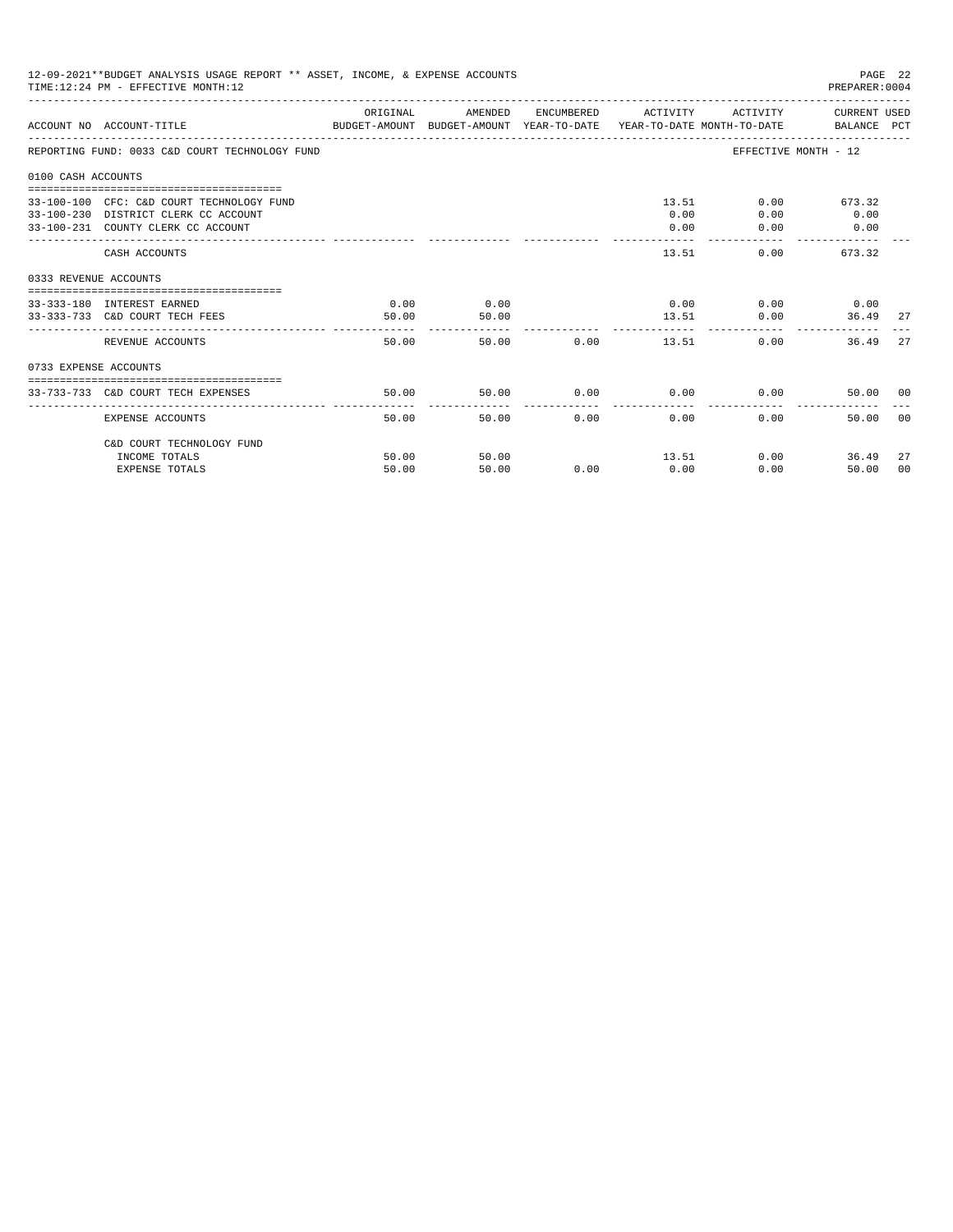|                       | 12-09-2021**BUDGET ANALYSIS USAGE REPORT ** ASSET, INCOME, & EXPENSE ACCOUNTS<br>TIME:12:24 PM - EFFECTIVE MONTH:12 |                        |                                                                     |                       |                      |                     | PREPARER:0004               | PAGE 23                                                                                                                                                                                                                                                                                                                                                                                            |
|-----------------------|---------------------------------------------------------------------------------------------------------------------|------------------------|---------------------------------------------------------------------|-----------------------|----------------------|---------------------|-----------------------------|----------------------------------------------------------------------------------------------------------------------------------------------------------------------------------------------------------------------------------------------------------------------------------------------------------------------------------------------------------------------------------------------------|
|                       | ACCOUNT NO ACCOUNT-TITLE                                                                                            | ORIGINAL               | BUDGET-AMOUNT BUDGET-AMOUNT YEAR-TO-DATE YEAR-TO-DATE MONTH-TO-DATE | AMENDED ENCUMBERED    |                      | ACTIVITY ACTIVITY   | CURRENT USED<br>BALANCE PCT |                                                                                                                                                                                                                                                                                                                                                                                                    |
|                       | REPORTING FUND: 0035 TIF GRANT FUND                                                                                 |                        |                                                                     |                       |                      |                     | EFFECTIVE MONTH - 12        |                                                                                                                                                                                                                                                                                                                                                                                                    |
| 0100 CASH ACCOUNTS    |                                                                                                                     |                        |                                                                     |                       |                      |                     |                             |                                                                                                                                                                                                                                                                                                                                                                                                    |
|                       | 35-100-100 TIF GRANT - CASH                                                                                         |                        |                                                                     |                       | 0.00                 | 0.00                | 90,877.33                   |                                                                                                                                                                                                                                                                                                                                                                                                    |
|                       | CASH ACCOUNTS                                                                                                       |                        |                                                                     |                       | ------------<br>0.00 | ---------<br>0.00   | .<br>90,877.33              |                                                                                                                                                                                                                                                                                                                                                                                                    |
|                       |                                                                                                                     |                        |                                                                     |                       |                      |                     |                             |                                                                                                                                                                                                                                                                                                                                                                                                    |
| 0300 REVENUE ACCOUNTS |                                                                                                                     |                        |                                                                     |                       |                      |                     |                             |                                                                                                                                                                                                                                                                                                                                                                                                    |
|                       | 35-300-110 TIF GRANT REVENUE - PCT #1<br>35-300-120 TIF GRANT REVENUE - PCT #2                                      | 0.00<br>0.00           | 0.00<br>0.00                                                        |                       | 0.00<br>0.00         | 0.00<br>0.00        | 0.00<br>0.00                |                                                                                                                                                                                                                                                                                                                                                                                                    |
|                       | 35-300-130 TIF GRANT REVENUE - PCT #3                                                                               | 54,950.45              | 54,950.45                                                           |                       | 0.00                 | 0.00                | 54,950.45                   | 00                                                                                                                                                                                                                                                                                                                                                                                                 |
|                       | 35-300-140 TIF GRANT REVENUE - PCT #4                                                                               | 46,174.12              | 46,174.12                                                           |                       | 0.00                 | 0.00                | 46,174.12                   | 00                                                                                                                                                                                                                                                                                                                                                                                                 |
|                       | 35-300-180 BANK INTEREST                                                                                            | 0.00                   | 0.00                                                                |                       | 0.00                 | 0.00<br>$- - - - -$ | 0.00                        |                                                                                                                                                                                                                                                                                                                                                                                                    |
|                       | REVENUE ACCOUNTS                                                                                                    | 101,124.57             | 101,124.57                                                          | 0.00                  | 0.00                 | 0.00                | 101,124.57 00               |                                                                                                                                                                                                                                                                                                                                                                                                    |
| 0600 EXPENSE ACCOUNTS |                                                                                                                     |                        |                                                                     |                       |                      |                     |                             |                                                                                                                                                                                                                                                                                                                                                                                                    |
|                       | 35-600-110 TIF GRANT EXPENSE - PCT #1                                                                               | 0.00                   | 0.00                                                                | 0.00                  | 0.00                 | 0.00                | 0.00                        |                                                                                                                                                                                                                                                                                                                                                                                                    |
|                       | 35-600-120 TIF GRANT EXPENSE - PCT #2                                                                               | 0.00                   | 0.00                                                                | 0.00                  | 0.00                 | 0.00                | 0.00                        |                                                                                                                                                                                                                                                                                                                                                                                                    |
|                       | 35-600-130 TIF GRANT EXPENSE - PCT #3<br>35-600-140 TIF GRANT EXPENSE - PCT #4                                      | 54,950.45<br>46,174.12 | 54,950.45<br>46,174.12                                              | 0.00<br>0.00          | 0.00<br>0.00         | 0.00<br>0.00        | 54,950.45<br>46,174.12      | 00<br>00                                                                                                                                                                                                                                                                                                                                                                                           |
|                       | EXPENSE ACCOUNTS                                                                                                    | 101,124.57             | 101,124.57                                                          | -------------<br>0.00 | .<br>0.00            | ----------<br>0.00  | ------------<br>101,124.57  | $\frac{1}{2} \frac{1}{2} \frac{1}{2} \frac{1}{2} \frac{1}{2} \frac{1}{2} \frac{1}{2} \frac{1}{2} \frac{1}{2} \frac{1}{2} \frac{1}{2} \frac{1}{2} \frac{1}{2} \frac{1}{2} \frac{1}{2} \frac{1}{2} \frac{1}{2} \frac{1}{2} \frac{1}{2} \frac{1}{2} \frac{1}{2} \frac{1}{2} \frac{1}{2} \frac{1}{2} \frac{1}{2} \frac{1}{2} \frac{1}{2} \frac{1}{2} \frac{1}{2} \frac{1}{2} \frac{1}{2} \frac{$<br>00 |
|                       | 0601 PAYROLL EXPENSE PCT#1                                                                                          |                        |                                                                     |                       |                      |                     |                             |                                                                                                                                                                                                                                                                                                                                                                                                    |
|                       |                                                                                                                     |                        |                                                                     |                       |                      |                     |                             |                                                                                                                                                                                                                                                                                                                                                                                                    |
|                       | 35-601-113 TIF GRANT PART TIME - PCT#1<br>35-601-114 TIF GRANT FULL TIME - PCT#1                                    | 0.00<br>0.00           | 0.00<br>0.00                                                        | 0.00<br>0.00          | 0.00<br>0.00         | 0.00<br>0.00        | 0.00<br>0.00                |                                                                                                                                                                                                                                                                                                                                                                                                    |
|                       | 35-601-200 TIF GRANT FICA EXPENSE                                                                                   | 0.00                   | 0.00                                                                | 0.00                  | 0.00                 | 0.00                | 0.00                        |                                                                                                                                                                                                                                                                                                                                                                                                    |
|                       | 35-601-202 TIF GRANT TCDRS EXPENSE                                                                                  | 0.00                   | 0.00                                                                | 0.00                  | 0.00                 | 0.00                | 0.00                        |                                                                                                                                                                                                                                                                                                                                                                                                    |
|                       | 35-601-205 TIF GRANT RETIREMENT EXPENSE                                                                             | 0.00                   | 0.00                                                                | 0.00                  | 0.00                 | 0.00                | 0.00                        |                                                                                                                                                                                                                                                                                                                                                                                                    |
|                       | 35-601-210 TIF GRANT MEDICAL INS EXPENSE                                                                            | 0.00<br>$- - - -$      | 0.00<br>$- - - - - -$                                               | 0.00<br>------        | 0.00<br>------       | 0.00<br>$- - - - -$ | 0.00<br>-----               |                                                                                                                                                                                                                                                                                                                                                                                                    |
|                       | PAYROLL EXPENSE PCT#1                                                                                               | 0.00                   | 0.00                                                                | 0.00                  | 0.00                 | 0.00                | 0.00                        |                                                                                                                                                                                                                                                                                                                                                                                                    |
|                       | 0602 PAYROLL EXPENSE PCT#2                                                                                          |                        |                                                                     |                       |                      |                     |                             |                                                                                                                                                                                                                                                                                                                                                                                                    |
|                       | 35-602-113 TIF GRANT PART TIME PCT#2                                                                                | 0.00                   | 0.00                                                                | 0.00                  | 0.00                 | 0.00                | 0.00                        |                                                                                                                                                                                                                                                                                                                                                                                                    |
|                       | 35-602-114 TIF GRANT FULL TIME - PCT#2                                                                              | 0.00                   | 0.00                                                                | 0.00                  | 0.00                 | 0.00                | 0.00                        |                                                                                                                                                                                                                                                                                                                                                                                                    |
|                       | 35-602-200 TIF GRANT FICA EXPENSE                                                                                   | 0.00                   | 0.00                                                                | 0.00                  | 0.00                 | 0.00                | 0.00                        |                                                                                                                                                                                                                                                                                                                                                                                                    |
|                       | 35-602-202 TIF GRANT TDCRS EXPENSE                                                                                  | 0.00                   | 0.00                                                                | 0.00                  | 0.00                 | 0.00                | 0.00                        |                                                                                                                                                                                                                                                                                                                                                                                                    |
|                       | 35-602-205 TIF GRANT RETIREMENT EXPENSE<br>35-602-210 TIF GRANT MEDICAL INS EXPENSE                                 | 0.00<br>0.00           | 0.00<br>0.00                                                        | 0.00<br>0.00          | 0.00<br>0.00         | 0.00<br>0.00        | 0.00<br>0.00                |                                                                                                                                                                                                                                                                                                                                                                                                    |
|                       | PAYROLL EXPENSE PCT#2                                                                                               | $---$<br>0.00          | $- - - - -$<br>0.00                                                 | $- - - - - -$<br>0.00 | -----<br>0.00        | $- - - - -$<br>0.00 | -----<br>0.00               |                                                                                                                                                                                                                                                                                                                                                                                                    |
|                       |                                                                                                                     |                        |                                                                     |                       |                      |                     |                             |                                                                                                                                                                                                                                                                                                                                                                                                    |
|                       | 0603 PAYROLL EXPENSE PCT#3                                                                                          |                        |                                                                     |                       |                      |                     |                             |                                                                                                                                                                                                                                                                                                                                                                                                    |
|                       | 35-603-113 TIF GRANT PART TIME - PCT#3                                                                              | 0.00                   | 0.00                                                                | 0.00                  | 0.00                 | 0.00                | 0.00                        |                                                                                                                                                                                                                                                                                                                                                                                                    |
|                       | 35-603-114 TIF GRANT FULL TIME - PCT#3                                                                              | 0.00                   | 0.00                                                                | 0.00                  | 0.00                 | 0.00                | 0.00                        |                                                                                                                                                                                                                                                                                                                                                                                                    |
|                       | 35-603-200 TIF GRANT FICA EXPENSE<br>35-603-202 TIF GRANT TDCRS EXPENSE                                             | 0.00<br>0.00           | 0.00<br>0.00                                                        | 0.00<br>0.00          | 0.00<br>0.00         | 0.00<br>0.00        | 0.00<br>0.00                |                                                                                                                                                                                                                                                                                                                                                                                                    |
|                       | 35-603-205 TIF GRANT RETIRMENT EXPENSE                                                                              | 0.00                   | 0.00                                                                | 0.00                  | 0.00                 | 0.00                | 0.00                        |                                                                                                                                                                                                                                                                                                                                                                                                    |
|                       | 35-603-210 TIF GRANT MEDICAL INS EXPENSE                                                                            | 0.00<br>$- - - - -$    | 0.00<br>$- - - -$                                                   | 0.00<br>$----$        | 0.00<br>-----        | 0.00<br>-----       | 0.00<br>$- - - - -$         |                                                                                                                                                                                                                                                                                                                                                                                                    |
|                       | PAYROLL EXPENSE PCT#3                                                                                               | 0.00                   | 0.00                                                                | 0.00                  | 0.00                 | 0.00                | 0.00                        |                                                                                                                                                                                                                                                                                                                                                                                                    |
|                       | 0604 PAYROLL EXPENSE PCT#4                                                                                          |                        |                                                                     |                       |                      |                     |                             |                                                                                                                                                                                                                                                                                                                                                                                                    |
|                       | 35-604-113 TIF GRANT PART TIME - PCT#4                                                                              | 0.00                   | 0.00                                                                | 0.00                  | 0.00                 | 0.00                | 0.00                        |                                                                                                                                                                                                                                                                                                                                                                                                    |
|                       | 35-604-114 TIF GRANT FULL TIME - PCT#4                                                                              | 0.00                   | 0.00                                                                | 0.00                  | 0.00                 | 0.00                | 0.00                        |                                                                                                                                                                                                                                                                                                                                                                                                    |
|                       | 35-604-200 TIF GRANT FICA EXPENSE                                                                                   | 0.00                   | 0.00                                                                | 0.00                  | 0.00                 | 0.00                | 0.00                        |                                                                                                                                                                                                                                                                                                                                                                                                    |
|                       | 35-604-202 TIF GRANT TDCRS EXPENSE                                                                                  | 0.00                   | 0.00                                                                | 0.00                  | 0.00                 | 0.00                | 0.00                        |                                                                                                                                                                                                                                                                                                                                                                                                    |
|                       | 35-604-205 TIF GRANT RETIREMENT EXPENSE<br>35-604-210 TIF GRANT MEDICAL INS EXPENSE                                 | 0.00<br>0.00           | 0.00<br>0.00                                                        | 0.00<br>0.00          | 0.00<br>0.00         | 0.00<br>0.00        | 0.00<br>0.00                |                                                                                                                                                                                                                                                                                                                                                                                                    |
|                       | PAYROLL EXPENSE PCT#4                                                                                               | $----$<br>0.00         | 0.00                                                                | $- - - - -$<br>0.00   | $- - - - -$<br>0.00  | $- - - - -$<br>0.00 | $- - - - -$<br>0.00         |                                                                                                                                                                                                                                                                                                                                                                                                    |
|                       | TIF GRANT FUND                                                                                                      |                        |                                                                     |                       |                      |                     |                             |                                                                                                                                                                                                                                                                                                                                                                                                    |
|                       | INCOME TOTALS                                                                                                       | 101,124.57             | 101,124.57                                                          |                       | 0.00                 | 0.00                | 101,124.57                  | 00                                                                                                                                                                                                                                                                                                                                                                                                 |
|                       | EXPENSE TOTALS                                                                                                      | 101,124.57             | 101,124.57                                                          | 0.00                  | 0.00                 | 0.00                | 101,124.57                  | 00                                                                                                                                                                                                                                                                                                                                                                                                 |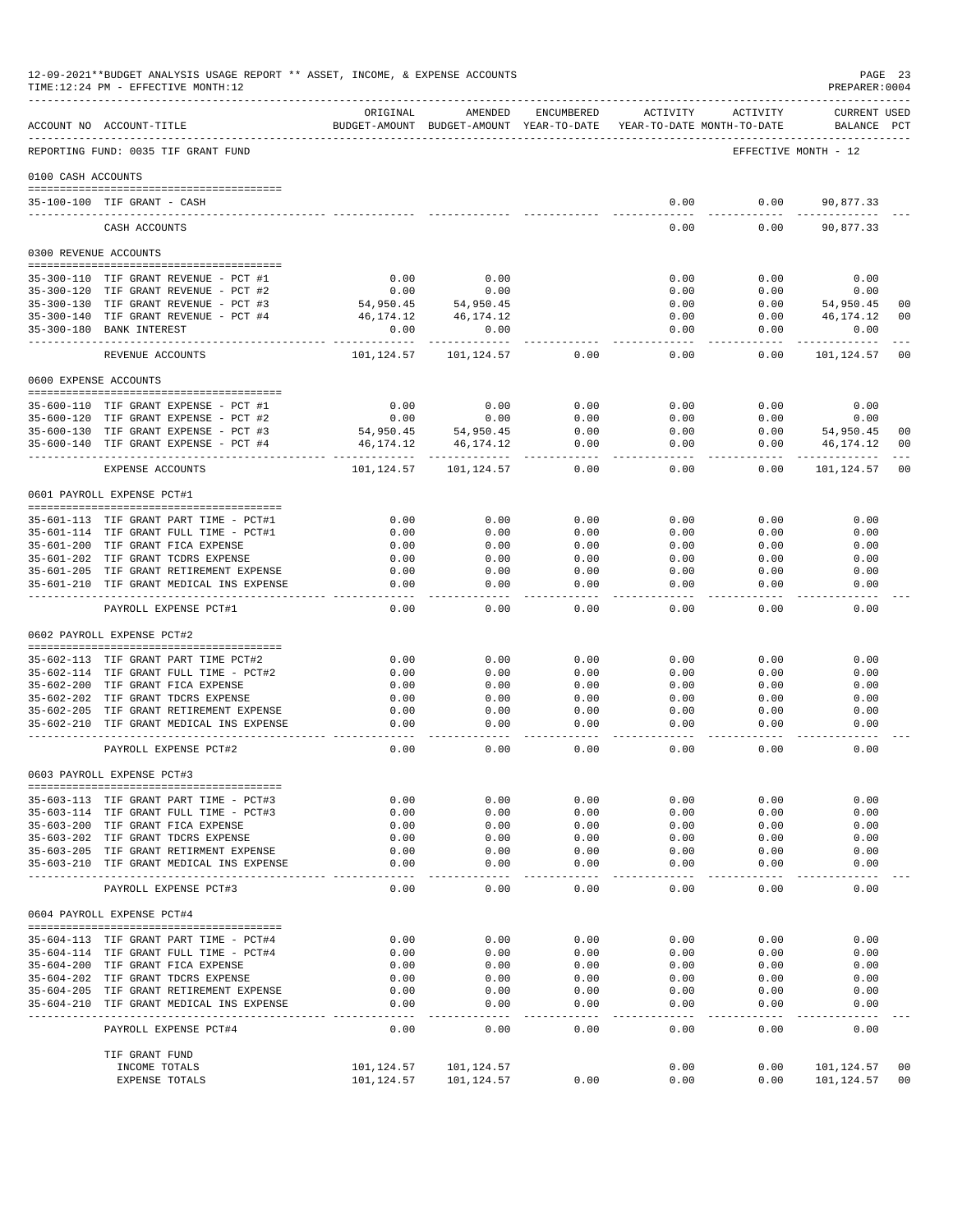|                       | 12-09-2021**BUDGET ANALYSIS USAGE REPORT ** ASSET, INCOME, & EXPENSE ACCOUNTS<br>TIME: 12:24 PM - EFFECTIVE MONTH: 12 |                |                |      |                     |                                            | PAGE 24<br>PREPARER: 0004                |    |
|-----------------------|-----------------------------------------------------------------------------------------------------------------------|----------------|----------------|------|---------------------|--------------------------------------------|------------------------------------------|----|
|                       | ACCOUNT NO ACCOUNT-TITLE<br>BUDGET-AMOUNT BUDGET-AMOUNT YEAR-TO-DATE  YEAR-TO-DATE MONTH-TO-DATE      BALANCE PCT     | ORIGINAL       | AMENDED        |      | ENCUMBERED ACTIVITY |                                            | ACTIVITY CURRENT USED                    |    |
|                       | REPORTING FUND: 0036 DISTRICT COURT RECORDS TECH FUND                                                                 |                |                |      |                     |                                            | EFFECTIVE MONTH - 12                     |    |
| 0100 CASH ACCOUNTS    |                                                                                                                       |                |                |      |                     |                                            |                                          |    |
|                       | 36-100-100 CFC: DIST COURT RECORDS TECH FUND<br>36-100-230 DISTRICT CLERK CC ACCOUNT                                  |                |                |      | 70.00-              | 130.00   10.00   5,461.71<br>$10.00$ 20.00 |                                          |    |
|                       | CASH ACCOUNTS                                                                                                         |                |                |      | 60.00               | 20.00                                      | 5,481.71                                 |    |
| 0336 REVENUE ACCOUNTS |                                                                                                                       |                |                |      |                     |                                            |                                          |    |
|                       | 36-336-180 INTEREST EARNED<br>36-336-736 DIST COURT REC TECH FEES                                                     | 0.00<br>400.00 | 0.00<br>400.00 |      | 60.00               | 20.00                                      | $0.00$ $0.00$ $0.00$ $0.00$<br>340.00 15 |    |
|                       | REVENUE ACCOUNTS                                                                                                      | 400.00         | 400.00         | 0.00 | 60.00               | 20.00                                      | 340.00                                   | 15 |
| 0736 EXPENSE ACCOUNTS |                                                                                                                       |                |                |      |                     |                                            |                                          |    |
|                       | 36-736-736 DIST COURT REC TECH EXPENSES                                                                               | 0.00           | 0.00           | 0.00 | 0.00                |                                            | 0.00<br>0.00                             |    |
|                       | <b>EXPENSE ACCOUNTS</b>                                                                                               | 0.00           | 0.00           | 0.00 | 0.00                | 0.00                                       | 0.00                                     |    |
|                       | DISTRICT COURT RECORDS TECH FUND                                                                                      |                |                |      |                     |                                            |                                          |    |
|                       | INCOME TOTALS<br><b>EXPENSE TOTALS</b>                                                                                | 400.00<br>0.00 | 400.00<br>0.00 | 0.00 | 60.00<br>0.00       | 0.00                                       | 20.00 340.00 15<br>0.00                  |    |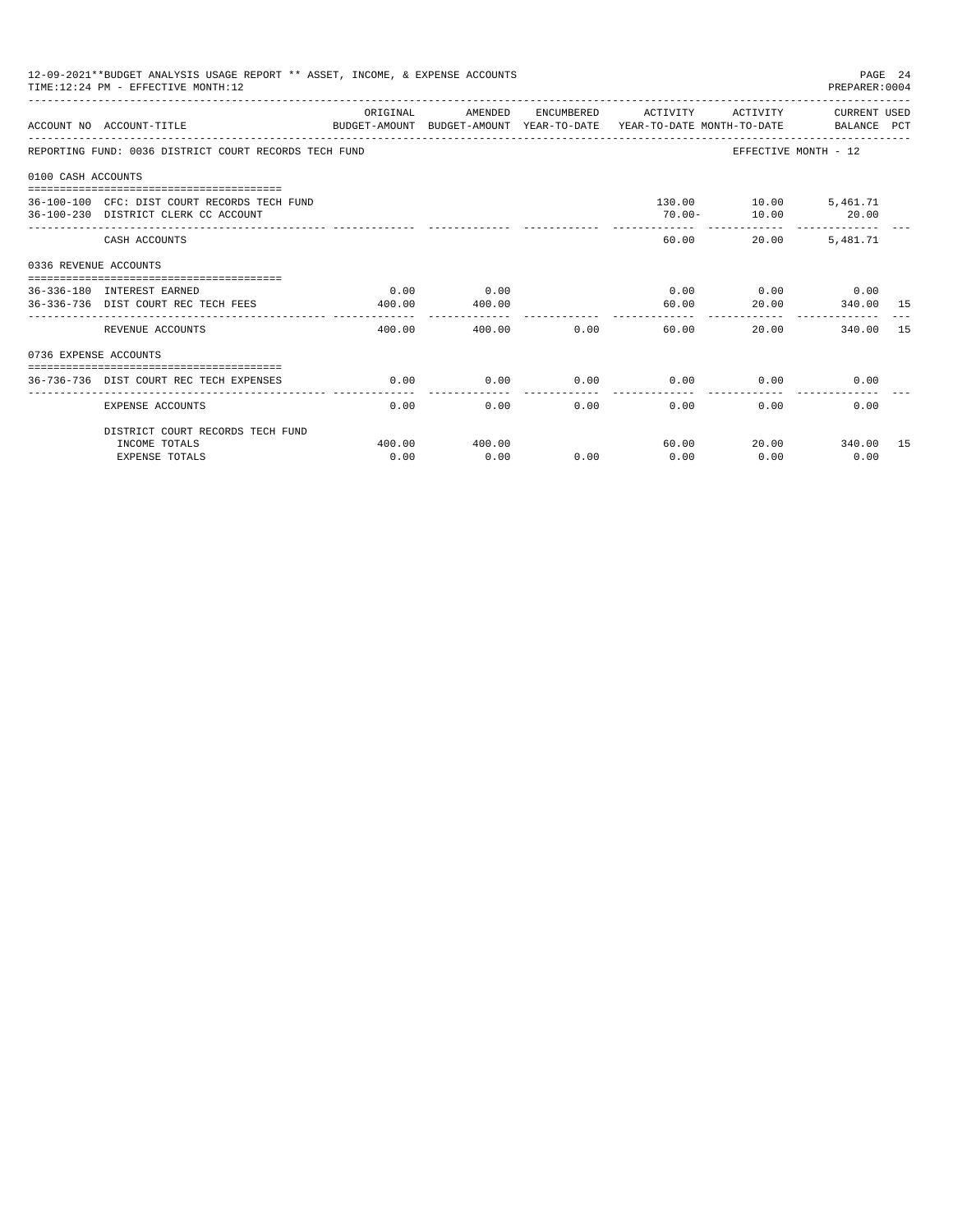|                    | 12-09-2021**BUDGET ANALYSIS USAGE REPORT ** ASSET, INCOME, & EXPENSE ACCOUNTS<br>TIME: 12:24 PM - EFFECTIVE MONTH: 12 |                |                        |                                |                     |                                                 | PAGE 25<br>PREPARER: 0004        |     |
|--------------------|-----------------------------------------------------------------------------------------------------------------------|----------------|------------------------|--------------------------------|---------------------|-------------------------------------------------|----------------------------------|-----|
|                    | ACCOUNT NO ACCOUNT-TITLE<br>BUDGET-AMOUNT BUDGET-AMOUNT YEAR-TO-DATE YEAR-TO-DATE MONTH-TO-DATE BALANCE PCT           | ORIGINAL       | AMENDED                |                                | ENCUMBERED ACTIVITY |                                                 | ACTIVITY CURRENT USED            |     |
|                    | REPORTING FUND: 0039 COMMISSARY PROFIT ACCOUNT                                                                        |                |                        |                                |                     |                                                 | EFFECTIVE MONTH - 12             |     |
| 0100 CASH ACCOUNTS |                                                                                                                       |                |                        |                                |                     |                                                 |                                  |     |
|                    | 39-100-100 COMMISSARY CHECKING<br>39-100-170 COMMISSARY CHECKING                                                      |                |                        |                                |                     | 1,863.71 0.00 1,863.71<br>3,033.80- 0.00 302.97 | -------------                    |     |
|                    | CASH ACCOUNTS                                                                                                         |                |                        |                                |                     | $1,170.09 - 0.00$                               | 2,166.68                         |     |
|                    | 0300 COMMISSARY REVENUE ACCOUNT                                                                                       |                |                        |                                |                     |                                                 |                                  |     |
|                    | 39-300-110 REVENUE COMMISSARY<br>39-300-120 INTEREST EARNED                                                           | 22.00          | 700.00 700.00<br>22.00 |                                | 0.48                | $202.92$ 0.00 497.08                            | $0.00$ 21.52 02                  | -29 |
|                    | COMMISSARY REVENUE ACCOUNT                                                                                            | 722.00         | 722.00                 |                                | 0.00                | 203.40                                          | 0.00<br>518.60                   | 28  |
|                    | 0400 COMMISSARY EXPENSE                                                                                               |                |                        |                                |                     |                                                 |                                  |     |
| 39-400-110 EXPENSE |                                                                                                                       | 0.00           |                        |                                |                     | $0.00$ $1,353.50$ $1,373.49$ $0.00$             | 2,726.99-                        |     |
|                    | COMMISSARY EXPENSE                                                                                                    | 0.00           |                        | $0.00 \t 1.353.50 \t 1.373.49$ |                     | 0.00                                            | $2,726.99 -$                     |     |
|                    | COMMISSARY PROFIT ACCOUNT                                                                                             |                |                        |                                |                     |                                                 |                                  |     |
|                    | INCOME TOTALS<br><b>EXPENSE TOTALS</b>                                                                                | 722.00<br>0.00 | 722.00                 | $0.00 \t 1,353.50 \t 1,373.49$ | 203.40              | 0.00                                            | $0.00$ 518.60 28<br>$2,726.99 -$ |     |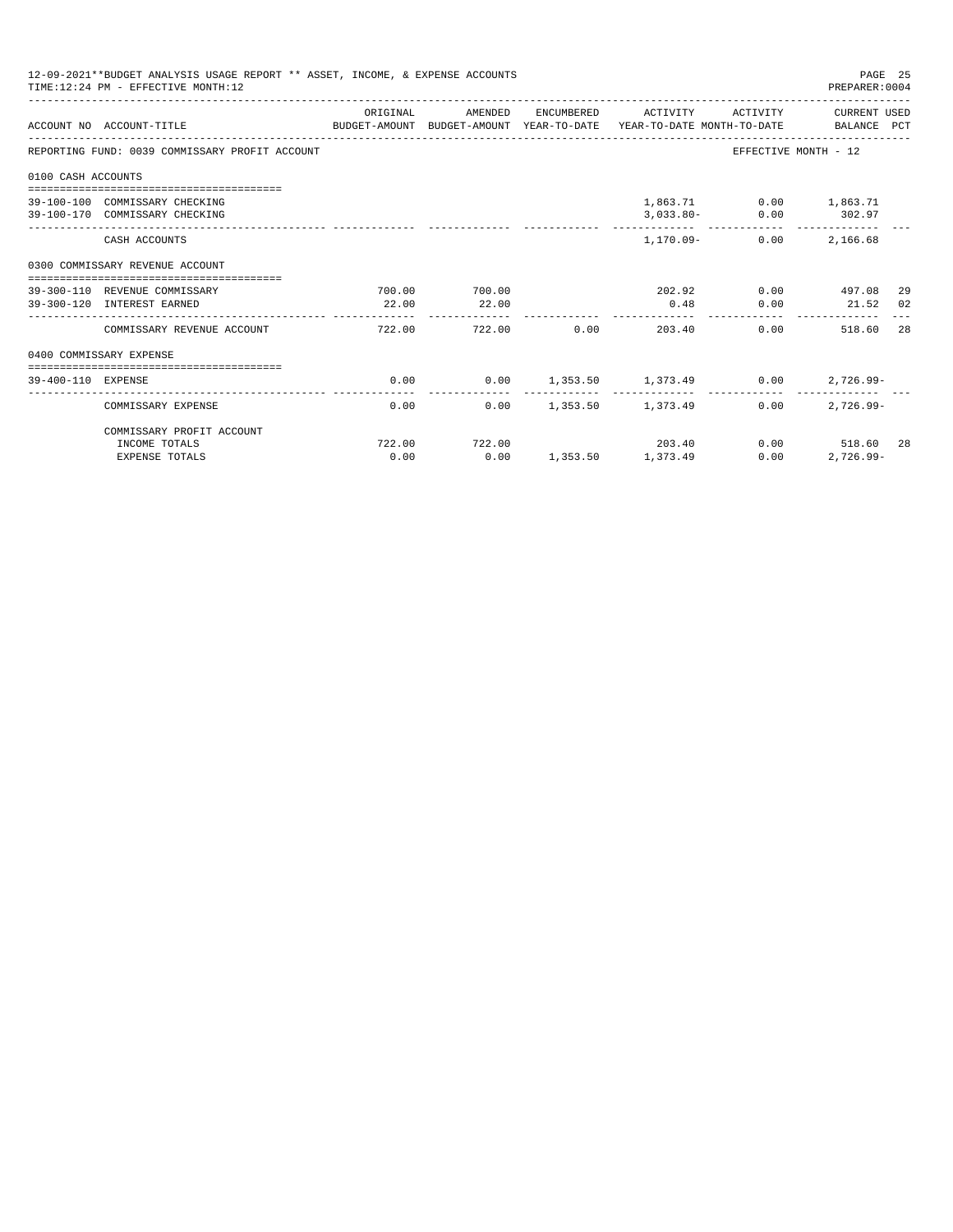|                       | 12-09-2021**BUDGET ANALYSIS USAGE REPORT ** ASSET, INCOME, & EXPENSE ACCOUNTS<br>TIME: 12:24 PM - EFFECTIVE MONTH: 12 |                                                            |                       |      |                                      |                          | PAGE 26<br>PREPARER: 0004 |    |
|-----------------------|-----------------------------------------------------------------------------------------------------------------------|------------------------------------------------------------|-----------------------|------|--------------------------------------|--------------------------|---------------------------|----|
|                       | ACCOUNT NO ACCOUNT-TITLE<br>BUDGET-AMOUNT BUDGET-AMOUNT YEAR-TO-DATE YEAR-TO-DATE MONTH-TO-DATE BALANCE PCT           | ORIGINAL                                                   | AMENDED               |      | ENCUMBERED ACTIVITY                  | ACTIVITY                 | CURRENT USED              |    |
|                       | REPORTING FUND: 0040 ELECTION SERVICE CONTRACT FUND                                                                   |                                                            |                       |      |                                      |                          | EFFECTIVE MONTH - 12      |    |
| 0100 CASH ACCOUNTS    |                                                                                                                       |                                                            |                       |      |                                      |                          |                           |    |
|                       | 40-100-100 CFC: ELECTION SERVICES CONT FUND                                                                           |                                                            |                       |      |                                      | $0.00$ $0.00$ $1,873.13$ |                           |    |
|                       | CASH ACCOUNTS                                                                                                         |                                                            |                       |      |                                      | 0.00                     | $0.00$ 1,873.13           |    |
| 0340 REVENUE ACCOUNTS |                                                                                                                       |                                                            |                       |      |                                      |                          |                           |    |
|                       | 40-340-180 INTEREST EARNED                                                                                            | 0.00                                                       | 0.00                  |      |                                      | 0.00                     | $0.00$ 0.00               |    |
|                       | 40-340-740 ELECTION SERVICE REVENUES                                                                                  | 400.00                                                     | 400.00                |      | 0.00<br>. <u>.</u>                   |                          | $0.00$ 400.00 00          |    |
|                       | REVENUE ACCOUNTS                                                                                                      | 400.00                                                     | 400.00                | 0.00 | 0.00                                 |                          | 0.00<br>400.00 00         |    |
| 0740 EXPENSE ACCOUNTS |                                                                                                                       |                                                            |                       |      |                                      |                          |                           |    |
|                       | 40-740-740 ELECTION SERVICE EXPENSES                                                                                  | $3.197.00$ $3.197.00$ $0.00$ $0.00$ $0.00$ $3.197.00$ $00$ |                       |      |                                      |                          |                           |    |
|                       | EXPENSE ACCOUNTS                                                                                                      |                                                            | 3, 197, 00 3, 197, 00 |      | ---------------<br>$0.00$ and $0.00$ | 0.00<br>$0.00 -$         | 3,197,00 00               |    |
|                       | ELECTION SERVICE CONTRACT FUND                                                                                        |                                                            |                       |      |                                      |                          |                           |    |
|                       | INCOME TOTALS                                                                                                         |                                                            | 400.00 400.00         |      |                                      | 0.00                     | $0.00$ 400.00             | 00 |
|                       | <b>EXPENSE TOTALS</b>                                                                                                 | 3,197.00                                                   | 3,197.00              | 0.00 | 0.00                                 | 0.00                     | 3,197.00                  | 00 |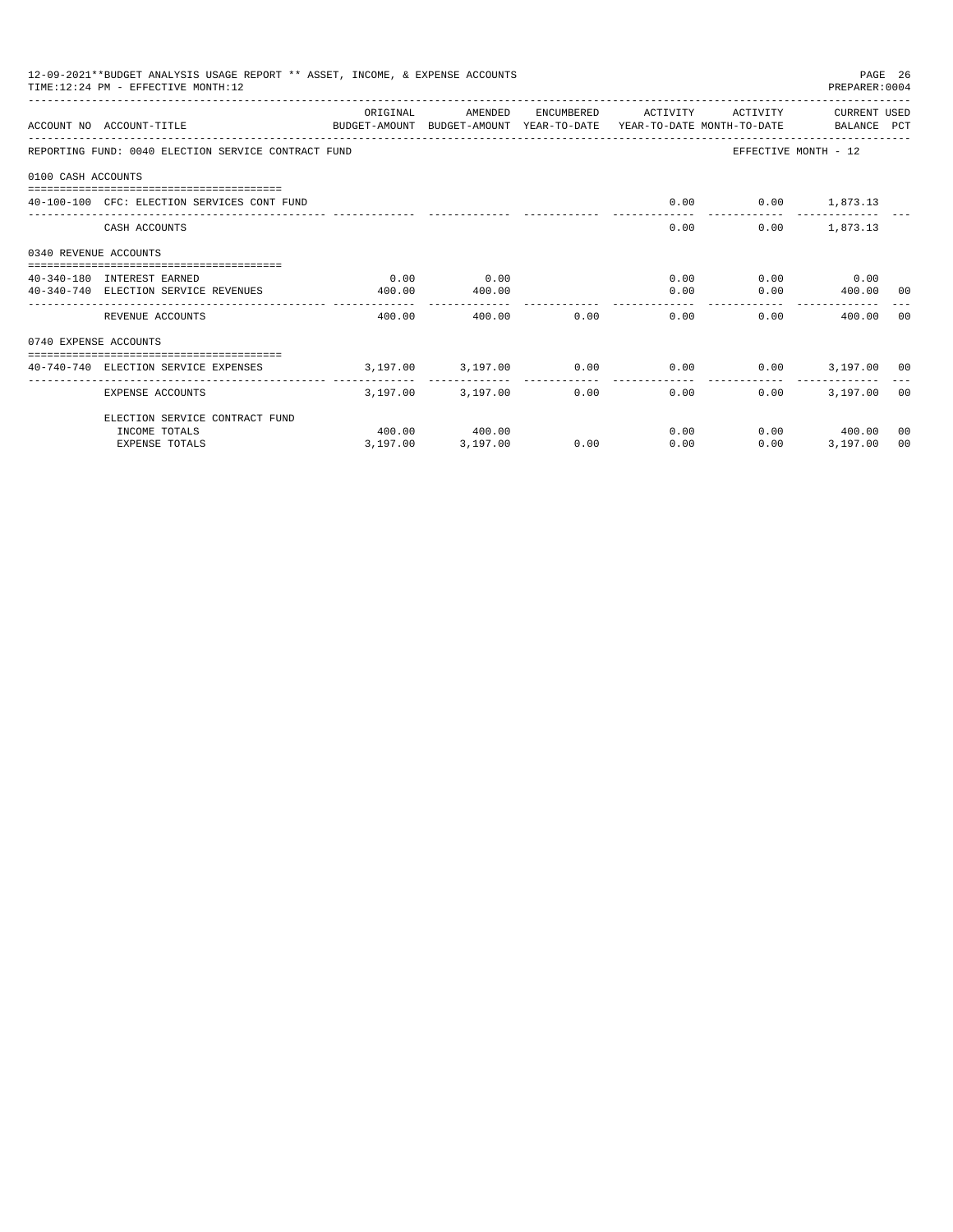|                       | 12-09-2021**BUDGET ANALYSIS USAGE REPORT ** ASSET, INCOME, & EXPENSE ACCOUNTS<br>TIME: 12:24 PM - EFFECTIVE MONTH: 12 |                                                                                             |                              |                                        |                                    |                                            | PAGE 27<br>PREPARER:0004   |                |
|-----------------------|-----------------------------------------------------------------------------------------------------------------------|---------------------------------------------------------------------------------------------|------------------------------|----------------------------------------|------------------------------------|--------------------------------------------|----------------------------|----------------|
|                       | ACCOUNT NO ACCOUNT-TITLE                                                                                              | ORIGINAL<br>BUDGET-AMOUNT BUDGET-AMOUNT YEAR-TO-DATE YEAR-TO-DATE MONTH-TO-DATE BALANCE PCT | AMENDED                      | ENCUMBERED                             |                                    | ACTIVITY ACTIVITY                          | CURRENT USED               |                |
|                       | REPORTING FUND: 0042 ELECTIONS DEPT                                                                                   |                                                                                             |                              |                                        |                                    | EFFECTIVE MONTH - 12                       |                            |                |
|                       | 0100 ELECTIONS DEPT CASH                                                                                              |                                                                                             |                              |                                        |                                    |                                            |                            |                |
|                       | 42-100-100 CASH ACCOUNT                                                                                               |                                                                                             |                              |                                        |                                    |                                            | $9,102,23-$ 0.00 9,102.23- |                |
|                       | ELECTIONS DEPT CASH                                                                                                   |                                                                                             |                              |                                        | $9.102.23 -$                       | 0.00                                       | $9,102.23 -$               |                |
| 0342 REVENUE ACCOUNT  |                                                                                                                       |                                                                                             |                              |                                        |                                    |                                            |                            |                |
|                       | 42-342-342 FEES FOR HOLDING ELECTIONS                                                                                 |                                                                                             | 8,000.00 8,000.00            |                                        |                                    |                                            | $0.00$ $0.00$ $8,000.00$   | 00             |
|                       | REVENUE ACCOUNT                                                                                                       | . <u>.</u><br>8,000.00                                                                      | --------------               |                                        | ------------<br>8,000.00 0.00 0.00 | - - - - - - - - - - - <sup>-</sup><br>0.00 | -------------<br>8,000.00  | 0 <sup>0</sup> |
| 0720 EXPENSE ACCOUNTS |                                                                                                                       |                                                                                             |                              |                                        |                                    |                                            |                            |                |
|                       |                                                                                                                       |                                                                                             |                              | 0.00                                   |                                    |                                            |                            |                |
|                       | 42-720-110 ELECTION CLERK<br>42-720-200 FICA EXPENSE                                                                  | 2,000.00                                                                                    | 2,000.00<br>2,070.00         |                                        | 4,470.42<br>342.00                 | 0.00<br>0.00                               | 2,470.42-224<br>1,728.00   |                |
| $42 - 720 - 202$      | TCDRS GROUP TERM LIFE                                                                                                 | 2,070.00<br>210.00                                                                          | 210.00                       | 0.00<br>0.00                           | 33.52                              | 0.00                                       | 176.48                     | 17             |
| $42 - 720 - 205$      | RETIRMENT EXPENSE                                                                                                     | 2,230.00                                                                                    | 2,230.00                     | 0.00                                   | 367.92                             | 0.00                                       | 1,862.08                   | 16<br>16       |
| $42 - 720 - 210$      | MEDICAL INSURANCE PAYABLE                                                                                             | 10,470.00                                                                                   | 10,470.00                    | 0.00                                   | 0.00                               | 0.00                                       | 10,470.00                  | 00             |
| $42 - 720 - 305$      | SUPPLIES & BALLOTS                                                                                                    | 2,500.00                                                                                    | 2,500.00                     | 0.00                                   | 2,416.14                           | 0.00                                       | 83.86                      | 97             |
|                       | 42-720-330 PROGRAMMING                                                                                                | 5,000.00                                                                                    | $5,000.00$ 1,510.00          |                                        | 0.00                               | 0.00                                       | 3,490.00                   | 30             |
| 42-720-345 CONTRACTS  |                                                                                                                       | 8,568.00                                                                                    | 8,568.00                     | 0.00                                   | 0.00                               | 0.00                                       | 8,568.00                   | 0 <sup>0</sup> |
|                       | 42-720-435 JUDGES & CLERKS                                                                                            | 5,000.00                                                                                    | 5,000.00                     | 0.00                                   | 2,008.00                           | 0.00                                       | 2,992.00                   | -40            |
|                       | EXPENSE ACCOUNTS                                                                                                      | .                                                                                           | 38,048.00 38,048.00 1,510.00 |                                        | -----------<br>9,638.00            | -----------<br>0.00                        | ____________<br>26,900.00  | $- - -$<br>29  |
|                       | ELECTIONS DEPT                                                                                                        |                                                                                             |                              |                                        |                                    |                                            |                            |                |
|                       | INCOME TOTALS                                                                                                         |                                                                                             | 8,000.00 8,000.00            | 8,000.00<br>38,048.00         1,510.00 | 0.00                               |                                            | $0.00$ $8,000.00$          | 0 <sub>0</sub> |
|                       | <b>EXPENSE TOTALS</b>                                                                                                 | 38,048.00                                                                                   |                              |                                        | 9,638,00                           | 0.00                                       | 26,900.00                  | 29             |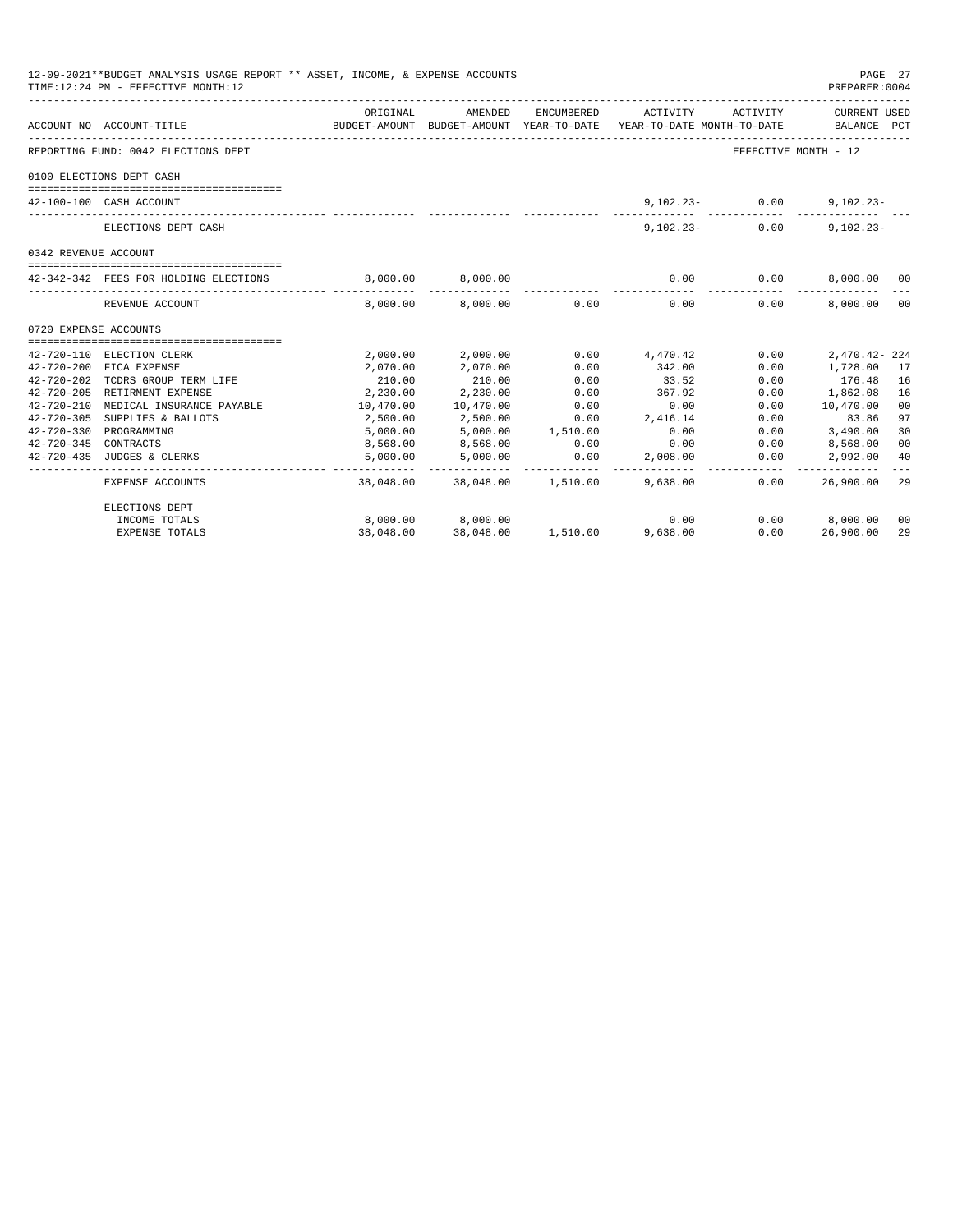|                       | 12-09-2021**BUDGET ANALYSIS USAGE REPORT ** ASSET, INCOME, & EXPENSE ACCOUNTS<br>TIME: 12:24 PM - EFFECTIVE MONTH: 12 |                       |                                                     |            |                          |                                                           | PAGE 28<br>PREPARER: 0004          |                      |
|-----------------------|-----------------------------------------------------------------------------------------------------------------------|-----------------------|-----------------------------------------------------|------------|--------------------------|-----------------------------------------------------------|------------------------------------|----------------------|
|                       | ACCOUNT NO ACCOUNT-TITLE                                                                                              | ORIGINAL              | AMENDED<br>BUDGET-AMOUNT BUDGET-AMOUNT YEAR-TO-DATE | ENCUMBERED | ACTIVITY                 | ACTIVITY<br>YEAR-TO-DATE MONTH-TO-DATE                    | <b>CURRENT USED</b><br>BALANCE PCT |                      |
|                       | REPORTING FUND: 0050 COUNTY CLERK ARCHIVES FUND                                                                       |                       |                                                     |            |                          |                                                           | EFFECTIVE MONTH - 12               |                      |
| 0100 CASH ACCOUNTS    |                                                                                                                       |                       |                                                     |            |                          |                                                           |                                    |                      |
|                       | 50-100-100 CFC: COUNTY CLERK ARCHIVES FUND<br>50-100-231 COUNTY CLERK CC ACCOUNT                                      |                       |                                                     |            | 100.00<br>-----------    | 7,396.99 850.00 95,870.00<br>30.00 490.00<br>------------ |                                    |                      |
|                       | CASH ACCOUNTS                                                                                                         |                       |                                                     |            | 7,496.99                 |                                                           | 880.00 96,360.00                   |                      |
| 0350 REVENUE ACCOUNTS |                                                                                                                       |                       |                                                     |            |                          |                                                           |                                    |                      |
|                       | 50-350-180 INTEREST EARNED                                                                                            | 0.00                  | 0.00                                                |            |                          | $0.00$ 0.00                                               | 0.00                               |                      |
|                       | 50-350-750 COUNTY CLERK ARCHIVE FEES                                                                                  | 35,000.00             | 35,000.00                                           |            |                          | 7,885.00 880.00 27,115.00 23                              |                                    |                      |
|                       | REVENUE ACCOUNTS                                                                                                      |                       | 35,000.00 35,000.00 0.00                            |            | ____________<br>7,885.00 | 880.00                                                    | 27,115.00                          | 23                   |
| 0750 EXPENSE ACCOUNTS |                                                                                                                       |                       |                                                     |            |                          |                                                           |                                    |                      |
| $50 - 750 - 110$      |                                                                                                                       |                       | 14,000.00                                           | 0.00       | 0.00                     | 0.00                                                      |                                    |                      |
| $50 - 750 - 200$      | COUNTY CLERK ADMIN ASSISTANT<br>FICA EXPENSE                                                                          | 14,000.00<br>1,071.00 | 1,071.00                                            | 0.00       | 0.00                     | 0.00                                                      | 14,000.00<br>1,071.00              | 00<br>0 <sup>0</sup> |
| $50 - 750 - 202$      | TCDRS GROUP TERM LIFE                                                                                                 | 105.00                | 105.00                                              | 0.00       | 0.00                     | 0.00                                                      | 105.00                             | 00                   |
|                       | 50-750-205 RETIREMENT EXPENSE                                                                                         | 1,153.00              | 1,153.00                                            | 0.00       | 0.00                     | 0.00                                                      | 1,153.00                           | 0 <sup>0</sup>       |
| $50 - 750 - 750$      | COUNTY CLERK ARCHIVE EXPENSES                                                                                         | 5.000.00              | 5,000.00                                            | 0.00       | 0.00                     | 0.00                                                      | 5.000.00                           | 0 <sup>0</sup>       |
|                       | EXPENSE ACCOUNTS                                                                                                      | 21,329.00             | 21,329.00                                           | 0.00       | 0.00                     | 0.00                                                      | 21,329.00                          | 0 <sup>0</sup>       |
|                       | COUNTY CLERK ARCHIVES FUND                                                                                            |                       |                                                     |            |                          |                                                           |                                    |                      |
|                       | INCOME TOTALS                                                                                                         |                       | 35,000.00 35,000.00                                 |            | 7,885.00                 | 880.00                                                    | 27,115.00                          | -23                  |
|                       | <b>EXPENSE TOTALS</b>                                                                                                 | 21,329.00             | 21,329.00                                           | 0.00       | 0.00                     | 0.00                                                      | 21,329.00                          | 0 <sup>0</sup>       |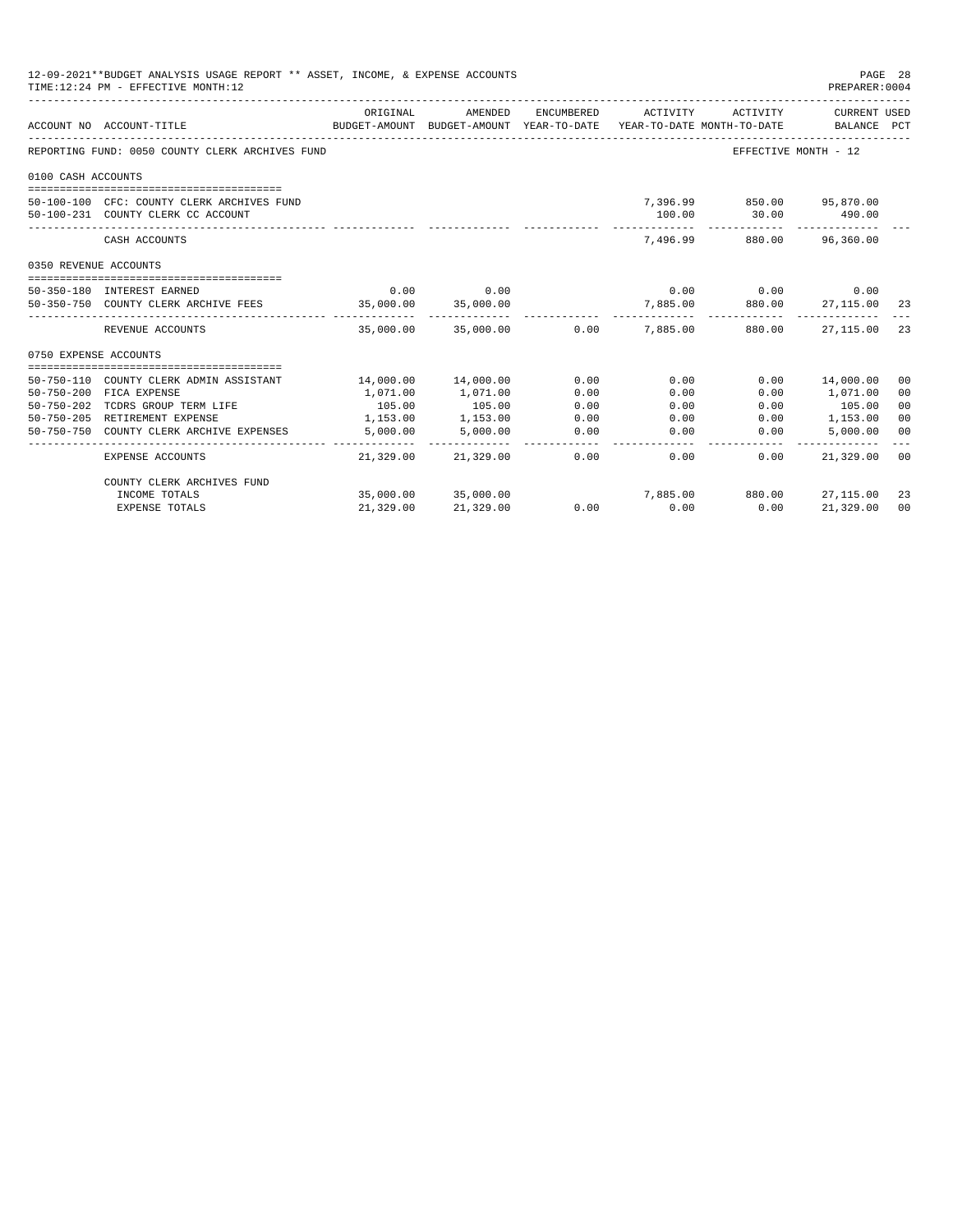|                       | 12-09-2021**BUDGET ANALYSIS USAGE REPORT ** ASSET, INCOME, & EXPENSE ACCOUNTS<br>TIME: 12:24 PM - EFFECTIVE MONTH: 12 |                                                                                                                                                                                                                                                                                                                                                                                                       |         |               |                             |                         | PAGE 29<br>PREPARER: 0004        |                |
|-----------------------|-----------------------------------------------------------------------------------------------------------------------|-------------------------------------------------------------------------------------------------------------------------------------------------------------------------------------------------------------------------------------------------------------------------------------------------------------------------------------------------------------------------------------------------------|---------|---------------|-----------------------------|-------------------------|----------------------------------|----------------|
|                       | ACCOUNT NO ACCOUNT-TITLE CONTROL PROTECT-AMOUNT BUDGET-AMOUNT YEAR-TO-DATE YEAR-TO-DATE MONTH-TO-DATE BALANCE PCT     | ORIGINAL                                                                                                                                                                                                                                                                                                                                                                                              | AMENDED |               | ENCUMBERED ACTIVITY         | ACTIVITY CURRENT USED   |                                  |                |
|                       | REPORTING FUND: 0053 JUDICIAL TRAINING FUND                                                                           |                                                                                                                                                                                                                                                                                                                                                                                                       |         |               |                             | EFFECTIVE MONTH - 12    |                                  |                |
| 0100 CASH ACCOUNTS    |                                                                                                                       |                                                                                                                                                                                                                                                                                                                                                                                                       |         |               |                             |                         |                                  |                |
|                       | 53-100-100 JUDICIAL TRAINING FUND                                                                                     |                                                                                                                                                                                                                                                                                                                                                                                                       |         |               |                             | 10.00   0.00   1,166.01 |                                  |                |
|                       | 53-100-231 COUNTY CLERK CC ACCOUNT                                                                                    |                                                                                                                                                                                                                                                                                                                                                                                                       |         |               | 15.00                       | $0.00$ 20.00            |                                  |                |
|                       | CASH ACCOUNTS                                                                                                         |                                                                                                                                                                                                                                                                                                                                                                                                       |         |               | 25.00                       |                         | -------------<br>$0.00$ 1,186.01 |                |
| 0353 REVENUE ACCOUNTS |                                                                                                                       |                                                                                                                                                                                                                                                                                                                                                                                                       |         |               |                             |                         |                                  |                |
|                       | 53-353-180 INTEREST EARNED                                                                                            | 0.00                                                                                                                                                                                                                                                                                                                                                                                                  | 0.00    |               | $0.00$ $0.00$ $0.00$ $0.00$ |                         |                                  |                |
|                       | 53-353-753 JUDICIAL TRAINING FEES                                                                                     | 55.00                                                                                                                                                                                                                                                                                                                                                                                                 | 55.00   |               | 25.00                       | 0.00                    | 30.00 45                         |                |
|                       | REVENUE ACCOUNTS                                                                                                      | $\frac{1}{2} \frac{1}{2} \frac{1}{2} \frac{1}{2} \frac{1}{2} \frac{1}{2} \frac{1}{2} \frac{1}{2} \frac{1}{2} \frac{1}{2} \frac{1}{2} \frac{1}{2} \frac{1}{2} \frac{1}{2} \frac{1}{2} \frac{1}{2} \frac{1}{2} \frac{1}{2} \frac{1}{2} \frac{1}{2} \frac{1}{2} \frac{1}{2} \frac{1}{2} \frac{1}{2} \frac{1}{2} \frac{1}{2} \frac{1}{2} \frac{1}{2} \frac{1}{2} \frac{1}{2} \frac{1}{2} \frac{$<br>55.00 |         | 55.00         | $0.00$ and $0.00$<br>25.00  | 0.00                    | 30.00 45                         |                |
| 0753 EXPENSE ACCOUNTS |                                                                                                                       |                                                                                                                                                                                                                                                                                                                                                                                                       |         |               |                             |                         |                                  |                |
|                       | 53-753-753 JUDICIAL TRAINING EXPENSES                                                                                 | 55.00                                                                                                                                                                                                                                                                                                                                                                                                 | 55.00   |               | $0.00$ $0.00$ $0.00$ $0.00$ |                         | 55.00 00                         |                |
|                       |                                                                                                                       |                                                                                                                                                                                                                                                                                                                                                                                                       |         |               |                             |                         |                                  |                |
|                       | EXPENSE ACCOUNTS                                                                                                      | 55.00                                                                                                                                                                                                                                                                                                                                                                                                 |         | 0.00<br>55.00 | 0.00                        | 0.00                    | 55.00                            | 0 <sub>0</sub> |
|                       | JUDICIAL TRAINING FUND                                                                                                |                                                                                                                                                                                                                                                                                                                                                                                                       |         |               |                             |                         |                                  |                |
|                       | INCOME TOTALS                                                                                                         | 55.00                                                                                                                                                                                                                                                                                                                                                                                                 | 55.00   |               | 25.00                       | 0.00                    | 30.00                            | 45             |
|                       | <b>EXPENSE TOTALS</b>                                                                                                 | 55.00                                                                                                                                                                                                                                                                                                                                                                                                 | 55.00   | 0.00          | 0.00                        | 0.00                    | 55.00                            | 00             |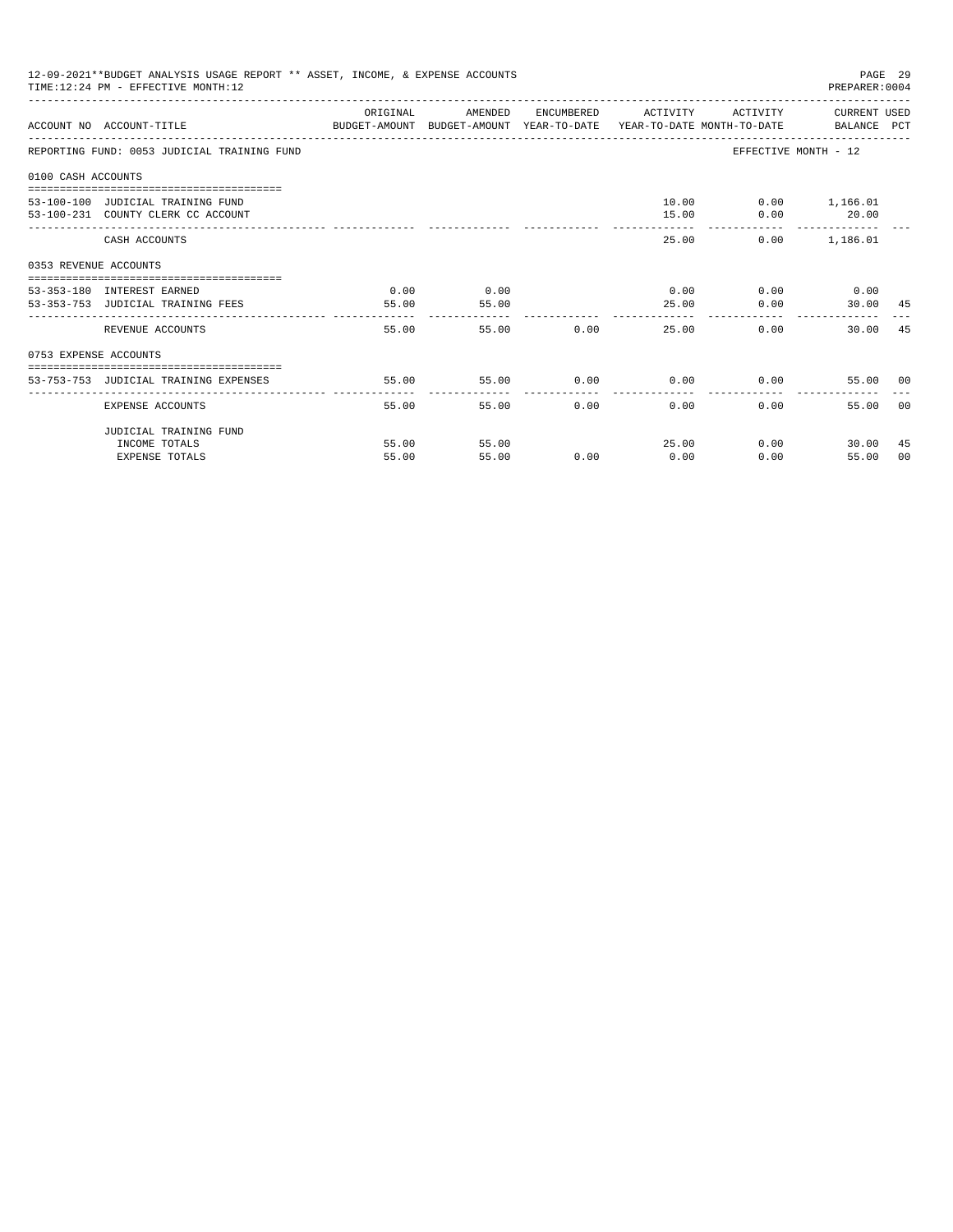|                       | 12-09-2021**BUDGET ANALYSIS USAGE REPORT ** ASSET, INCOME, & EXPENSE ACCOUNTS<br>TIME: 12:24 PM - EFFECTIVE MONTH: 12 |                     |                                                                                |            |          |                                                          | PREPARER: 0004              | PAGE 30 |
|-----------------------|-----------------------------------------------------------------------------------------------------------------------|---------------------|--------------------------------------------------------------------------------|------------|----------|----------------------------------------------------------|-----------------------------|---------|
|                       | ACCOUNT NO ACCOUNT-TITLE                                                                                              | ORIGINAL            | AMENDED<br>BUDGET-AMOUNT BUDGET-AMOUNT YEAR-TO-DATE YEAR-TO-DATE MONTH-TO-DATE | ENCUMBERED | ACTIVITY | ACTIVITY                                                 | CURRENT USED<br>BALANCE PCT |         |
|                       | REPORTING FUND: 0056 COUNTY CLERK PRESERVATION FUND                                                                   |                     |                                                                                |            |          |                                                          | EFFECTIVE MONTH - 12        |         |
| 0100 CASH ACCOUNTS    |                                                                                                                       |                     |                                                                                |            |          |                                                          |                             |         |
|                       | 56-100-100 CFC: COUNTY CLERK PRESERVATION<br>56-100-231 COUNTY CLERK CC ACCOUNT                                       |                     |                                                                                |            | 343.00   | 8,168.57 890.80 65,002.06                                | 30.00 729.00                |         |
|                       | CASH ACCOUNTS                                                                                                         |                     |                                                                                |            | 8,511.57 | -------------                                            | 920.80 65.731.06            |         |
| 0356 REVENUE ACCOUNTS |                                                                                                                       |                     |                                                                                |            |          |                                                          |                             |         |
|                       |                                                                                                                       |                     |                                                                                |            |          |                                                          |                             |         |
|                       | 56-356-180 INTEREST EARNED                                                                                            | 0.00                | 0.00                                                                           |            |          | $0.00$ $0.00$ $0.00$ $0.00$<br>8,519.62 920.80 26,480.38 |                             |         |
|                       | 56-356-756 COUNTY CLERK PRESERVATION FEES 35,000.00 35,000.00                                                         |                     |                                                                                |            |          |                                                          |                             | -24     |
|                       | 56-356-757 PRESERVATION VS HB 1744                                                                                    | 222.00              | 222.00                                                                         |            | 31.00    | 0.00                                                     | 191.00                      | 14      |
|                       | REVENUE ACCOUNTS                                                                                                      |                     | 35, 222, 00 35, 222, 00                                                        |            |          | $0.00$ $8.550.62$ $920.80$ $26.671.38$                   |                             | 24      |
| 0756 EXPENSE ACCOUNTS |                                                                                                                       |                     |                                                                                |            |          |                                                          |                             |         |
|                       |                                                                                                                       |                     |                                                                                |            |          |                                                          |                             |         |
|                       | 56-756-110 COUNTY CLERK ADMIN ASSISTANT                                                                               | 17,036.00 17,036.00 |                                                                                | 0.00       | 0.00     | 0.00                                                     | 17,036.00                   | ററ      |
|                       | 56-756-200 FICA EXPENSE                                                                                               | 0.00                | 0.00                                                                           | 0.00       | 0.00     | 0.00                                                     | 0.00                        |         |
|                       | 56-756-202 TCDRS GROUP TERM LIFE                                                                                      | 0.00                | 0.00                                                                           | 0.00       | 0.00     | 0.00                                                     | 0.00                        |         |
|                       | 56-756-205 RETIREMENT EXPENSE                                                                                         | 0.00                | 0.00                                                                           | 0.00       | 0.00     | 0.00                                                     | 0.00                        |         |
|                       | 56-756-334 LAST YEARS BILLS 2020                                                                                      | 0.00                | 0.00                                                                           | 0.00       | 0.00     |                                                          | 0.00<br>0.00                |         |
|                       | 56-756-756 COUNTY CLERK PRESERVATION EXPENSE 5,964.00 5,964.00                                                        |                     |                                                                                | 0.00       | 39.05    |                                                          | $0.00$ 5.924.95             | 01      |
|                       | 56-756-757 PRESERVATION VS HB 1744                                                                                    | 0.00                | 0.00                                                                           | 0.00       | 0.00     | 0.00                                                     | 0.00                        |         |
|                       | EXPENSE ACCOUNTS                                                                                                      |                     | 23,000.00 23,000.00 0.00                                                       |            | 39.05    | 0.00                                                     | 22,960.95                   | -00     |
|                       | COUNTY CLERK PRESERVATION FUND                                                                                        |                     |                                                                                |            |          |                                                          |                             |         |
|                       | INCOME TOTALS                                                                                                         |                     | 35,222.00 35,222.00                                                            |            |          | 8,550.62 920.80 26,671.38                                |                             | 24      |
|                       | <b>EXPENSE TOTALS</b>                                                                                                 | 23,000.00           | 23,000.00                                                                      | 0.00       | 39.05    | 0.00                                                     | 22,960.95                   | 00      |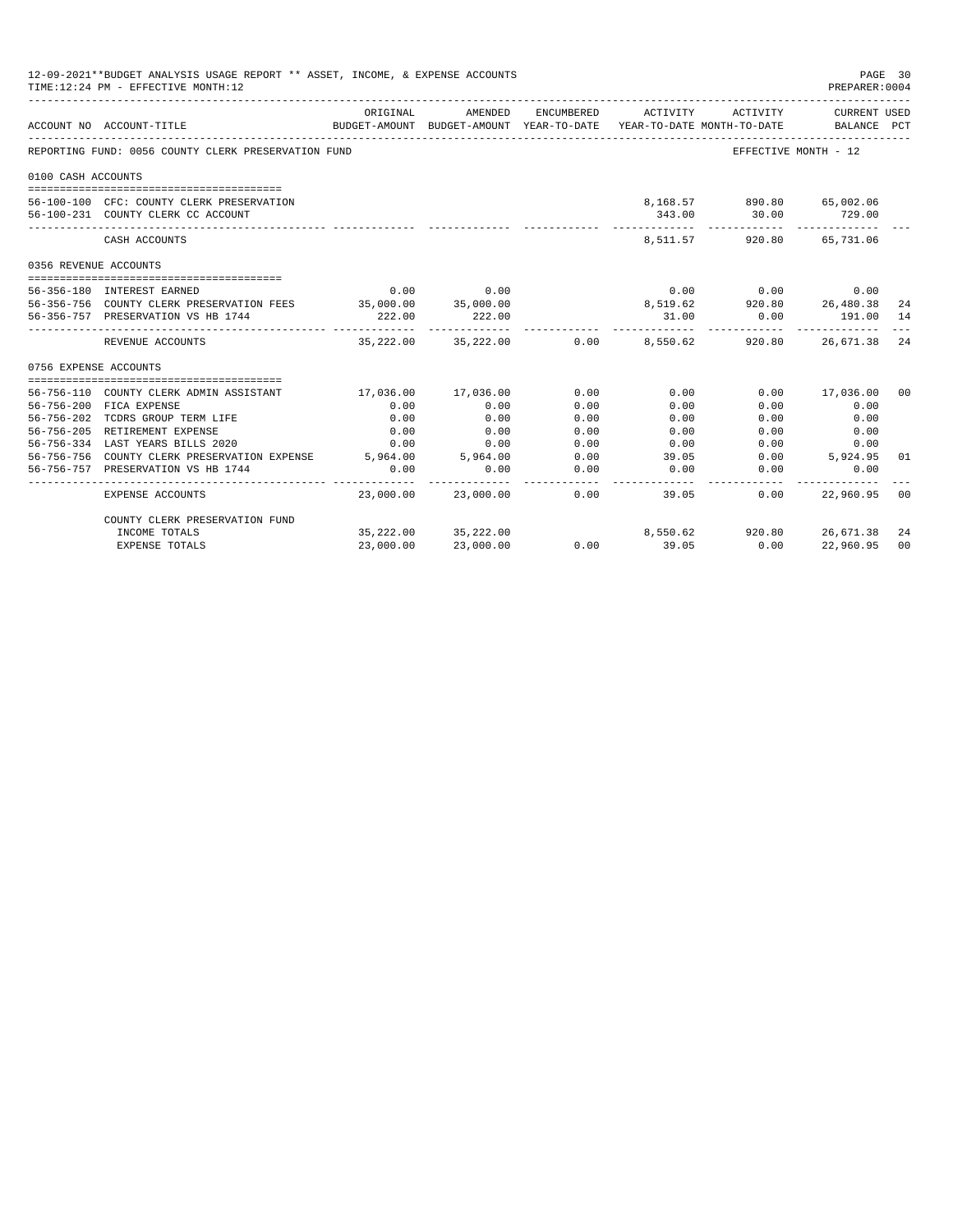|                       | 12-09-2021**BUDGET ANALYSIS USAGE REPORT ** ASSET, INCOME, & EXPENSE ACCOUNTS<br>TIME: 12:24 PM - EFFECTIVE MONTH: 12 |          |         |             |          |                                               | PAGE 31<br>PREPARER: 0004         |                |
|-----------------------|-----------------------------------------------------------------------------------------------------------------------|----------|---------|-------------|----------|-----------------------------------------------|-----------------------------------|----------------|
|                       | ACCOUNT NO ACCOUNT-TITLE COMPUTE THE SUDGET-AMOUNT BUDGET-AMOUNT VEAR-TO-DATE YEAR-TO-DATE MONTH-TO-DATE BALANCE PCT  | ORIGINAL | AMENDED | ENCUMBERED  | ACTIVITY |                                               | ACTIVITY CURRENT USED             |                |
|                       | REPORTING FUND: 0060 LAW LIBRARY FUND                                                                                 |          |         |             |          | EFFECTIVE MONTH - 12                          |                                   |                |
| 0100 CASH ACCOUNTS    |                                                                                                                       |          |         |             |          |                                               |                                   |                |
|                       |                                                                                                                       |          |         |             |          |                                               |                                   |                |
|                       | 60-100-100 CFC: LAW LIBRARY<br>60-100-230 DISTRICT CLERK CC ACCOUNT                                                   |          |         |             |          | 350.00 35.00 17,001.51<br>105.00- 35.00 70.00 |                                   |                |
|                       | 60-100-231 COUNTY CLERK CC ACCOUNT                                                                                    |          |         |             |          | 105.00   0.00   140.00                        |                                   |                |
|                       | CASH ACCOUNTS                                                                                                         |          |         |             | 350.00   | .                                             | -------------<br>70.00 17, 211.51 |                |
| 0360 REVENUE ACCOUNTS |                                                                                                                       |          |         |             |          |                                               |                                   |                |
|                       | 60-360-180 INTEREST EARNED                                                                                            | 0.00     | 0.00    |             |          | $0.00$ $0.00$ $0.00$ $0.00$                   |                                   |                |
|                       | 60-360-760 LAW LIBRARY FEES                                                                                           | 900.00   | 900.00  |             | 350.00   | 70.00                                         | 550.00                            | 39             |
|                       | REVENUE ACCOUNTS                                                                                                      | 900.00   |         | 900.00 0.00 | 350.00   | 70.00                                         | 550.00                            | 39             |
| 0760 EXPENSE ACCOUNTS |                                                                                                                       |          |         |             |          |                                               |                                   |                |
|                       |                                                                                                                       |          |         |             |          |                                               |                                   |                |
|                       | 60-760-760 LAW LIBRARY EXPENSES                                                                                       | 900.00   | 900.00  | 0.00        | 0.00     | 0.00                                          | 900.00 00                         |                |
|                       | EXPENSE ACCOUNTS                                                                                                      | 900.00   |         | 900.00 0.00 | 0.00     | 0.00                                          | 900.00                            | 00             |
|                       | LAW LIBRARY FUND                                                                                                      |          |         |             |          |                                               |                                   |                |
|                       | INCOME TOTALS                                                                                                         | 900.00   | 900.00  |             | 350.00   | 70.00                                         | 550.00                            | 39             |
|                       | <b>EXPENSE TOTALS</b>                                                                                                 | 900.00   | 900.00  | 0.00        | 0.00     | 0.00                                          | 900.00                            | 0 <sup>0</sup> |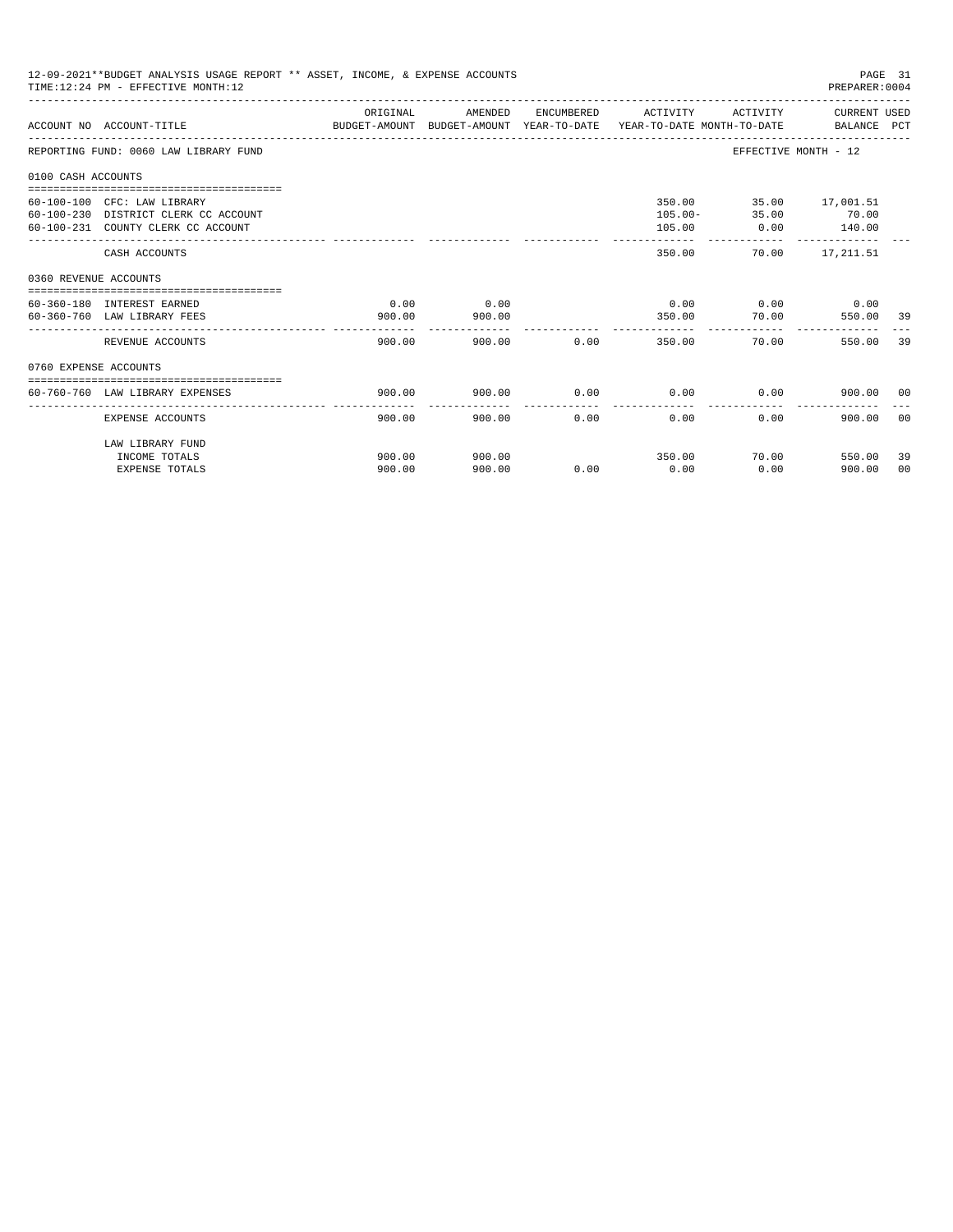|                       | 12-09-2021**BUDGET ANALYSIS USAGE REPORT ** ASSET, INCOME, & EXPENSE ACCOUNTS<br>TIME: 12:24 PM - EFFECTIVE MONTH: 12 |          |                                                     |            |                                        |                             | PAGE 32<br>PREPARER: 0004   |    |
|-----------------------|-----------------------------------------------------------------------------------------------------------------------|----------|-----------------------------------------------------|------------|----------------------------------------|-----------------------------|-----------------------------|----|
|                       | ACCOUNT NO ACCOUNT-TITLE                                                                                              | ORIGINAL | AMENDED<br>BUDGET-AMOUNT BUDGET-AMOUNT YEAR-TO-DATE | ENCUMBERED | ACTIVITY<br>YEAR-TO-DATE MONTH-TO-DATE | ACTIVITY                    | CURRENT USED<br>BALANCE PCT |    |
|                       | REPORTING FUND: 0063 DISTRICT CLERK ARCHIVE FUND                                                                      |          |                                                     |            |                                        | EFFECTIVE MONTH - 12        |                             |    |
| 0100 CASH ACCOUNTS    |                                                                                                                       |          |                                                     |            |                                        |                             |                             |    |
|                       | 63-100-100 CFC: DISTRICT CLERK PRESERVATION<br>63-100-230 DISTRICT CLERK CC ACCOUNT                                   |          |                                                     |            | $15.00 -$                              | 68.13 5.00 2.163.68<br>5.00 | 10.00                       |    |
|                       | CASH ACCOUNTS                                                                                                         |          |                                                     |            | 53.13                                  | 10.00                       | 2,173.68                    |    |
| 0363 REVENUE ACCOUNTS |                                                                                                                       |          |                                                     |            |                                        |                             |                             |    |
|                       | 63-363-180 INTEREST EARNED                                                                                            | 0.00     | 0.00                                                |            | 0.00                                   | 0.00                        | 0.00                        |    |
|                       | 63-363-763 DIST CLERK PRESERVATION FEES                                                                               | 125.00   | 125.00                                              |            | 53.13                                  | 10.00                       | 71.87                       | 43 |
|                       | 63-363-764 DIST CLERK CHILD SUPPORT                                                                                   | 0.00     | 0.00                                                |            | 0.00                                   | 0.00                        | 0.00                        |    |
|                       | 63-363-765 UNALLOCATED COURT COSTS BEFORE 03                                                                          | 0.00     | 0.00<br>---------                                   |            | 0.00<br>$- - - - - -$                  | 0.00                        | 0.00                        |    |
|                       | REVENUE ACCOUNTS                                                                                                      | 125.00   | 125.00                                              | 0.00       | 53.13                                  | 10.00                       | 71.87                       | 43 |
| 0763 EXPENSE ACCOUNTS |                                                                                                                       |          |                                                     |            |                                        |                             |                             |    |
|                       |                                                                                                                       |          |                                                     |            |                                        |                             |                             |    |
|                       | 63-763-763 DIST CLERK PRESERVATION EXPENSE                                                                            | 0.00     | 0.00                                                | 0.00       | 0.00                                   | 0.00                        | 0.00                        |    |
|                       | 63-763-764 DIST CLERK CHILD SUPPORT                                                                                   | 0.00     | 0.00                                                | 0.00       | 0.00                                   | 0.00                        | 0.00                        |    |
|                       | 63-763-765 UNALLOCATED COURT COSTS BEFORE 03                                                                          | 0.00     | 0.00                                                | 0.00       | 0.00                                   | 0.00                        | 0.00                        |    |
|                       | <b>EXPENSE ACCOUNTS</b>                                                                                               | 0.00     | 0.00                                                | 0.00       | 0.00                                   | 0.00                        | 0.00                        |    |
|                       | DISTRICT CLERK ARCHIVE FUND                                                                                           |          |                                                     |            |                                        |                             |                             |    |
|                       | INCOME TOTALS                                                                                                         | 125.00   | 125.00                                              |            | 53.13                                  | 10.00                       | 71.87                       | 43 |
|                       | <b>EXPENSE TOTALS</b>                                                                                                 | 0.00     | 0.00                                                | 0.00       | 0.00                                   | 0.00                        | 0.00                        |    |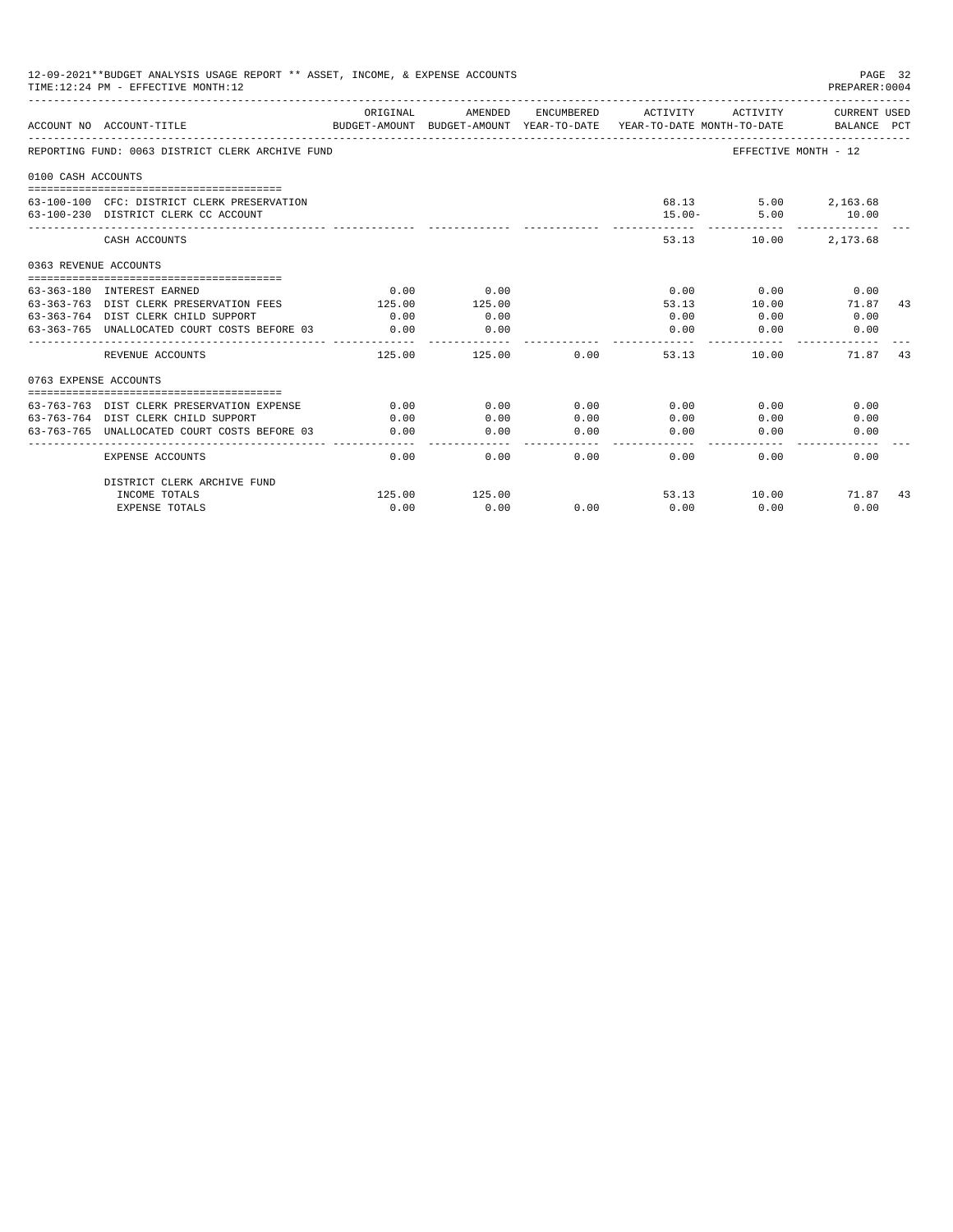|                       | 12-09-2021**BUDGET ANALYSIS USAGE REPORT ** ASSET, INCOME, & EXPENSE ACCOUNTS<br>TIME: 12:24 PM - EFFECTIVE MONTH: 12 |                        |                           |      |                                |                             | PAGE 33<br>PREPARER: 0004   |    |
|-----------------------|-----------------------------------------------------------------------------------------------------------------------|------------------------|---------------------------|------|--------------------------------|-----------------------------|-----------------------------|----|
|                       | BUDGET-AMOUNT BUDGET-AMOUNT YEAR-TO-DATE YEAR-TO-DATE MONTH-TO-DATE<br>ACCOUNT NO ACCOUNT-TITLE                       | ORIGINAL               | AMENDED                   |      | ENCUMBERED ACTIVITY            | ACTIVITY                    | CURRENT USED<br>BALANCE PCT |    |
|                       | REPORTING FUND: 0066 COURTHOUSE SECURITY FUND                                                                         |                        |                           |      |                                | EFFECTIVE MONTH - 12        |                             |    |
| 0100 CASH ACCOUNTS    |                                                                                                                       |                        |                           |      |                                |                             |                             |    |
|                       |                                                                                                                       |                        |                           |      |                                |                             |                             |    |
|                       | 66-100-100 CFC: COURTHOUSE SECURITY                                                                                   |                        |                           |      |                                | 1,036.56 92.15 36,293.06    |                             |    |
|                       | 66-100-230 DISTRICT CLERK CC ACCOUNT                                                                                  |                        |                           |      | $15.00 -$                      | 5.00                        | 10.00                       |    |
|                       | 66-100-231 COUNTY CLERK CC ACCOUNT                                                                                    |                        |                           |      | 22.00                          | 3.00                        | 65.00                       |    |
|                       | 66-100-232 JP CC ACCOUNT                                                                                              |                        |                           |      | $10.10 -$                      | 19.68                       | 85.52                       |    |
|                       | CASH ACCOUNTS                                                                                                         |                        |                           |      | 1,033.46                       | -------------<br>119.83     | .<br>36,453.58              |    |
| 0366 REVENUE ACCOUNTS |                                                                                                                       |                        |                           |      |                                |                             |                             |    |
|                       |                                                                                                                       |                        |                           |      |                                |                             |                             |    |
|                       | 66-366-180 INTEREST EARNED                                                                                            | 0.00                   | 0.00                      |      |                                | $0.00$ 0.00                 | 0.00                        |    |
|                       | 66-366-766 COURTHOUSE SECURITY FEES                                                                                   | 3.000.00               | 3,000.00                  |      |                                | 1,033.46 119.83 1,966.54 34 |                             |    |
|                       | REVENUE ACCOUNTS                                                                                                      | ----------<br>3,000.00 | -------------<br>3,000.00 | 0.00 |                                | 1,033.46 119.83             | 1,966.54                    | 34 |
| 0766 EXPENSE ACCOUNTS |                                                                                                                       |                        |                           |      |                                |                             |                             |    |
|                       |                                                                                                                       |                        |                           |      |                                |                             |                             |    |
|                       | 66-766-766 COURTHOUSE SECURITY EXPENSES                                                                               | 30,000.00              | 30,000.00                 | 0.00 | 0.00                           |                             | $0.00$ 30,000.00 00         |    |
|                       | <b>EXPENSE ACCOUNTS</b>                                                                                               |                        | 30,000.00 30,000.00       | 0.00 | 0.00                           | 0.00                        | 30,000.00 00                |    |
|                       | COURTHOUSE SECURITY FUND                                                                                              |                        |                           |      |                                |                             |                             |    |
|                       | INCOME TOTALS                                                                                                         |                        | 3,000.00 3,000.00         |      | $1,033.46$ $119.83$ $1,966.54$ |                             |                             | 34 |
|                       | <b>EXPENSE TOTALS</b>                                                                                                 | 30,000.00              | 30,000.00                 | 0.00 | 0.00                           | 0.00                        | 30,000.00                   | 00 |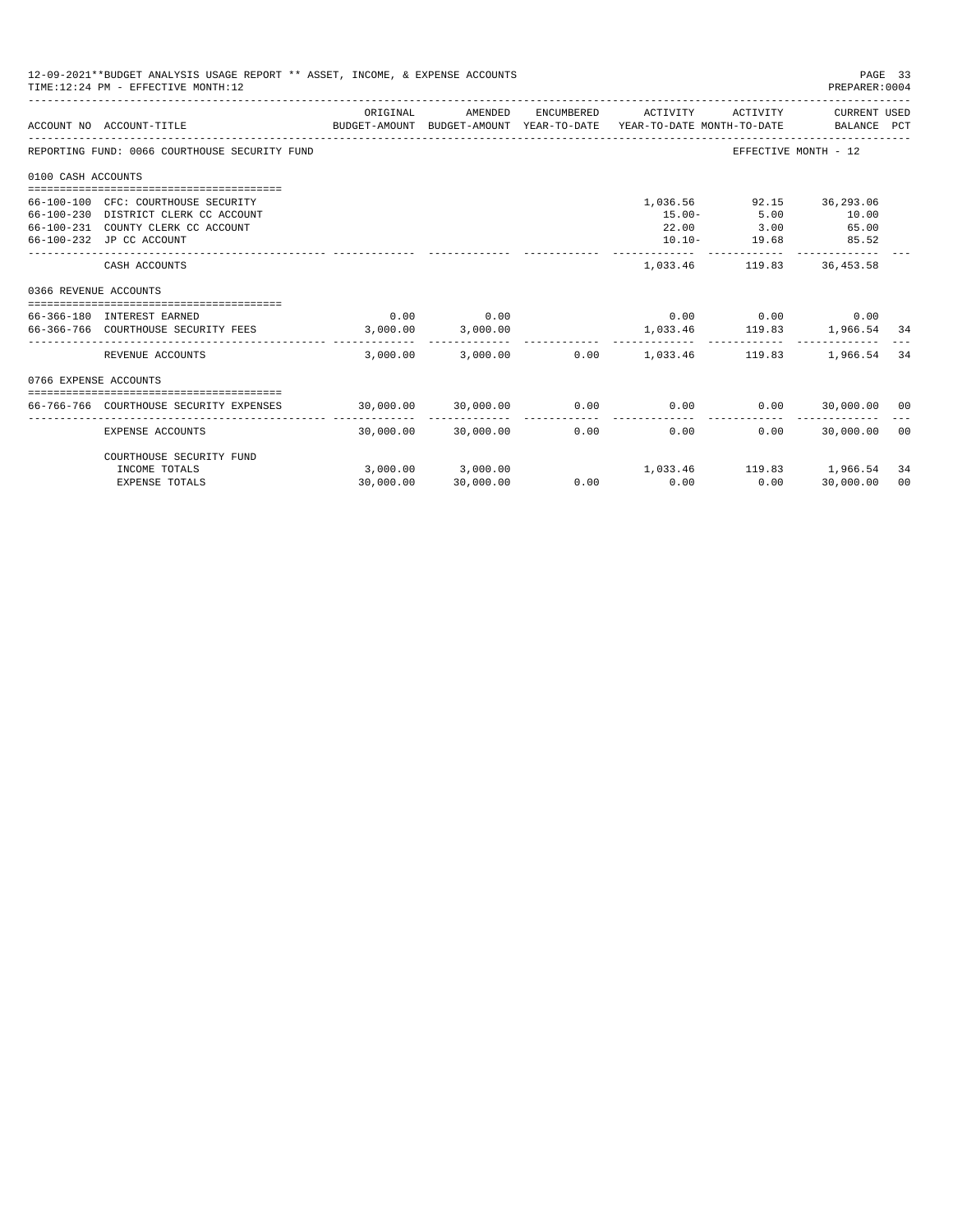|                       | 12-09-2021**BUDGET ANALYSIS USAGE REPORT ** ASSET, INCOME, & EXPENSE ACCOUNTS<br>TIME: 12:24 PM - EFFECTIVE MONTH: 12 |                |                |                           |                                                   |                                                      | PAGE 34<br>PREPARER: 0004       |               |
|-----------------------|-----------------------------------------------------------------------------------------------------------------------|----------------|----------------|---------------------------|---------------------------------------------------|------------------------------------------------------|---------------------------------|---------------|
|                       | ACCOUNT NO ACCOUNT-TITLE COMPUTER THE BUDGET-AMOUNT BUDGET-AMOUNT YEAR-TO-DATE YEAR-TO-DATE MONTH-TO-DATE BALANCE PCT | ORIGINAL       | AMENDED        |                           | ENCUMBERED ACTIVITY                               |                                                      | ACTIVITY CURRENT USED           |               |
|                       | REPORTING FUND: 0068 COUNTY PRESERVATION FUND                                                                         |                |                |                           |                                                   | EFFECTIVE MONTH - 12                                 |                                 |               |
| 0100 CASH ACCOUNTS    |                                                                                                                       |                |                |                           |                                                   |                                                      |                                 |               |
|                       | 68-100-100 CFC: COUNTY PRESERVATION<br>68-100-230 DISTRICT CLERK CC ACCOUNT<br>68-100-231 COUNTY CLERK CC ACCOUNT     |                |                |                           | 56.47<br>$15.00 -$<br>15.00<br>المستوات والمستحدث | 5.00<br>0.00                                         | 5.00 4,463.11<br>10.00<br>20.00 |               |
|                       | CASH ACCOUNTS                                                                                                         |                |                |                           | 56.47                                             |                                                      | 10.00 4.493.11                  |               |
| 0368 REVENUE ACCOUNTS |                                                                                                                       |                |                |                           |                                                   |                                                      |                                 |               |
|                       | 68-368-180 INTEREST EARNED<br>68-368-768 COUNTY PRESERVATION FEES                                                     | 0.00<br>300.00 | 0.00<br>300.00 |                           | --------------                                    | $0.00$ $0.00$ $0.00$ $0.00$<br>56.47 10.00 243.53 19 |                                 |               |
|                       | REVENUE ACCOUNTS                                                                                                      | 300.00         |                | 300.00 0.00               | 56.47                                             | 10.00                                                | 243.53                          | <sup>19</sup> |
| 0768 EXPENSE ACCOUNTS |                                                                                                                       |                |                |                           |                                                   |                                                      |                                 |               |
|                       | 68-768-768 COUNTY PRESERVATION EXPENSES                                                                               | 0.00           | 0.00           |                           | $0.00$ $0.00$ $0.00$ $0.00$                       |                                                      | 0.00                            |               |
|                       | <b>EXPENSE ACCOUNTS</b>                                                                                               | 0.00           |                | $0.00$ and $0.00$<br>0.00 | 0.00                                              | 0.00                                                 | 0.00                            |               |
|                       | COUNTY PRESERVATION FUND                                                                                              |                |                |                           |                                                   |                                                      |                                 |               |
|                       | INCOME TOTALS<br><b>EXPENSE TOTALS</b>                                                                                | 300.00<br>0.00 | 300.00<br>0.00 | 0.00                      | 0.00                                              | 56.47 10.00 243.53<br>0.00                           | 0.00                            | 19            |
|                       |                                                                                                                       |                |                |                           |                                                   |                                                      |                                 |               |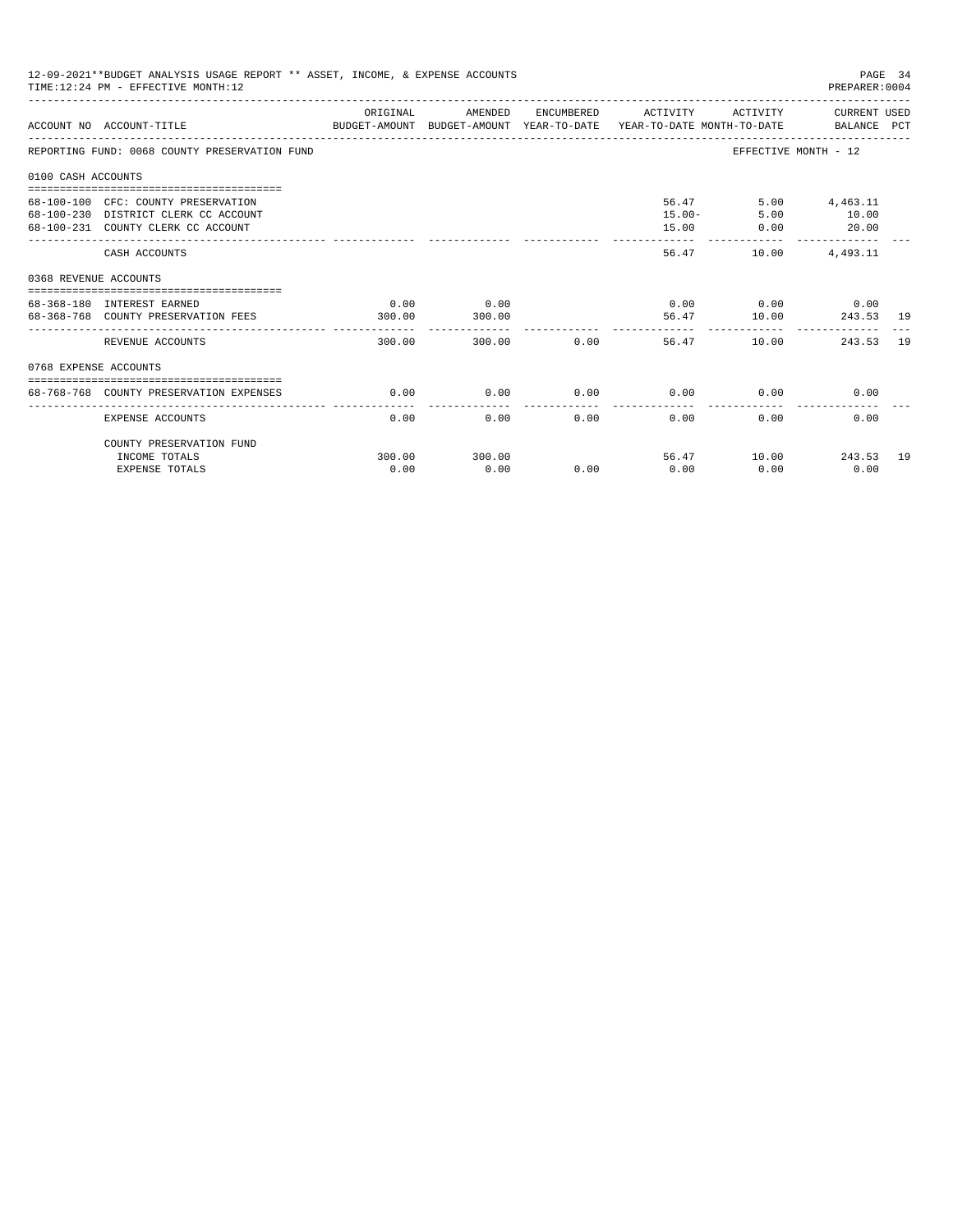|                       | 12-09-2021**BUDGET ANALYSIS USAGE REPORT ** ASSET, INCOME, & EXPENSE ACCOUNTS<br>TIME: 12:24 PM - EFFECTIVE MONTH: 12 |                                                            |                                     |             |        |                              | PREPARER: 0004              | PAGE 35 |
|-----------------------|-----------------------------------------------------------------------------------------------------------------------|------------------------------------------------------------|-------------------------------------|-------------|--------|------------------------------|-----------------------------|---------|
|                       | ACCOUNT NO ACCOUNT-TITLE CONTROL SUDGET-AMOUNT BUDGET-AMOUNT YEAR-TO-DATE YEAR-TO-DATE MONTH-TO-DATE BALANCE PCT      | ORIGINAL                                                   | AMENDED                             |             |        | ENCUMBERED ACTIVITY ACTIVITY | CURRENT USED                |         |
|                       | REPORTING FUND: 0070 INMATE PHONE FUND PROFIT ACCOUNT                                                                 |                                                            |                                     |             |        |                              | EFFECTIVE MONTH - 12        |         |
| 0100 CASH ACCOUNTS    |                                                                                                                       |                                                            |                                     |             |        |                              |                             |         |
|                       | 70-100-100 CFC: INMATE PHONE FUND                                                                                     |                                                            |                                     |             |        | 137.06 0.00 8,151.89         |                             |         |
|                       | CASH ACCOUNTS                                                                                                         |                                                            |                                     |             |        | 137.06                       | $0.00$ 8,151.89             |         |
| 0370 REVENUE ACCOUNTS |                                                                                                                       |                                                            |                                     |             |        |                              |                             |         |
|                       | 70-370-180 INTEREST EARNED                                                                                            |                                                            | $0.00$ 0.00                         |             |        |                              | $0.00$ $0.00$ $0.00$ $0.00$ |         |
|                       | 70-370-770 INMATE PHONE REVENUES 1,200.00 1,200.00                                                                    |                                                            |                                     |             | 137.06 |                              | $0.00$ 1,062.94 11          |         |
|                       | REVENUE ACCOUNTS                                                                                                      |                                                            | $1,200.00$ $1,200.00$ 0.00 $137.06$ |             |        |                              | $0.00$ 1,062.94 11          |         |
| 0770 EXPENSE ACCOUNTS |                                                                                                                       |                                                            |                                     |             |        |                              |                             |         |
|                       | ----------------------------------<br>70-770-770 INMATE PHONE EXPENSES                                                | $1,200.00$ $1,200.00$ $304.68$ $0.00$ $0.00$ $895.32$ $25$ |                                     |             |        |                              |                             |         |
|                       | EXPENSE ACCOUNTS                                                                                                      |                                                            | $1,200.00$ $1,200.00$ $304.68$ 0.00 |             |        |                              | 0.00<br>895.32              | 25      |
|                       | INMATE PHONE FUND PROFIT ACCOUNT                                                                                      |                                                            |                                     |             |        |                              |                             |         |
|                       | INCOME TOTALS                                                                                                         |                                                            | $1,200.00$ $1,200.00$ $137.06$      |             |        |                              | $0.00$ 1,062.94 11          |         |
|                       | <b>EXPENSE TOTALS</b>                                                                                                 | 1,200.00                                                   | 1,200.00                            | 304.68 0.00 |        |                              | $0.00$ 895.32               | 25      |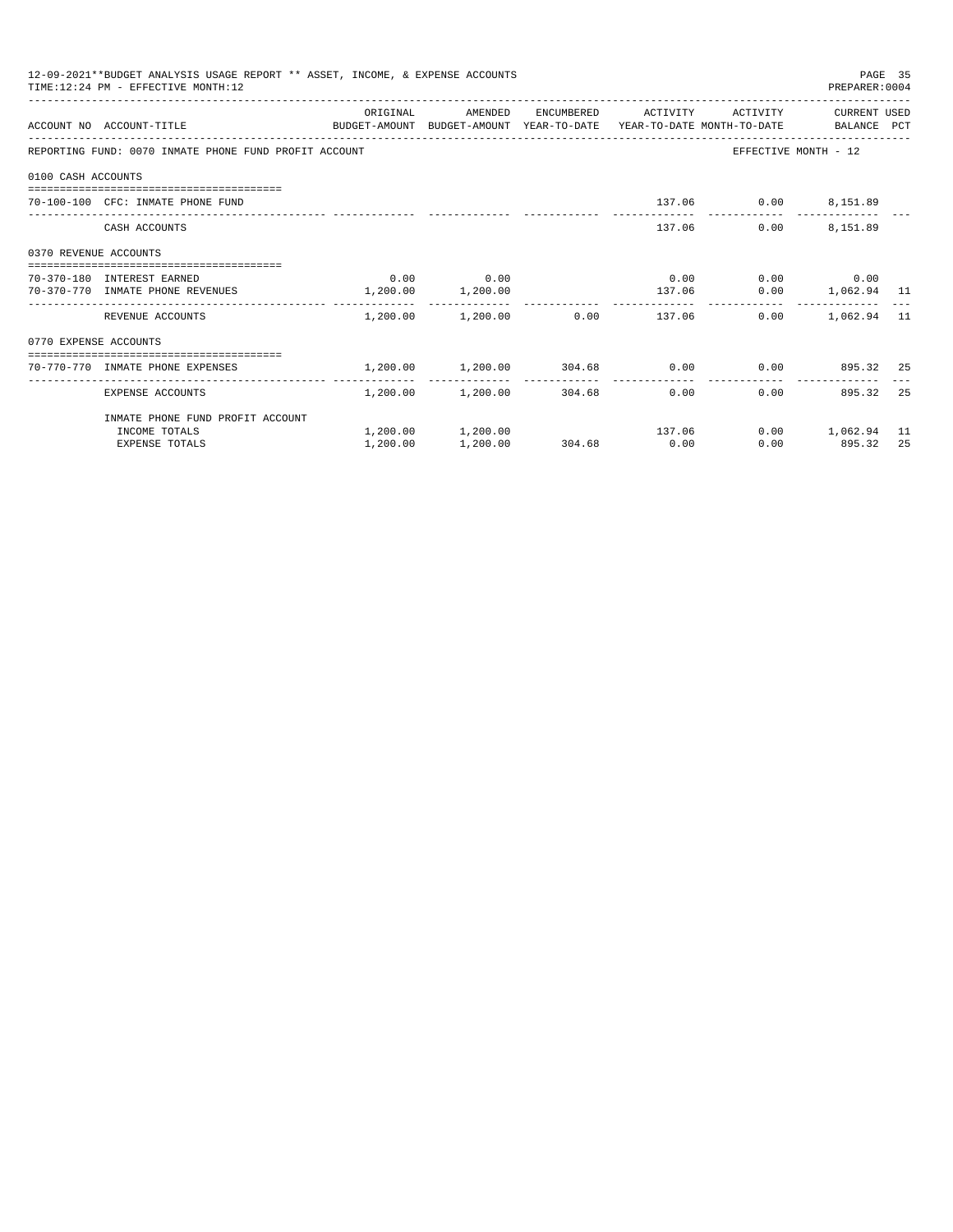|                       | 12-09-2021**BUDGET ANALYSIS USAGE REPORT ** ASSET, INCOME, & EXPENSE ACCOUNTS<br>PAGE 36<br>TIME: 12:24 PM - EFFECTIVE MONTH: 12<br>PREPARER: 0004<br>ORIGINAL<br>AMENDED<br>ENCUMBERED ACTIVITY<br>ACTIVITY CURRENT USED<br>ACCOUNT NO ACCOUNT-TITLE COMMONICATION BUDGET-AMOUNT BUDGET-AMOUNT YEAR-TO-DATE YEAR-TO-DATE MONTH-TO-DATE BALANCE PCT<br>EFFECTIVE MONTH - 12<br>REPORTING FUND: 0072 HOT CHECK FUND<br>0100 CASH ACCOUNTS<br>72-100-100 CFC: HOT CHECK FUND<br>30.00   0.00   3,191.07<br>30.00<br>$0.00$ $3,191.07$<br>CASH ACCOUNTS<br>0372 REVENUE ACCOUNTS<br>0.00<br>0.00<br>$0.00$ 0.00<br>0.00<br>72-372-180 INTEREST EARNED<br>$0.00$ 411.96 31<br>72-372-772 HOT CHECK REVENUES<br>600.00<br>188.04<br>600.00<br>600.00 0.00 188.04<br>600.00<br>0.00<br>411.96 31<br>REVENUE ACCOUNTS |        |              |                                   |                                |                         |               |    |
|-----------------------|----------------------------------------------------------------------------------------------------------------------------------------------------------------------------------------------------------------------------------------------------------------------------------------------------------------------------------------------------------------------------------------------------------------------------------------------------------------------------------------------------------------------------------------------------------------------------------------------------------------------------------------------------------------------------------------------------------------------------------------------------------------------------------------------------------------|--------|--------------|-----------------------------------|--------------------------------|-------------------------|---------------|----|
|                       |                                                                                                                                                                                                                                                                                                                                                                                                                                                                                                                                                                                                                                                                                                                                                                                                                |        |              |                                   |                                |                         |               |    |
|                       |                                                                                                                                                                                                                                                                                                                                                                                                                                                                                                                                                                                                                                                                                                                                                                                                                |        |              |                                   |                                |                         |               |    |
|                       |                                                                                                                                                                                                                                                                                                                                                                                                                                                                                                                                                                                                                                                                                                                                                                                                                |        |              |                                   |                                |                         |               |    |
|                       |                                                                                                                                                                                                                                                                                                                                                                                                                                                                                                                                                                                                                                                                                                                                                                                                                |        |              |                                   |                                |                         |               |    |
|                       |                                                                                                                                                                                                                                                                                                                                                                                                                                                                                                                                                                                                                                                                                                                                                                                                                |        |              |                                   |                                |                         |               |    |
|                       |                                                                                                                                                                                                                                                                                                                                                                                                                                                                                                                                                                                                                                                                                                                                                                                                                |        |              |                                   |                                |                         |               |    |
|                       |                                                                                                                                                                                                                                                                                                                                                                                                                                                                                                                                                                                                                                                                                                                                                                                                                |        |              |                                   |                                |                         |               |    |
|                       |                                                                                                                                                                                                                                                                                                                                                                                                                                                                                                                                                                                                                                                                                                                                                                                                                |        |              |                                   |                                |                         |               |    |
|                       |                                                                                                                                                                                                                                                                                                                                                                                                                                                                                                                                                                                                                                                                                                                                                                                                                |        |              |                                   |                                |                         |               |    |
|                       |                                                                                                                                                                                                                                                                                                                                                                                                                                                                                                                                                                                                                                                                                                                                                                                                                |        |              |                                   |                                |                         |               |    |
| 0772 EXPENSE ACCOUNTS |                                                                                                                                                                                                                                                                                                                                                                                                                                                                                                                                                                                                                                                                                                                                                                                                                |        |              |                                   |                                |                         |               |    |
|                       | :====================================<br>72-772-772 HOT CHECK EXPENSES                                                                                                                                                                                                                                                                                                                                                                                                                                                                                                                                                                                                                                                                                                                                         | 540.00 |              |                                   |                                |                         |               |    |
|                       | EXPENSE ACCOUNTS                                                                                                                                                                                                                                                                                                                                                                                                                                                                                                                                                                                                                                                                                                                                                                                               | 540.00 | ------------ | . _ _ _ _ _ _ _ _ _ _ _<br>540.00 | -------------<br>$0.00$ 158.04 | ---------------<br>0.00 | 381.96        | 29 |
|                       | HOT CHECK FUND                                                                                                                                                                                                                                                                                                                                                                                                                                                                                                                                                                                                                                                                                                                                                                                                 |        |              |                                   |                                |                         |               |    |
|                       | INCOME TOTALS                                                                                                                                                                                                                                                                                                                                                                                                                                                                                                                                                                                                                                                                                                                                                                                                  | 600.00 | 600.00       |                                   | 188.04                         |                         | $0.00$ 411.96 | 31 |
|                       | <b>EXPENSE TOTALS</b>                                                                                                                                                                                                                                                                                                                                                                                                                                                                                                                                                                                                                                                                                                                                                                                          | 540.00 | 540.00       |                                   | $0.00$ 158.04                  | 0.00                    | 381.96        | 29 |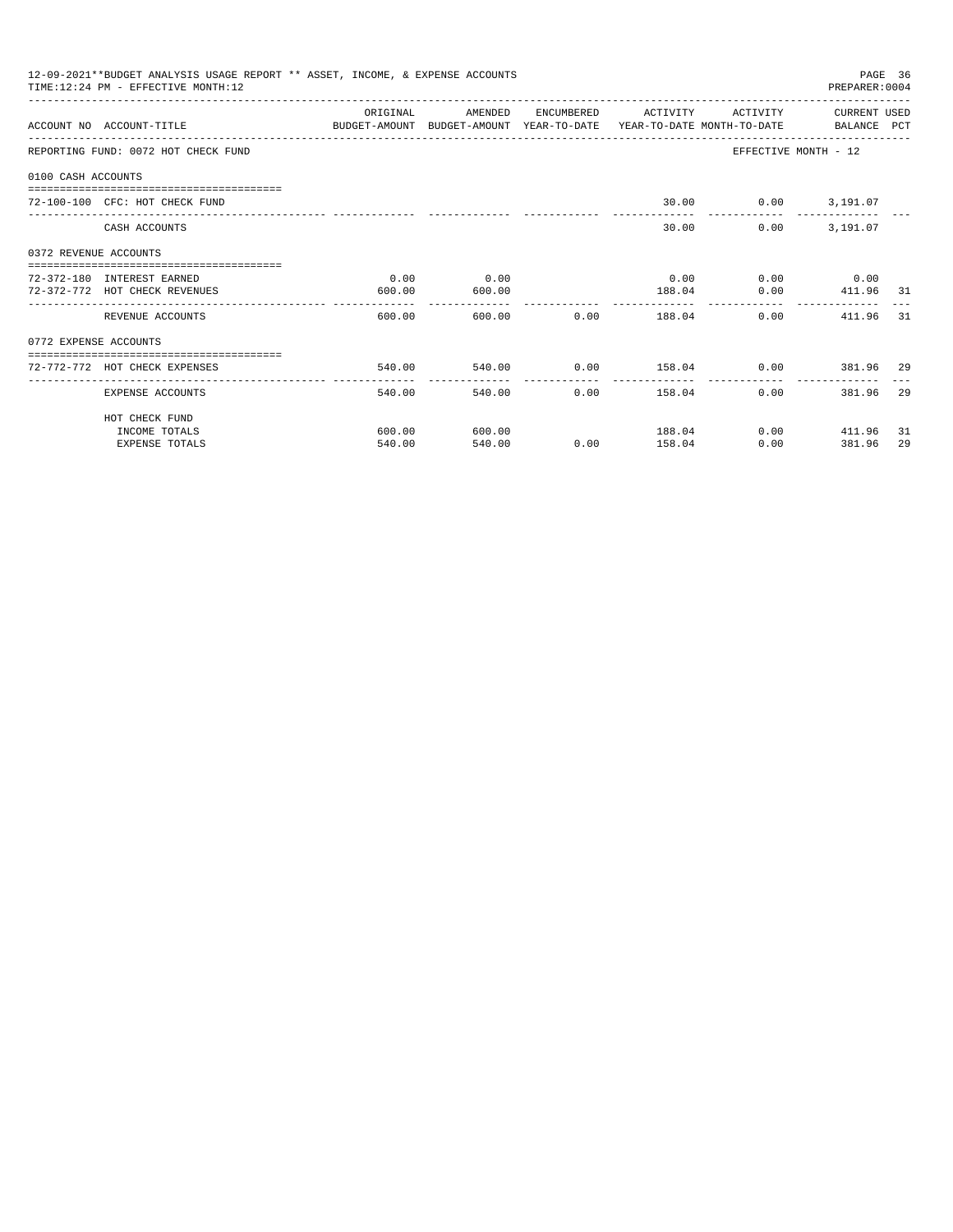|                       | 12-09-2021**BUDGET ANALYSIS USAGE REPORT ** ASSET, INCOME, & EXPENSE ACCOUNTS<br>TIME: 12:24 PM - EFFECTIVE MONTH: 12 |           |                                                     |                 |                  |                                                | PAGE 37<br>PREPARER:0004    |     |
|-----------------------|-----------------------------------------------------------------------------------------------------------------------|-----------|-----------------------------------------------------|-----------------|------------------|------------------------------------------------|-----------------------------|-----|
|                       | ACCOUNT NO ACCOUNT-TITLE                                                                                              | ORIGINAL  | AMENDED<br>BUDGET-AMOUNT BUDGET-AMOUNT YEAR-TO-DATE | ENCUMBERED      | ACTIVITY         | ACTIVITY<br>YEAR-TO-DATE MONTH-TO-DATE         | CURRENT USED<br>BALANCE PCT |     |
|                       | REPORTING FUND: 0074 BAIL BOND FUND                                                                                   |           |                                                     |                 |                  | EFFECTIVE MONTH - 12                           |                             |     |
| 0100 CASH ACCOUNTS    |                                                                                                                       |           |                                                     |                 |                  |                                                |                             |     |
|                       |                                                                                                                       |           |                                                     |                 |                  |                                                |                             |     |
|                       | 74-100-100 CFC: BAIL BOND FUND                                                                                        |           |                                                     |                 |                  | 2,415.00 485.00- 42,255.98                     |                             |     |
|                       | 74-100-232 JP CC ACCOUNT                                                                                              |           |                                                     |                 | 0.00             | 0.00                                           | 0.00                        |     |
|                       | CASH ACCOUNTS                                                                                                         |           |                                                     |                 |                  | 2,415.00 485.00 42,255.98                      |                             |     |
| 0374 REVENUE ACCOUNTS |                                                                                                                       |           |                                                     |                 |                  |                                                |                             |     |
|                       |                                                                                                                       |           |                                                     |                 |                  |                                                |                             |     |
|                       | 74-374-180 INTEREST EARNED                                                                                            | 0.00      | 0.00                                                |                 | 0.00             | $0.00$ 0.00                                    |                             |     |
|                       | 74-374-774 BAIL BOND FEES                                                                                             | 300.00    | 300.00                                              |                 | 150.00           | $15.00 -$                                      | 150.00                      | 50  |
|                       | 74-374-775 SALE OF ESTRAY                                                                                             | 0.00      | 0.00                                                |                 | 0.00             | 0.00                                           | 0.00                        |     |
|                       | 74-374-776 CASH BOND'S                                                                                                | 6.000.00  | 6.000.00                                            |                 | 2,735.00         | $0.00$ 3, 265.00                               |                             | -46 |
|                       | REVENUE ACCOUNTS                                                                                                      |           | $6.300.00$ $6.300.00$ $0.00$ $2.885.00$             |                 |                  | $15.00 -$                                      | 3.415.00                    | 46  |
| 0774 EXPENSE ACCOUNTS |                                                                                                                       |           |                                                     |                 |                  |                                                |                             |     |
|                       |                                                                                                                       |           |                                                     |                 |                  |                                                |                             |     |
|                       | 74-774-774 BAIL BOND EXPENSES                                                                                         | 25.00     | 25.00                                               | 0.00            | 0.00             | 0.00                                           | 25.00                       | 00  |
|                       | 74-774-775 SALE OF ESTRAY                                                                                             | 0.00      | 0.00                                                | 0.00            | 0.00             | $0.00$ 0.00                                    |                             |     |
|                       | 74-774-776 CASH BOND EXPENSES                                                                                         |           | $6.000.00$ $6.000.00$                               | 0.00            |                  | 470.00 470.00 5.530.00                         |                             | 08  |
|                       | 74-774-777 BAIL BOND FEE EXPENSE                                                                                      | 0.00<br>. | 0.00<br>----------                                  | 0.00<br>------- | 0.00<br>-------- | 0.00<br>-----------                            | 0.00<br>----------          |     |
|                       | EXPENSE ACCOUNTS                                                                                                      |           |                                                     |                 |                  | $6.025.00$ $6.025.00$ $0.00$ $470.00$ $470.00$ | 5.555.00                    | 08  |
|                       | BAIL BOND FUND                                                                                                        |           |                                                     |                 |                  |                                                |                             |     |
|                       | INCOME TOTALS                                                                                                         |           | 6,300.00 6,300.00                                   |                 |                  | 2,885.00   15.00   3,415.00                    |                             | 46  |
|                       | <b>EXPENSE TOTALS</b>                                                                                                 | 6,025.00  | 6,025,00                                            | 0.00            | 470.00           | 470.00                                         | 5.555.00                    | 08  |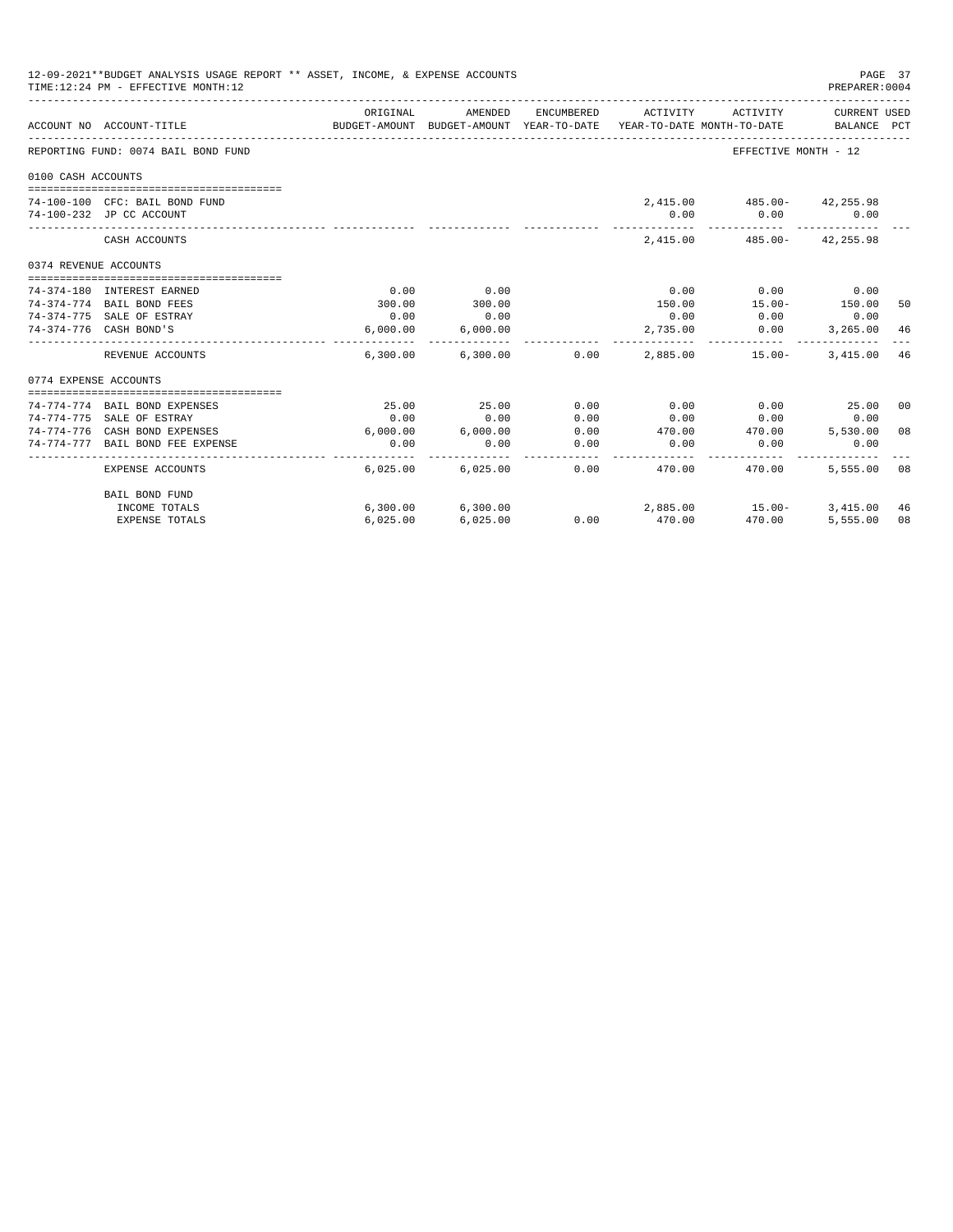|                       | 12-09-2021**BUDGET ANALYSIS USAGE REPORT ** ASSET, INCOME, & EXPENSE ACCOUNTS<br>TIME:12:24 PM - EFFECTIVE MONTH:12 |                  |                                                     |                |                                        |                              | PAGE 38<br>PREPARER: 0004                 |                |
|-----------------------|---------------------------------------------------------------------------------------------------------------------|------------------|-----------------------------------------------------|----------------|----------------------------------------|------------------------------|-------------------------------------------|----------------|
|                       | ACCOUNT NO ACCOUNT-TITLE                                                                                            | ORIGINAL         | AMENDED<br>BUDGET-AMOUNT BUDGET-AMOUNT YEAR-TO-DATE | ENCUMBERED     | ACTIVITY<br>YEAR-TO-DATE MONTH-TO-DATE | ACTIVITY                     | <b>CURRENT USED</b><br>BALANCE PCT        |                |
|                       | REPORTING FUND: 0076 STATE CRIMINAL & CIVIL FEES FUND                                                               |                  |                                                     |                |                                        | EFFECTIVE MONTH - 12         |                                           |                |
| 0100 CASH ACCOUNTS    |                                                                                                                     |                  |                                                     |                |                                        |                              |                                           |                |
|                       | 76-100-100 CFC: STATE CRIMINAL & CIVIL FEES                                                                         |                  |                                                     |                |                                        | 18,743.34- 181.17 104,343.65 |                                           |                |
|                       | 76-100-230 DISTRICT CLERK CC ACCOUNT                                                                                |                  |                                                     |                |                                        | 471.00- 147.00 289.00        |                                           |                |
|                       | 76-100-231 COUNTY CLERK CC ACCOUNT                                                                                  |                  |                                                     |                | 452.40                                 |                              |                                           |                |
|                       | 76-100-232 JP CC ACCOUNT                                                                                            |                  |                                                     |                | 238.50                                 |                              | $0.00$ $641.60$<br>522.60 $2,351.75$      |                |
|                       | CASH ACCOUNTS                                                                                                       |                  |                                                     |                |                                        | 18,523.44- 850.77 107,626.00 | <u>____________</u>                       |                |
| 0376 REVENUE ACCOUNTS |                                                                                                                     |                  |                                                     |                |                                        |                              |                                           |                |
|                       | 76-376-180 INTEREST EARNED                                                                                          | 0.00             | 0.00                                                |                | 0.00                                   | 0.00                         | 0.00                                      |                |
|                       | 76-376-701 DELINQUENT CASES                                                                                         | 0.00             | 0.00                                                |                | 0.00                                   | 0.00                         | 0.00                                      |                |
|                       | 76-376-702 GUARDIANSHIP                                                                                             | 200.00           | 200.00                                              |                | 100.00                                 | 0.00                         | 100.00                                    | 50             |
|                       | 76-376-703 DC-CAR-BVS TO TX VITAL STATISTICS                                                                        |                  | 6.00                                                |                | 0.00                                   | 0.00                         | 6.00                                      | 0 <sup>0</sup> |
|                       | 76-376-704 PARKS & WILDLIFE                                                                                         | $6.00$<br>500.00 | 500.00                                              |                | 240.02                                 | 70.42                        | 259.98                                    | 48             |
|                       | 76-376-705 JP OMNI FEE                                                                                              | 300.00           | 300.00                                              |                | 144.99                                 | 0.00                         | 155.01                                    | 48             |
|                       | 76-376-706 OLD DRUG COURT                                                                                           | 0.00             | 0.00                                                |                | 0.00                                   | 0.00                         | 0.00                                      |                |
|                       | 76-376-707 NEW SPECIALITY COURT 1-1-2020                                                                            | 0.00             | 0.00                                                |                | 39.83                                  | 0.00                         | $39.83+$                                  |                |
| 76-376-776            | STATE FEE CRIMINAL & CIVIL                                                                                          | 49,000.00        | 49,000.00                                           |                | 6.654.24                               | 780.35                       | 42, 345, 76                               | 14             |
|                       | REVENUE ACCOUNTS                                                                                                    | .<br>50,006.00   |                                                     | 50,006.00 0.00 |                                        | . <u>.</u> .                 | ------------<br>7,179.08 850.77 42,826.92 | 14             |
| 0776 EXPENSE ACCOUNTS |                                                                                                                     |                  |                                                     |                |                                        |                              |                                           |                |
|                       |                                                                                                                     |                  |                                                     |                |                                        |                              |                                           |                |
|                       | 76-776-701 DELINQUENT CASES                                                                                         | 1,000.00         | 1,000.00                                            | 0.00           | 0.00                                   | 0.00                         | 1,000.00                                  | 00             |
|                       | 76-776-703 DC-CAR-BVS TO TX VITAL STATISTICS                                                                        | 120.00           | 120.00                                              | 9.15           | 25.62                                  | 0.00                         | 85.23                                     | 29             |
|                       | 76-776-704 PARKS & WILDLIFE                                                                                         | 1,500.00         | 1,500.00                                            | 0.00           | 0.00                                   | 0.00                         | 1,500.00                                  | 00             |
|                       | 76-776-705 JP OMNI EXPENSE                                                                                          | 90.00            | 90.00                                               | 0.00           | 30.00                                  | 0.00                         | 60.00                                     | 33             |
|                       | 76-776-706 OLD DRUG COURT                                                                                           | 0.00             | 0.00                                                | 0.00           | 18.57                                  | 0.00                         | $18.57-$                                  |                |
|                       | 76-776-707 NEW SPECIALITY COURT 1-1-2020                                                                            | 0.00             | 0.00                                                | 0.00           | 0.00                                   | 0.00                         | 0.00                                      |                |
| 76-776-776            | STATE FEE CRIMINAL & CIVIL                                                                                          | 47,000.00        | 47,000.00<br>-----------                            | 0.00           | 10,628.33<br>.                         | 0.00<br>-------              | 36,371.67<br>___________                  | 23             |
|                       | EXPENSE ACCOUNTS                                                                                                    | 49,710.00        | 49,710.00                                           | 9.15           | 10,702.52                              | 0.00                         | 38,998.33                                 | 22             |
|                       | STATE CRIMINAL & CIVIL FEES FUND                                                                                    |                  |                                                     |                |                                        |                              |                                           |                |
|                       | INCOME TOTALS                                                                                                       | 50,006.00        | 50,006.00                                           |                | 7,179.08                               | 850.77                       | 42,826.92                                 | 14             |
|                       | <b>EXPENSE TOTALS</b>                                                                                               | 49,710.00        | 49,710.00                                           | 9.15           | 10,702.52                              | 0.00                         | 38,998.33                                 | 2.2            |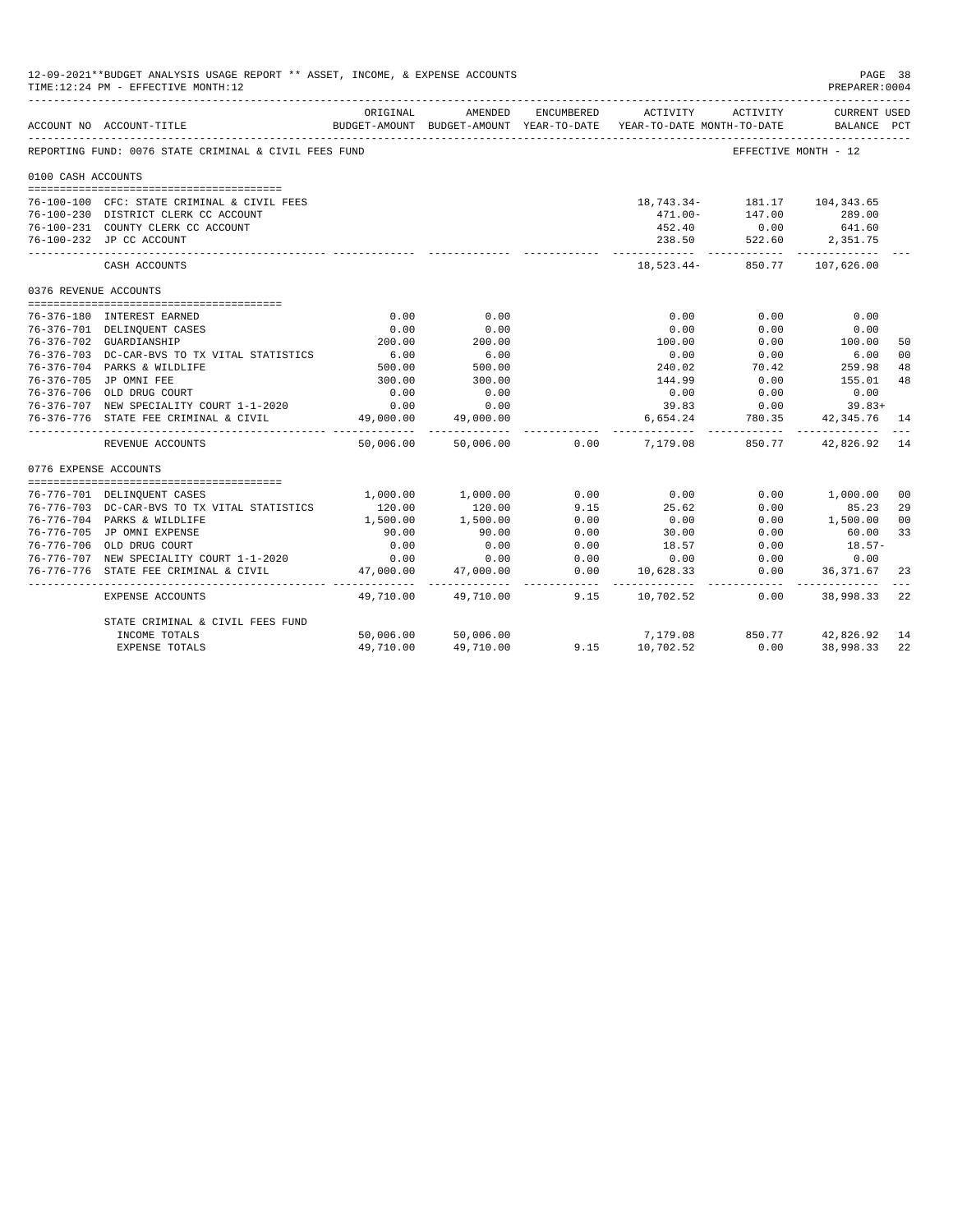|                     | TIME:12:24 PM - EFFECTIVE MONTH:12                                   |                       |                                                     |              |                                        |                      | PREPARER: 0004                     |                |
|---------------------|----------------------------------------------------------------------|-----------------------|-----------------------------------------------------|--------------|----------------------------------------|----------------------|------------------------------------|----------------|
|                     | ACCOUNT NO ACCOUNT-TITLE                                             | ORIGINAL              | AMENDED<br>BUDGET-AMOUNT BUDGET-AMOUNT YEAR-TO-DATE | ENCUMBERED   | ACTIVITY<br>YEAR-TO-DATE MONTH-TO-DATE | ACTIVITY             | <b>CURRENT USED</b><br>BALANCE PCT |                |
|                     | REPORTING FUND: 0078 SENIOR CITIZENS FUND                            |                       |                                                     |              |                                        | EFFECTIVE MONTH - 12 |                                    |                |
| 0100 CASH ACCOUNTS  |                                                                      |                       |                                                     |              |                                        |                      |                                    |                |
|                     |                                                                      |                       |                                                     |              |                                        |                      |                                    |                |
|                     | 78-100-100 CFC: SENIOR CITIZENS<br>-------------------------------   |                       |                                                     |              | 12,997.59-                             | $353.21 -$           | 202,054.96-                        |                |
|                     | CASH ACCOUNTS                                                        |                       |                                                     |              | 12,997.59-                             | $353.21 -$           | $202,054.96-$                      |                |
|                     | 0200 LIABILITY ACCOUNTS                                              |                       |                                                     |              |                                        |                      |                                    |                |
|                     |                                                                      |                       |                                                     |              |                                        |                      |                                    |                |
|                     | 78-200-180 ACCOUNTS PAYABLE<br>____________________________________  |                       |                                                     |              | 0.00                                   | 0.00                 | $1,333.51-$                        |                |
|                     | LIABILITY ACCOUNTS                                                   |                       |                                                     |              | 0.00                                   | 0.00                 | $1,333.51-$                        |                |
|                     | 0378 REVENUE ACCOUNTS                                                |                       |                                                     |              |                                        |                      |                                    |                |
|                     |                                                                      |                       |                                                     |              |                                        |                      |                                    |                |
|                     | 78-378-160 SALE OF FIXED ASSETS<br>78-378-180 INTEREST EARNED        | 0.00<br>0.00          | 0.00                                                |              | 0.00<br>0.00                           | 0.00                 | 0.00                               |                |
|                     | 78-378-710 WCTCOG PROGRAM                                            | 22,000.00             | 0.00<br>22,000.00                                   |              | 179.01                                 | 0.00<br>0.00         | 0.00<br>21,820.99                  | 01             |
|                     | 78-378-711 DEPT OF HUMAN RESOURCES                                   | 0.00                  | 0.00                                                |              | 0.00                                   | 0.00                 | 0.00                               |                |
|                     | 78-378-712 NON ELIGIBLE FOOD DONATIONS                               | 6,500.00              | 6,500.00                                            |              | 1,037.56                               | 105.90               | 5,462.44                           | 16             |
|                     | 78-378-713 BUILDING RENT                                             | 25.00                 | 25.00                                               |              | 0.00                                   | 0.00                 | 25.00                              | 0 <sup>0</sup> |
|                     | 78-378-714 DEPT OF AGING & DISABILITY                                | 15,000.00             | 15,000.00                                           |              | 2,288.61                               | 0.00                 | 12,711.39                          | 15             |
|                     | 78-378-715 GIFT DONATIONS                                            | 2,500.00              | 2,500.00                                            |              | 535.00                                 | 0.00                 | 1,965.00                           | 21             |
|                     | 78-378-716 OTHER INCOME                                              | 50.00                 | 50.00                                               |              | 3.00                                   | 0.00                 | 47.00                              | 06             |
|                     | 78-378-717 COG PROGRAM INCOME AAA TITLE IIIC                         | 0.00                  | 0.00                                                |              | 85.50                                  | 8.00                 | $85.50+$                           |                |
|                     | 78-378-815 INCOME FROM OTHER FUNDS                                   | 0.00<br>-----------   | 0.00<br>----------                                  |              | 0.00<br>----------                     | 0.00<br>---------    | 0.00<br>-----------                |                |
|                     | REVENUE ACCOUNTS                                                     | 46,075.00             | 46,075.00                                           | 0.00         | 4,128.68                               | 113.90               | 41,946.32                          | 09             |
|                     | 0778 EXPENSE ACCOUNTS                                                |                       |                                                     |              |                                        |                      |                                    |                |
|                     |                                                                      |                       |                                                     |              |                                        |                      |                                    |                |
|                     | 78-778-100 SALARY - SR CITIZENS COORDINATOR                          | 23,983.00             | 23,983.00                                           | 0.00         | 3,689.60                               | 0.00                 | 20, 293.40                         | 15             |
|                     | 78-778-105 LONGEVITY PAY                                             | 750.00                | 750.00                                              | 0.00         | 0.00                                   | 0.00                 | 750.00                             | 0 <sub>0</sub> |
|                     | 78-778-110 SALARY - FULL TIME & PART TIME<br>78-778-200 FICA EXPENSE | 33,813.00<br>4,480.00 | 33,813.00<br>4,480.00                               | 0.00<br>0.00 | 5,419.75<br>696.84                     | 0.00<br>0.00         | 28, 393. 25<br>3,783.16            | 16<br>16       |
|                     | 78-778-202 TCDRS GROUP TERM LIFE                                     | 440.00                | 440.00                                              | 0.00         | 68.33                                  | 0.00                 | 371.67                             | 16             |
|                     | 78-778-205 RETIREMENT                                                | 4,820.00              | 4,820.00                                            | 0.00         | 749.65                                 | 0.00                 | 4,070.35                           | 16             |
| 78-778-300 TRAVEL   |                                                                      | 1,500.00              | 1,500.00                                            | 0.00         | 78.96                                  | 0.00                 | 1,421.04                           | 05             |
| 78-778-305 SUPPLIES |                                                                      | 2,000.00              | 2,000.00                                            | 55.00        | 273.76                                 | 0.00                 | 1,671.24                           | 16             |
|                     | 78-778-310 COMMUNICATIONS                                            | 1,300.00              | 1,300.00                                            | 0.00         | 209.87                                 | 71.68                | 1,090.13                           | 16             |
|                     | 78-778-320 REPAIRS & MAINTENANCE                                     | 2,000.00              | 2,000.00                                            | 0.00         | 0.00                                   | 0.00                 | 2,000.00                           | 0 <sup>0</sup> |
|                     | 78-778-336 LAST YEARS BILLS 2021                                     | 0.00                  | 0.00                                                | 7.50         | 0.00                                   | 0.00                 | $7.50 -$                           |                |
|                     | 78-778-380 UTILITIES                                                 | 6,500.00              | 6,500.00                                            | 0.00         | 1,507.43                               | 395.43               | 4,992.57                           | 23             |
|                     | 78-778-400 NEW EQUIPMENT                                             | 5,450.00              | 5,450.00                                            | 0.00         | 0.00                                   | 0.00                 | 5,450.00                           | 0 <sub>0</sub> |
|                     | 78-778-680 VAN EXPENSE                                               | 4,500.00              | 4,500.00                                            | 333.19       | 1,275.39                               | 0.00                 | 2,891.42                           | 36             |
|                     | 78-778-690 EDIBLE GOODS                                              | 25,000.00             | 25,000.00                                           | 5,288.85     | 2,311.51                               | 0.00                 | 17,399.64                          | 30             |
|                     | 78-778-692 PAPER GOODS                                               | 7,900.00              | 7,900.00                                            | 1,333.55     | 946.07                                 | 0.00                 | 5,620.38                           | 29             |
|                     | 78-778-693 GIFT EXPENSE                                              | 300.00                | 300.00                                              | 1,118.40     | 0.00                                   | 0.00                 | $818.40 - 373$                     |                |
|                     | EXPENSE ACCOUNTS                                                     | 124,736.00            | 124,736.00                                          | 8,136.49     | 17,227.16                              | 467.11               | 99, 372.35                         | 20             |
|                     | SENIOR CITIZENS FUND                                                 |                       |                                                     |              |                                        |                      |                                    |                |
|                     | INCOME TOTALS                                                        | 46,075.00             | 46,075.00                                           |              | 4,128.68                               | 113.90               | 41,946.32                          | 09             |
|                     | <b>EXPENSE TOTALS</b>                                                | 124,736.00            | 124,736.00                                          | 8,136.49     | 17,227.16                              | 467.11               | 99, 372.35                         | 20             |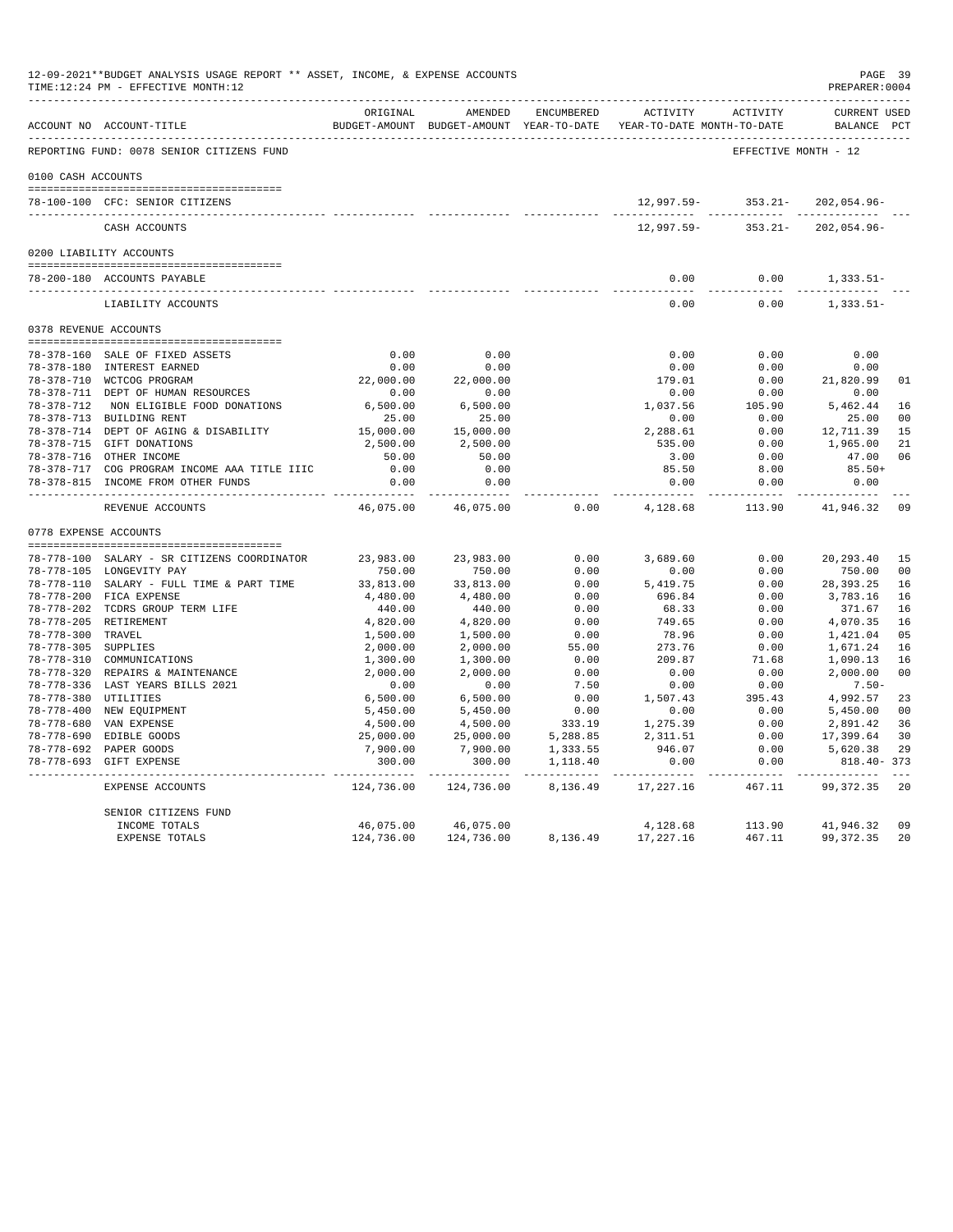|              | 12-09-2021**BUDGET ANALYSIS USAGE REPORT ** ASSET, INCOME, & EXPENSE ACCOUNTS<br>PAGE 40<br>TIME: 12:24 PM - EFFECTIVE MONTH: 12<br>PREPARER: 0004<br>ORIGINAL<br>AMENDED<br>ENCUMBERED<br>ACTIVITY<br>ACTIVITY<br><b>CURRENT USED</b><br>BUDGET-AMOUNT BUDGET-AMOUNT YEAR-TO-DATE<br>YEAR-TO-DATE MONTH-TO-DATE<br>ACCOUNT NO ACCOUNT-TITLE<br>BALANCE<br>PCT<br>REPORTING FUND: 0079 AMERICAN RESCUE GRANT<br>EFFECTIVE MONTH - 12<br>0100 CASH ACCOUNT<br>0.00<br>79-100-100 CASH ACCOUNT<br>$0.00$ 371,966.50<br>-------------<br>371,966.50<br>CASH ACCOUNT<br>0.00<br>0.00<br>0.00<br>0.00<br>0.00<br>0.00<br>0.00<br>79-380-179 ARPA GRANT REVENUE<br>0.00<br>0.00<br>0.00<br>0.00<br>0.00<br>REVENUE<br>0.00<br>0.00<br>0.00<br>0.00<br>0.00<br>0.00<br>0.00<br>79-850-850 ARPA GRANT EXPENSE<br><b>EXPENSE</b><br>0.00<br>0.00<br>0.00<br>0.00<br>0.00<br>0.00 |      |      |      |      |      |      |
|--------------|-------------------------------------------------------------------------------------------------------------------------------------------------------------------------------------------------------------------------------------------------------------------------------------------------------------------------------------------------------------------------------------------------------------------------------------------------------------------------------------------------------------------------------------------------------------------------------------------------------------------------------------------------------------------------------------------------------------------------------------------------------------------------------------------------------------------------------------------------------------------------|------|------|------|------|------|------|
|              |                                                                                                                                                                                                                                                                                                                                                                                                                                                                                                                                                                                                                                                                                                                                                                                                                                                                         |      |      |      |      |      |      |
|              |                                                                                                                                                                                                                                                                                                                                                                                                                                                                                                                                                                                                                                                                                                                                                                                                                                                                         |      |      |      |      |      |      |
|              |                                                                                                                                                                                                                                                                                                                                                                                                                                                                                                                                                                                                                                                                                                                                                                                                                                                                         |      |      |      |      |      |      |
|              |                                                                                                                                                                                                                                                                                                                                                                                                                                                                                                                                                                                                                                                                                                                                                                                                                                                                         |      |      |      |      |      |      |
|              |                                                                                                                                                                                                                                                                                                                                                                                                                                                                                                                                                                                                                                                                                                                                                                                                                                                                         |      |      |      |      |      |      |
| 0380 REVENUE |                                                                                                                                                                                                                                                                                                                                                                                                                                                                                                                                                                                                                                                                                                                                                                                                                                                                         |      |      |      |      |      |      |
|              |                                                                                                                                                                                                                                                                                                                                                                                                                                                                                                                                                                                                                                                                                                                                                                                                                                                                         |      |      |      |      |      |      |
|              |                                                                                                                                                                                                                                                                                                                                                                                                                                                                                                                                                                                                                                                                                                                                                                                                                                                                         |      |      |      |      |      |      |
| 0850 EXPENSE |                                                                                                                                                                                                                                                                                                                                                                                                                                                                                                                                                                                                                                                                                                                                                                                                                                                                         |      |      |      |      |      |      |
|              |                                                                                                                                                                                                                                                                                                                                                                                                                                                                                                                                                                                                                                                                                                                                                                                                                                                                         |      |      |      |      |      |      |
|              |                                                                                                                                                                                                                                                                                                                                                                                                                                                                                                                                                                                                                                                                                                                                                                                                                                                                         |      |      |      |      |      |      |
|              | AMERICAN RESCUE GRANT                                                                                                                                                                                                                                                                                                                                                                                                                                                                                                                                                                                                                                                                                                                                                                                                                                                   |      |      |      |      |      |      |
|              | INCOME TOTALS                                                                                                                                                                                                                                                                                                                                                                                                                                                                                                                                                                                                                                                                                                                                                                                                                                                           | 0.00 | 0.00 |      | 0.00 | 0.00 | 0.00 |
|              | <b>EXPENSE TOTALS</b>                                                                                                                                                                                                                                                                                                                                                                                                                                                                                                                                                                                                                                                                                                                                                                                                                                                   | 0.00 | 0.00 | 0.00 | 0.00 | 0.00 | 0.00 |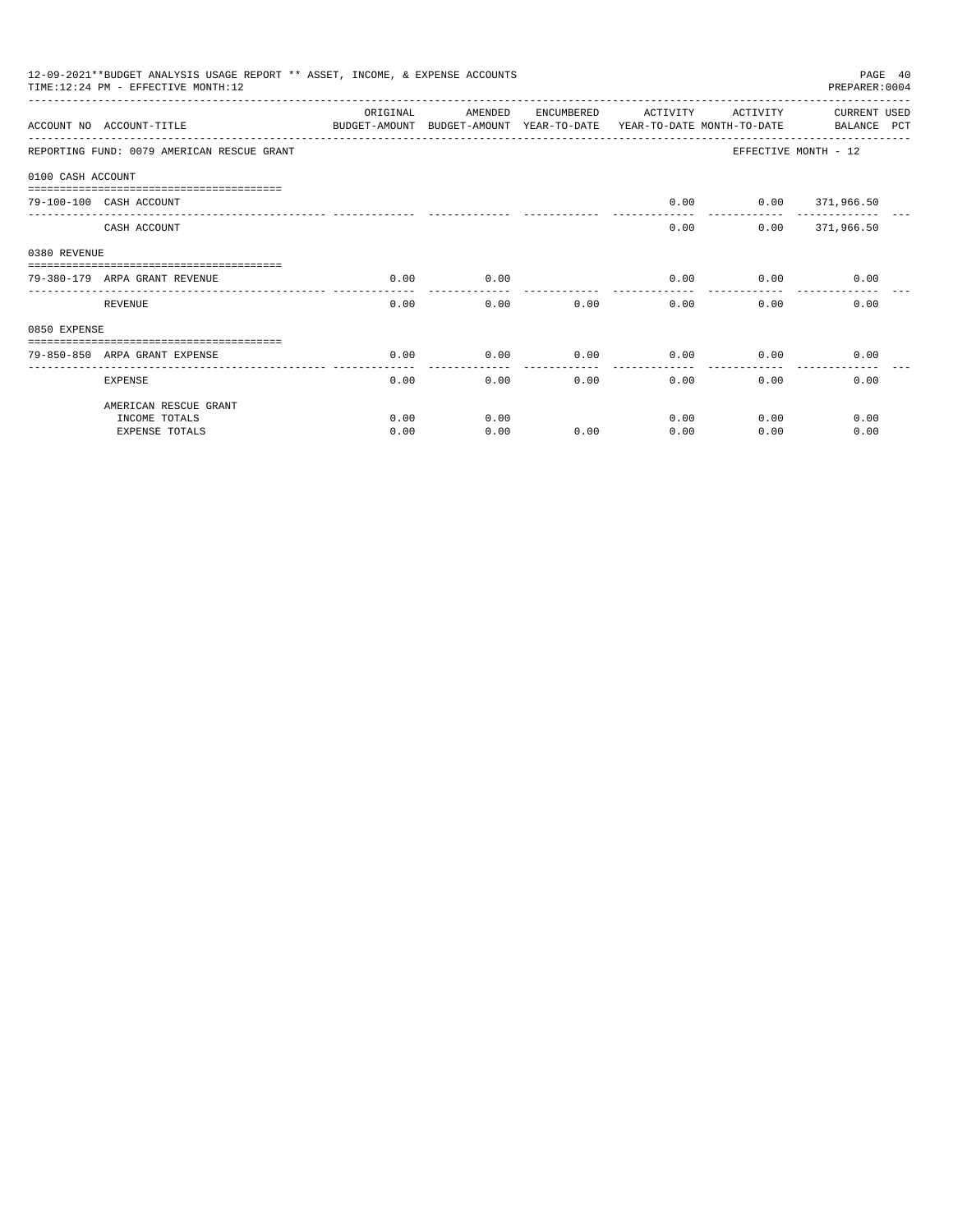|                       | 12-09-2021**BUDGET ANALYSIS USAGE REPORT ** ASSET, INCOME, & EXPENSE ACCOUNTS<br>TIME: 12:24 PM - EFFECTIVE MONTH: 12 |          |                        |              |                                                             |                      | PREPARER: 0004     | PAGE 41 |
|-----------------------|-----------------------------------------------------------------------------------------------------------------------|----------|------------------------|--------------|-------------------------------------------------------------|----------------------|--------------------|---------|
|                       |                                                                                                                       | ORIGINAL | AMENDED                | ENCUMBERED   | ACTIVITY                                                    | ACTIVITY             | CURRENT USED       |         |
|                       | ACCOUNT NO ACCOUNT-TITLE COMPUTE BUDGET-AMOUNT BUDGET-AMOUNT YEAR-TO-DATE YEAR-TO-DATE MONTH-TO-DATE BALANCE PCT      |          |                        |              |                                                             |                      |                    |         |
|                       | REPORTING FUND: 0080 LEOSE GRANT FUND                                                                                 |          |                        |              |                                                             | EFFECTIVE MONTH - 12 |                    |         |
| 0100 CASH ACCOUNTS    |                                                                                                                       |          |                        |              |                                                             |                      |                    |         |
|                       | 80-100-100 CFC: LEOSE GRANT CHECKING                                                                                  |          |                        |              | 0.00                                                        | $0.00$ 3,619.72      |                    |         |
|                       | CASH ACCOUNTS                                                                                                         |          |                        |              | 0.00                                                        | 0.00                 | 3,619.72           |         |
| 0380 REVENUE ACCOUNTS |                                                                                                                       |          |                        |              |                                                             |                      |                    |         |
|                       | 80-380-180 INTEREST EARNED                                                                                            | 0.00     | 0.00                   |              | 0.00                                                        |                      | $0.00$ 0.00        |         |
|                       | 80-380-800 LEOSE GRANT REVENUES                                                                                       | 1,500.00 | 1,500.00               |              | 0.00                                                        |                      | $0.00$ 1,500.00 00 |         |
|                       | REVENUE ACCOUNTS                                                                                                      |          | 1,500.00 1,500.00 0.00 |              | 0.00                                                        | 0.00                 | 1,500.00 00        |         |
| 0800 EXPENSE ACCOUNTS |                                                                                                                       |          |                        |              |                                                             |                      |                    |         |
|                       | ----------------------------------<br>80-800-800 LEOSE GRANT EXPENSES                                                 |          |                        |              | $1,500.00$ $1,500.00$ $0.00$ $0.00$ $0.00$ $1,500.00$ $0.0$ |                      |                    |         |
|                       |                                                                                                                       | -------- | ------------           | ------------ | -------------                                               |                      |                    |         |
|                       | EXPENSE ACCOUNTS                                                                                                      |          | 1,500.00 1,500.00      |              | 0.00<br>0.00                                                | 0.00                 | 1,500.00 00        |         |
|                       | LEOSE GRANT FUND                                                                                                      |          |                        |              |                                                             |                      |                    |         |
|                       | INCOME TOTALS                                                                                                         |          | 1,500.00 1,500.00      |              | 0.00                                                        |                      | $0.00$ 1,500.00    | 00      |
|                       | <b>EXPENSE TOTALS</b>                                                                                                 | 1,500.00 | 1,500.00               | 0.00         | 0.00                                                        | 0.00                 | 1,500.00           | 00      |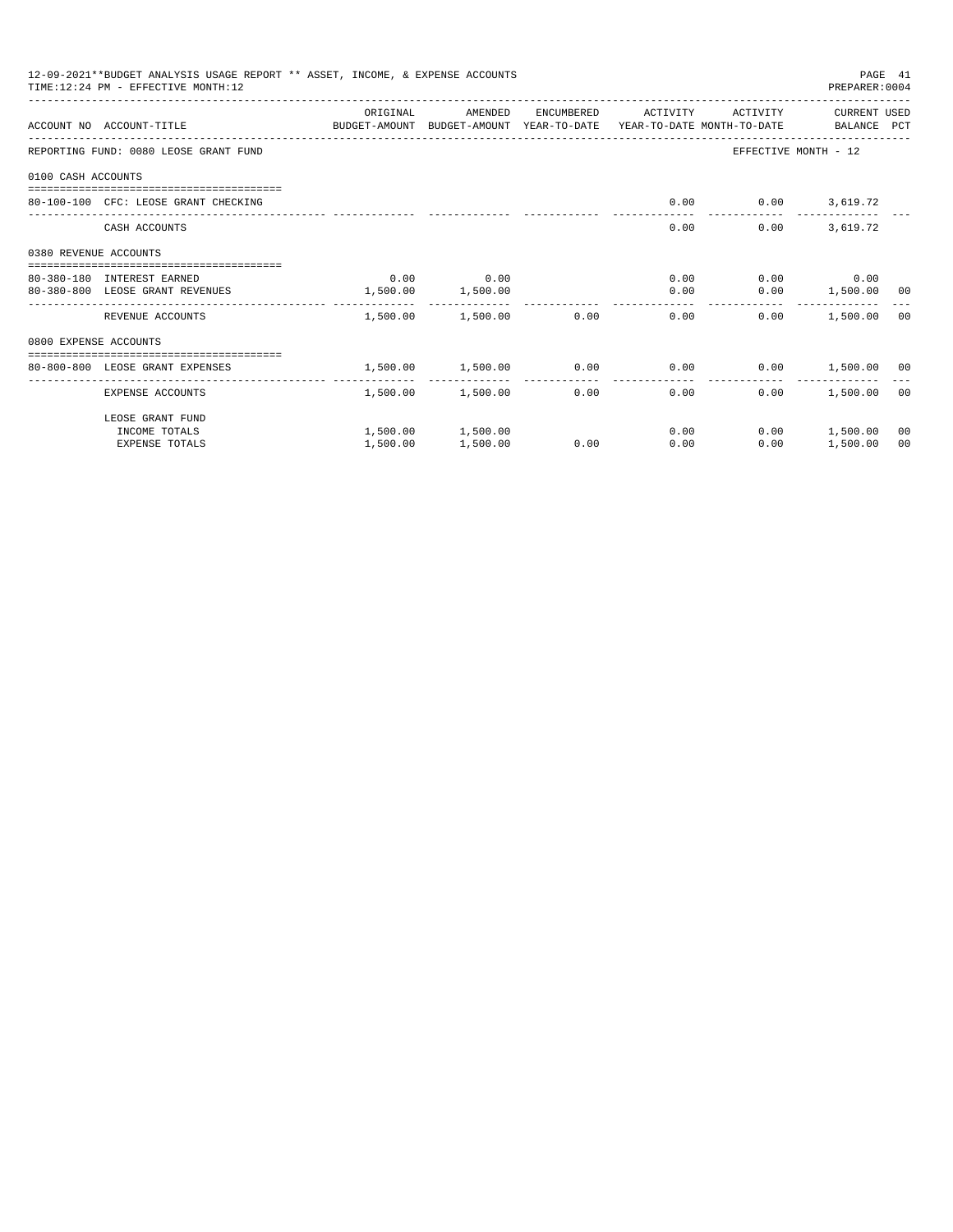|                       | 12-09-2021**BUDGET ANALYSIS USAGE REPORT ** ASSET, INCOME, & EXPENSE ACCOUNTS<br>TIME: 12:24 PM - EFFECTIVE MONTH: 12 |                   |             |                                                          |                                            | PAGE 42<br>PREPARER: 0004 |    |
|-----------------------|-----------------------------------------------------------------------------------------------------------------------|-------------------|-------------|----------------------------------------------------------|--------------------------------------------|---------------------------|----|
|                       | ACCOUNT NO ACCOUNT-TITLE CONTROL SUDGET-AMOUNT BUDGET-AMOUNT YEAR-TO-DATE YEAR-TO-DATE MONTH-TO-DATE BALANCE PCT      | ORIGINAL          |             | AMENDED ENCUMBERED ACTIVITY ACTIVITY CURRENTUSED         |                                            |                           |    |
|                       | REPORTING FUND: 0082 JUSTICE COURT TECHNOLOGY FUND                                                                    |                   |             |                                                          | EFFECTIVE MONTH - 12                       |                           |    |
| 0100 CASH ACCOUNTS    |                                                                                                                       |                   |             |                                                          |                                            |                           |    |
|                       | 82-100-100 CFC: JUSTICE COURT TECH CHECKING<br>82-100-232 JP CC ACCOUNT                                               |                   |             |                                                          | 155.54 1.87 10,497.22<br>8.51- 16.07 73.07 |                           |    |
|                       | CASH ACCOUNTS                                                                                                         |                   |             |                                                          | 147.03 17.94 10,570.29                     |                           |    |
| 0380 REVENUE ACCOUNTS |                                                                                                                       |                   |             |                                                          |                                            |                           |    |
|                       | 82-380-180 INTEREST EARNED                                                                                            |                   | $0.00$ 0.00 | $0.00$ $0.00$ $0.00$ $0.00$                              |                                            |                           |    |
|                       | 82-380-820 JUSTICE COURT TECH FEES 1,500.00 1,500.00                                                                  |                   |             | $147.03$ $17.94$ $1,352.97$ 10                           |                                            |                           |    |
|                       | REVENUE ACCOUNTS                                                                                                      |                   |             | $1.500.00$ $1.500.00$ $0.00$ $147.03$ $17.94$ $1.352.97$ |                                            |                           | 10 |
| 0820 EXPENSE ACCOUNTS |                                                                                                                       |                   |             |                                                          |                                            |                           |    |
|                       |                                                                                                                       |                   |             |                                                          |                                            |                           |    |
|                       | 82-820-333 LAST YEARS BILLS                                                                                           |                   |             | $0.00$ $0.00$ $0.00$ $0.00$ $0.00$                       |                                            | $0.00$ 0.00               |    |
|                       | 82-820-820 JUSTICE COURT TECH EXPENSES                                                                                | 1,500.00 1,500.00 |             | $0.00$ 0.00                                              |                                            | $0.00$ 1,500.00 00        |    |
|                       | EXPENSE ACCOUNTS                                                                                                      |                   |             | $1.500.00$ $1.500.00$ $0.00$ $0.00$                      | 0.00                                       | 1,500.00 00               |    |
|                       | JUSTICE COURT TECHNOLOGY FUND                                                                                         |                   |             |                                                          |                                            |                           |    |
|                       | INCOME TOTALS                                                                                                         |                   |             | $1,500.00$ $1,500.00$ $147.03$ $17.94$ $1,352.97$        |                                            |                           | 10 |
|                       | <b>EXPENSE TOTALS</b>                                                                                                 | 1,500.00          | 1,500.00    | $0.00$ $0.00$                                            |                                            | 0.00 1,500.00             | 00 |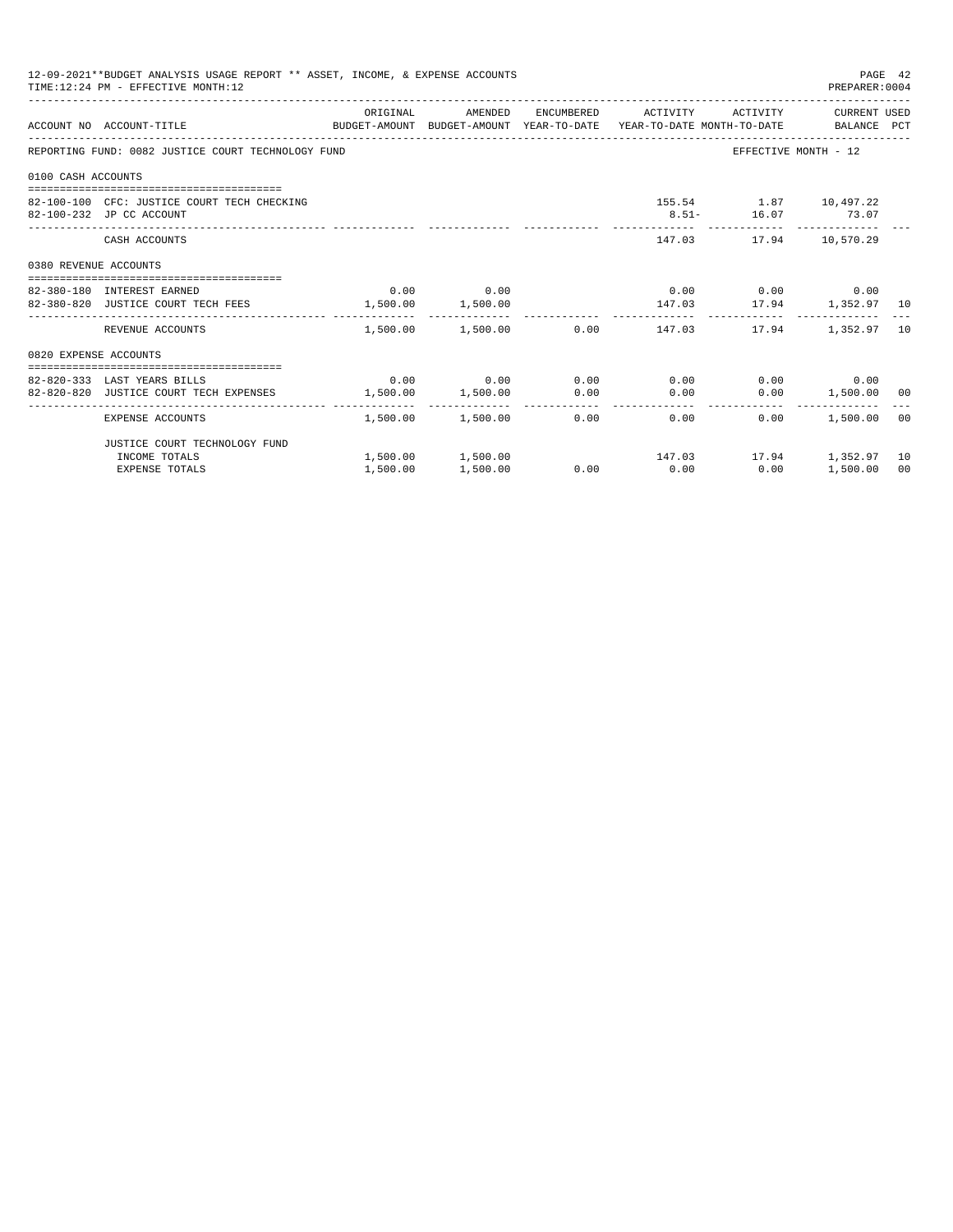|                    | 12-09-2021**BUDGET ANALYSIS USAGE REPORT ** ASSET, INCOME, & EXPENSE ACCOUNTS<br>PAGE 43<br>TIME: 12:24 PM - EFFECTIVE MONTH: 12<br>PREPARER: 0004<br>ACCOUNT NO ACCOUNT-TITLE CONTROL SUDGET-AMOUNT BUDGET-AMOUNT YEAR-TO-DATE YEAR-TO-DATE MONTH-TO-DATE BALANCE PCT<br>REPORTING FUND: 0084 FC DRUG FORFEITURE FUND<br>EFFECTIVE MONTH - 12<br>$0.00$ $0.00$ $0.00$ $0.00$<br>84-100-100 CFC: FC DRUG FORFEITURE CHECKING<br>6,715.10- 0.00 31,890.43<br>84-100-150 CFC: FC DRUG FORFEITURE CHECKING<br>6,715.10- 0.00 31,890.43<br>CASH ACCOUNTS<br>0384 REVENUE ACCOUNTS<br>$0.00$ 0.00<br>$9.68$ 0.00 9.68+<br>84-384-180 INTEREST EARNED<br>84-384-840 FC DRUG FORFEITURE REVENUES 39,535.00 39,535.00<br>$0.00$ $0.00$ $39,535.00$ 00<br>------------<br>$39.535.00$ $39.535.00$ 0.00 9.68<br>$0.00 -$<br>39,525,32 00<br>REVENUE ACCOUNTS<br>0840 EXPENSE ACCOUNTS<br>$0.00$ $0.00$ $0.00$ $0.00$ $0.00$<br>$0.00$ 0.00<br>84-840-336 LAST YEARS BILLS 2021<br>$0.00$ $32,487.71$ 18<br>84-840-840 FC DRUG FORFEITURE EXPENSES 39,535.00 39,535.00 322.51 6,724.78<br>39,535.00 39,535.00 322.51 6,724.78<br>0.00<br>32,487.71 18<br>EXPENSE ACCOUNTS |           |           |  |                                |                     |    |
|--------------------|----------------------------------------------------------------------------------------------------------------------------------------------------------------------------------------------------------------------------------------------------------------------------------------------------------------------------------------------------------------------------------------------------------------------------------------------------------------------------------------------------------------------------------------------------------------------------------------------------------------------------------------------------------------------------------------------------------------------------------------------------------------------------------------------------------------------------------------------------------------------------------------------------------------------------------------------------------------------------------------------------------------------------------------------------------------------------------------------------------------------------------------------------------------|-----------|-----------|--|--------------------------------|---------------------|----|
|                    |                                                                                                                                                                                                                                                                                                                                                                                                                                                                                                                                                                                                                                                                                                                                                                                                                                                                                                                                                                                                                                                                                                                                                                |           |           |  |                                |                     |    |
|                    |                                                                                                                                                                                                                                                                                                                                                                                                                                                                                                                                                                                                                                                                                                                                                                                                                                                                                                                                                                                                                                                                                                                                                                |           |           |  |                                |                     |    |
| 0100 CASH ACCOUNTS |                                                                                                                                                                                                                                                                                                                                                                                                                                                                                                                                                                                                                                                                                                                                                                                                                                                                                                                                                                                                                                                                                                                                                                |           |           |  |                                |                     |    |
|                    |                                                                                                                                                                                                                                                                                                                                                                                                                                                                                                                                                                                                                                                                                                                                                                                                                                                                                                                                                                                                                                                                                                                                                                |           |           |  |                                |                     |    |
|                    |                                                                                                                                                                                                                                                                                                                                                                                                                                                                                                                                                                                                                                                                                                                                                                                                                                                                                                                                                                                                                                                                                                                                                                |           |           |  |                                |                     |    |
|                    |                                                                                                                                                                                                                                                                                                                                                                                                                                                                                                                                                                                                                                                                                                                                                                                                                                                                                                                                                                                                                                                                                                                                                                |           |           |  |                                |                     |    |
|                    |                                                                                                                                                                                                                                                                                                                                                                                                                                                                                                                                                                                                                                                                                                                                                                                                                                                                                                                                                                                                                                                                                                                                                                |           |           |  |                                |                     |    |
|                    |                                                                                                                                                                                                                                                                                                                                                                                                                                                                                                                                                                                                                                                                                                                                                                                                                                                                                                                                                                                                                                                                                                                                                                |           |           |  |                                |                     |    |
|                    |                                                                                                                                                                                                                                                                                                                                                                                                                                                                                                                                                                                                                                                                                                                                                                                                                                                                                                                                                                                                                                                                                                                                                                |           |           |  |                                |                     |    |
|                    |                                                                                                                                                                                                                                                                                                                                                                                                                                                                                                                                                                                                                                                                                                                                                                                                                                                                                                                                                                                                                                                                                                                                                                |           |           |  |                                |                     |    |
|                    |                                                                                                                                                                                                                                                                                                                                                                                                                                                                                                                                                                                                                                                                                                                                                                                                                                                                                                                                                                                                                                                                                                                                                                |           |           |  |                                |                     |    |
|                    |                                                                                                                                                                                                                                                                                                                                                                                                                                                                                                                                                                                                                                                                                                                                                                                                                                                                                                                                                                                                                                                                                                                                                                |           |           |  |                                |                     |    |
|                    |                                                                                                                                                                                                                                                                                                                                                                                                                                                                                                                                                                                                                                                                                                                                                                                                                                                                                                                                                                                                                                                                                                                                                                |           |           |  |                                |                     |    |
|                    | FC DRUG FORFEITURE FUND                                                                                                                                                                                                                                                                                                                                                                                                                                                                                                                                                                                                                                                                                                                                                                                                                                                                                                                                                                                                                                                                                                                                        |           |           |  |                                |                     |    |
|                    | INCOME TOTALS                                                                                                                                                                                                                                                                                                                                                                                                                                                                                                                                                                                                                                                                                                                                                                                                                                                                                                                                                                                                                                                                                                                                                  |           |           |  | $39,535.00$ $39,535.00$ $9.68$ | $0.00$ 39,525.32 00 |    |
|                    | <b>EXPENSE TOTALS</b>                                                                                                                                                                                                                                                                                                                                                                                                                                                                                                                                                                                                                                                                                                                                                                                                                                                                                                                                                                                                                                                                                                                                          | 39,535.00 | 39,535.00 |  | 322.51 6,724.78                | $0.00$ $32.487.71$  | 18 |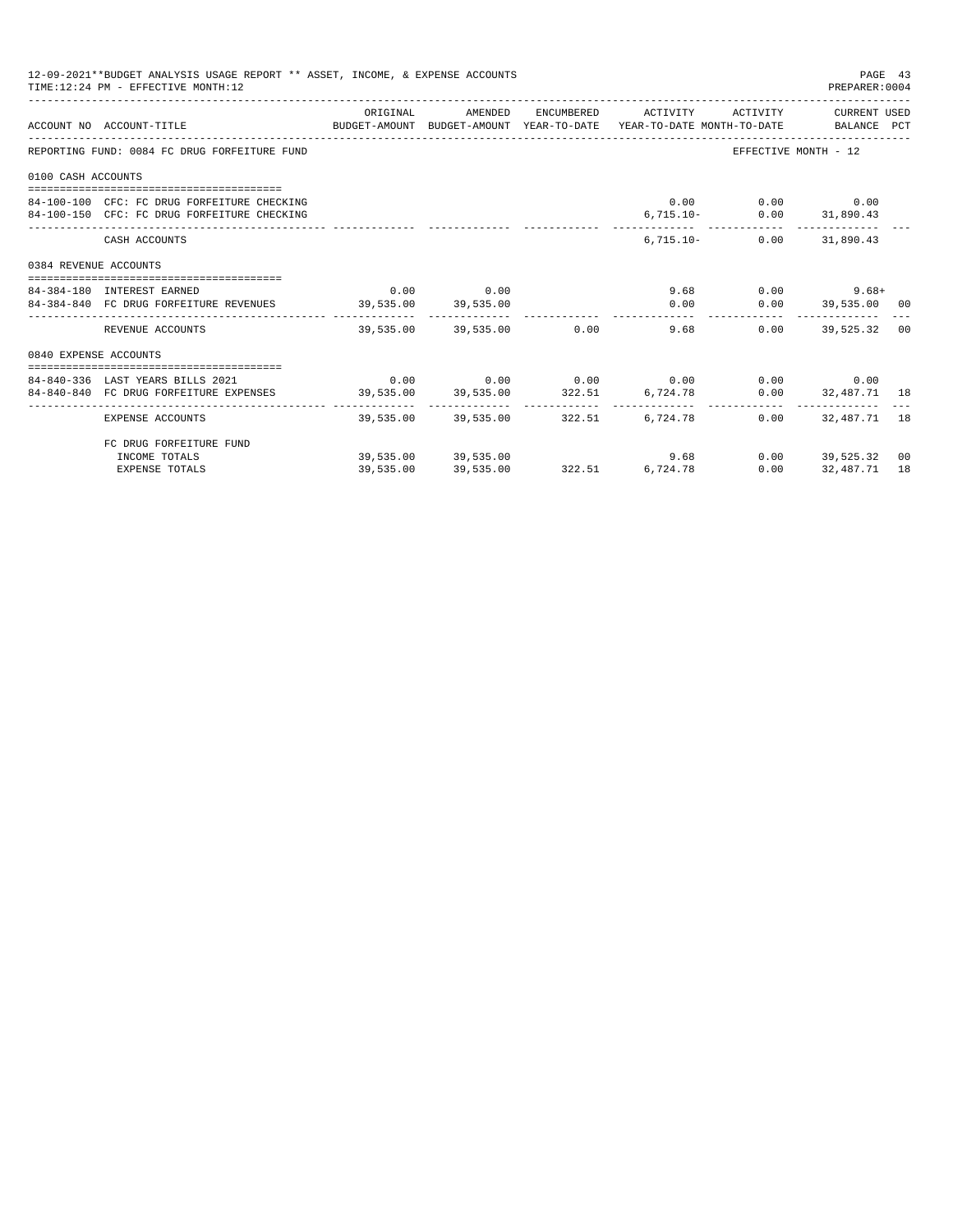| 12-09-2021**BUDGET ANALYSIS USAGE REPORT ** ASSET, INCOME, & EXPENSE ACCOUNTS<br>PAGE 44<br>TIME: 12:24 PM - EFFECTIVE MONTH: 12<br>PREPARER: 0004 |                                                                                            |                                                                                             |                        |              |                                                           |                                  |              |     |  |
|----------------------------------------------------------------------------------------------------------------------------------------------------|--------------------------------------------------------------------------------------------|---------------------------------------------------------------------------------------------|------------------------|--------------|-----------------------------------------------------------|----------------------------------|--------------|-----|--|
|                                                                                                                                                    | ACCOUNT NO ACCOUNT-TITLE                                                                   | ORIGINAL<br>BUDGET-AMOUNT BUDGET-AMOUNT YEAR-TO-DATE YEAR-TO-DATE MONTH-TO-DATE BALANCE PCT | AMENDED                |              | ENCUMBERED ACTIVITY                                       | ACTIVITY CURRENT USED            |              |     |  |
|                                                                                                                                                    | REPORTING FUND: 0088 AIRPORT FUND                                                          |                                                                                             |                        |              |                                                           | EFFECTIVE MONTH - 12             |              |     |  |
| 0100 CASH ACCOUNTS                                                                                                                                 |                                                                                            |                                                                                             |                        |              |                                                           |                                  |              |     |  |
|                                                                                                                                                    | 88-100-100 CFC -AIRPORT FUND                                                               |                                                                                             |                        |              |                                                           | 1,186.00   46.00   13,010.09   - |              |     |  |
|                                                                                                                                                    | CASH ACCOUNTS                                                                              |                                                                                             |                        |              |                                                           |                                  |              |     |  |
| 0380 REVENUE ACCOUNTS                                                                                                                              |                                                                                            |                                                                                             |                        |              |                                                           |                                  |              |     |  |
|                                                                                                                                                    | 88-380-180 INTEREST EARNED                                                                 |                                                                                             | $0.00$ 0.00            |              |                                                           | $0.00$ $0.00$ $0.00$ $0.00$      |              |     |  |
|                                                                                                                                                    | 88-380-810 AIRPORT REVENUES                                                                |                                                                                             | 5,500.00 5,500.00      |              | $1,325.00$ $0.00$ $4,175.00$ $24$                         |                                  |              |     |  |
|                                                                                                                                                    | REVENUE ACCOUNTS                                                                           |                                                                                             |                        |              | $5.500.00$ $5.500.00$ $0.00$ $1.325.00$ $0.00$ $4.175.00$ |                                  |              | 2.4 |  |
| 0800 EXPENSE ACCOUNTS                                                                                                                              |                                                                                            |                                                                                             |                        |              |                                                           |                                  |              |     |  |
|                                                                                                                                                    |                                                                                            |                                                                                             |                        |              |                                                           |                                  |              |     |  |
|                                                                                                                                                    | 88-800-120 PART TIME SALARY                                                                | 0.00                                                                                        | 0.00                   | 0.00         | 0.00                                                      | 0.00                             | 0.00         |     |  |
|                                                                                                                                                    | 88-800-200 FICA - EMPLOYER MATCH<br>88-800-205 RETIREMENT - EMPLOYER MATCH 60.00 0.00 0.00 | 0.00                                                                                        | 0.00                   | 0.00<br>0.00 | 0.00                                                      | 0.00<br>$0.00$ 0.00              | 0.00<br>0.00 |     |  |
|                                                                                                                                                    | 88-800-810 AIRPORT EXPENSES                                                                |                                                                                             | 5,500.00 5,500.00 0.00 |              |                                                           | 139.00 46.00                     | 5,361.00 03  |     |  |
|                                                                                                                                                    | EXPENSE ACCOUNTS                                                                           |                                                                                             |                        |              | 5,500.00 5,500.00 0.00 139.00                             | 46.00                            | 5,361.00 03  |     |  |
|                                                                                                                                                    | AIRPORT FUND                                                                               |                                                                                             |                        |              |                                                           |                                  |              |     |  |
|                                                                                                                                                    | INCOME TOTALS                                                                              |                                                                                             |                        |              | $5,500.00$ $5,500.00$ $1,325.00$ $0.00$                   |                                  | 4,175.00     | 24  |  |
|                                                                                                                                                    | <b>EXPENSE TOTALS</b>                                                                      |                                                                                             | 5,500.00 5,500.00      |              | $0.00$ 139.00                                             | 46.00                            | 5,361.00     | 03  |  |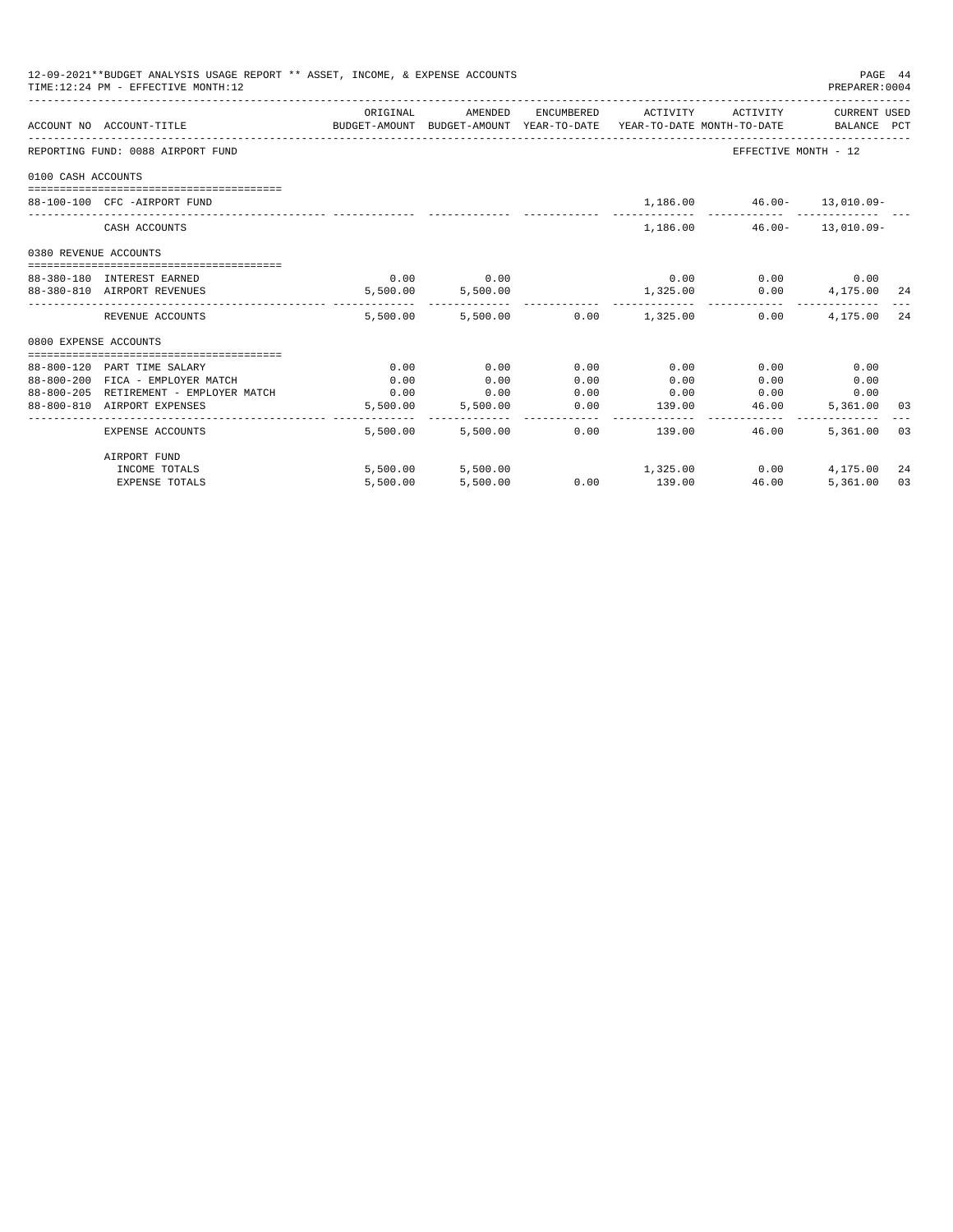|                       | 12-09-2021**BUDGET ANALYSIS USAGE REPORT ** ASSET, INCOME, & EXPENSE ACCOUNTS<br>TIME: 12:24 PM - EFFECTIVE MONTH: 12 |          |                            |            |             |                         | PREPARER: 0004       | PAGE 45 |
|-----------------------|-----------------------------------------------------------------------------------------------------------------------|----------|----------------------------|------------|-------------|-------------------------|----------------------|---------|
|                       | ACCOUNT NO ACCOUNT-TITLE<br>BUDGET-AMOUNT BUDGET-AMOUNT YEAR-TO-DATE YEAR-TO-DATE MONTH-TO-DATE   BALANCE PCT         | ORIGINAL | AMENDED                    | ENCUMBERED | ACTIVITY    | ACTIVITY                | CURRENT USED         |         |
|                       | REPORTING FUND: 0092 PRE-TRIAL DIVERSION PROGRAM                                                                      |          |                            |            |             |                         | EFFECTIVE MONTH - 12 |         |
| 0100 CASH ACCOUNTS    |                                                                                                                       |          |                            |            |             |                         |                      |         |
|                       | 92-100-222 PRE-TRIAL CHECKING                                                                                         |          |                            |            |             | 609.89 500.00 40,007.06 |                      |         |
|                       | CASH ACCOUNTS                                                                                                         |          |                            |            |             | 609.89                  | 500.00 40,007.06     |         |
|                       |                                                                                                                       |          |                            |            |             |                         |                      |         |
|                       | 92-399-180 INTEREST EARNED                                                                                            |          | 200.00 200.00              |            |             | $9.89$ 0.00 190.11      |                      | 05      |
| 0399 REVENUE ACCOUNTS | 92-399-920 PRE-TRIAL FEES                                                                                             | 7,000.00 | 7,000.00                   |            | 600.00      |                         | 500.00 6,400.00 09   |         |
|                       | REVENUE ACCOUNTS                                                                                                      |          | $7.200.00$ $7.200.00$ 0.00 |            | ----------- | 609.89<br>500.00        | 6,590.11 08          |         |
| 0929 EXPENSE ACCOUNT  |                                                                                                                       |          |                            |            |             |                         |                      |         |
|                       | ------------------------------<br>92-929-929 PRE-TRIAL EXPENSE                                                        | 0.00     | 0.00                       | 0.00       |             | $0.00$ 0.00             | 0.00                 |         |
|                       | EXPENSE ACCOUNT                                                                                                       | 0.00     | 0.00                       |            | 0.00        | 0.00                    | 0.00<br>0.00         |         |
|                       | PRE-TRIAL DIVERSION PROGRAM                                                                                           |          |                            |            |             |                         |                      |         |
|                       | INCOME TOTALS                                                                                                         |          | 7.200.00 7.200.00          |            |             | 609.89 500.00 6,590.11  |                      | 08      |
|                       | <b>EXPENSE TOTALS</b>                                                                                                 | 0.00     | 0.00                       | 0.00       | 0.00        | 0.00                    | 0.00                 |         |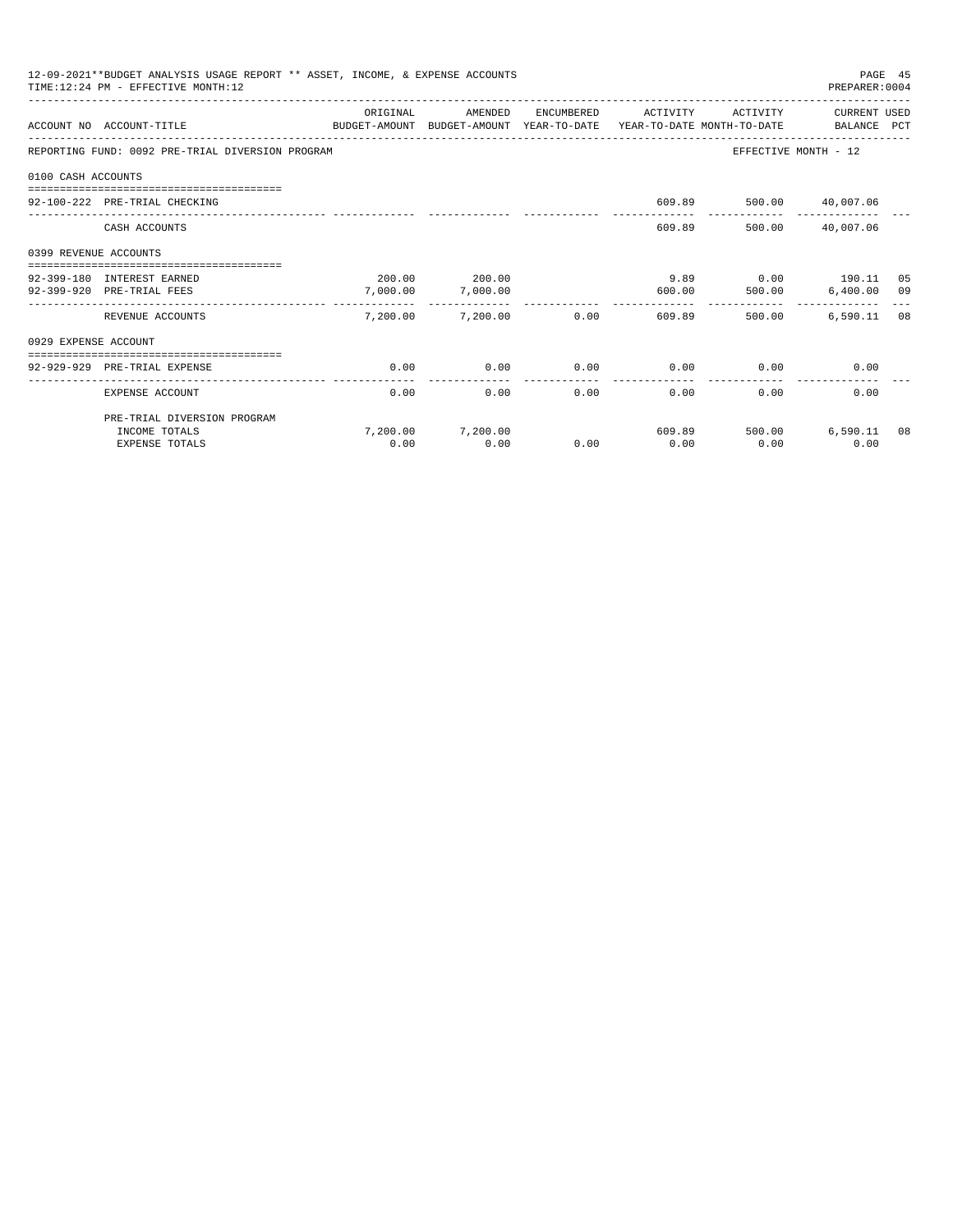| 12-09-2021**BUDGET ANALYSIS USAGE REPORT ** ASSET, INCOME, & EXPENSE ACCOUNTS<br>PAGE 46<br>TIME:12:24 PM - EFFECTIVE MONTH:12<br>PREPARER: 0004<br>CURRENT USED<br>ORIGINAL<br>AMENDED<br>ENCUMBERED ACTIVITY<br>ACTIVITY<br>BALANCE PCT<br>ACCOUNT NO ACCOUNT-TITLE<br>BUDGET-AMOUNT BUDGET-AMOUNT YEAR-TO-DATE YEAR-TO-DATE MONTH-TO-DATE<br>REPORTING FUND: 0098 AGENCY FUNDS TAX COL & DIST CLERK<br>EFFECTIVE MONTH - 12<br>0100 CASH ACCOUNT<br>0.00<br>98-100-101 TAX COLL-SALES TAX<br>0.00<br>7,876.39<br>0.00<br>0.00<br>98-100-104 32ND DISTRICT COURT REGISTRY<br>49,660.63<br>98-100-105 32ND DISTRICT COURT RECEIVERSHIP<br>0.00<br>0.00<br>139,245.00<br>0.00<br>0.00<br>98-100-106 32ND DISTRICT COURT MINOR<br>16,981.12<br>0.00<br>$0.00$ 11,771.78<br>98-100-107 TAX COLL-MOTOR VEHICLE DIVISION<br>225,534.92<br>0.00<br>0.00<br>CASH ACCOUNT |      |      |      |      |                           |      |  |
|--------------------------------------------------------------------------------------------------------------------------------------------------------------------------------------------------------------------------------------------------------------------------------------------------------------------------------------------------------------------------------------------------------------------------------------------------------------------------------------------------------------------------------------------------------------------------------------------------------------------------------------------------------------------------------------------------------------------------------------------------------------------------------------------------------------------------------------------------------------------|------|------|------|------|---------------------------|------|--|
|                                                                                                                                                                                                                                                                                                                                                                                                                                                                                                                                                                                                                                                                                                                                                                                                                                                                    |      |      |      |      |                           |      |  |
|                                                                                                                                                                                                                                                                                                                                                                                                                                                                                                                                                                                                                                                                                                                                                                                                                                                                    |      |      |      |      |                           |      |  |
|                                                                                                                                                                                                                                                                                                                                                                                                                                                                                                                                                                                                                                                                                                                                                                                                                                                                    |      |      |      |      |                           |      |  |
|                                                                                                                                                                                                                                                                                                                                                                                                                                                                                                                                                                                                                                                                                                                                                                                                                                                                    |      |      |      |      |                           |      |  |
|                                                                                                                                                                                                                                                                                                                                                                                                                                                                                                                                                                                                                                                                                                                                                                                                                                                                    |      |      |      |      |                           |      |  |
|                                                                                                                                                                                                                                                                                                                                                                                                                                                                                                                                                                                                                                                                                                                                                                                                                                                                    |      |      |      |      |                           |      |  |
|                                                                                                                                                                                                                                                                                                                                                                                                                                                                                                                                                                                                                                                                                                                                                                                                                                                                    |      |      |      |      |                           |      |  |
|                                                                                                                                                                                                                                                                                                                                                                                                                                                                                                                                                                                                                                                                                                                                                                                                                                                                    |      |      |      |      |                           |      |  |
|                                                                                                                                                                                                                                                                                                                                                                                                                                                                                                                                                                                                                                                                                                                                                                                                                                                                    |      |      |      |      |                           |      |  |
| AGENCY FUNDS TAX COL & DIST CLERK                                                                                                                                                                                                                                                                                                                                                                                                                                                                                                                                                                                                                                                                                                                                                                                                                                  |      |      |      |      |                           |      |  |
| INCOME TOTALS                                                                                                                                                                                                                                                                                                                                                                                                                                                                                                                                                                                                                                                                                                                                                                                                                                                      | 0.00 | 0.00 |      |      | $0.00$ and $0.00$<br>0.00 | 0.00 |  |
| <b>EXPENSE TOTALS</b>                                                                                                                                                                                                                                                                                                                                                                                                                                                                                                                                                                                                                                                                                                                                                                                                                                              | 0.00 | 0.00 | 0.00 | 0.00 | 0.00                      | 0.00 |  |